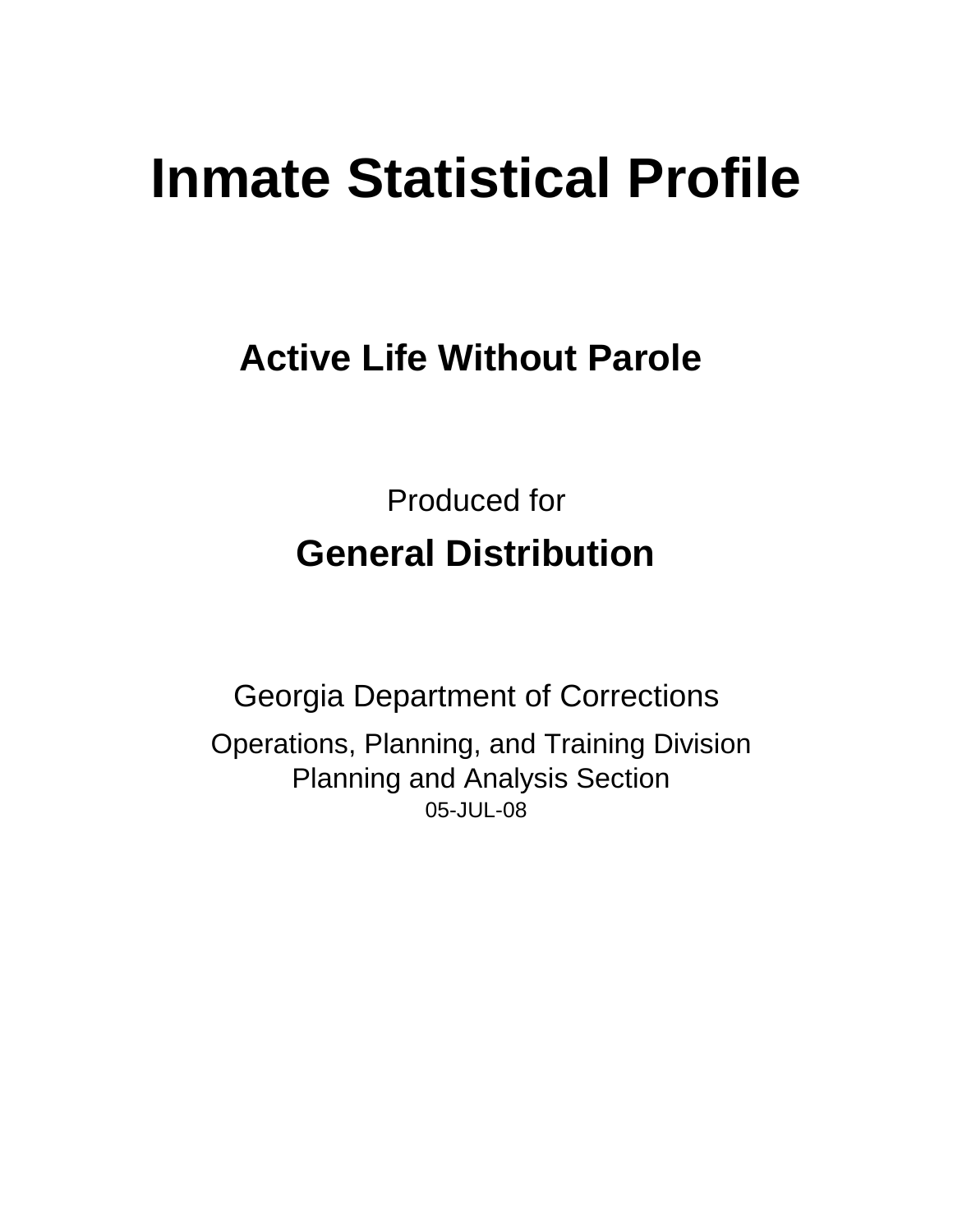**Contents** 

**Active Life Without Parole** 

Produced for **General Distribution**

# Table of Contents

| <b>Demographic information</b>                                       |
|----------------------------------------------------------------------|
| 5 Current age, broken out in ten year age groups                     |
| 6 Race group                                                         |
| 7 Hispanic Origin                                                    |
| 8 Marital status, self-reported at entry to prison                   |
| 9 Number of children, self-reported at entry to prison               |
| 10 Religious affiliation, self-reported at entry to prison           |
| 11 Home county - self-reported at entry to prison                    |
| 14 Socioeconomic class, self-reported at entry to prison             |
| 15 Environment to age 16, self-reported at entry to prison           |
| 16 Guardian status to age 16, self-reported at entry to prison       |
| 17 Employment status before prison, self-reported at entry to prison |
| 18 Age at admission                                                  |
| 20 Age at release                                                    |
| 21 Height, measured at entry to prison                               |
| 22 Weight, measured at entry to prison                               |
| 23 Military service                                                  |
| <b>Correctional information</b>                                      |
| 24 Type of admission to prison                                       |
| 25 Current / last security status                                    |
| 26 Current / last institution type                                   |
| 27 Institution type - transitional centers                           |
| 28 Institution type - mental hospitals                               |
| 29 Institution type - county prisons                                 |
| 30 Institution type - state prisons                                  |
| 31 Institution type - private prisons                                |
| 32 Institution type - prison annexes                                 |
| 33 Institution type - pre-release centers                            |
| 34 Institution type - inmate boot camp                               |
| 35 Number of disciplinary reports                                    |
| 36 Number of transfers                                               |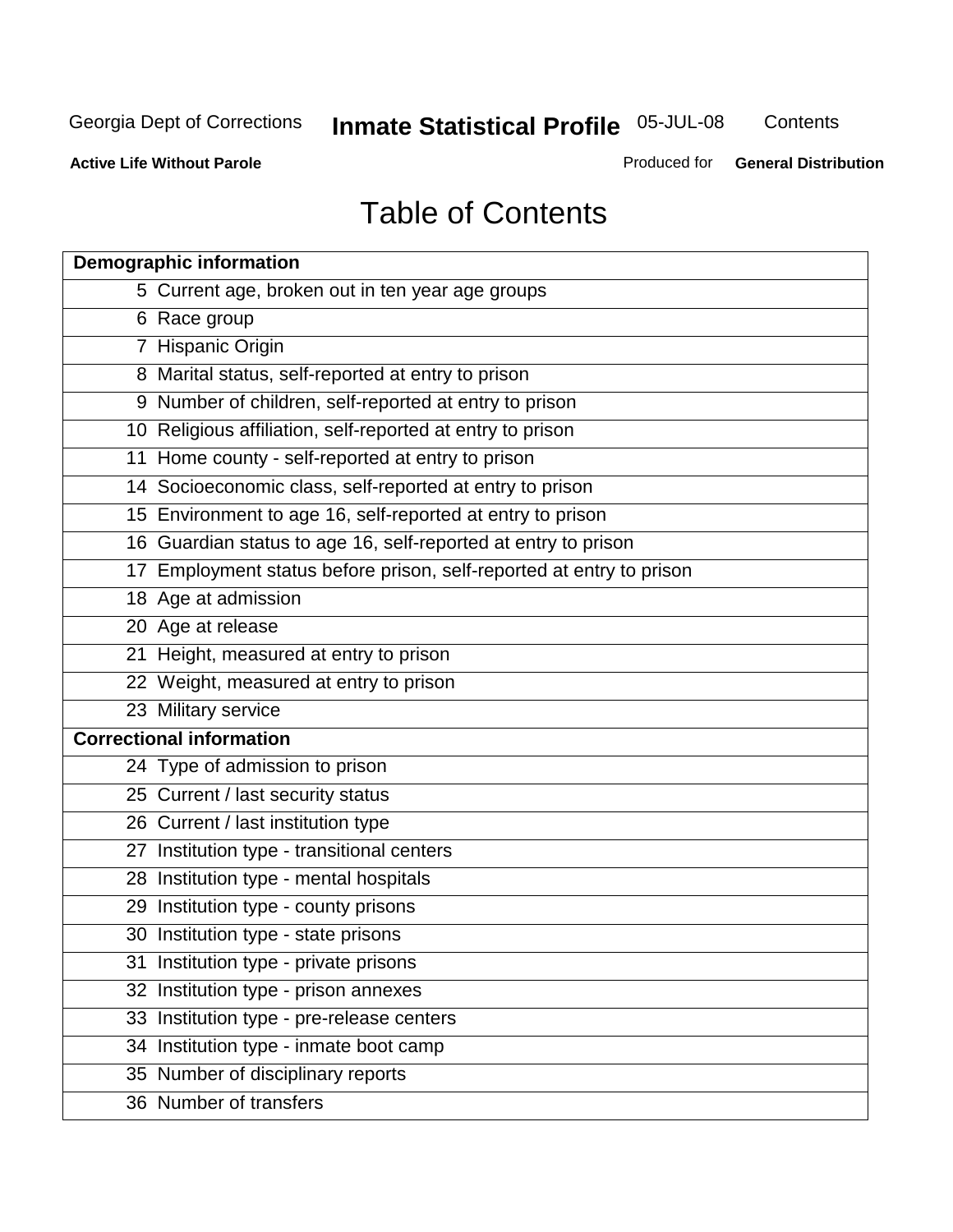**Contents** 

**Active Life Without Parole** 

Produced for **General Distribution**

# Table of Contents

| <b>Correctional information</b>                                  |
|------------------------------------------------------------------|
| 37 Number of escapes                                             |
| 38 Probable future release type                                  |
| 39 Actual release type                                           |
| 40 Time served in current (or last) institution                  |
| Educational, psychological and physical information              |
| 41 Highest grade level attained                                  |
| 42 Culture fair IQ scores                                        |
| 43 Wide Range Achievement Test (WRAT) reading score              |
| 44 Wide Range Achievement Test (WRAT) math score                 |
| 45 Wide Range Achievement Test (WRAT) spelling score             |
| 46 Scope of substance abuse - summary                            |
| 47 Scope of substance abuse - detail                             |
| 48 Current / last mental health treatment level                  |
| 49 PULHESDWIT medical scale - 'P' overall condition ('P'hysical) |
| 50 PULHESDWIT medical scale - 'U' upper body                     |
| 51 PULHESDWIT medical scale - 'L' lower body                     |
| 52 PULHESDWIT medical scale - 'H' hearing                        |
| 53 PULHESDWIT medical scale - 'E' vision                         |
| 54 PULHESDWIT medical scale -'S' psychiatric                     |
| 55 PULHESDWIT medical scale - 'D' dental                         |
| 56 PULHESDWIT medical scale - 'W' work ability                   |
| 57 PULHESDWIT medical scale - 'I' impairment                     |
| 58 PULHESDWIT medical scale - 'T' transportability               |
| 59 Criminality in family, self-reported                          |
| 60 Alcoholism in family, self-reported                           |
| Drug abuse in family, self-reported<br>61                        |
| 62 Subjected to frequent beatings, self-reported                 |
| 63 Father absent during inmate's childhood                       |
| 64 Mother absent during inmate's childhood                       |
| <b>Crimes and criminal history information</b>                   |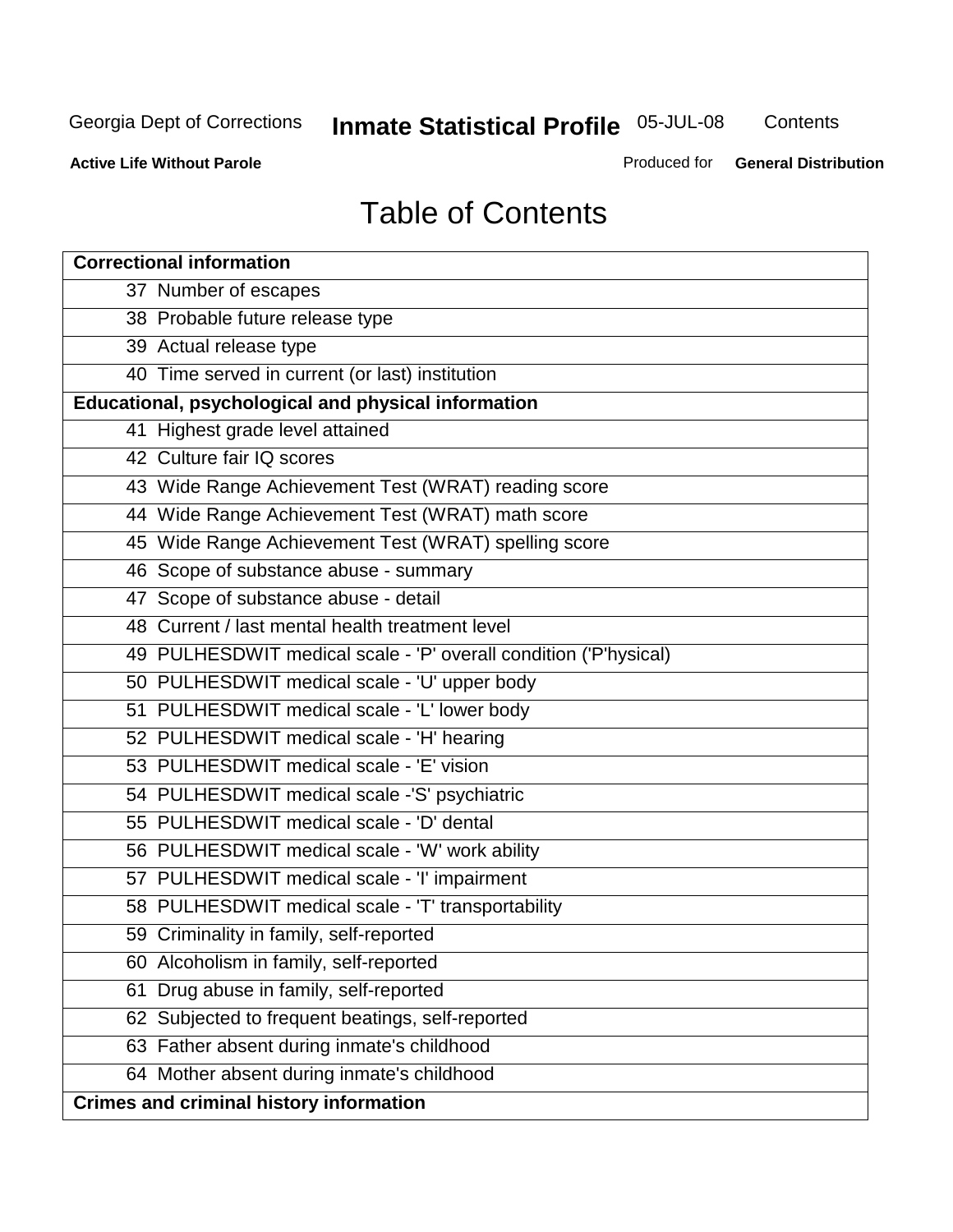**Contents** 

**Active Life Without Parole** 

Produced for **General Distribution**

# Table of Contents

| <b>Crimes and criminal history information</b>                 |
|----------------------------------------------------------------|
| 65 Number of prior Georgia incarcerations                      |
| 66 Prison sentence in years                                    |
| 67 Primary offense, broken out into felonies vs misdemeanors   |
| 68 Primary offense, broken out into six broad crime categories |
| 69 Primary offense, detailed offense code                      |
| 70 County of conviction of primary offense                     |
| 73 Circuit of conviction of primary offense                    |
| 75 Years served (jail + prison) in this incarceration          |
| <b>Medical information</b>                                     |
|                                                                |
| 76 Results of most recent HIV test                             |
| 77 Results of most recent tuberculosis test                    |
| 78 Results of most recent syphilis test                        |
| 79 Results of most recent Hepatitis-C test                     |
| 80 Results of most recent pregnancy test                       |
| 81 Results of most recent diabetes test                        |
| 82 Results of most recent hypertension test                    |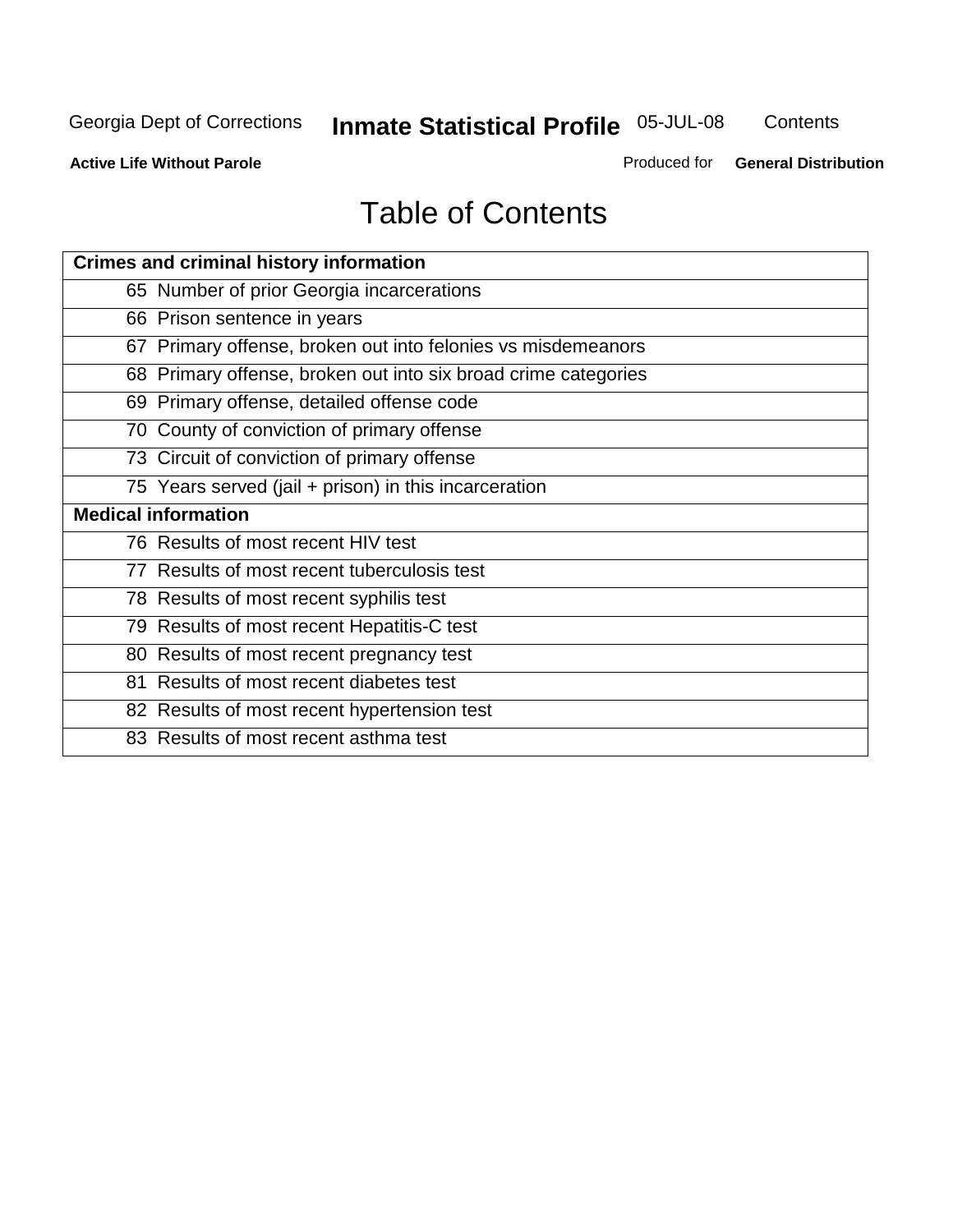#### **Active Life Without Parole**

#### Produced for **General Distribution**

#### Current age, broken out in ten-year age groups

|                          |              | <b>Male</b> |         |              | <b>Female</b> |       |              | <b>Total</b> |
|--------------------------|--------------|-------------|---------|--------------|---------------|-------|--------------|--------------|
| <b>Current Age</b>       | <b>Count</b> | Col %       | Row %   | <b>Count</b> | Col %         | Row % | <b>Total</b> | Col %        |
| <b>Twenties (20-29)</b>  | 46           | 9.52%       | 97.87%  |              | 14.29%        | 2.13% | 47           | 9.59%        |
| <b>Thirties (30-39)</b>  | 177          | 36.65%      | 98.88%  | 2            | 28.57%        | 1.12% |              | 179 36.53%   |
| <b>Forties (40-49)</b>   | 151          | 31.26%      | 98.69%  | 2            | 28.57%        | 1.31% |              | 153 31.22%   |
| <b>Fifties (50-59)</b>   | 81           | 16.77%      | 97.59%  | 2            | 28.57%        | 2.41% | 831          | 16.94%       |
| <b>Sixties (60-69)</b>   | 21           | 4.35%       | 100.00% |              |               |       | 21           | 4.29%        |
| Seventy + (70 and above) |              | 1.45%       | 100.00% |              |               |       |              | 1.43%        |
| <b>Total Reported</b>    | 483          | 100%        | 98.57%  |              | 100%          | 1.43% | 490          | 100%         |

| <b>Not Reported</b> |       |        |
|---------------------|-------|--------|
| <b>Total</b>        | 1 Q Z | "^^    |
| $\mathbf{v}$ and    | 40.   | -1 J V |

| Mean<br>(average)       | 42.01 | 41.29 | 42.00 |
|-------------------------|-------|-------|-------|
| Median (middle)         |       |       |       |
| Mode<br>(most frequent) | 39    |       | 39    |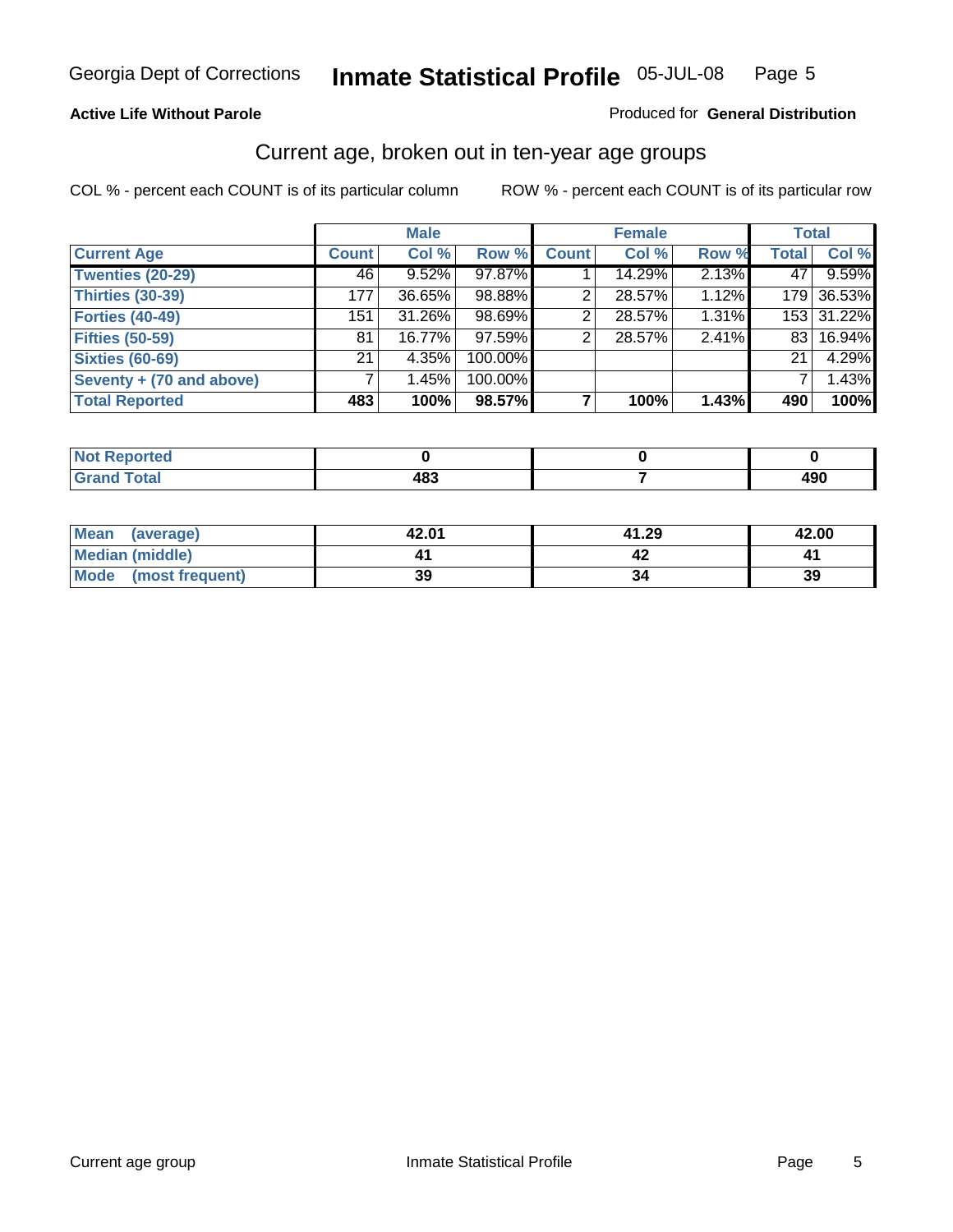**Active Life Without Parole** 

Produced for **General Distribution**

#### Race group

|                       |              | <b>Male</b> |             | <b>Female</b> |          |       | <b>Total</b> |
|-----------------------|--------------|-------------|-------------|---------------|----------|-------|--------------|
| <b>Race Group</b>     | <b>Count</b> | Col %       | Row % Count | Col %         | Row %    | Total | Col %        |
| <b>White</b>          | 121          | 25.05%      | 96.03%      | 71.43%        | $3.97\%$ | 126   | 25.71%       |
| <b>Black</b>          | 362          | 74.95%      | 99.45%      | 28.57%        | .55%l    | 364   | 74.29%       |
| <b>Total Reported</b> | 483          | 100%        | 98.57%      | 100%          | 1.43%    | 490   | 100%         |

| Reported<br>TV 6<br>$\sim$ |           |     |
|----------------------------|-----------|-----|
| <b>nta</b><br>$\sim$       | 483<br>__ | 100 |

| $^1$ Mo. | Rlack | White | 3lack |
|----------|-------|-------|-------|
| .        |       |       |       |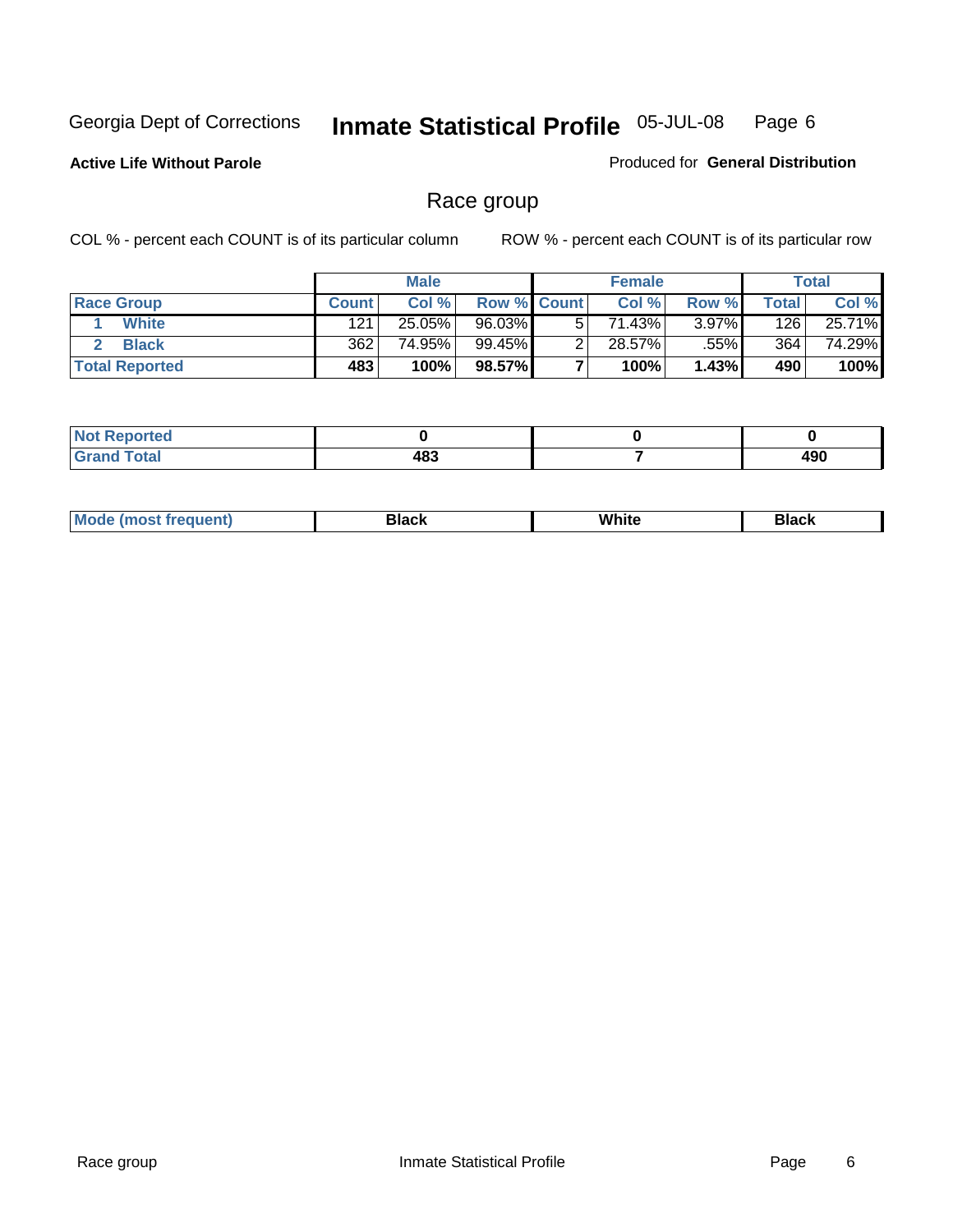**Active Life Without Parole** 

Produced for **General Distribution**

#### Hispanic Origin

COL % - percent each COUNT is of its particular column ROW % - percent each COUNT is of its particular row

|                        |              | <b>Male</b> |             | <b>Female</b> |         |       | <b>Total</b> |
|------------------------|--------------|-------------|-------------|---------------|---------|-------|--------------|
| <b>Hispanic Origin</b> | <b>Count</b> | Col %       | Row % Count | Col %         | Row %   | Total | Col %        |
| <b>Non Hispanic</b>    | 476          | $98.55\%$   | 98.55%      | 100.00%       | $.45\%$ | 483   | 98.57%       |
| <b>Hispanic</b>        |              | 1.45%       | 100.00%     |               |         |       | 1.43%        |
| <b>Total Reported</b>  | 483          | 100%        | 98.57%      | 100%          | 1.43%   | 490   | 100%         |

**An inmate is counted as Hispanic if** 

**(a) he self-reported as Hispanic during the diagnostic process, or** 

**(b) his primary language is Spanish, or** 

**(c) he claimed birth or citizenship in Spain or a Latin American country, or** 

**(d) he had a common Spanish surname such as Lopez or Garcia**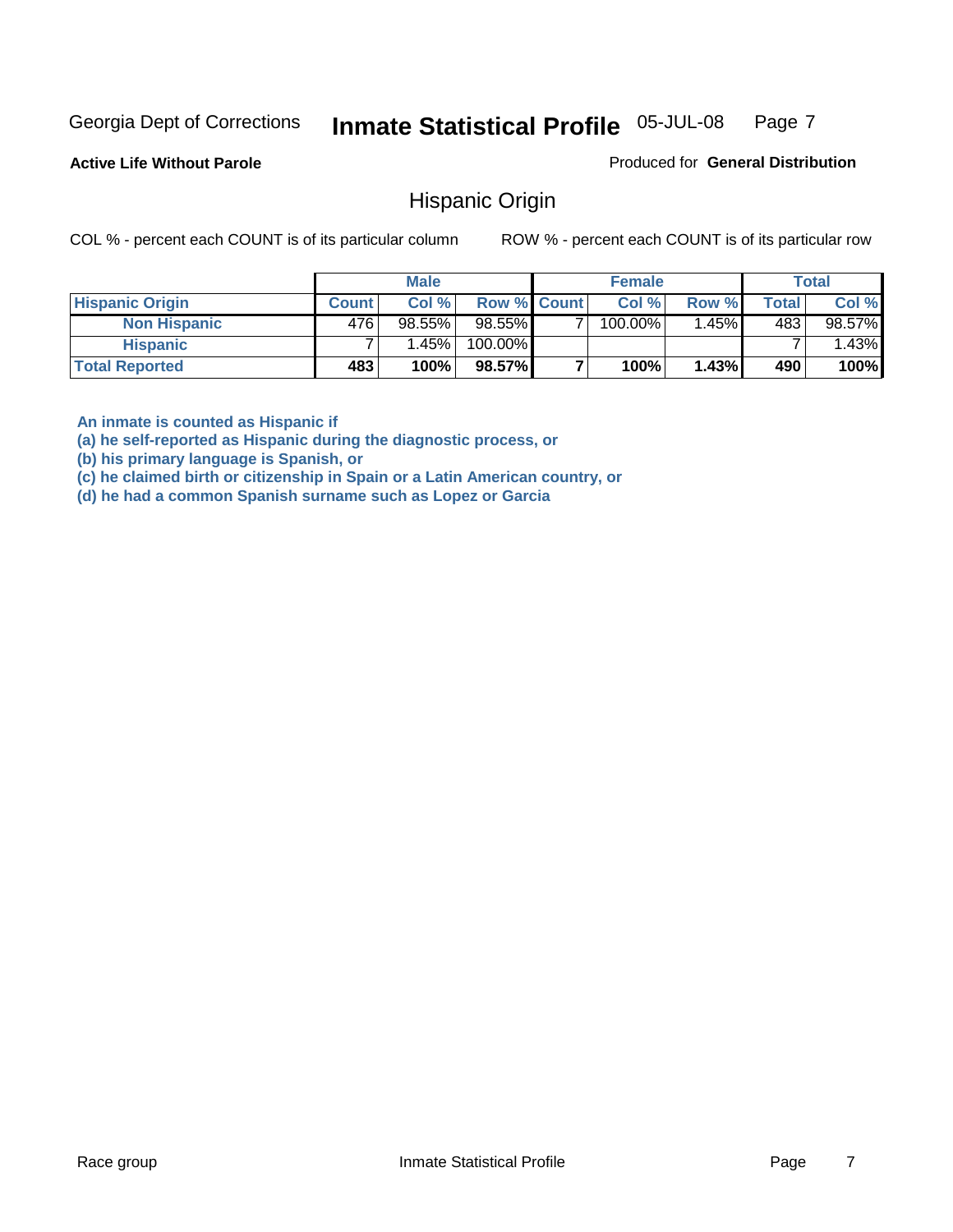#### **Active Life Without Parole**

#### Produced for **General Distribution**

#### Marital status, self-reported at entry to prison

|                                | <b>Male</b>     |        |         | <b>Female</b> |        |        | <b>Total</b> |        |
|--------------------------------|-----------------|--------|---------|---------------|--------|--------|--------------|--------|
| <b>Marital Status</b>          | <b>Count</b>    | Col %  | Row %   | <b>Count</b>  | Col %  | Row %  | <b>Total</b> | Col %  |
| <b>Single</b>                  | 274             | 58.30% | 98.56%  | 4             | 57.14% | 1.44%  | 278          | 58.28% |
| <b>Married</b><br>$\mathbf{2}$ | 63              | 13.40% | 100.00% |               |        |        | 63           | 13.21% |
| <b>Separated</b><br>3          | 20              | 4.26%  | 100.00% |               |        |        | 20           | 4.19%  |
| <b>Divorced</b><br>4           | 54              | 11.49% | 98.18%  |               | 14.29% | 1.82%  | 55           | 11.53% |
| <b>Widowed</b><br>5            | 17 <sub>1</sub> | 3.62%  | 89.47%  | 2             | 28.57% | 10.53% | 19           | 3.98%  |
| <b>Common Law</b><br>6         | 42              | 8.94%  | 100.00% |               |        |        | 42           | 8.81%  |
| <b>Total Reported</b>          | 470             | 100%   | 98.53%  |               | 100%   | 1.47%  | 477          | 100%   |

|                             | . .    |
|-----------------------------|--------|
| $\overline{ }$<br>ıv.<br>__ | "<br>. |

| <b>Mode (most frequent)</b><br>Sinale<br>™ale |
|-----------------------------------------------|
|-----------------------------------------------|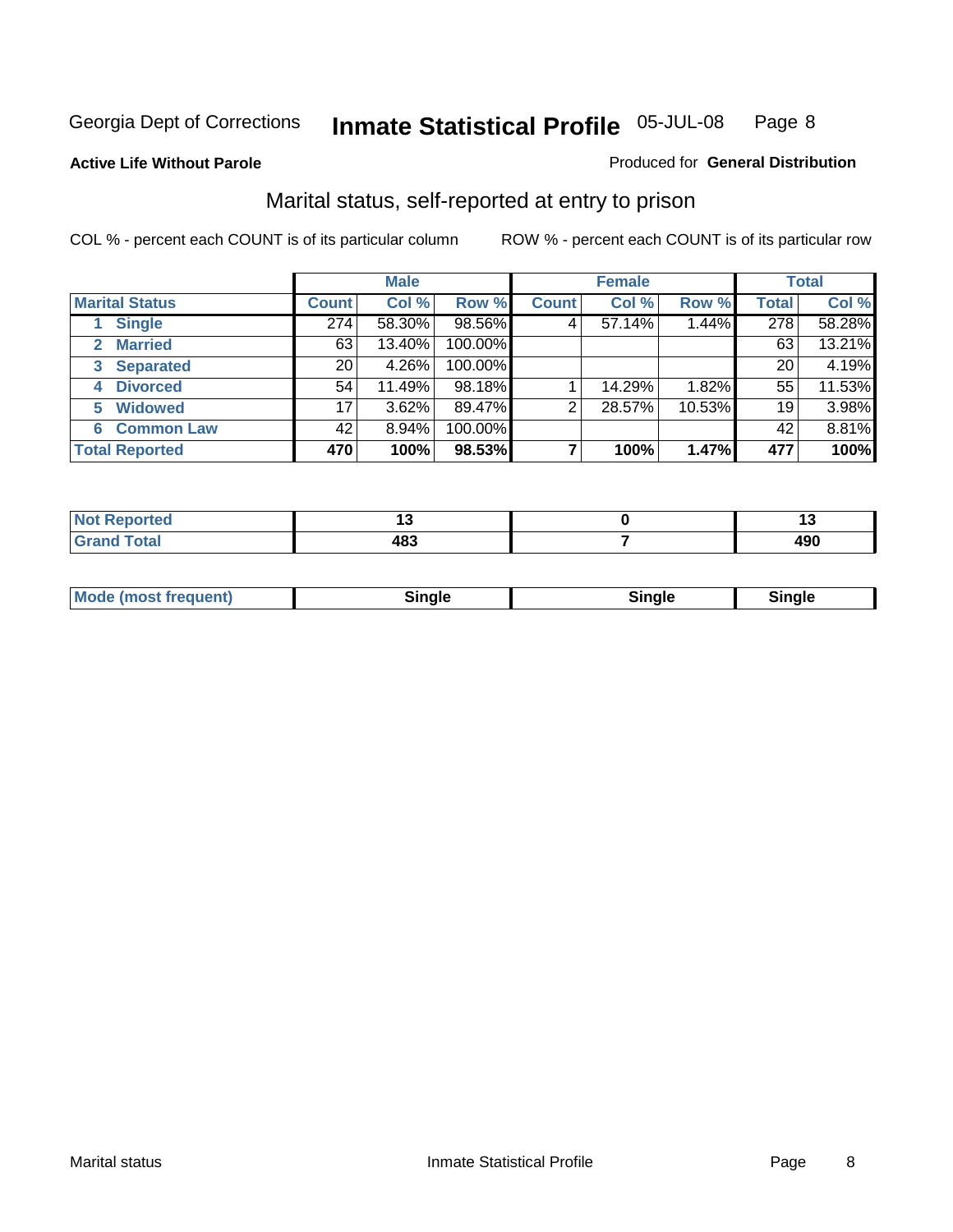#### **Active Life Without Parole**

#### Produced for **General Distribution**

### Number of children, self reported at entry to prison

|                           |              | <b>Male</b> |         |              | <b>Female</b> |       | <b>Total</b>   |        |
|---------------------------|--------------|-------------|---------|--------------|---------------|-------|----------------|--------|
| <b>Number of Children</b> | <b>Count</b> | Col %       | Row %   | <b>Count</b> | Col %         | Row % | <b>Total</b>   | Col %  |
| $\bf{0}$                  | 177          | 36.80%      | 99.44%  |              | 14.29%        | 0.56% | 178            | 36.48% |
|                           | 126          | 26.20%      | 96.92%  | 4            | 57.14%        | 3.08% | 130            | 26.64% |
| $\overline{2}$            | 81           | 16.84%      | 97.59%  | 2            | 28.57%        | 2.41% | 83             | 17.01% |
| 3                         | 50           | 10.40%      | 100.00% |              |               |       | 50             | 10.25% |
| 4                         | 22           | 4.57%       | 100.00% |              |               |       | 22             | 4.51%  |
| 5                         | 13           | 2.70%       | 100.00% |              |               |       | 13             | 2.66%  |
| 6                         | 2            | 0.42%       | 100.00% |              |               |       | 2              | 0.41%  |
|                           | 2            | 0.42%       | 100.00% |              |               |       | 2              | 0.41%  |
| 8                         |              | 0.21%       | 100.00% |              |               |       |                | 0.20%  |
| $\boldsymbol{9}$          | 2            | 0.42%       | 100.00% |              |               |       | $\overline{2}$ | 0.41%  |
| 10                        |              | 0.21%       | 100.00% |              |               |       |                | 0.20%  |
| Over 10                   | 4            | 0.83%       | 100.00% |              |               |       | 4              | 0.82%  |
| <b>Total Reported</b>     | 481          | 100%        | 98.57%  | 7            | 100%          | 1.43% | 488            | 100%   |

| ™rteu<br>$\sim$  |     |     |
|------------------|-----|-----|
| <b>otal</b>      | 00  | ۸ΩΛ |
| $\mathbf{v}$ and | כס. | 4JU |

| <b>Mean</b><br>(average) | 45. ، | 1.14 | 1.45 |
|--------------------------|-------|------|------|
| Median (middle)          |       |      |      |
| Mode (most frequent)     |       |      |      |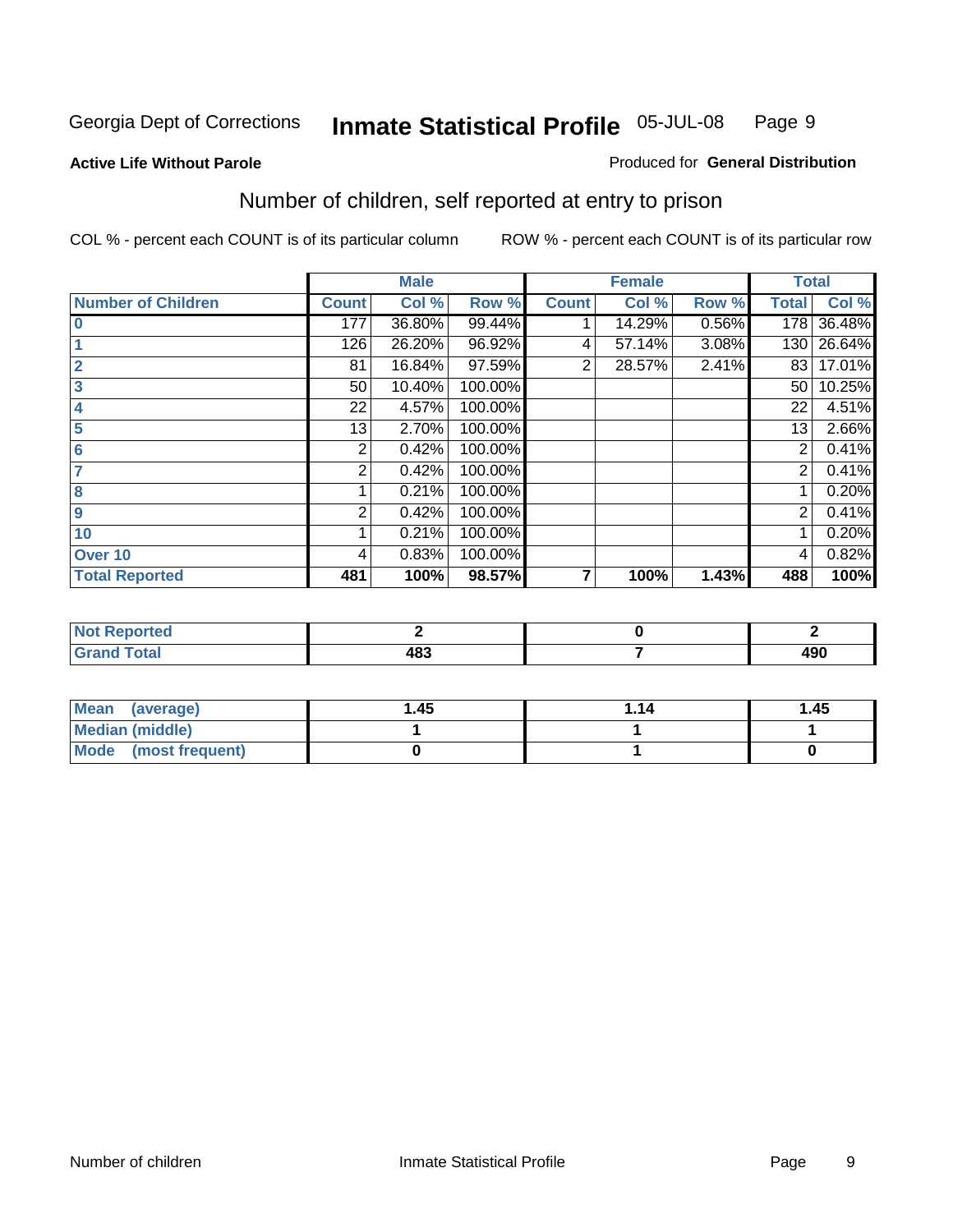#### **Active Life Without Parole**

#### Produced for **General Distribution**

### Religious affiliation, self-reported at entry to prison

|              |                              |                 | <b>Male</b> |         |              | <b>Female</b> |       |              | <b>Total</b> |
|--------------|------------------------------|-----------------|-------------|---------|--------------|---------------|-------|--------------|--------------|
|              | <b>Religious Affiliation</b> | <b>Count</b>    | Col %       | Row %   | <b>Count</b> | Col %         | Row % | <b>Total</b> | Col %        |
|              | <b>Islam</b>                 | $\overline{28}$ | 6.75%       | 100.00% |              |               |       | 28           | 6.64%        |
| $\mathbf{2}$ | <b>Catholic</b>              | 12              | 2.89%       | 100.00% |              |               |       | 12           | 2.84%        |
| 3            | <b>Baptist</b>               | 186             | 44.82%      | 97.89%  | 4            | 57.14%        | 2.11% | 190          | 45.02%       |
| 4            | <b>Methodist</b>             | 6               | 1.45%       | 100.00% |              |               |       | 6            | 1.42%        |
| 7            | <b>Chc Of God</b>            |                 | .24%        | 100.00% |              |               |       |              | .24%         |
| 8            | <b>Holiness</b>              | 12              | 2.89%       | 92.31%  |              | 14.29%        | 7.69% | 13           | 3.08%        |
| 9            | <b>Jewish</b>                |                 | .24%        | 100.00% |              |               |       |              | .24%         |
| 16           | <b>Seven D Ad</b>            | 4               | .96%        | 100.00% |              |               |       | 4            | .95%         |
| 17           | <b>Jehovah Wt</b>            |                 | 1.69%       | 100.00% |              |               |       | 7            | 1.66%        |
| 18           | <b>Latr Day S</b>            |                 | .24%        | 100.00% |              |               |       |              | .24%         |
| 20           | <b>Other Prot</b>            | 59              | 14.22%      | 96.72%  | 2            | 28.57%        | 3.28% | 61           | 14.45%       |
| 96           | <b>None</b>                  | 98              | 23.61%      | 100.00% |              |               |       | 98           | 23.22%       |
|              | <b>Total Reported</b>        | 415             | 100%        | 98.34%  | 7            | 100%          | 1.66% | 422          | 100%         |

| τeα | οc               | rı<br>oo   |
|-----|------------------|------------|
|     | ,,,<br>יטי<br>__ | 100<br>434 |

| <b>Mode (most frequent)</b> | <b>Baptist</b> | <b>Baptist</b> | <b>Baptist</b> |
|-----------------------------|----------------|----------------|----------------|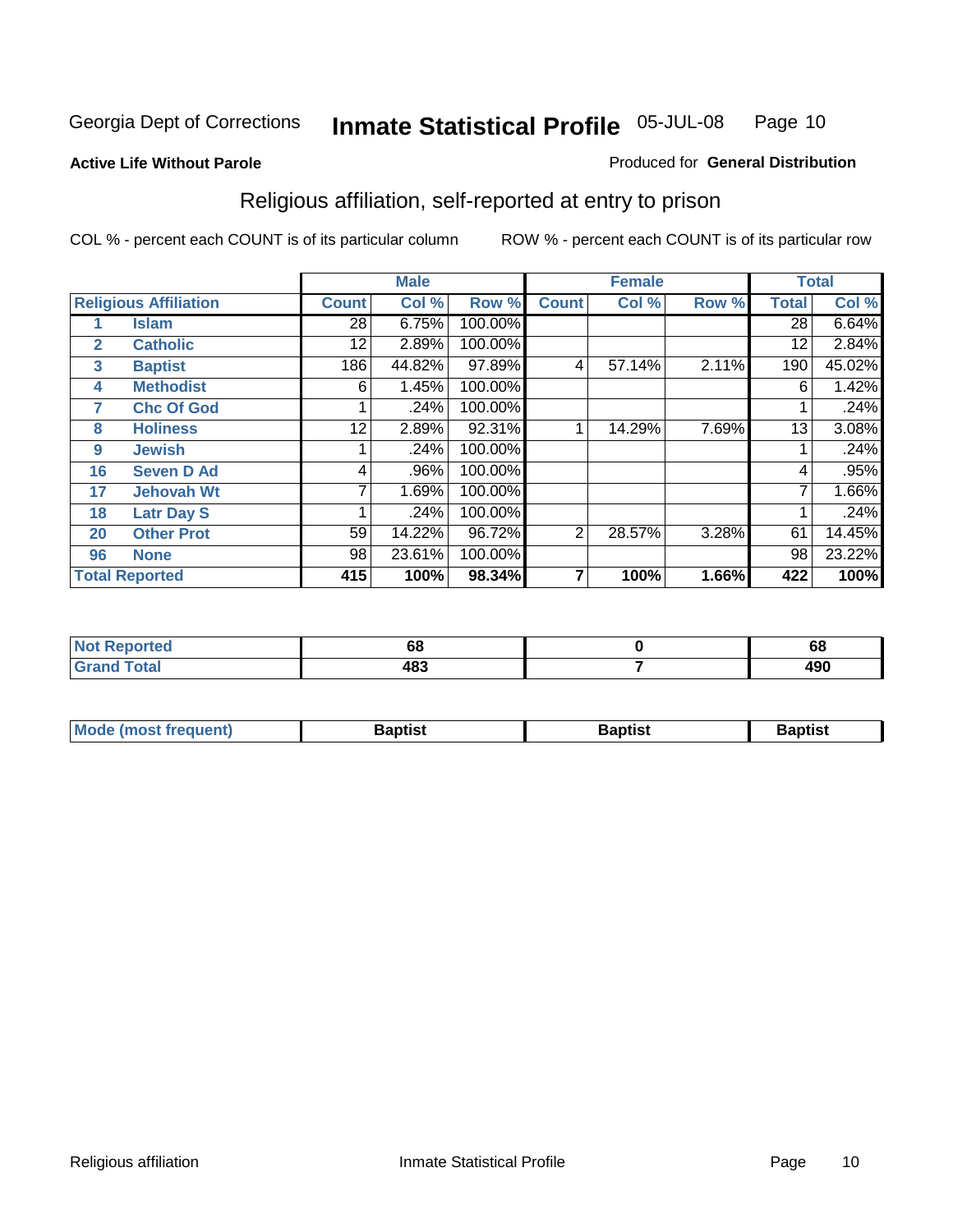#### **Active Life Without Parole**

#### Produced for **General Distribution**

#### Home county, self-reported at entry to prison

|                |                      |                 | <b>Male</b> |                  |              | <b>Female</b> |         | <b>Total</b>    |       |
|----------------|----------------------|-----------------|-------------|------------------|--------------|---------------|---------|-----------------|-------|
|                | <b>Home County</b>   | <b>Count</b>    | Col %       | Row <sup>%</sup> | <b>Count</b> | Col %         | Row %   | <b>Total</b>    | Col % |
| $\overline{1}$ | <b>Appling</b>       | $\overline{2}$  | .44%        | 100.00%          |              |               |         | $\overline{2}$  | .43%  |
| $\overline{2}$ | <b>Atkinson</b>      | 1               | .22%        | 100.00%          |              |               |         | 1               | .22%  |
| 5              | <b>Baldwin</b>       | 4               | .88%        | 100.00%          |              |               |         | 4               | .87%  |
| 7              | <b>Barrow</b>        | $\overline{3}$  | .66%        | 100.00%          |              |               |         | 3               | .65%  |
| 8              | <b>Bartow</b>        | 4               | .88%        | 100.00%          |              |               |         | 4               | .87%  |
| 9              | <b>Ben Hill</b>      | 3               | .66%        | 100.00%          |              |               |         | $\overline{3}$  | .65%  |
| 10             | <b>Berrien</b>       | 1               | .22%        | 100.00%          |              |               |         | 1               | .22%  |
| 11             | <b>Bibb</b>          | 9               | 1.98%       | 100.00%          |              |               |         | 9               | 1.95% |
| 12             | <b>Bleckley</b>      | $\overline{3}$  | .66%        | 100.00%          |              |               |         | $\overline{3}$  | .65%  |
| 14             | <b>Brooks</b>        | 1               | .22%        | 100.00%          |              |               |         | 1               | .22%  |
| 16             | <b>Bulloch</b>       | $\overline{2}$  | .44%        | 100.00%          |              |               |         | $\overline{2}$  | .43%  |
| 17             | <b>Burke</b>         | 4               | .88%        | 100.00%          |              |               |         | 4               | .87%  |
| 18             | <b>Butts</b>         | 1               | .22%        | 100.00%          |              |               |         | 1               | .22%  |
| 20             | <b>Camden</b>        | 4               | .88%        | 100.00%          |              |               |         | 4               | .87%  |
| 22             | <b>Carroll</b>       | $\overline{c}$  | .44%        | 100.00%          |              |               |         | $\overline{2}$  | .43%  |
| 25             | <b>Chatham</b>       | $\overline{27}$ | 5.93%       | 100.00%          |              |               |         | $\overline{27}$ | 5.84% |
| 26             | <b>Chattahoochee</b> | 1               | .22%        | 100.00%          |              |               |         | 1               | .22%  |
| 28             | <b>Cherokee</b>      | $\overline{2}$  | .44%        | 100.00%          |              |               |         | $\overline{2}$  | .43%  |
| 29             | <b>Clarke</b>        | $\overline{10}$ | 2.20%       | 100.00%          |              |               |         | $\overline{10}$ | 2.16% |
| 31             | <b>Clayton</b>       | $\overline{12}$ | 2.64%       | 92.31%           | 1            | 14.29%        | 7.69%   | 13              | 2.81% |
| 33             | <b>Cobb</b>          | 16              | 3.52%       | 100.00%          |              |               |         | $\overline{16}$ | 3.46% |
| 34             | <b>Coffee</b>        | 3               | .66%        | 100.00%          |              |               |         | 3               | .65%  |
| 35             | <b>Colquitt</b>      | $\overline{2}$  | .44%        | 100.00%          |              |               |         | 2               | .43%  |
| 36             | <b>Columbia</b>      | $\overline{3}$  | .66%        | 100.00%          |              |               |         | $\overline{3}$  | .65%  |
| 37             | <b>Cook</b>          | 2               | .44%        | 100.00%          |              |               |         | $\overline{c}$  | .43%  |
| 38             | <b>Coweta</b>        | 1               | .22%        | 100.00%          |              |               |         | 1               | .22%  |
| 40             | <b>Crisp</b>         | $\overline{2}$  | .44%        | 100.00%          |              |               |         | 2               | .43%  |
| 43             | <b>Decatur</b>       | 1               | .22%        | 100.00%          |              |               |         | 1               | .22%  |
| 44             | <b>Dekalb</b>        | $\overline{32}$ | 7.03%       | 100.00%          |              |               |         | $\overline{32}$ | 6.93% |
| 46             | <b>Dooly</b>         | 1               | .22%        | 100.00%          |              |               |         | 1               | .22%  |
| 47             | <b>Dougherty</b>     | $\overline{15}$ | 3.30%       | 100.00%          |              |               |         | $\overline{15}$ | 3.25% |
| 48             | <b>Douglas</b>       | 6               | 1.32%       | 85.71%           | 1            | 14.29%        | 14.29%  | ſ               | 1.52% |
| 51             | <b>Effingham</b>     | 1               | .22%        | 100.00%          |              |               |         | 1               | .22%  |
| 52             | <b>Elbert</b>        | $\overline{2}$  | .44%        | 100.00%          |              |               |         | $\overline{2}$  | .43%  |
| 56             | <b>Fayette</b>       | $\overline{3}$  | .66%        | 100.00%          |              |               |         | $\overline{3}$  | .65%  |
| 57             | <b>Floyd</b>         | $\overline{3}$  | .66%        | 100.00%          |              |               |         | $\overline{3}$  | .65%  |
| 58             | <b>Forsyth</b>       |                 |             |                  | 1            | 14.29%        | 100.00% | 1               | .22%  |
| 59             | <b>Franklin</b>      | $\overline{2}$  | .44%        | 100.00%          |              |               |         | $\overline{2}$  | .43%  |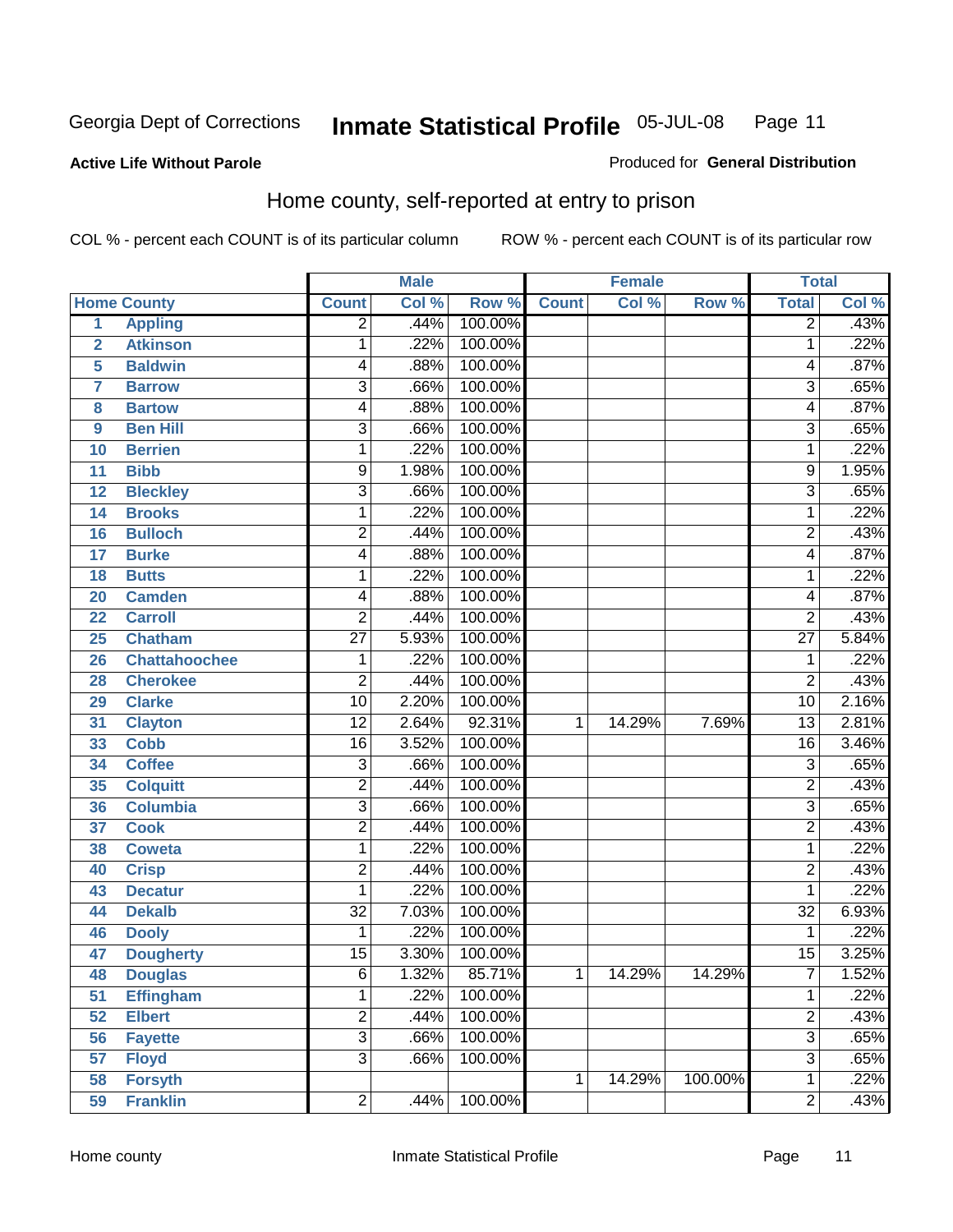#### **Active Life Without Parole**

#### Produced for **General Distribution**

#### Home county, self-reported at entry to prison

|                 |                    |                 | <b>Male</b> |         |              | <b>Female</b> |        | <b>Total</b>    |        |
|-----------------|--------------------|-----------------|-------------|---------|--------------|---------------|--------|-----------------|--------|
|                 | <b>Home County</b> | <b>Count</b>    | Col %       | Row %   | <b>Count</b> | Col %         | Row %  | <b>Total</b>    | Col %  |
| 60              | <b>Fulton</b>      | $\overline{57}$ | 12.53%      | 100.00% |              |               |        | $\overline{57}$ | 12.34% |
| 61              | Gilmer             | 1               | .22%        | 100.00% |              |               |        | 1               | .22%   |
| 63              | <b>Glynn</b>       | 8               | 1.76%       | 100.00% |              |               |        | 8               | 1.73%  |
| 66              | <b>Greene</b>      | 1               | .22%        | 100.00% |              |               |        | 1               | .22%   |
| 67              | <b>Gwinnett</b>    | $\overline{8}$  | 1.76%       | 100.00% |              |               |        | 8               | 1.73%  |
| 68              | <b>Habersham</b>   | 1               | .22%        | 100.00% |              |               |        | 1               | .22%   |
| 69              | <b>Hall</b>        | 7               | 1.54%       | 100.00% |              |               |        | 7               | 1.52%  |
| 70              | <b>Hancock</b>     | $\overline{2}$  | .44%        | 100.00% |              |               |        | $\overline{2}$  | .43%   |
| $\overline{72}$ | <b>Harris</b>      | 1               | .22%        | 100.00% |              |               |        | 1               | .22%   |
| 73              | <b>Hart</b>        | $\overline{2}$  | .44%        | 100.00% |              |               |        | $\overline{2}$  | .43%   |
| 75              | <b>Henry</b>       | 3               | .66%        | 100.00% |              |               |        | $\overline{3}$  | .65%   |
| 76              | <b>Houston</b>     | $\overline{6}$  | 1.32%       | 100.00% |              |               |        | $\overline{6}$  | 1.30%  |
| 78              | <b>Jackson</b>     | 3               | .66%        | 100.00% |              |               |        | $\overline{3}$  | .65%   |
| 80              | <b>Jeff Davis</b>  | $\mathbf{1}$    | .22%        | 100.00% |              |               |        | 1               | .22%   |
| 81              | <b>Jefferson</b>   | 1               | .22%        | 100.00% |              |               |        | 1               | .22%   |
| 82              | <b>Jenkins</b>     | $\overline{2}$  | .44%        | 100.00% |              |               |        | $\overline{2}$  | .43%   |
| 87              | <b>Laurens</b>     | 3               | .66%        | 100.00% |              |               |        | $\overline{3}$  | .65%   |
| 89              | <b>Liberty</b>     | 4               | .88%        | 100.00% |              |               |        | 4               | .87%   |
| 90              | <b>Lincoln</b>     | 1               | .22%        | 100.00% |              |               |        | 1               | .22%   |
| 91              | Long               | 1               | .22%        | 100.00% |              |               |        | 1               | .22%   |
| 92              | <b>Lowndes</b>     | 4               | .88%        | 100.00% |              |               |        | 4               | .87%   |
| 96              | <b>Marion</b>      | 1               | .22%        | 100.00% |              |               |        | 1               | .22%   |
| 97              | <b>Mcduffie</b>    | 1               | .22%        | 100.00% |              |               |        | 1               | .22%   |
| 98              | <b>Mcintosh</b>    | $\overline{2}$  | .44%        | 100.00% |              |               |        | $\overline{2}$  | .43%   |
| 100             | <b>Miller</b>      | $\mathbf{1}$    | .22%        | 100.00% |              |               |        | 1               | .22%   |
| 101             | <b>Mitchell</b>    | 1               | .22%        | 100.00% |              |               |        | 1               | .22%   |
| 102             | <b>Monroe</b>      | 1               | .22%        | 100.00% |              |               |        | 1               | .22%   |
| 104             | <b>Morgan</b>      | 1               | .22%        | 100.00% |              |               |        | 1               | .22%   |
| 106             | <b>Muscogee</b>    | $\overline{13}$ | 2.86%       | 100.00% |              |               |        | $\overline{13}$ | 2.81%  |
| 107             | <b>Newton</b>      | $\overline{2}$  | .44%        | 66.67%  | 1            | 14.29%        | 33.33% | 3               | .65%   |
| 109             | <b>Oglethorpe</b>  | $\overline{2}$  | .44%        | 100.00% |              |               |        | $\overline{2}$  | .43%   |
| 110             | <b>Paulding</b>    | 1               | .22%        | 100.00% |              |               |        | 1               | .22%   |
| 113             | <b>Pierce</b>      | $\mathbf{1}$    | .22%        | 100.00% |              |               |        | 1               | .22%   |
| 114             | <b>Pike</b>        | $\overline{2}$  | .44%        | 66.67%  | 1            | 14.29%        | 33.33% | $\overline{3}$  | .65%   |
| 115             | <b>Polk</b>        | $\overline{1}$  | .22%        | 100.00% |              |               |        | 1               | .22%   |
| 117             | <b>Putnam</b>      | $\overline{2}$  | .44%        | 100.00% |              |               |        | $\overline{2}$  | .43%   |
| 119             | <b>Rabun</b>       | $\mathbf{1}$    | .22%        | 100.00% |              |               |        | 1               | .22%   |
| 120             | <b>Randolph</b>    | $\overline{2}$  | .44%        | 100.00% |              |               |        | $\overline{2}$  | .43%   |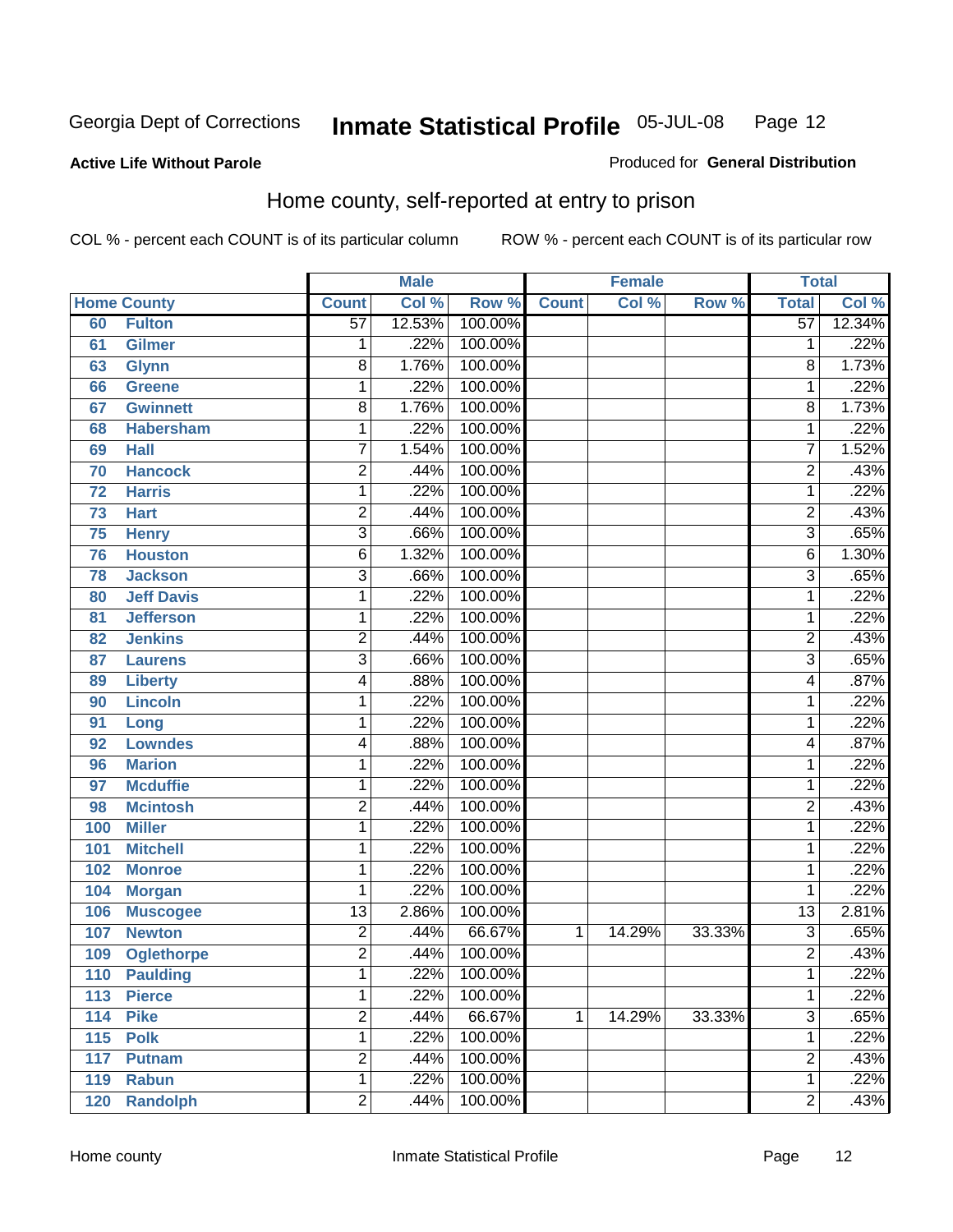#### **Active Life Without Parole**

#### Produced for **General Distribution**

#### Home county, self-reported at entry to prison

|                          |                         | <b>Male</b> |         |              | <b>Female</b> |        | <b>Total</b>   |          |
|--------------------------|-------------------------|-------------|---------|--------------|---------------|--------|----------------|----------|
| <b>Home County</b>       | <b>Count</b>            | Col %       | Row %   | <b>Count</b> | Col %         | Row %  | <b>Total</b>   | Col %    |
| 121<br><b>Richmond</b>   | 18                      | 3.96%       | 94.74%  | 1            | 14.29%        | 5.26%  | 19             | 4.11%    |
| <b>Rockdale</b><br>122   | 1                       | .22%        | 100.00% |              |               |        |                | .22%     |
| 125<br><b>Seminole</b>   | 1                       | .22%        | 100.00% |              |               |        |                | .22%     |
| <b>Spalding</b><br>126   | 5                       | 1.10%       | 100.00% |              |               |        | 5              | 1.08%    |
| <b>Stephens</b><br>127   | $\overline{\mathbf{c}}$ | .44%        | 100.00% |              |               |        | $\overline{2}$ | .43%     |
| <b>Sumter</b><br>129     | 1                       | .22%        | 100.00% |              |               |        |                | .22%     |
| <b>Tattnall</b><br>132   | 1                       | .22%        | 100.00% |              |               |        |                | .22%     |
| <b>Thomas</b><br>136     | 3                       | .66%        | 100.00% |              |               |        | 3              | .65%     |
| <b>Tift</b><br>137       | 3                       | .66%        | 100.00% |              |               |        | 3              | .65%     |
| <b>Toombs</b><br>138     | 4                       | .88%        | 100.00% |              |               |        | 4              | .87%     |
| 141<br><b>Troup</b>      | 1                       | .22%        | 100.00% |              |               |        | 1              | .22%     |
| <b>Turner</b><br>142     | 1                       | .22%        | 100.00% |              |               |        | 1              | .22%     |
| <b>Union</b><br>144      | 1                       | .22%        | 100.00% |              |               |        | 1              | .22%     |
| 145<br><b>Upson</b>      | $\overline{\mathbf{c}}$ | .44%        | 100.00% |              |               |        | $\overline{c}$ | .43%     |
| <b>Walker</b><br>146     | 3                       | .66%        | 75.00%  | 1            | 14.29%        | 25.00% | 4              | .87%     |
| <b>Walton</b><br>147     | 3                       | .66%        | 100.00% |              |               |        | 3              | .65%     |
| <b>Ware</b><br>148       | 6                       | 1.32%       | 100.00% |              |               |        | 6              | 1.30%    |
| <b>Washington</b><br>150 | $\overline{3}$          | .66%        | 100.00% |              |               |        | $\overline{3}$ | .65%     |
| 151<br><b>Wayne</b>      | 3                       | .66%        | 100.00% |              |               |        | 3              | .65%     |
| <b>Whitfield</b><br>155  | $\overline{3}$          | .66%        | 100.00% |              |               |        | $\overline{3}$ | .65%     |
| <b>Wilkinson</b><br>158  | 1                       | .22%        | 100.00% |              |               |        | 1              | .22%     |
| <b>Unknown</b><br>160    | 46                      | 10.11%      | 100.00% |              |               |        | 46             | $9.96\%$ |
| <b>Total Rported</b>     | 455                     | 100%        | 98.48%  | 7            | 100%          | 1.52%  | 462            | 100%     |

| τeα         | $\sim$<br>--<br>$\sim$ | റ<br>ZO    |
|-------------|------------------------|------------|
| <b>otal</b> | 483                    | ,,,<br>73V |

| <b>Mode</b> | .<br>∼uπor. | walke<br>_______ | ·uitor.<br>- ------ |
|-------------|-------------|------------------|---------------------|
|             |             |                  |                     |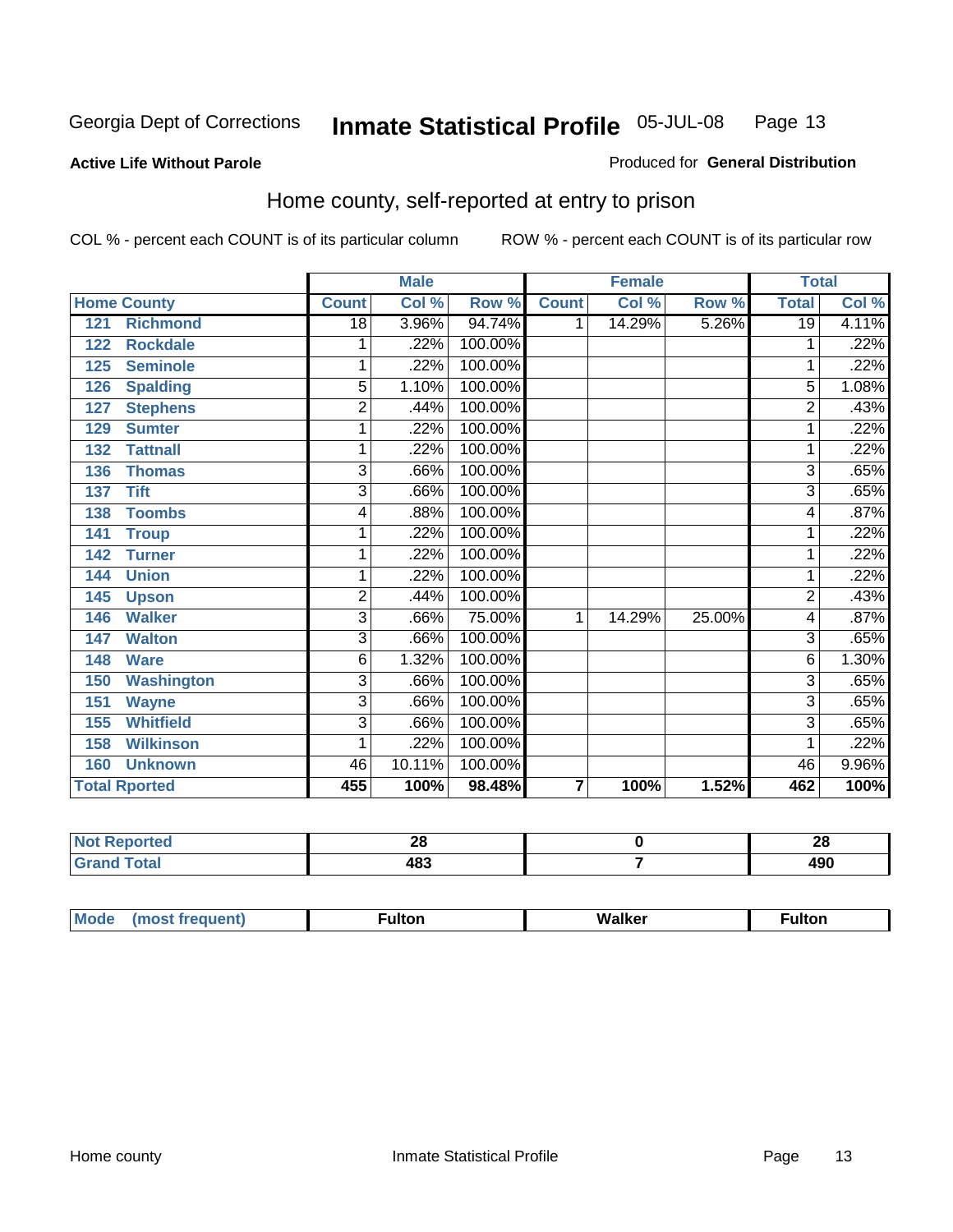#### **Active Life Without Parole**

#### Produced for **General Distribution**

#### Socioeconomic class, self-reported at entry to prison

|                                   |              | <b>Male</b> |            |              | <b>Female</b> |       |       | <b>Total</b> |
|-----------------------------------|--------------|-------------|------------|--------------|---------------|-------|-------|--------------|
| <b>Socioeconomic Class</b>        | <b>Count</b> | Col %       | Row %      | <b>Count</b> | Col %         | Row % | Total | Col %        |
| <b>Welfare</b>                    | 28           | 6.15%       | 100.00%    |              |               |       | 28    | 6.07%        |
| <b>Occ Employ</b><br>$\mathbf{2}$ | 24           | 5.27%       | $100.00\%$ |              |               |       | 24    | 5.21%        |
| <b>Minimum Std</b><br>3           | 241          | 52.97%      | $99.59\%$  |              | 16.67%        | .41%  | 242   | 52.49%       |
| <b>Middle</b>                     | 162          | 35.60%      | 97.01%     |              | 83.33%        | 2.99% | 167   | 36.23%       |
| <b>Total Reported</b>             | 455          | 100%        | 98.7%      |              | 100%          | 1.3%  | 461   | 100%         |

| <b><i>College College College</i></b><br>N<br>тео | nc.<br>ZС | - -<br>. .<br>20  |
|---------------------------------------------------|-----------|-------------------|
| $C = 4$<br>---                                    | 483       | $\sqrt{2}$<br>ャンひ |

| M<br>Mir<br>Mil<br><b>Middle</b><br><b>C</b> ta<br>Sta<br>oτu<br>.<br>the contract of the contract of the contract of the contract of the contract of the contract of the contract of<br>___ |
|----------------------------------------------------------------------------------------------------------------------------------------------------------------------------------------------|
|----------------------------------------------------------------------------------------------------------------------------------------------------------------------------------------------|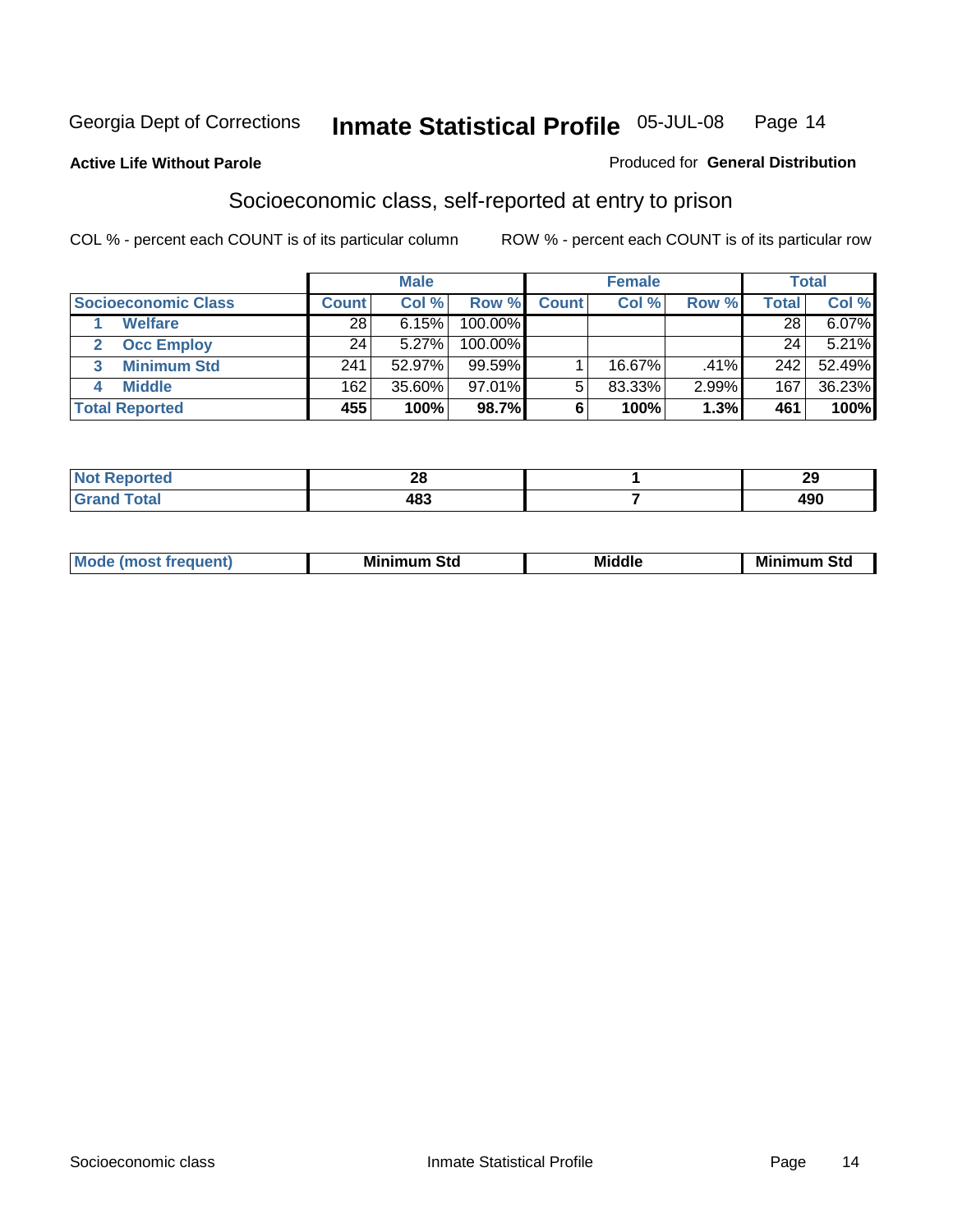#### **Active Life Without Parole**

#### Produced for **General Distribution**

#### Environment to age 16, self-reported at entry to prison

|                              |              | <b>Male</b> |            |              | <b>Female</b> |        |              | <b>Total</b> |
|------------------------------|--------------|-------------|------------|--------------|---------------|--------|--------------|--------------|
| <b>Environment to age 16</b> | <b>Count</b> | Col %       | Row %      | <b>Count</b> | Col %         | Row %  | <b>Total</b> | Col %        |
| <b>Rural/Farm</b>            | 8            | 1.72%       | 100.00%    |              |               |        |              | 1.70%        |
| <b>Rural/Nfarm</b><br>2      | 21           | 4.53%       | 84.00%     |              | 57.14%        | 16.00% | 25           | 5.31%        |
| <b>S.M.S.A</b><br>3          | 193          | 41.59%      | $100.00\%$ |              |               |        | 193          | 40.98%       |
| <b>Urban</b><br>4            | 97           | 20.91%      | 97.98%     | っ            | 28.57%        | 2.02%  | 99           | 21.02%       |
| <b>Small Town</b>            | 145          | 31.25%      | 99.32%     |              | 14.29%        | .68%   | 146          | 31.00%       |
| <b>Total Reported</b>        | 464          | 100%        | 98.51%     |              | 100%          | 1.49%  | 471          | 100%         |

| Reported<br>∵Not.<br>. |     |            |
|------------------------|-----|------------|
| <b>Total</b><br>Grand  | 483 | ,,,<br>43V |

| Mo<br>זחנ | M<br>.<br>______ | $1.3.14 \times 10^{18}$<br>. Ifara<br>arm | -<br>M<br>______ |
|-----------|------------------|-------------------------------------------|------------------|
|           |                  |                                           |                  |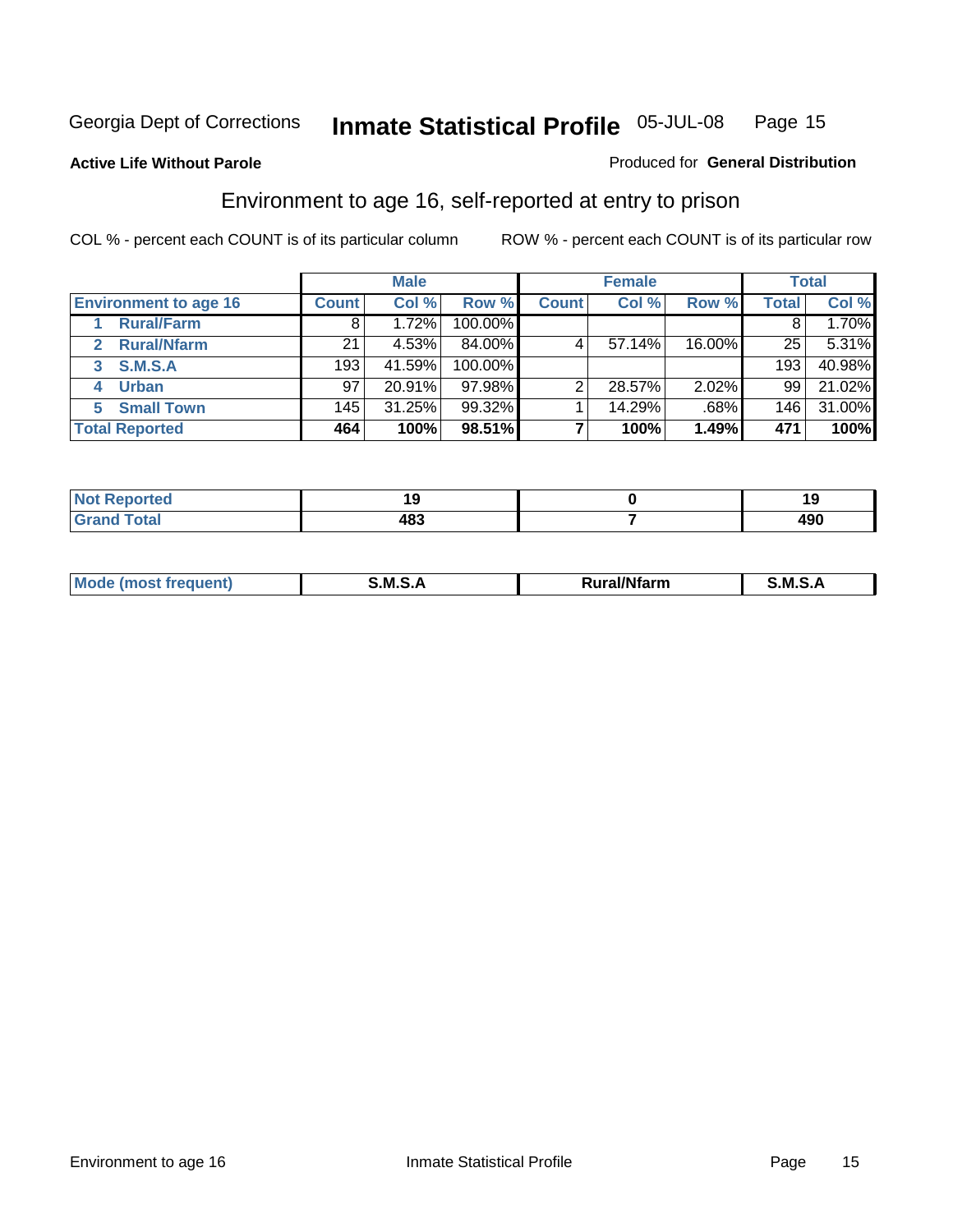#### **Active Life Without Parole**

#### Produced for **General Distribution**

#### Guardian status to age 16, self-reported at entry to prison

|                                  |                 | <b>Male</b> |         |              | <b>Female</b> |       |              | <b>Total</b> |
|----------------------------------|-----------------|-------------|---------|--------------|---------------|-------|--------------|--------------|
| <b>Guardian Status To Age 16</b> | <b>Count</b>    | Col %       | Row %   | <b>Count</b> | Col %         | Row % | <b>Total</b> | Col %        |
| 2 Father Only                    | 9               | 2.24%       | 100.00% |              |               |       | 9            | 2.20%        |
| <b>3 Both Parents</b>            | 168             | 41.79%      | 97.11%  | 5            | 71.43%        | 2.89% | 173          | 42.30%       |
| <b>4 Mother Only</b>             | 162             | 40.30%      | 99.39%  |              | 14.29%        | .61%  | 163          | 39.85%       |
| <b>6 Oth Female</b>              | 13              | 3.23%       | 100.00% |              |               |       | 13           | 3.18%        |
| <b>7 Oth Male</b>                | 3               | .75%        | 100.00% |              |               |       | 3            | .73%         |
| 8 Step-Parents                   | 11              | 2.74%       | 100.00% |              |               |       | 11           | 2.69%        |
| 9 Foster Home                    | 9               | 2.24%       | 100.00% |              |               |       | 9            | 2.20%        |
| <b>10 Grand Parents</b>          | 27 <sup>1</sup> | 6.72%       | 96.43%  |              | 14.29%        | 3.57% | 28           | 6.85%        |
| <b>Total Reported</b>            | 402             | 100%        | 98.29%  |              | 100%          | 1.71% | 409          | 100%         |

| п.<br>$\sim$ $\sim$ | o.  |
|---------------------|-----|
| 109<br>יטד          | 490 |

| <b>Mode (most frequent)</b> | <b>Both Parents</b> | <b>Both Parents</b> | <b>IBoth Parents</b> |
|-----------------------------|---------------------|---------------------|----------------------|
|                             |                     |                     |                      |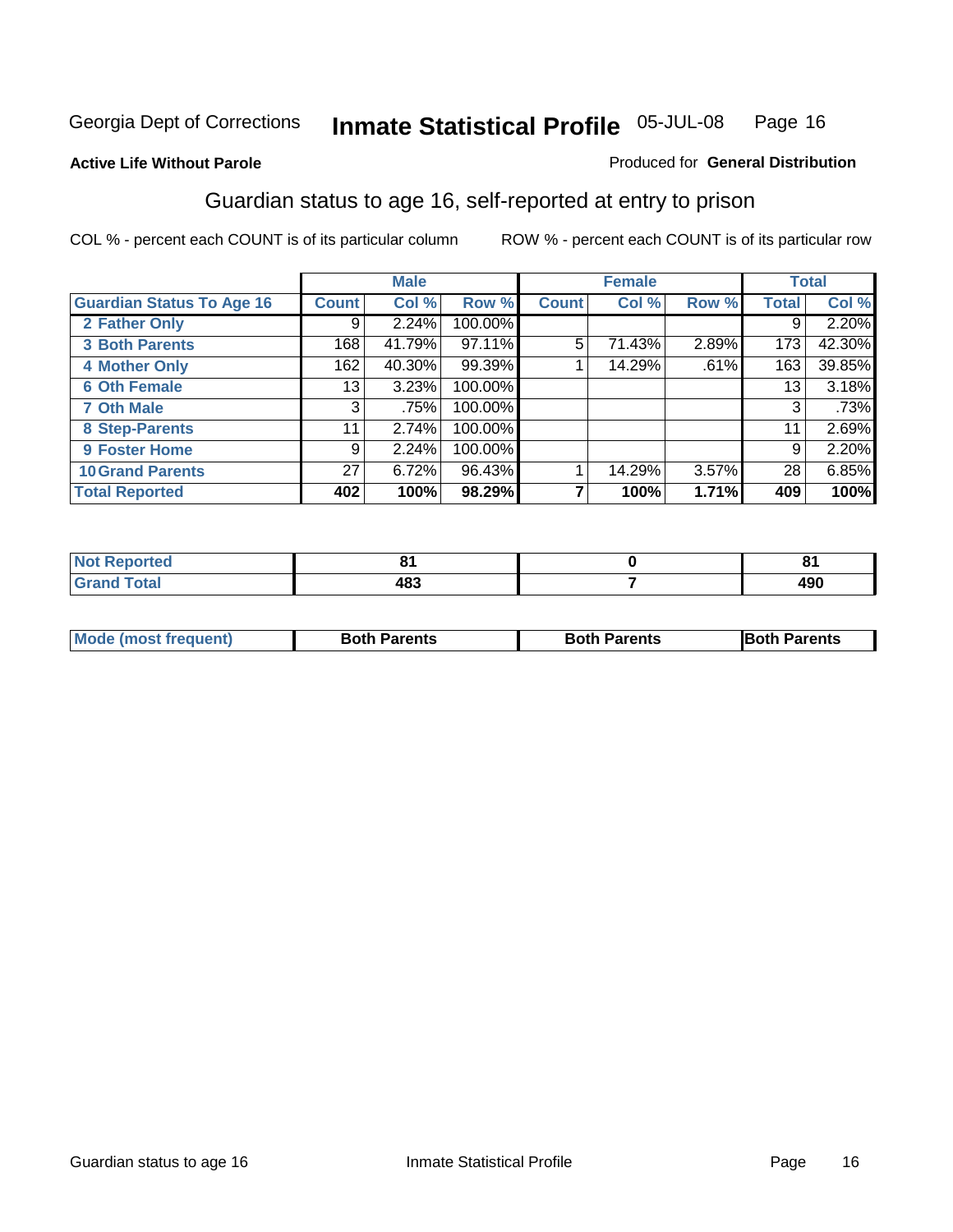#### **Active Life Without Parole**

#### Produced for **General Distribution**

#### Employment status before prison, self-reported at entry to prison

|              |                          | <b>Male</b>  |        | <b>Female</b> |              |        | <b>Total</b> |              |        |
|--------------|--------------------------|--------------|--------|---------------|--------------|--------|--------------|--------------|--------|
|              | <b>Employment Status</b> | <b>Count</b> | Col %  | Row %         | <b>Count</b> | Col %  | Row %        | <b>Total</b> | Col %  |
|              | <b>Full Time</b>         | 233          | 55.74% | 98.31%        | 4            | 66.67% | 1.69%        | 237          | 55.90% |
| $\mathbf{2}$ | <b>Part Time</b>         | 24           | 5.74%  | 100.00%       |              |        |              | 24           | 5.66%  |
| 3            | Unempl $<$ 6m            | 44           | 10.53% | 97.78%        |              | 16.67% | 2.22%        | 45           | 10.61% |
| 4            | Unempl $> 6m$            | 68           | 16.27% | 98.55%        |              | 16.67% | 1.45%        | 69           | 16.27% |
| 5            | <b>Never Workd</b>       | 29           | 6.94%  | 100.00%       |              |        |              | 29           | 6.84%  |
| 6            | <b>Student</b>           |              | .24%   | 100.00%       |              |        |              |              | .24%   |
|              | <b>Incapable</b>         | 19           | 4.55%  | 100.00%       |              |        |              | 19           | 4.48%  |
|              | <b>Total Reported</b>    | 418          | 100%   | 98.58%        | 6            | 100%   | 1.42%        | 424          | 100%   |

| TAC.  | - -<br>υJ | $\sim$<br><b>bb</b> |
|-------|-----------|---------------------|
| _____ | 483<br>__ | 00۸<br>4JU<br>__    |

| Mo | 'me<br>uн<br>the contract of the contract of the contract of the contract of the contract of the contract of the contract of | ïme<br>uı.<br>the contract of the contract of the contract of the contract of the contract of the contract of the contract of |
|----|------------------------------------------------------------------------------------------------------------------------------|-------------------------------------------------------------------------------------------------------------------------------|
|    |                                                                                                                              |                                                                                                                               |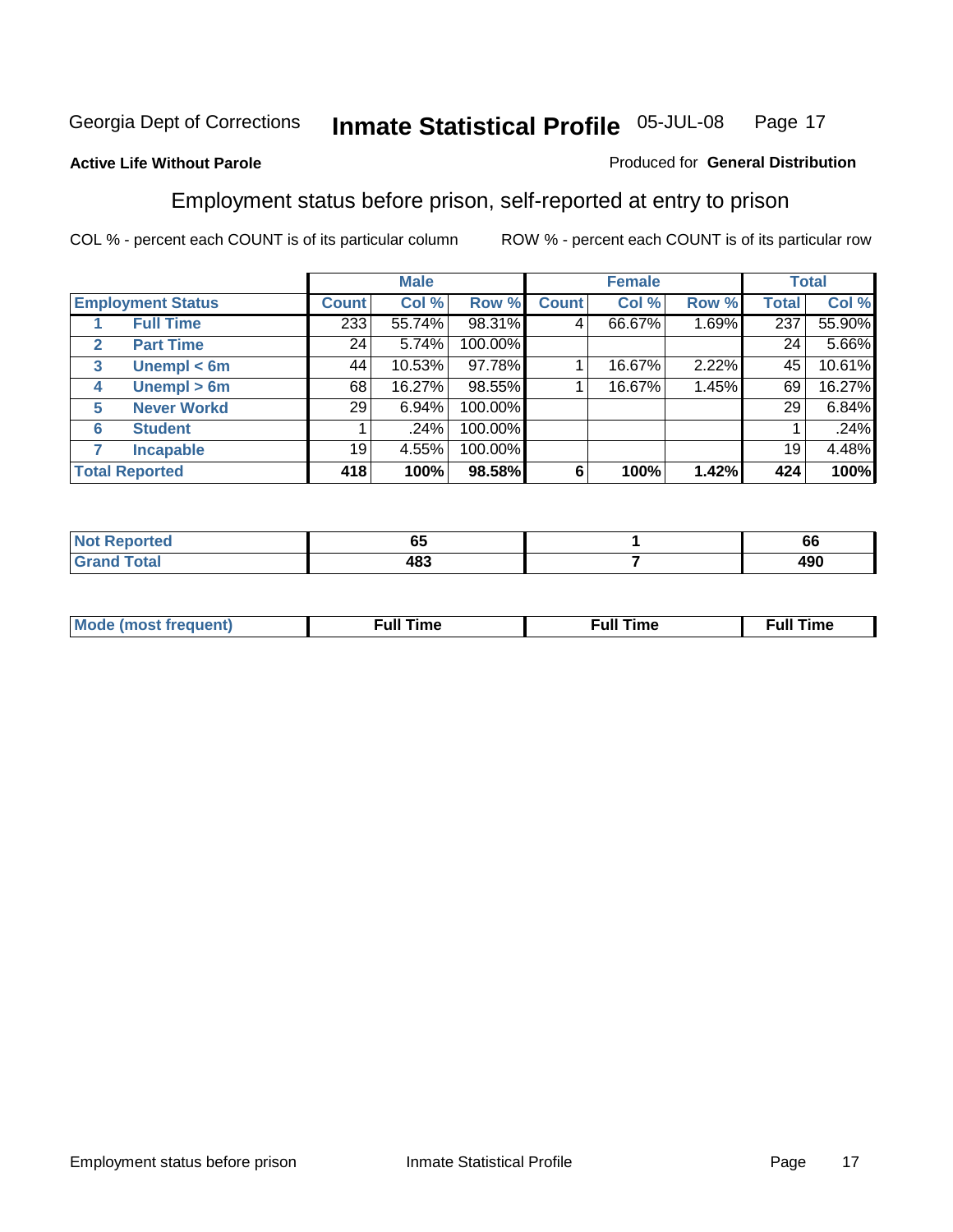#### **Active Life Without Parole**

Produced for **General Distribution**

#### Age at admission

|                         |                 | <b>Male</b> |           |              | <b>Female</b> |        |                 | <b>Total</b> |
|-------------------------|-----------------|-------------|-----------|--------------|---------------|--------|-----------------|--------------|
| <b>Age At Admission</b> | <b>Count</b>    | Col %       | Row %     | <b>Count</b> | Col %         | Row %  | <b>Total</b>    | Col %        |
| 17                      | $\overline{2}$  | 0.41%       | 100.00%   |              |               |        | 2               | 0.41%        |
| 18                      | $\overline{3}$  | 0.62%       | 100.00%   |              |               |        | $\overline{3}$  | 0.61%        |
| 19                      | $\overline{11}$ | 2.28%       | 100.00%   |              |               |        | $\overline{11}$ | 2.24%        |
| 20                      | 6               | 1.24%       | 85.71%    | 1            | 14.29%        | 14.29% | 7               | 1.43%        |
| 21                      | $\overline{16}$ | 3.31%       | 100.00%   |              |               |        | 16              | 3.27%        |
| 22                      | $\overline{25}$ | 5.18%       | 100.00%   |              |               |        | $\overline{25}$ | 5.10%        |
| 23                      | $\overline{16}$ | 3.31%       | 100.00%   |              |               |        | $\overline{16}$ | 3.27%        |
| 24                      | $\overline{16}$ | 3.31%       | 100.00%   |              |               |        | 16              | 3.27%        |
| 25                      | $\overline{17}$ | 3.52%       | 94.44%    | 1            | 14.29%        | 5.56%  | $\overline{18}$ | 3.67%        |
| 26                      | $\overline{20}$ | 4.14%       | 100.00%   |              |               |        | 20              | 4.08%        |
| 27                      | $\overline{15}$ | 3.11%       | 100.00%   |              |               |        | $\overline{15}$ | 3.06%        |
| 28                      | 19              | 3.93%       | 100.00%   |              |               |        | 19              | 3.88%        |
| 29                      | $\overline{18}$ | 3.73%       | 100.00%   |              |               |        | $\overline{18}$ | 3.67%        |
| 30                      | $\overline{14}$ | 2.90%       | 100.00%   |              |               |        | 14              | 2.86%        |
| 31                      | $\overline{14}$ | 2.90%       | 100.00%   |              |               |        | $\overline{14}$ | 2.86%        |
| 32                      | $\overline{17}$ | 3.52%       | 94.44%    | 1            | 14.29%        | 5.56%  | 18              | 3.67%        |
| 33                      | 14              | 2.90%       | 100.00%   |              |               |        | 14              | 2.86%        |
| 34                      | 11              | 2.28%       | 100.00%   |              |               |        | 11              | 2.24%        |
| 35                      | 15              | 3.11%       | 93.75%    | 1            | 14.29%        | 6.25%  | 16              | 3.27%        |
| 36                      | $\overline{22}$ | 4.55%       | 100.00%   |              |               |        | $\overline{22}$ | 4.49%        |
| 37                      | $\overline{19}$ | 3.93%       | 100.00%   |              |               |        | $\overline{19}$ | 3.88%        |
| 38                      | $\overline{14}$ | 2.90%       | 100.00%   |              |               |        | 14              | 2.86%        |
| 39                      | 15              | 3.11%       | 100.00%   |              |               |        | 15              | 3.06%        |
| 40                      | 9               | 1.86%       | 100.00%   |              |               |        | 9               | 1.84%        |
| 41                      | 16              | 3.31%       | 100.00%   |              |               |        | 16              | 3.27%        |
| 42                      | 14              | 2.90%       | 100.00%   |              |               |        | 14              | 2.86%        |
| 43                      | $\overline{12}$ | 2.48%       | 100.00%   |              |               |        | $\overline{12}$ | 2.45%        |
| 44                      | 9               | 1.86%       | 90.00%    | 1            | 14.29%        | 10.00% | 10              | 2.04%        |
| 45                      | 14              | 2.90%       | 100.00%   |              |               |        | 14              | 2.86%        |
| 46                      | $\overline{11}$ | 2.28%       | 91.67%    | 1            | 14.29%        | 8.33%  | $\overline{12}$ | 2.45%        |
| 47                      | $\overline{7}$  | 1.45%       | 100.00%   |              |               |        | 7               | 1.43%        |
| 48                      | 9               | 1.86%       | $90.00\%$ | 1            | 14.29%        | 10.00% | 10              | 2.04%        |
| 49                      | $\overline{9}$  | 1.86%       | 100.00%   |              |               |        | 9               | 1.84%        |
| 50                      | 4               | 0.83%       | 100.00%   |              |               |        | 4               | 0.82%        |
| 51                      | 4               | 0.83%       | 100.00%   |              |               |        | 4               | 0.82%        |
| 52                      | 7               | 1.45%       | 100.00%   |              |               |        | 7               | 1.43%        |
| 54                      | 1               | 0.21%       | 100.00%   |              |               |        | 1               | 0.20%        |
| 56                      | $\overline{c}$  | 0.41%       | 100.00%   |              |               |        | 2               | 0.41%        |
| 57                      | 4               | 0.83%       | 100.00%   |              |               |        | $\overline{4}$  | 0.82%        |
| 58                      | $\overline{2}$  | 0.41%       | 100.00%   |              |               |        | $\overline{2}$  | 0.41%        |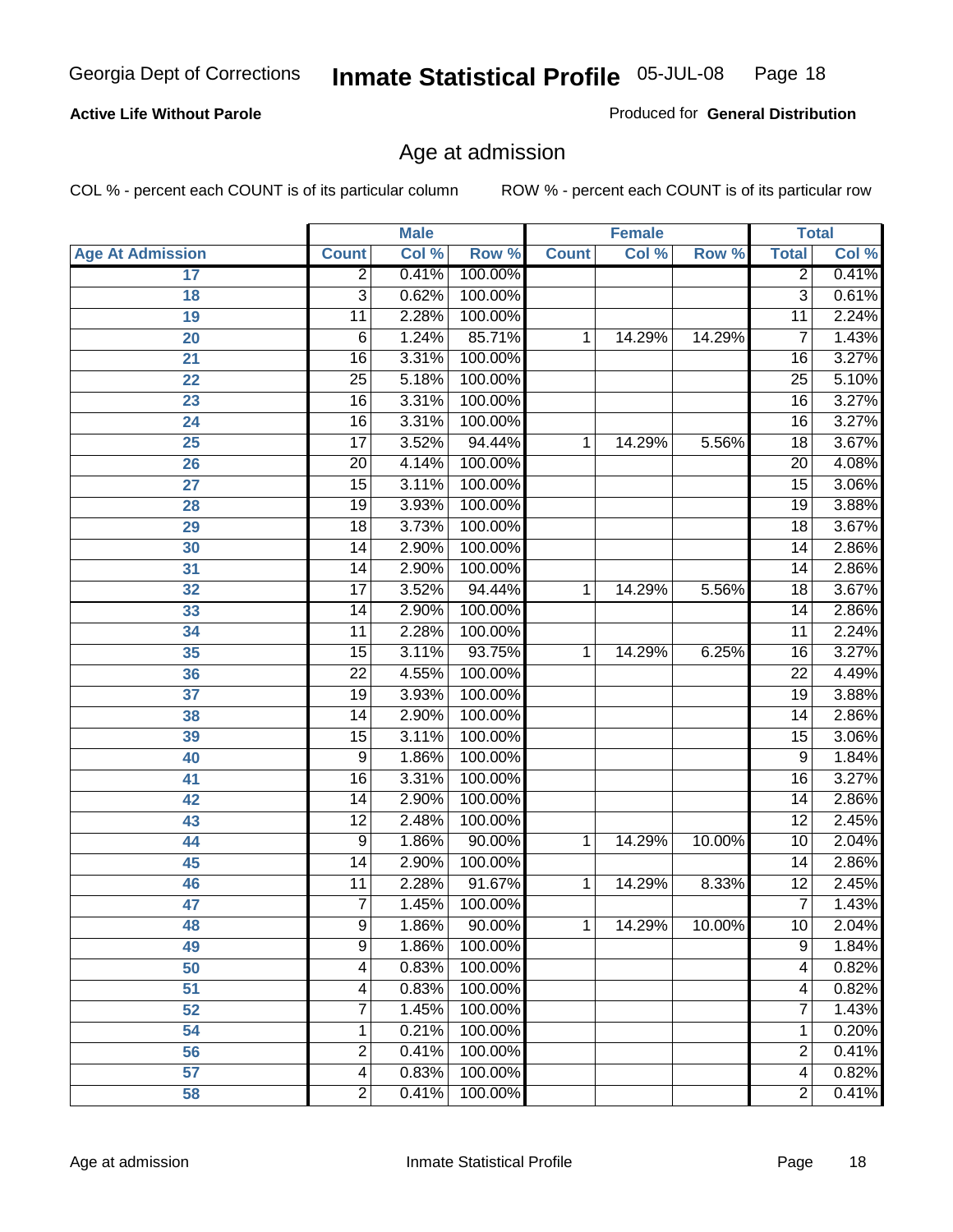#### **Active Life Without Parole**

Produced for **General Distribution**

#### Age at admission

|                         |              | <b>Male</b> |         |              | <b>Female</b> |       |              | <b>Total</b> |
|-------------------------|--------------|-------------|---------|--------------|---------------|-------|--------------|--------------|
| <b>Age At Admission</b> | <b>Count</b> | Col %       | Row %   | <b>Count</b> | Col %         | Row % | <b>Total</b> | Col %        |
| 60                      |              | 0.21%       | 100.00% |              |               |       |              | 0.20%        |
| 62                      |              | 0.21%       | 100.00% |              |               |       |              | 0.20%        |
| 63                      |              | 0.21%       | 100.00% |              |               |       |              | 0.20%        |
| 64                      | 3            | 0.62%       | 100.00% |              |               |       | 3            | 0.61%        |
| 65                      |              | 0.21%       | 100.00% |              |               |       |              | 0.20%        |
| 66                      |              | 0.21%       | 100.00% |              |               |       |              | 0.20%        |
| 67                      |              | 0.21%       | 100.00% |              |               |       |              | 0.20%        |
| 71                      |              | 0.21%       | 100.00% |              |               |       |              | 0.20%        |
| <b>Total Reported</b>   | 483          | 100%        | 98.57%  |              | 100%          | 1.43% | 490          | 100%         |

| <b>orted</b> |     |            |
|--------------|-----|------------|
| <b>Total</b> | 483 | 008<br>4JU |

| Mean<br>(average)              | 34.39    | 35.71 | 34.40     |
|--------------------------------|----------|-------|-----------|
| Median (middle)                | ູບ       | 35    | າາ<br>აა  |
| <b>Mode</b><br>(most frequent) | ^^<br>44 | 25    | ne.<br>LL |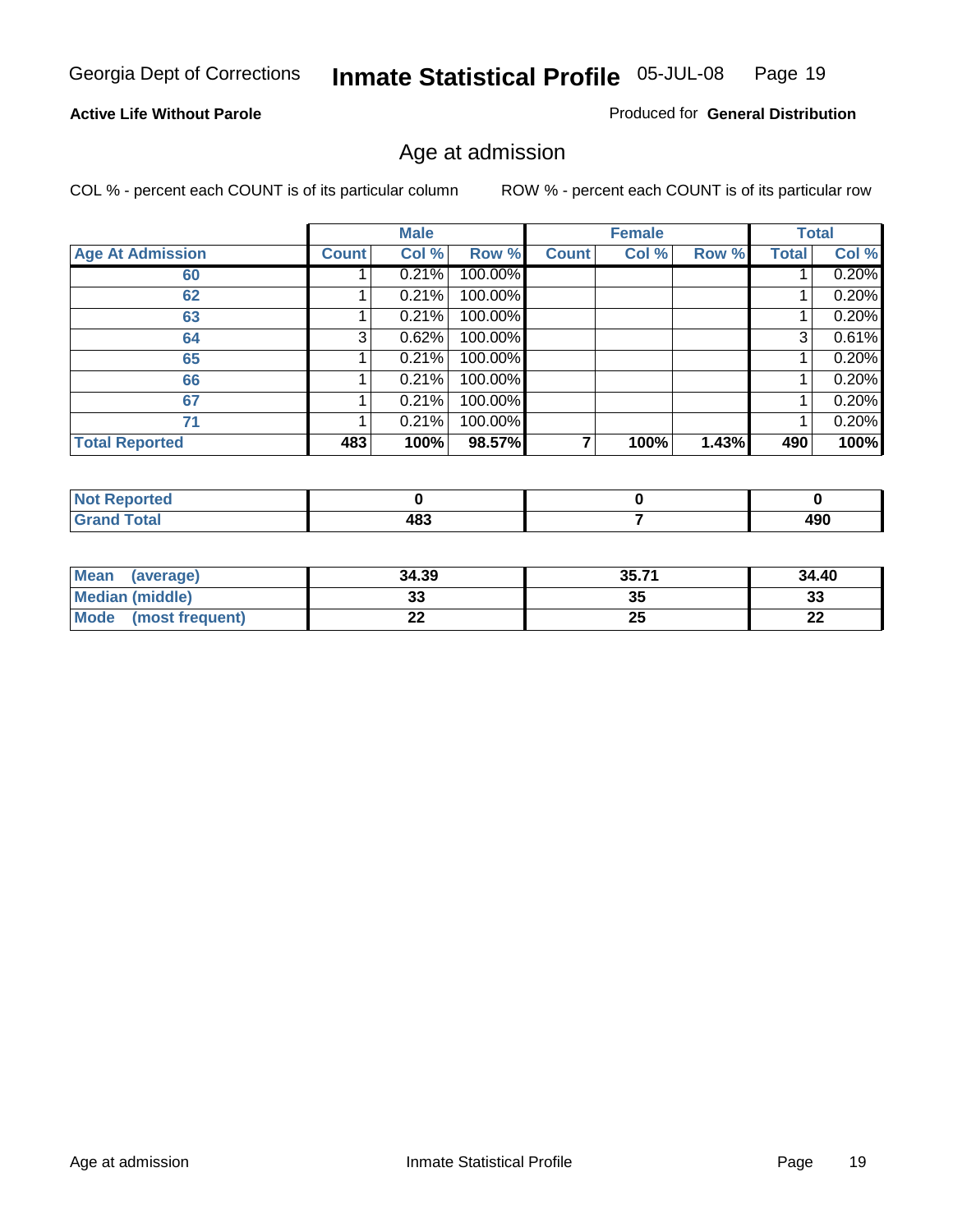COL % - percent each COUNT is of its particular column ROW % - percent each COUNT is of its particular row

Produced for **General Distribution**

|                       |              | <b>Male</b> |       |              | <b>Female</b> |       |              | Total |
|-----------------------|--------------|-------------|-------|--------------|---------------|-------|--------------|-------|
| <b>Age At Release</b> | <b>Count</b> | Col %       | Row % | <b>Count</b> | Col %         | Row % | <b>Total</b> | Col % |
| <b>Total Reported</b> |              |             |       |              |               |       |              |       |

Age at release

| <b>Still Active</b> | 483 | 490 |
|---------------------|-----|-----|
| <b>Not Reported</b> |     |     |
| <b>Grand Total</b>  | 483 | 490 |

| Mean<br>(average)      | N/A | N/A | N/A |
|------------------------|-----|-----|-----|
| <b>Median (middle)</b> | N/A | N/A | N/A |
| Mode (most frequent)   | N/A | N/A | N/A |

#### **Active Life Without Parole**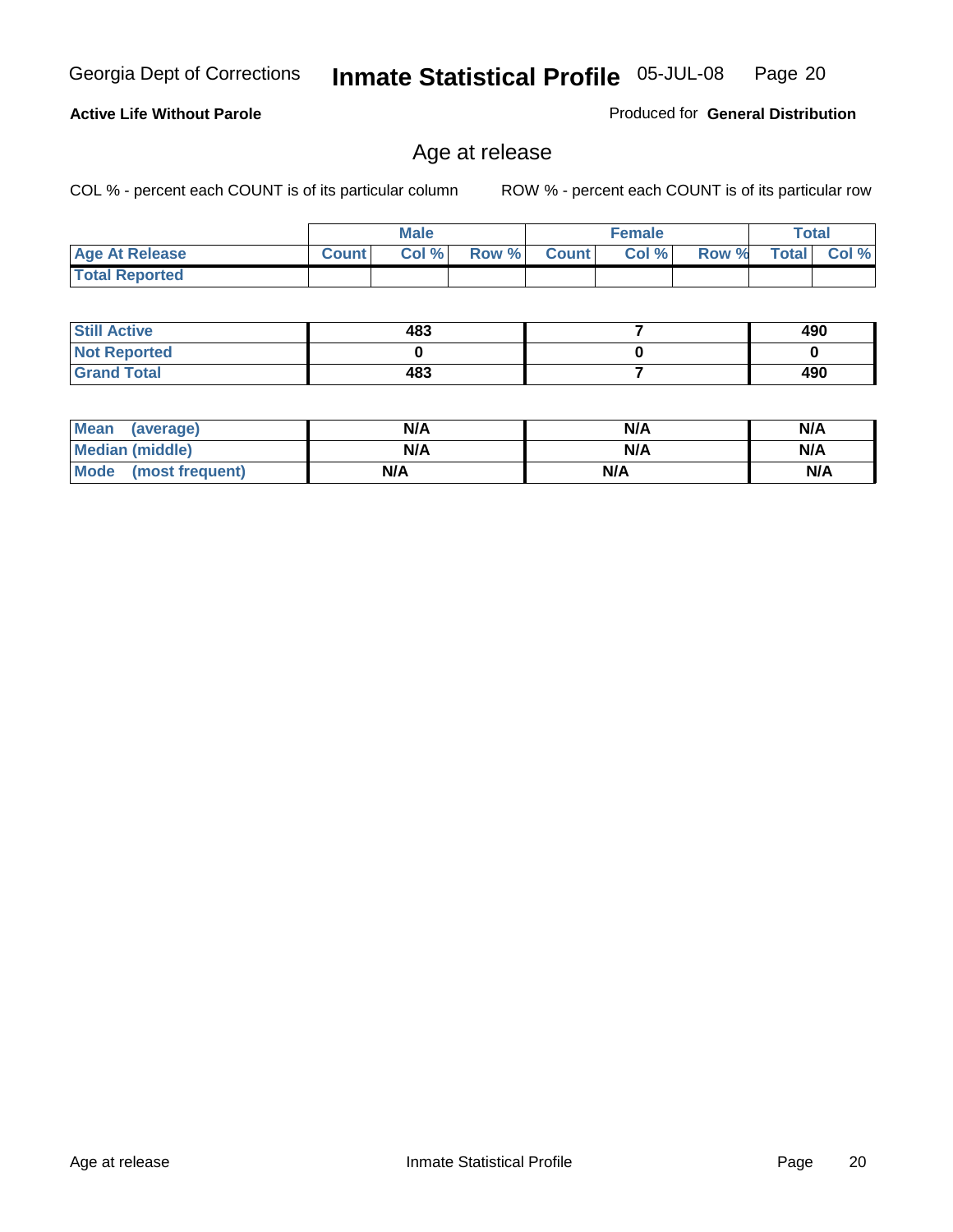#### **Active Life Without Parole**

#### Produced for **General Distribution**

#### Height, measured at entry to prison

|                       |                | <b>Male</b> |         |                | <b>Female</b> |        | <b>Total</b>    |        |
|-----------------------|----------------|-------------|---------|----------------|---------------|--------|-----------------|--------|
| <b>Height</b>         | <b>Count</b>   | Col %       | Row %   | <b>Count</b>   | Col %         | Row %  | <b>Total</b>    | Col %  |
| 5'01''                | 2              | 0.41%       | 100.00% |                |               |        | $\overline{2}$  | 0.41%  |
| 5'02"                 | 1              | 0.21%       | 100.00% |                |               |        | 1               | 0.20%  |
| 5'03"                 | $\overline{c}$ | 0.41%       | 50.00%  | $\overline{2}$ | 28.57%        | 50.00% | 4               | 0.82%  |
| 5'04"                 | 3              | 0.62%       | 60.00%  | $\overline{2}$ | 28.57%        | 40.00% | 5               | 1.02%  |
| 5'05"                 | 17             | 3.52%       | 94.44%  | 1              | 14.29%        | 5.56%  | 18              | 3.67%  |
| 5'06"                 | 36             | 7.45%       | 100.00% |                |               |        | $\overline{36}$ | 7.35%  |
| 5'07''                | 33             | 6.83%       | 97.06%  | 1              | 14.29%        | 2.94%  | 34              | 6.94%  |
| 5'08"                 | 45             | 9.32%       | 97.83%  | 1              | 14.29%        | 2.17%  | 46              | 9.39%  |
| <b>5'09"</b>          | 60             | 12.42%      | 100.00% |                |               |        | 60              | 12.24% |
| 5'10''                | 68             | 14.08%      | 100.00% |                |               |        | 68              | 13.88% |
| 5'11''                | 65             | 13.46%      | 100.00% |                |               |        | 65              | 13.27% |
| 6'00"                 | 56             | 11.59%      | 100.00% |                |               |        | 56              | 11.43% |
| 6'01''                | 35             | 7.25%       | 100.00% |                |               |        | 35              | 7.14%  |
| 6'02"                 | 24             | 4.97%       | 100.00% |                |               |        | 24              | 4.90%  |
| 6'03"                 | 17             | 3.52%       | 100.00% |                |               |        | 17              | 3.47%  |
| 6'04"                 | 12             | 2.48%       | 100.00% |                |               |        | 12              | 2.45%  |
| 6'05"                 | 5              | 1.04%       | 100.00% |                |               |        | 5               | 1.02%  |
| 6'06"                 | $\overline{2}$ | 0.41%       | 100.00% |                |               |        | 2               | 0.41%  |
| <b>Total Reported</b> | 483            | 100%        | 98.57%  | 7              | 100%          | 1.43%  | 490             | 100%   |

| τeα<br>.     |                     |            |
|--------------|---------------------|------------|
| -4-<br>_____ | 10 D<br>409<br>$ -$ | ៱៱៱<br>ォコマ |

| Mean<br>(average)              | 5'10" | 5'05" | 5'10'' |
|--------------------------------|-------|-------|--------|
| Median (middle)                | 5'10" | 5'04" | 5'10"  |
| <b>Mode</b><br>(most frequent) | 5'10" | 5'04" | 5'10'' |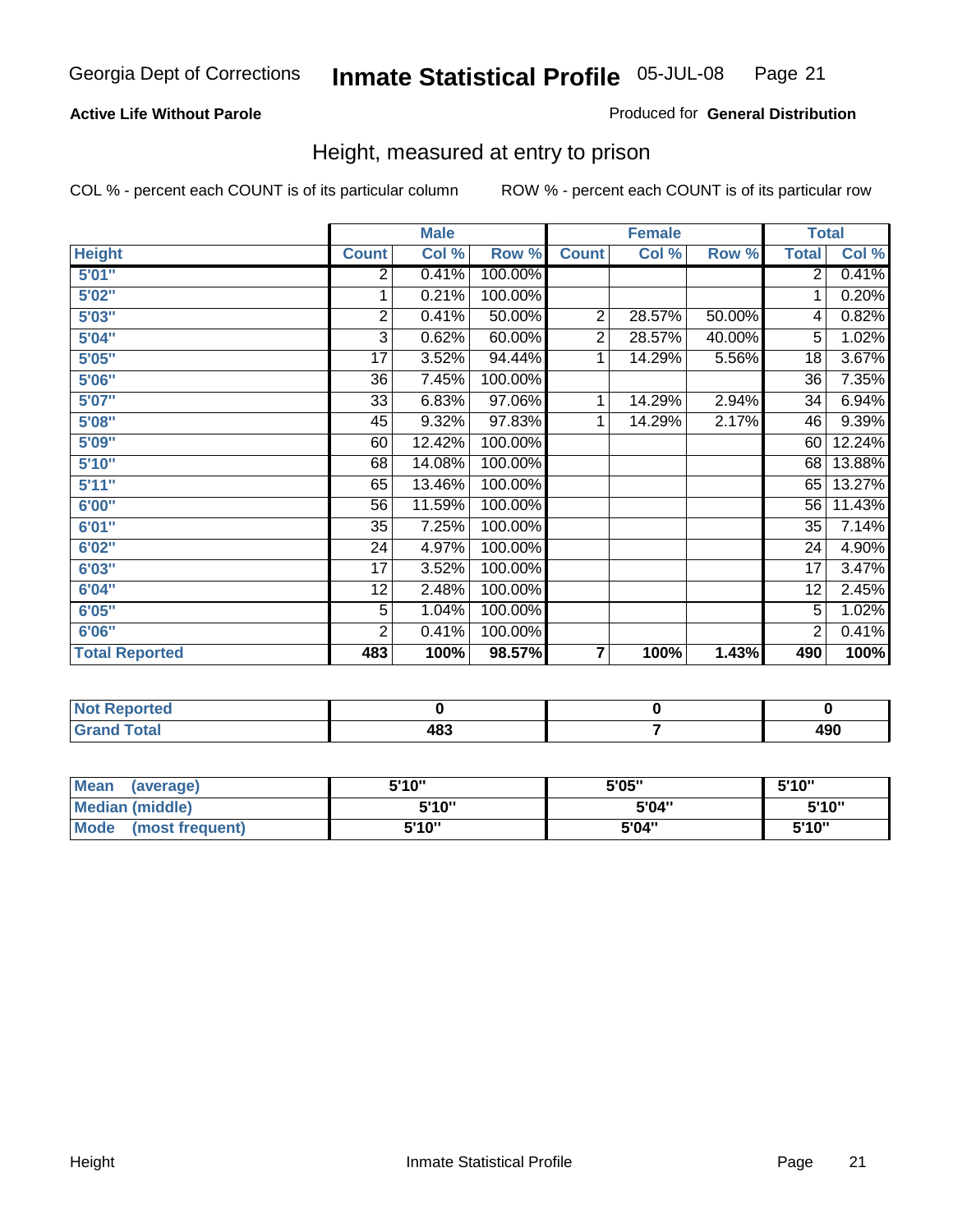#### **Active Life Without Parole**

#### Produced for **General Distribution**

#### Weight, measured at entry to prison

|                       |                 | <b>Male</b> |         |                | <b>Female</b> |         | <b>Total</b>    |        |
|-----------------------|-----------------|-------------|---------|----------------|---------------|---------|-----------------|--------|
| <b>Weight</b>         | <b>Count</b>    | Col %       | Row %   | <b>Count</b>   | Col %         | Row %   | <b>Total</b>    | Col %  |
| 110 - 119 pounds      |                 |             |         | 1.             | 14.29%        | 100.00% | $\mathbf{1}$    | 0.20%  |
| 120 - 129 pounds      | 4               | 0.83%       | 100.00% |                |               |         | 4               | 0.82%  |
| 130 - 139 pounds      | 12              | 2.48%       | 92.31%  | 1              | 14.29%        | 7.69%   | 13              | 2.65%  |
| 140 - 149 pounds      | 27              | 5.59%       | 96.43%  | 1              | 14.29%        | 3.57%   | 28              | 5.71%  |
| 150 - 159 pounds      | 40              | 8.28%       | 97.56%  | 1              | 14.29%        | 2.44%   | 41              | 8.37%  |
| 160 - 169 pounds      | 69              | 14.29%      | 98.57%  | 1              | 14.29%        | 1.43%   | $\overline{70}$ | 14.29% |
| 170 - 179 pounds      | 63              | 13.04%      | 96.92%  | $\overline{2}$ | 28.57%        | 3.08%   | 65              | 13.27% |
| 180 - 189 pounds      | 74              | 15.32%      | 100.00% |                |               |         | 74              | 15.10% |
| 190 - 199 pounds      | 42              | 8.70%       | 100.00% |                |               |         | 42              | 8.57%  |
| 200 - 209 pounds      | 32              | 6.63%       | 100.00% |                |               |         | $\overline{32}$ | 6.53%  |
| 210 - 219 pounds      | 34              | 7.04%       | 100.00% |                |               |         | 34              | 6.94%  |
| 220 - 229 pounds      | 24              | 4.97%       | 100.00% |                |               |         | 24              | 4.90%  |
| 230 - 239 pounds      | $\overline{28}$ | 5.80%       | 100.00% |                |               |         | $\overline{28}$ | 5.71%  |
| 240 - 249 pounds      | 9               | 1.86%       | 100.00% |                |               |         | 9               | 1.84%  |
| 250 - 259 pounds      | 10              | 2.07%       | 100.00% |                |               |         | $\overline{10}$ | 2.04%  |
| 260 - 269 pounds      | $\overline{5}$  | 1.04%       | 100.00% |                |               |         | $\overline{5}$  | 1.02%  |
| 270 - 279 pounds      | 1               | 0.21%       | 100.00% |                |               |         | 1               | 0.20%  |
| 280 - 289 pounds      | $\,6$           | 1.24%       | 100.00% |                |               |         | 6               | 1.22%  |
| 290 - 299 pounds      | 1               | 0.21%       | 100.00% |                |               |         | 1               | 0.20%  |
| 330 - 339 pounds      | 1               | 0.21%       | 100.00% |                |               |         | 1               | 0.20%  |
| 400 pounds and over   | 1               | 0.21%       | 100.00% |                |               |         | 1               | 0.20%  |
| <b>Total Reported</b> | 483             | 100%        | 98.57%  | 7              | 100%          | 1.43%   | 490             | 100%   |

| المناسبة المتعاد<br>NO.<br>ported   |                    |            |
|-------------------------------------|--------------------|------------|
| <b>c</b> otal<br>Gra<br>--<br>_____ | 10O<br>100<br>$ -$ | חמו<br>490 |

| <b>Mean</b><br>(average) | 189 | 151 | 188   |
|--------------------------|-----|-----|-------|
| Median (middle)          | 183 | 156 | 182.5 |
| Mode (most frequent)     | 170 | 143 | 170   |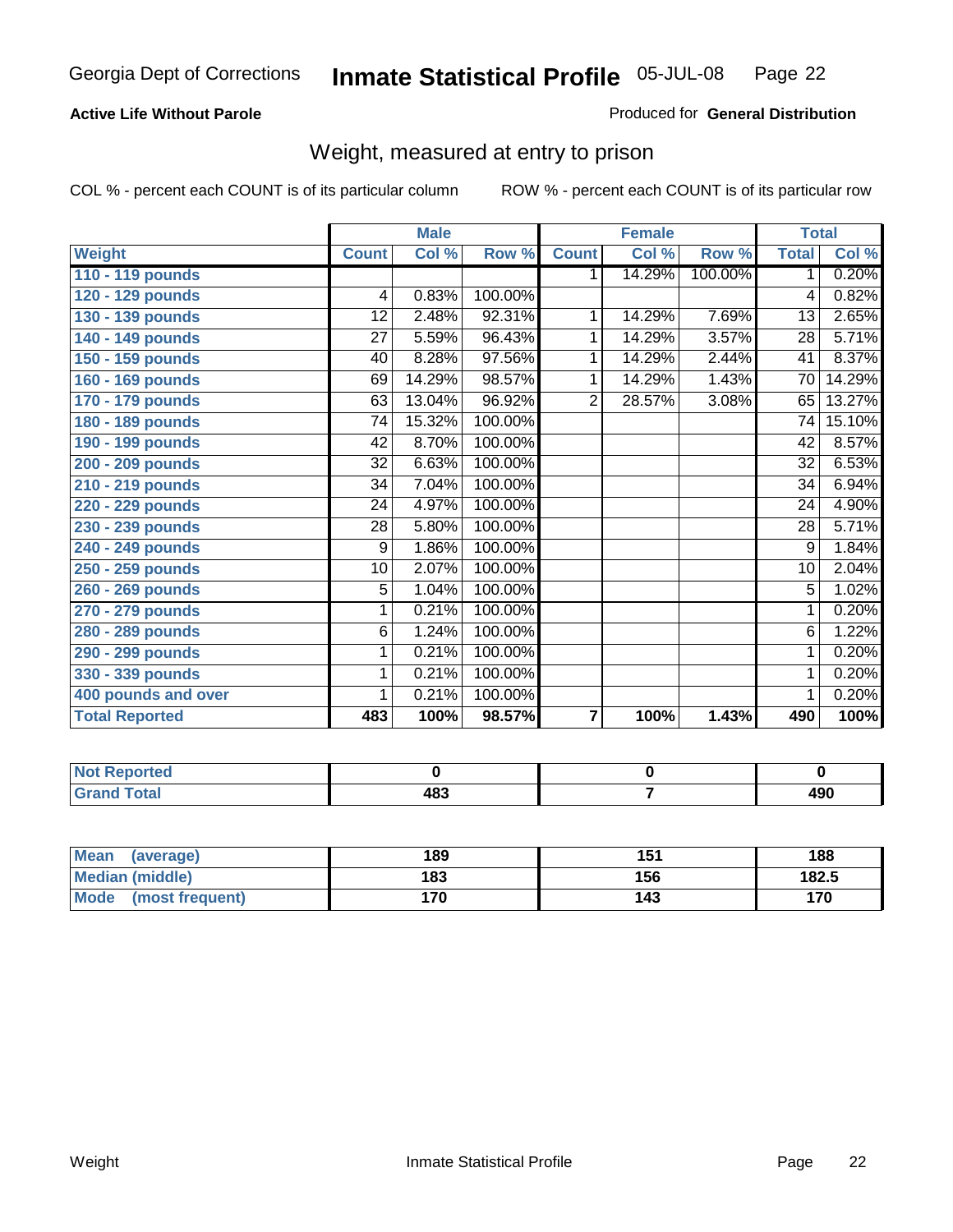**Active Life Without Parole** 

Produced for **General Distribution**

### Military service

|                         |              | <b>Male</b> |                    | <b>Female</b> |          |       | <b>Total</b> |
|-------------------------|--------------|-------------|--------------------|---------------|----------|-------|--------------|
| <b>Military service</b> | <b>Count</b> | Col %       | <b>Row % Count</b> | Col %         | Row %    | Total | Col %        |
| <b>Air Force</b>        | 6            | $1.86\%$    | 100.00%            |               |          |       | 1.82%        |
| <b>Army</b>             | 32           | 9.91%       | 100.00%            |               |          | 32    | 9.70%        |
| <b>Navy</b><br>3        |              | .93%        | 100.00%            |               |          |       | .91%         |
| <b>Marines</b><br>4     | 3            | .93%        | 100.00%            |               |          | 3     | .91%         |
| 96 None                 | 279          | 86.38%      | 97.55%             | 100.00%       | $2.45\%$ | 286   | 86.67%       |
| <b>Total Reported</b>   | 323          | 100%        | 97.88%             | 100%          | 2.12%    | 330   | 100%         |

| erted (     | A CO<br>∣ vu<br>__ | 160<br>- - |
|-------------|--------------------|------------|
| $C = 4 - 1$ | 483                | 490        |

| M<br><b>IVUII</b><br>.<br>. |
|-----------------------------|
|-----------------------------|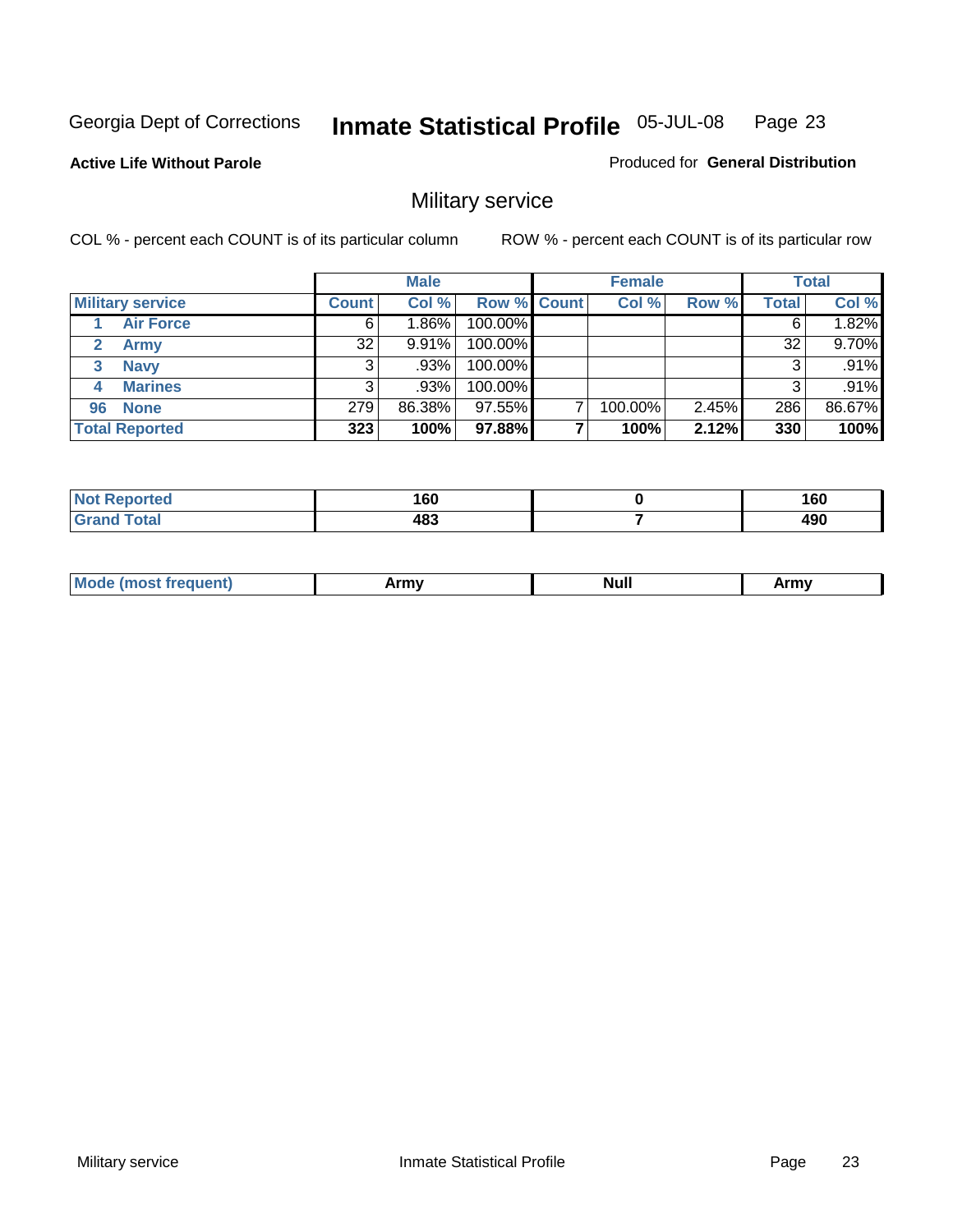#### **Active Life Without Parole**

#### Produced for **General Distribution**

#### Type of admission to prison

|    |                             |              | <b>Male</b> |                    |   | <b>Female</b> |       |              | <b>Total</b> |
|----|-----------------------------|--------------|-------------|--------------------|---|---------------|-------|--------------|--------------|
|    | <b>Type of Admission</b>    | <b>Count</b> | Col %       | <b>Row % Count</b> |   | Col %         | Row % | <b>Total</b> | Col %        |
|    | <b>Committed From Court</b> | 136          | 28.16%      | 97.14%             | 4 | 57.14%        | 2.86% | 140          | 28.57%       |
| 3  | <b>Parole Rev/New Sent</b>  | 35 l         | 7.25%       | 100.00%            |   |               |       | 35           | 7.14%        |
| 4  | <b>Par Rev/No New Sent</b>  | 8            | 1.66%       | 100.00%            |   |               |       | 8            | 1.63%        |
| 6  | <b>Prob Viol/Partial</b>    | 6            | 1.24%       | 100.00%            |   |               |       | 6            | 1.22%        |
| 9  | <b>Prob Rev/Remainder</b>   | 11           | 2.28%       | 100.00%            |   |               |       | 11           | 2.24%        |
| 10 | <b>New Sent/Par Rev Pnd</b> |              | .21%        | 100.00%            |   |               |       |              | .20%         |
| 11 | <b>Life W/O Parole</b>      | 285          | 59.01%      | 98.96%             | 3 | 42.86%        | 1.04% | 288          | 58.78%       |
| 30 | <b>Par Rev/Rsn Unknown</b>  |              | .21%        | 100.00%            |   |               |       |              | .20%         |
|    | <b>Total Reported</b>       | 483          | 100%        | 98.57%             |   | 100%          | 1.43% | 490          | 100%         |

| eported<br>NOT                                  |     |             |
|-------------------------------------------------|-----|-------------|
| <b>Total</b><br>Grs<br>$\sim$ . $\sim$ . $\sim$ | 409 | ,,,<br>7J U |

| <b>Mode (most frequent)</b> | <b>W/O Par</b> | <b>Court Cmmt</b> | M/O Par |  |
|-----------------------------|----------------|-------------------|---------|--|
|                             |                |                   |         |  |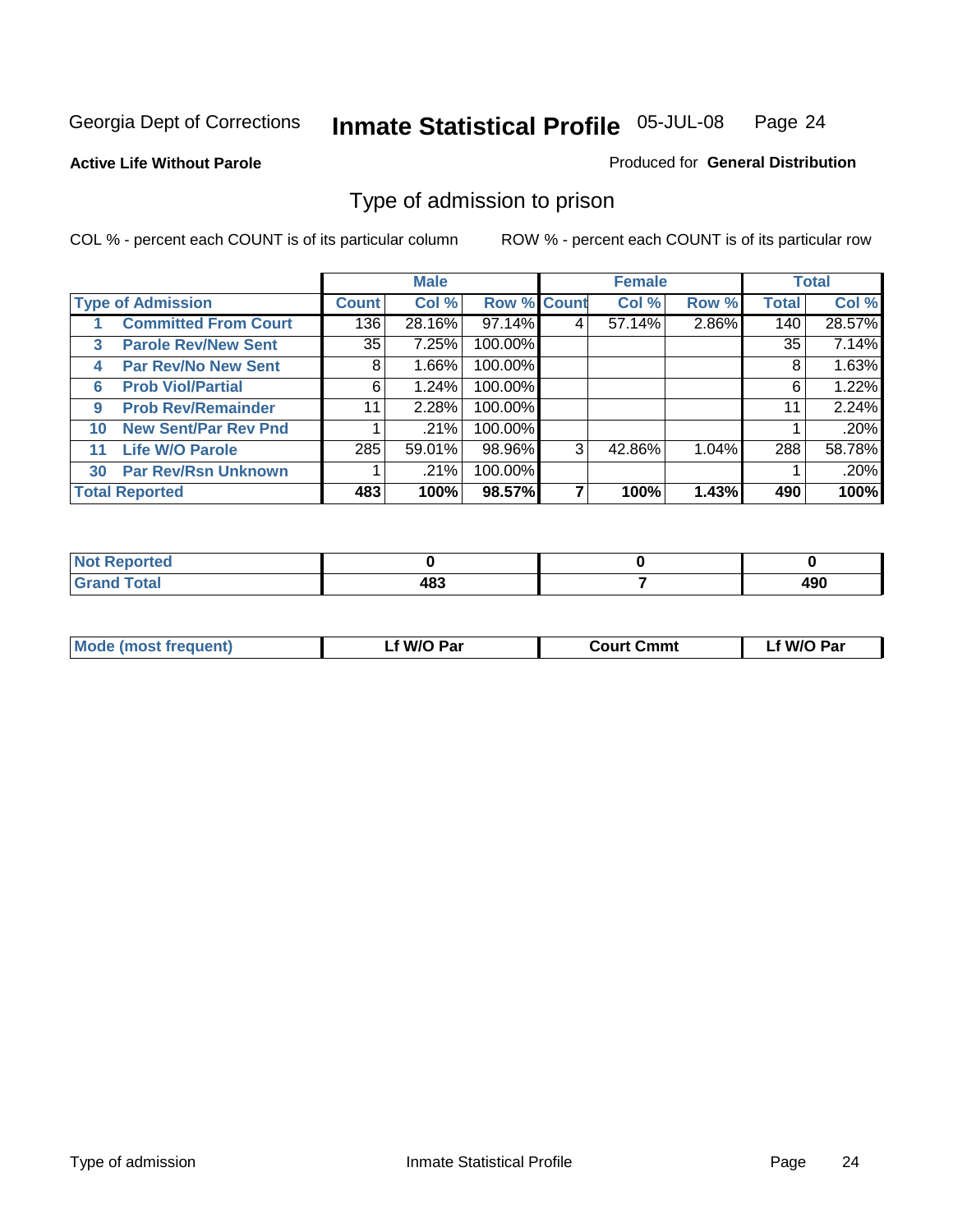**Active Life Without Parole** 

Produced for **General Distribution**

#### Current / last security status

|                        |         | <b>Male</b> |                    |   | <b>Female</b> |          |       | <b>Total</b> |
|------------------------|---------|-------------|--------------------|---|---------------|----------|-------|--------------|
| <b>Security Status</b> | Count l | Col %       | <b>Row % Count</b> |   | Col %         | Row %    | Total | Col %        |
| 3 Minimum              |         | 1.46%       | $100.00\%$         |   | .00%          |          |       | 1.43%        |
| 4 Medium               | 54      | 11.23%      | 98.18%             |   | 14.29%        | $1.82\%$ | 55    | 11.27%       |
| 5 Close                | 402     | 83.58%      | 98.53%             | 6 | 85.71%        | 1.47%    | 408   | 83.61%       |
| <b>6 Maximum</b>       | 18      | 3.74%       | 100.00%            |   | .00%          |          | 18    | 3.69%        |
| <b>Total Reported</b>  | 481     | 100%        | 98.57%             |   | 100%          | 1.43%    | 488   | 100%         |

| <b>Still being diagnosed</b> |     |     |
|------------------------------|-----|-----|
| <b>Not Reported</b>          |     |     |
| <b>Grand Total</b>           | 483 | 490 |

| <b>Mode</b><br><b>OSE</b><br>∵lose<br>(most frequent)<br>oseث<br>- - - -<br>- - - -<br>- - - - |  |
|------------------------------------------------------------------------------------------------|--|
|------------------------------------------------------------------------------------------------|--|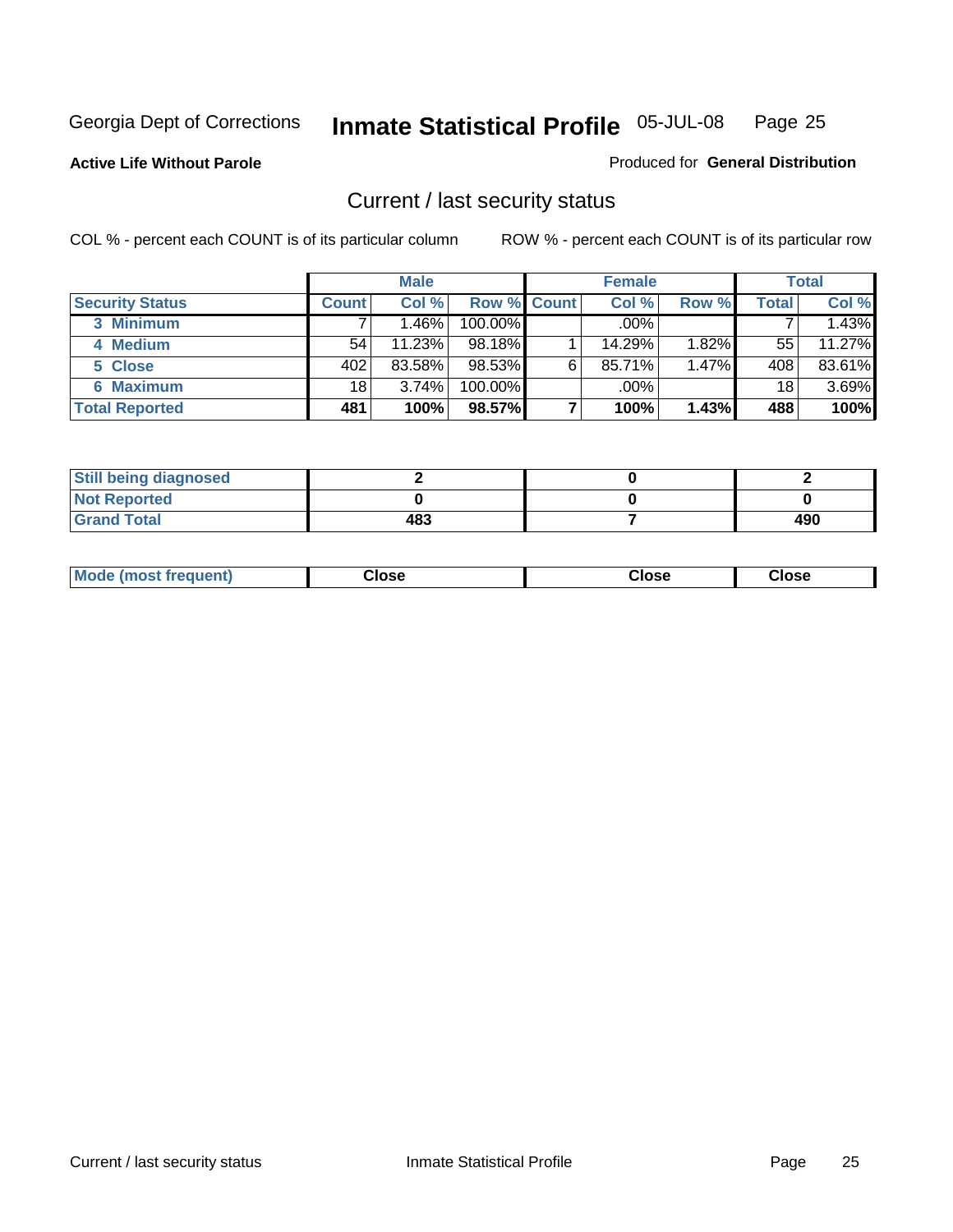**Active Life Without Parole** 

Produced for **General Distribution**

### Current / last type of institution

|                            |              | <b>Male</b> |                    | <b>Female</b> |        |        | Total   |
|----------------------------|--------------|-------------|--------------------|---------------|--------|--------|---------|
| <b>Type of Institution</b> | <b>Count</b> | Col%        | <b>Row % Count</b> | Col %         | Row %I | Totall | Col %   |
| <b>State Prison</b>        | 483          | 100.00%」    | 98.57%             | $100.00\%$    | 1.43%┃ | 490    | 100.00% |
| <b>Total Reported</b>      | 483          | 100%        | 98.57%             | $100\%$       | 1.43%  | 490    | 100%    |

| Reported<br> |               |      |
|--------------|---------------|------|
| <b>otal</b>  | $AB^{\sigma}$ | ۸ مه |
| <b>Circ</b>  | 10J           | 49U  |

| <b>Mode (most frequent)</b> | <b>State Prison</b> | <b>State Prison</b> | <b>State Prison I</b> |
|-----------------------------|---------------------|---------------------|-----------------------|
|                             |                     |                     |                       |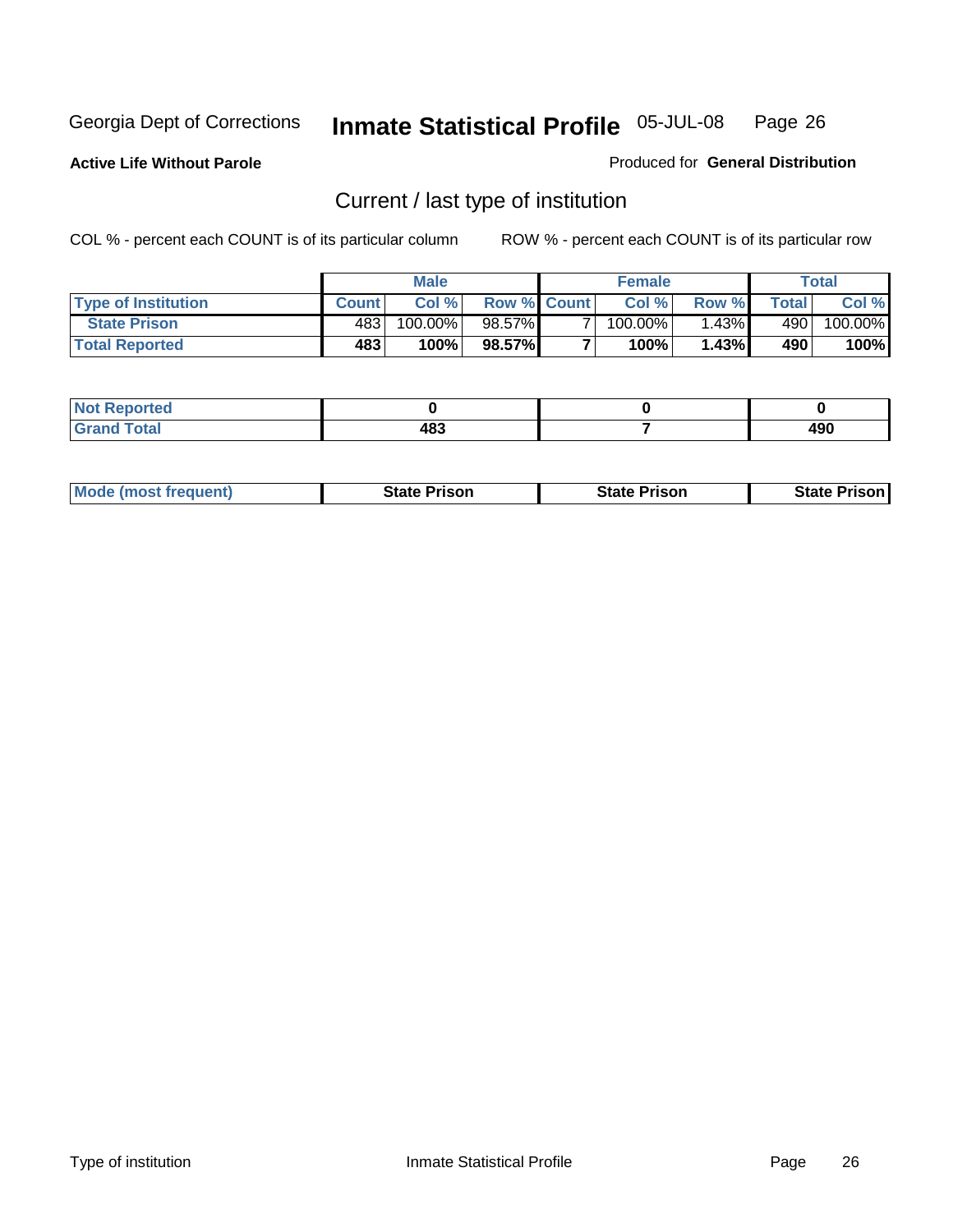**Active Life Without Parole** 

Produced for **General Distribution**

#### Institution type - transitional centers

|                                          |              | <b>Male</b> |                    | <b>Female</b> |             | <b>Total</b> |
|------------------------------------------|--------------|-------------|--------------------|---------------|-------------|--------------|
| <b>Institution Type - Trans. Centers</b> | <b>Count</b> | Col %       | <b>Row % Count</b> | Col %         | Row % Total | Col %        |
| <b>Total Reported</b>                    |              |             |                    |               |             |              |

| <b>Not Reported</b>             |  |  |
|---------------------------------|--|--|
| Cotal<br>Cror<br>. <del>.</del> |  |  |

| Mode (most frequent) | <b>Null</b> | <b>Null</b> | <b>Null</b> |
|----------------------|-------------|-------------|-------------|
|                      |             |             |             |
|                      |             |             |             |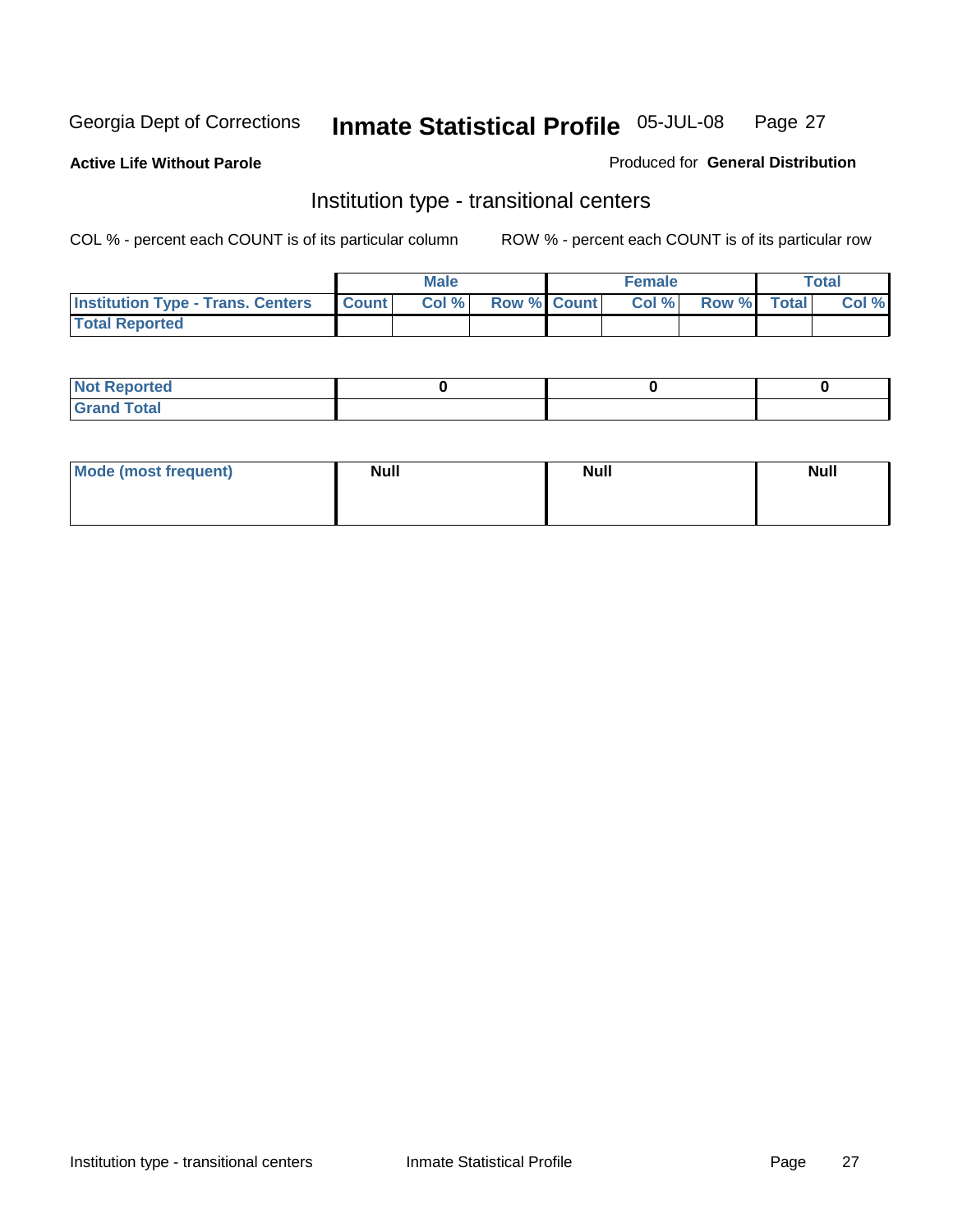**Active Life Without Parole** 

Produced for **General Distribution**

#### Institution type - mental hospitals

|                                                    | Male |                    | <b>Female</b> |                    | <b>Total</b> |
|----------------------------------------------------|------|--------------------|---------------|--------------------|--------------|
| <b>Institution Type - Mental Hospitals Count  </b> | Col% | <b>Row % Count</b> | Col%          | <b>Row % Total</b> | Col %        |
| <b>Total Reported</b>                              |      |                    |               |                    |              |

| <b>Not Reported</b> |  |  |
|---------------------|--|--|
| <b>Total</b><br>Cro |  |  |

| Mode (most frequent) | <b>Null</b> | <b>Null</b> | <b>Null</b> |
|----------------------|-------------|-------------|-------------|
|                      |             |             |             |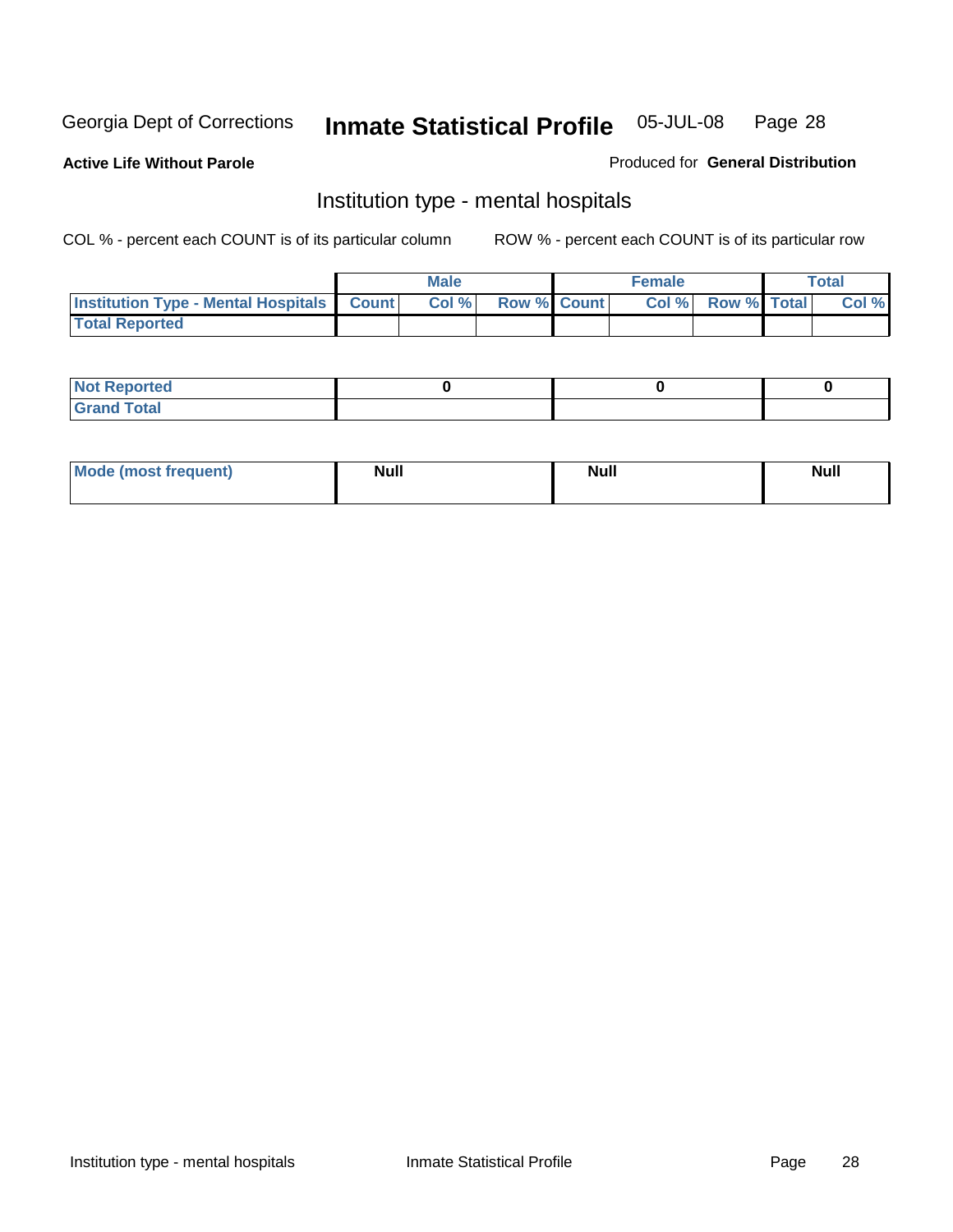**Active Life Without Parole** 

Produced for **General Distribution**

#### Institution type - county prisons

|                                                    | <b>Male</b> |  | <b>Female</b>            |              |       | Total |
|----------------------------------------------------|-------------|--|--------------------------|--------------|-------|-------|
| <b>Institution Type - County Prisons   Count  </b> | Col %       |  | <b>Row % Count Col %</b> | <b>Row %</b> | Total | Col % |
| <b>Total Reported</b>                              |             |  |                          |              |       |       |

| <b>Not Reported</b>        |  |  |
|----------------------------|--|--|
| <b>Total</b><br>.Grar<br>_ |  |  |

| <b>Mo</b><br>frequent) | NI. . II<br>1u 11 | <b>Moll</b> | <b>Null</b> |
|------------------------|-------------------|-------------|-------------|
|                        |                   |             |             |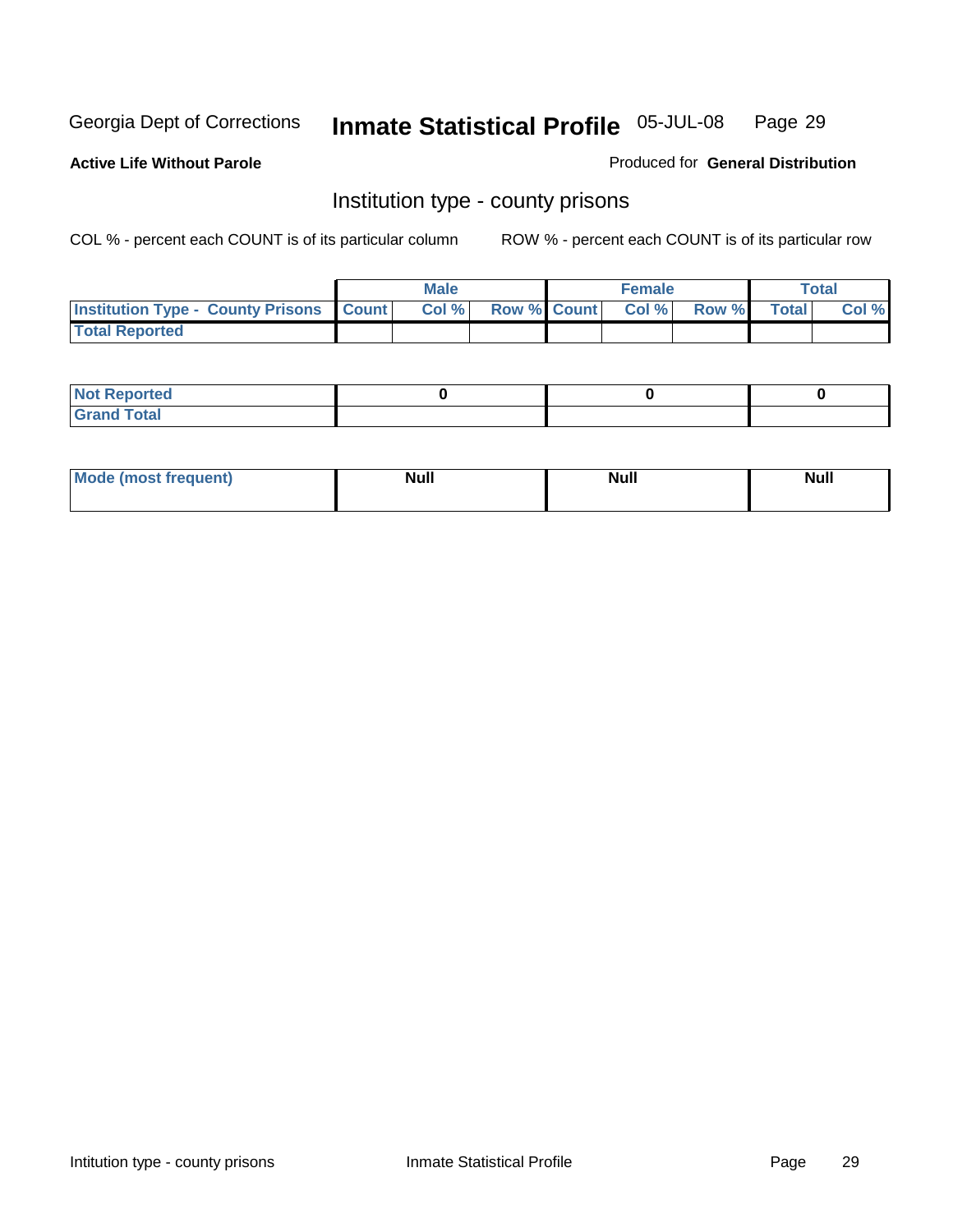#### **Active Life Without Parole**

#### Produced for **General Distribution**

#### Institution type - state prisons

|     |                                         | <b>Male</b>     |        | <b>Female</b> |              |        | <b>Total</b> |                 |          |
|-----|-----------------------------------------|-----------------|--------|---------------|--------------|--------|--------------|-----------------|----------|
|     | <b>Institution Type - State Prisons</b> | <b>Count</b>    | Col %  | Row %         | <b>Count</b> | Col %  | Row %        | <b>Total</b>    | Col %    |
| 508 | <b>Arrendale State Prison</b>           |                 |        |               | 4            | 57.14% | 100.00%      | 4               | .82%     |
| 532 | <b>Augusta State Med.</b>               | 22              | 4.55%  | 100.00%       |              |        |              | 22              | 4.49%    |
|     | <b>Prison</b>                           |                 |        |               |              |        |              |                 |          |
| 553 | <b>Baldwin State Prison</b>             | 1               | .21%   | 100.00%       |              |        |              |                 | .20%     |
| 547 | <b>Calhoun State Prison</b>             | 6               | 1.24%  | 100.00%       |              |        |              | 6               | 1.22%    |
| 523 | <b>Coastal State Prison</b>             | 9               | 1.86%  | 100.00%       |              |        |              | 9               | 1.84%    |
| 521 | <b>Ga Diag &amp; Class Pris</b>         | $\overline{2}$  | .41%   | 100.00%       |              |        |              | $\overline{2}$  | .41%     |
| 522 | <b>Ga Diag &amp; Class Pris-</b>        | 12              | 2.48%  | 100.00%       |              |        |              | 12              | 2.45%    |
|     | <b>Perm</b>                             |                 |        |               |              |        |              |                 |          |
| 517 | <b>Ga State Prison</b>                  | 36              | 7.45%  | 100.00%       |              |        |              | 36              | $7.35\%$ |
| 541 | <b>Hancock State Prison</b>             | 54              | 11.18% | 100.00%       |              |        |              | 54              | 11.02%   |
| 540 | <b>Hays State Prison</b>                | 47              | 9.73%  | 100.00%       |              |        |              | 47              | 9.59%    |
| 549 | <b>Macon State Prison</b>               | $\overline{75}$ | 15.53% | 100.00%       |              |        |              | $\overline{75}$ | 15.31%   |
| 519 | <b>Men'S State Prison</b>               |                 | .21%   | 100.00%       |              |        |              |                 | .20%     |
| 505 | <b>Phillips State Prison</b>            | $\overline{26}$ | 5.38%  | 100.00%       |              |        |              | $\overline{26}$ | 5.31%    |
| 557 | <b>Pulaski State Prison (W)</b>         |                 |        |               | 3            | 42.86% | 100.00%      | 3               | .61%     |
| 550 | <b>Smith State Prison</b>               | $\overline{33}$ | 6.83%  | 100.00%       |              |        |              | $\overline{33}$ | 6.73%    |
| 542 | <b>Telfair State Prison</b>             | 64              | 13.25% | 100.00%       |              |        |              | 64              | 13.06%   |
| 537 | <b>Valdosta State Prison</b>            | 50              | 10.35% | 100.00%       |              |        |              | 50              | 10.20%   |
| 501 | <b>Ware State Prison</b>                | $\overline{37}$ | 7.66%  | 100.00%       |              |        |              | 37              | 7.55%    |
| 552 | <b>Washington Sp</b>                    | 7               | 1.45%  | 100.00%       |              |        |              | 7               | 1.43%    |
| 546 | <b>Wilcox State Prison</b>              |                 | .21%   | 100.00%       |              |        |              |                 | .20%     |
|     | <b>Total Reported</b>                   | 483             | 100%   | 98.57%        | 7            | 100%   | 1.43%        | 490             | 100%     |

| <b>Reported</b>     |     |             |
|---------------------|-----|-------------|
| <b>Total</b><br>Gra | 483 | 00 א<br>4JU |

| Mode (most frequent) | 1549 Macon State Prison | <b>508 Arrendale State Prison</b> | 1549 Macon State 1<br>Prison |
|----------------------|-------------------------|-----------------------------------|------------------------------|
|----------------------|-------------------------|-----------------------------------|------------------------------|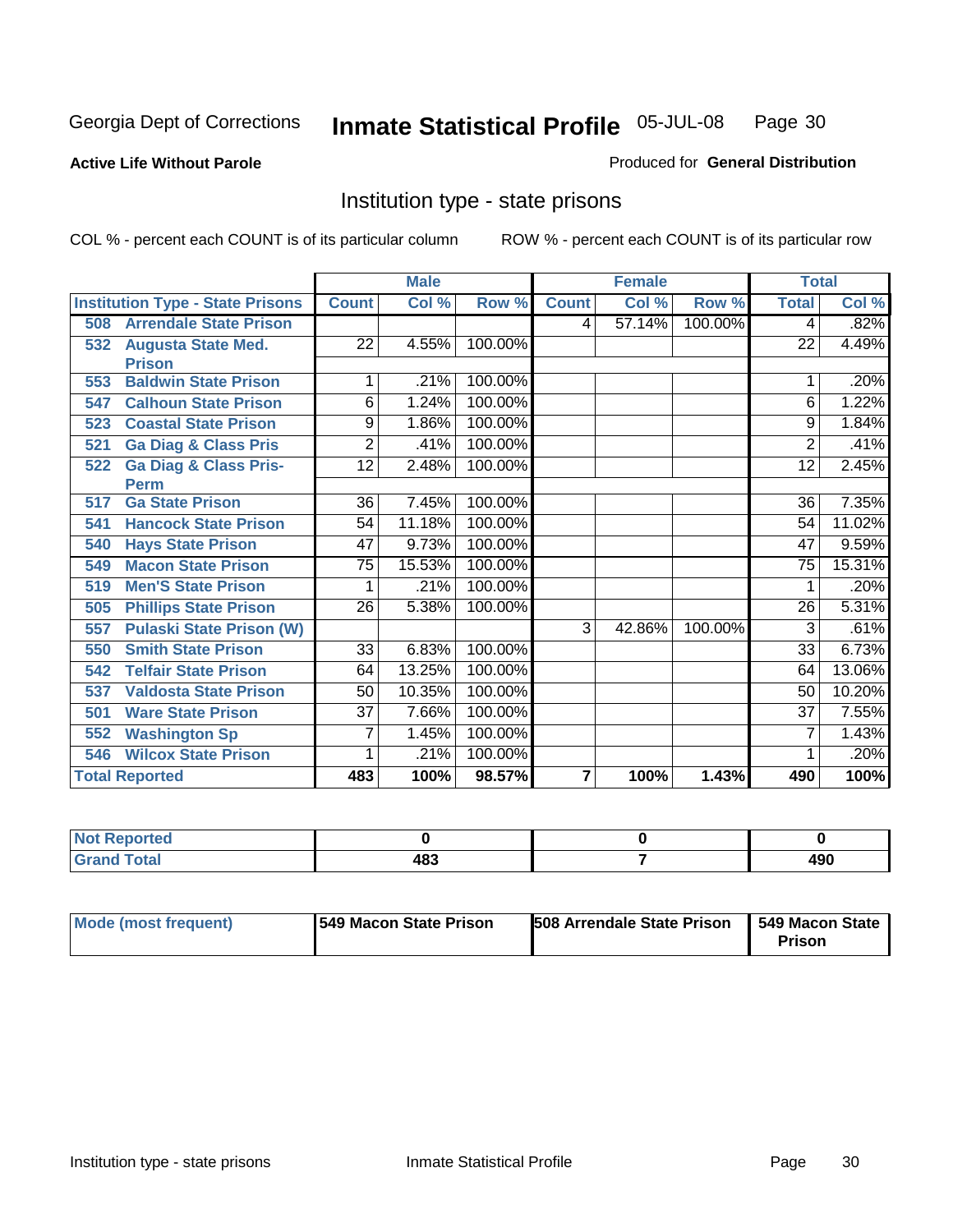**Active Life Without Parole** 

Produced for **General Distribution**

#### Institution type - private prisons

|                                                     | <b>Male</b> |                    | <b>Female</b> |             | Total |
|-----------------------------------------------------|-------------|--------------------|---------------|-------------|-------|
| <b>Institution Type - Private Prisons   Count  </b> | Col %       | <b>Row % Count</b> | Col %         | Row % Total | Col % |
| <b>Total Reported</b>                               |             |                    |               |             |       |

| <b>Not Reported</b>        |  |  |
|----------------------------|--|--|
| <b>otal</b><br>. Gror<br>. |  |  |

| Mode (most frequent) | <b>Null</b> | <b>Null</b> | <b>Null</b> |
|----------------------|-------------|-------------|-------------|
|                      |             |             |             |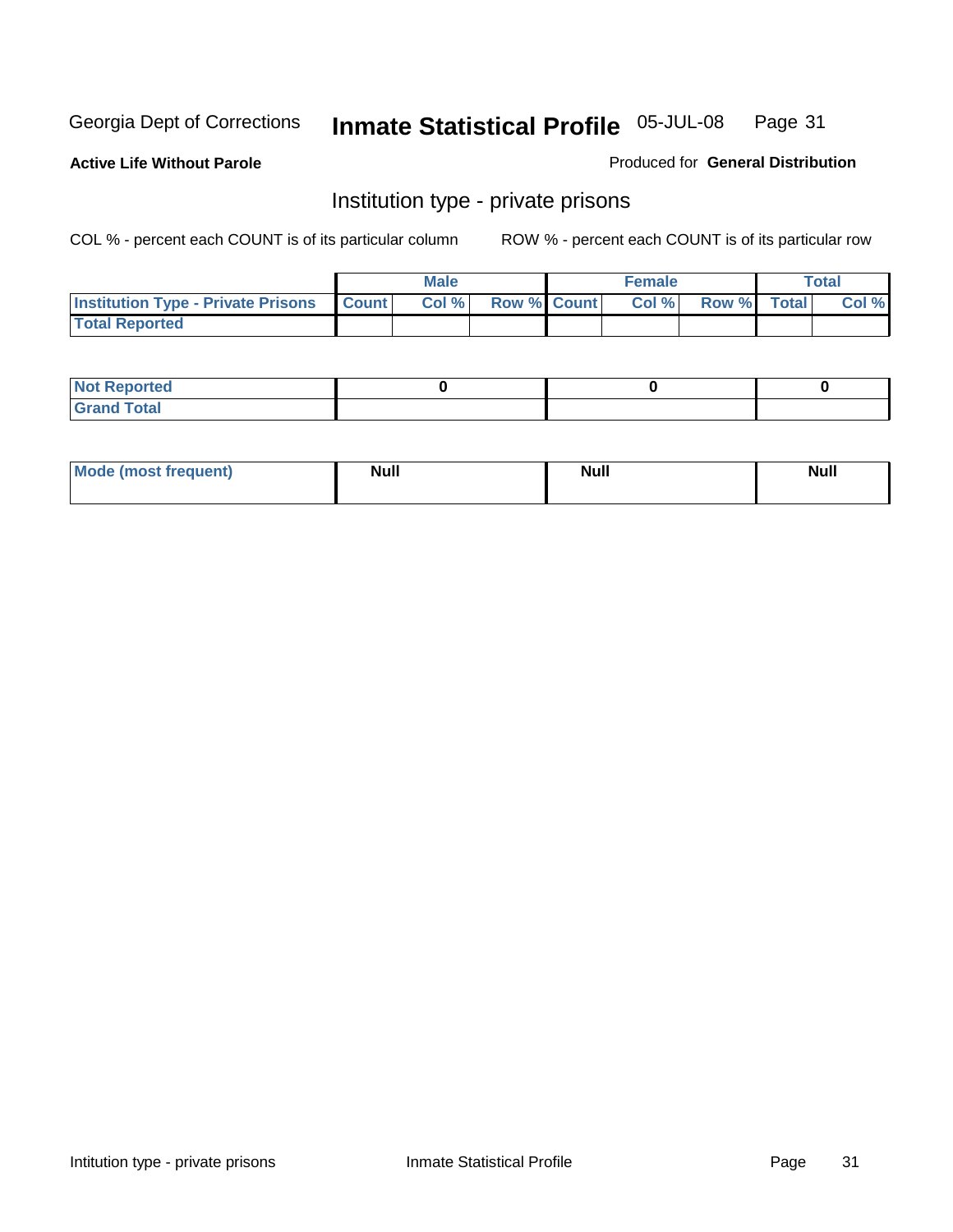**Active Life Without Parole** 

Produced for **General Distribution**

#### Institution type - prison annexes

|                                                | <b>Male</b> |              |                | <b>Female</b> |             | <b>Total</b> |
|------------------------------------------------|-------------|--------------|----------------|---------------|-------------|--------------|
| <b>Institution Type - Prison Annexes Count</b> | Col %       | <b>Row %</b> | <b>Count</b> Ⅰ | Col%          | Row % Total | Col %        |
| <b>Total Reported</b>                          |             |              |                |               |             |              |

| <b>Not</b><br><b>Reported</b>    |  |  |
|----------------------------------|--|--|
| <b>Total</b><br>Gran<br>$\sim$ . |  |  |

| Mode (most frequent) | <b>Null</b> | <b>Null</b> | <b>Null</b> |
|----------------------|-------------|-------------|-------------|
|                      |             |             |             |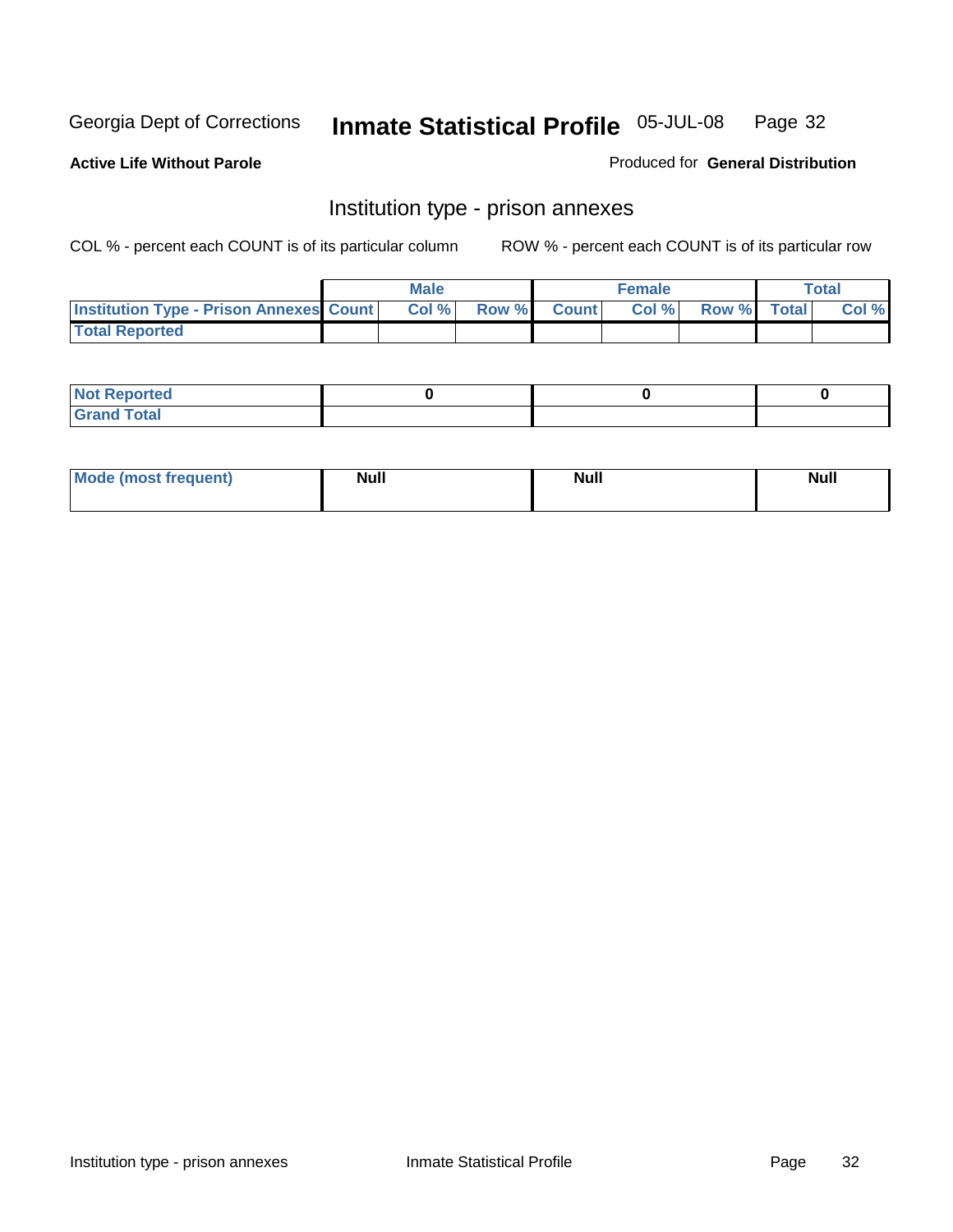**Active Life Without Parole** 

Produced for **General Distribution**

#### Institution type - pre-release centers

|                                                | <b>Male</b> |       |              | Female |             | <b>Total</b> |
|------------------------------------------------|-------------|-------|--------------|--------|-------------|--------------|
| <b>Institution Type - Prison Annexes Count</b> | Col %       | Row % | <b>Count</b> | Col%   | Row % Total | Col %        |
| <b>Total Reported</b>                          |             |       |              |        |             |              |

| <b>Not</b><br><b>Reported</b>    |  |  |
|----------------------------------|--|--|
| <b>Total</b><br>Gran<br>$\sim$ . |  |  |

| Mode (most frequent) | <b>Null</b> | <b>Null</b> | <b>Null</b> |
|----------------------|-------------|-------------|-------------|
|                      |             |             |             |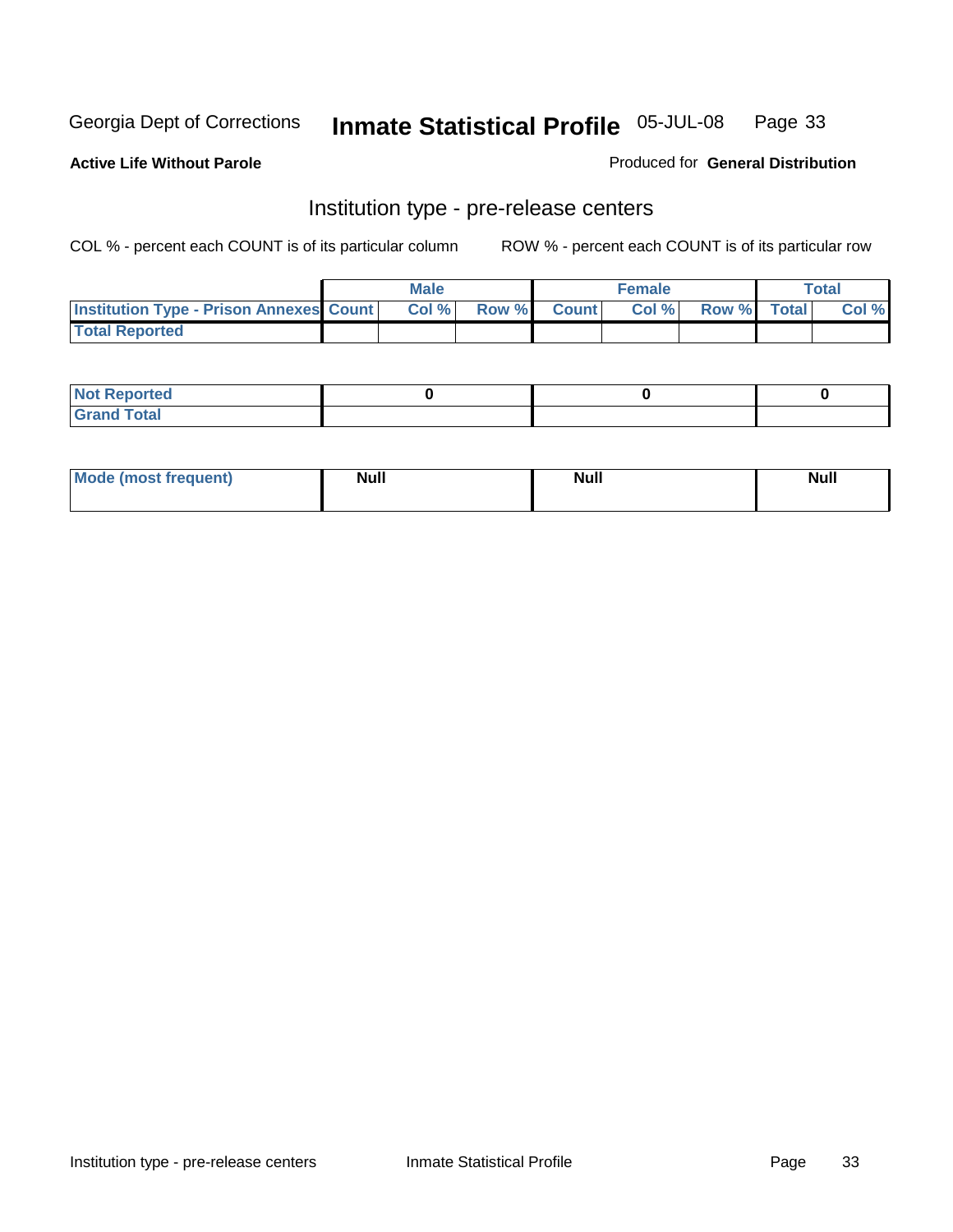**Active Life Without Parole** 

Produced for **General Distribution**

#### Institution type - inmate boot camp

|                                      |              | Male  |             | <b>Female</b> |             | <b>Total</b> |
|--------------------------------------|--------------|-------|-------------|---------------|-------------|--------------|
| <b>Institution Type - Boot Camps</b> | <b>Count</b> | Col % | Row % Count | Col%          | Row % Total | Col %        |
| <b>Total Rported</b>                 |              |       |             |               |             |              |

| <b>Not Reported</b>  |  |  |
|----------------------|--|--|
| <b>Total</b><br>Croy |  |  |

| Mode (most frequent) | <b>Null</b> | <b>Null</b> | <b>Null</b> |
|----------------------|-------------|-------------|-------------|
|                      |             |             |             |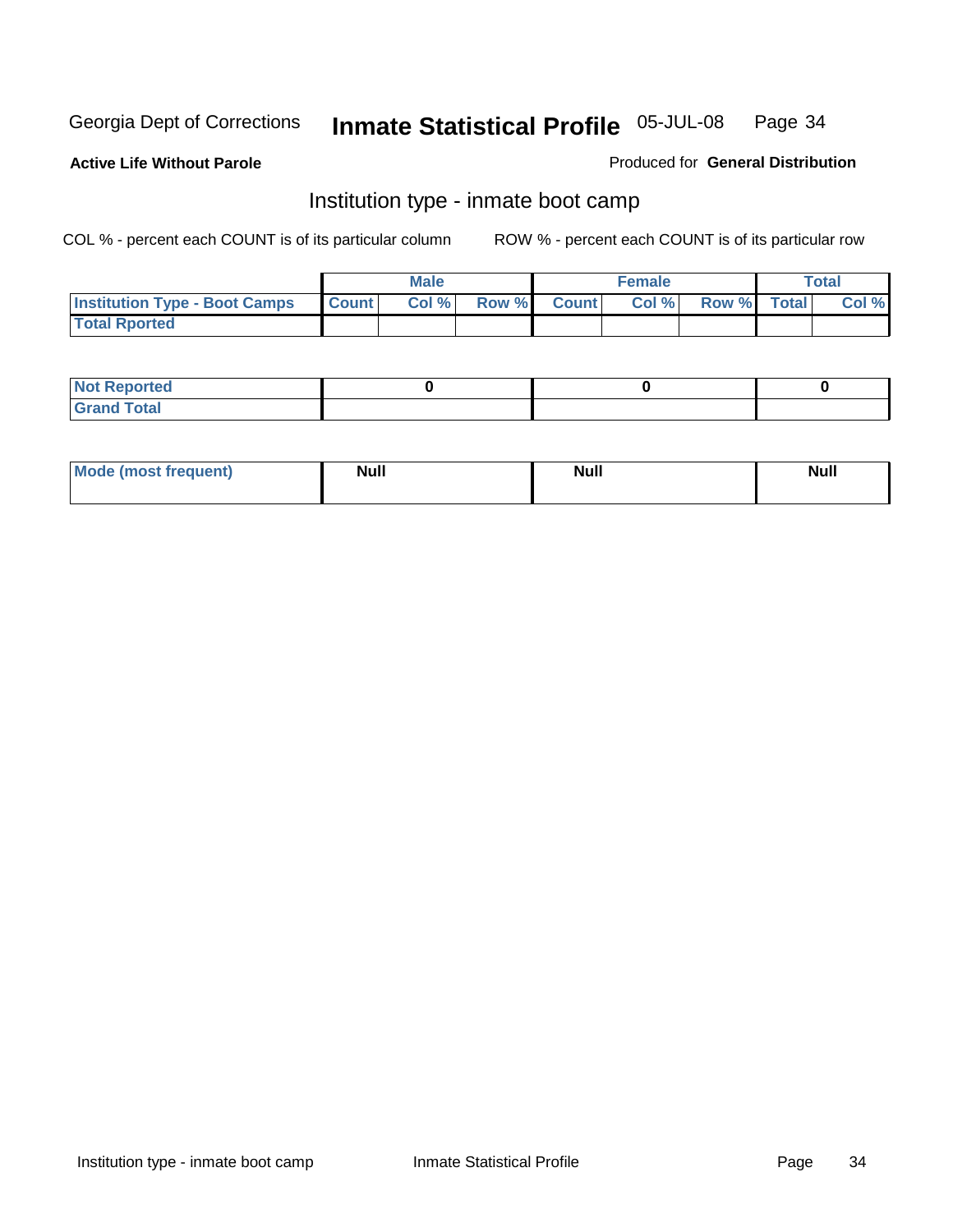**Active Life Without Parole** 

Produced for **General Distribution**

### Number of disciplinary reports

|                                       |                 | <b>Male</b> |                    |   | <b>Female</b> |       |                 | <b>Total</b> |
|---------------------------------------|-----------------|-------------|--------------------|---|---------------|-------|-----------------|--------------|
| <b>Number of Disciplinary Reports</b> | <b>Count</b>    | Col %       | <b>Row % Count</b> |   | Col %         | Row % | <b>Total</b>    | Col %        |
|                                       | 106             | 21.95%      | 97.25%             | 3 | 42.86%        | 2.75% | 109             | 22.24%       |
|                                       | 65              | 13.46%      | 100.00%            |   |               |       | 65              | 13.27%       |
|                                       | 35              | 7.25%       | 97.22%             |   | 14.29%        | 2.78% | 36              | 7.35%        |
| 3                                     | 41              | 8.49%       | 97.62%             |   | 14.29%        | 2.38% | 42              | 8.57%        |
|                                       | 28 <sup>1</sup> | 5.80%       | 100.00%            |   |               |       | 28 <sup>1</sup> | 5.71%        |
|                                       | 29              | 6.00%       | 100.00%            |   |               |       | 29 <sup>1</sup> | 5.92%        |
| <b>More Than 5</b>                    | 179             | 37.06%      | 98.90%             | 2 | 28.57%        | 1.10% | 181             | 36.94%       |
| <b>Total Reported</b>                 | 483             | 100%        | 98.57%             | 7 | 100.0%        | 1.43% | 490             | 100%         |

| .<br>N<br>тес  |                 |                      |
|----------------|-----------------|----------------------|
| T <sub>1</sub> | ៰េ<br>4о-<br>__ | .<br>ה<br>4JU<br>- - |

| Mean (average)       | 7.62 | 8.29 | 7.63 |
|----------------------|------|------|------|
| Median (middle)      |      |      |      |
| Mode (most frequent) |      |      |      |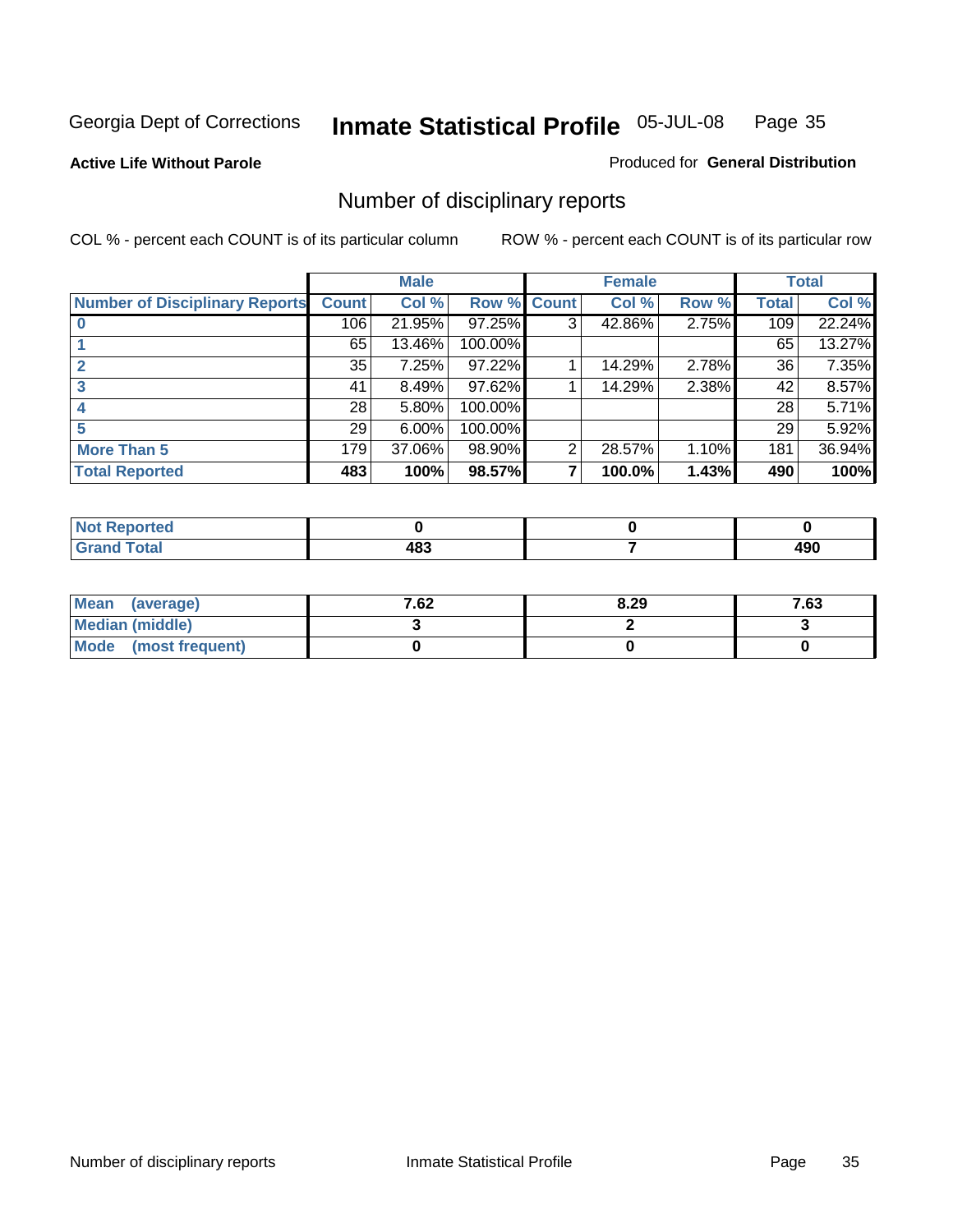**Active Life Without Parole** 

Produced for **General Distribution**

#### Number of transfers

|                            |              | <b>Male</b> |                    |   | <b>Female</b> |       |              | <b>Total</b> |
|----------------------------|--------------|-------------|--------------------|---|---------------|-------|--------------|--------------|
| <b>Number of Transfers</b> | <b>Count</b> | Col %       | <b>Row % Count</b> |   | Col %         | Row % | <b>Total</b> | Col %        |
|                            | 6            | 1.24%       | 100.00%            |   |               |       | 6            | 1.22%        |
|                            | 108          | 22.36%      | 96.43%             | 4 | 57.14%        | 3.57% | 112          | 22.86%       |
|                            | 125          | 25.88%      | 97.66%             | 3 | 42.86%        | 2.34% | 128          | 26.12%       |
| 3                          | 93           | 19.25%      | 100.00%            |   |               |       | 93           | 18.98%       |
|                            | 52           | 10.77%      | 100.00%            |   |               |       | 52           | 10.61%       |
|                            | 39           | 8.07%       | 100.00%            |   |               |       | 39           | 7.96%        |
| <b>More Than 5</b>         | 60           | 12.42%      | 100.00%            |   |               |       | 60           | 12.24%       |
| <b>Total Reported</b>      | 483          | 100%        | 98.57%             | 7 | 100%          | 1.43% | 490          | 100%         |

| N<br>тео  |                 |            |
|-----------|-----------------|------------|
| $\sim$ 10 | 20<br>-<br>$ -$ | Anr<br>43U |

| Mean (average)       | 3.14 | l.43 | 3.12 |
|----------------------|------|------|------|
| Median (middle)      |      |      |      |
| Mode (most frequent) |      |      |      |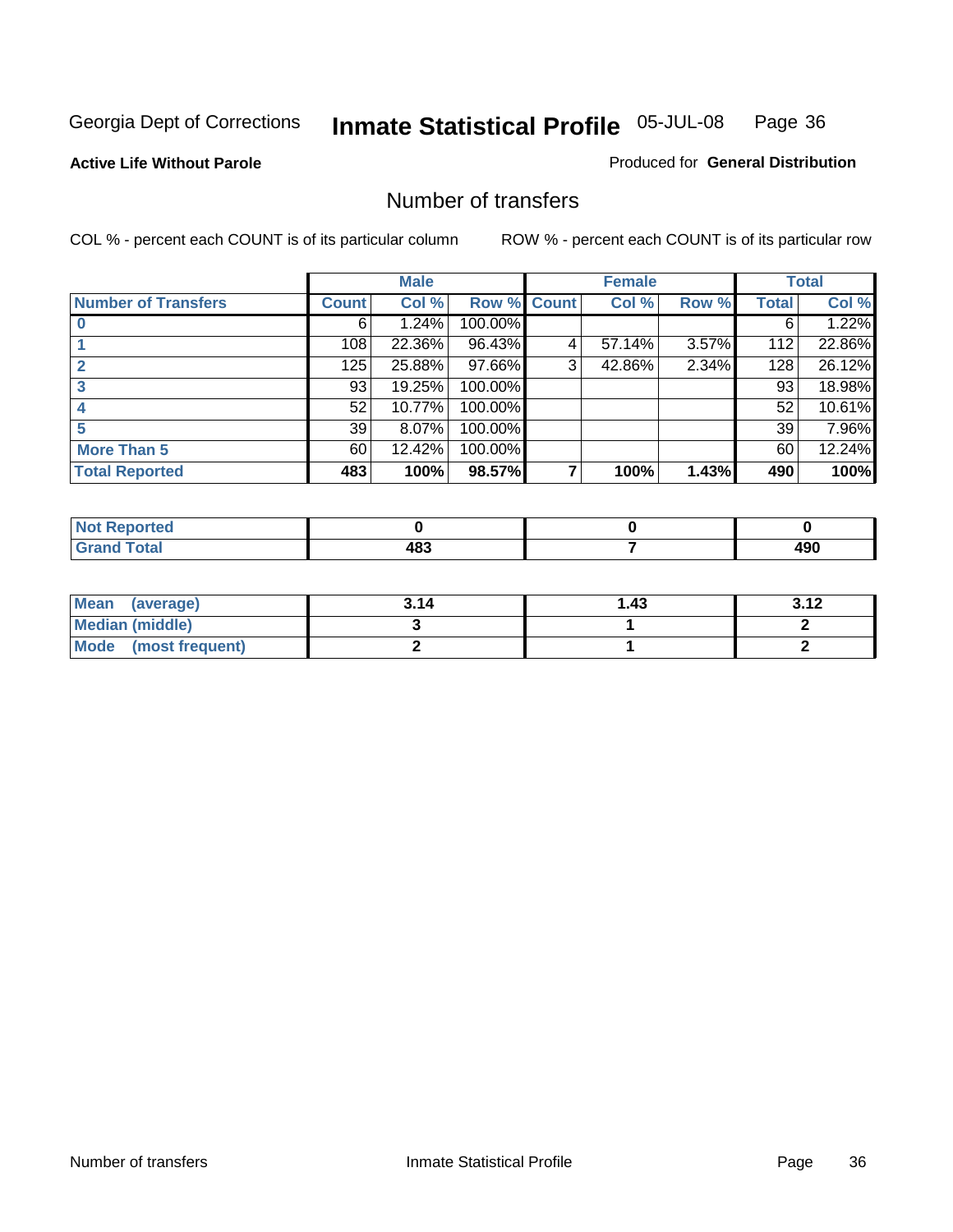**Active Life Without Parole** 

Produced for **General Distribution**

# Number of escapes

|                       |         | <b>Male</b> |                    | <b>Female</b> |       |       | Total  |
|-----------------------|---------|-------------|--------------------|---------------|-------|-------|--------|
| Number of Escapes     | Count l | Col %       | <b>Row % Count</b> | Col %         | Row % | Total | Col %  |
|                       | 482     | 99.79%      | $98.57\%$          | $100.00\%$    | .43%  | 489   | 99.80% |
|                       |         | 0.21%       | 100.00%            |               |       |       | 0.20%  |
| <b>Total Reported</b> | 483     | 100%        | 98.57%             | 100%          | 1.43% | 490   | 100%   |

| neo                             |                     |     |
|---------------------------------|---------------------|-----|
| <b>otal</b><br>$\mathbf{v}$ and | $48^{\circ}$<br>TV. | 490 |

| Mean (average)       |  |  |
|----------------------|--|--|
| Median (middle)      |  |  |
| Mode (most frequent) |  |  |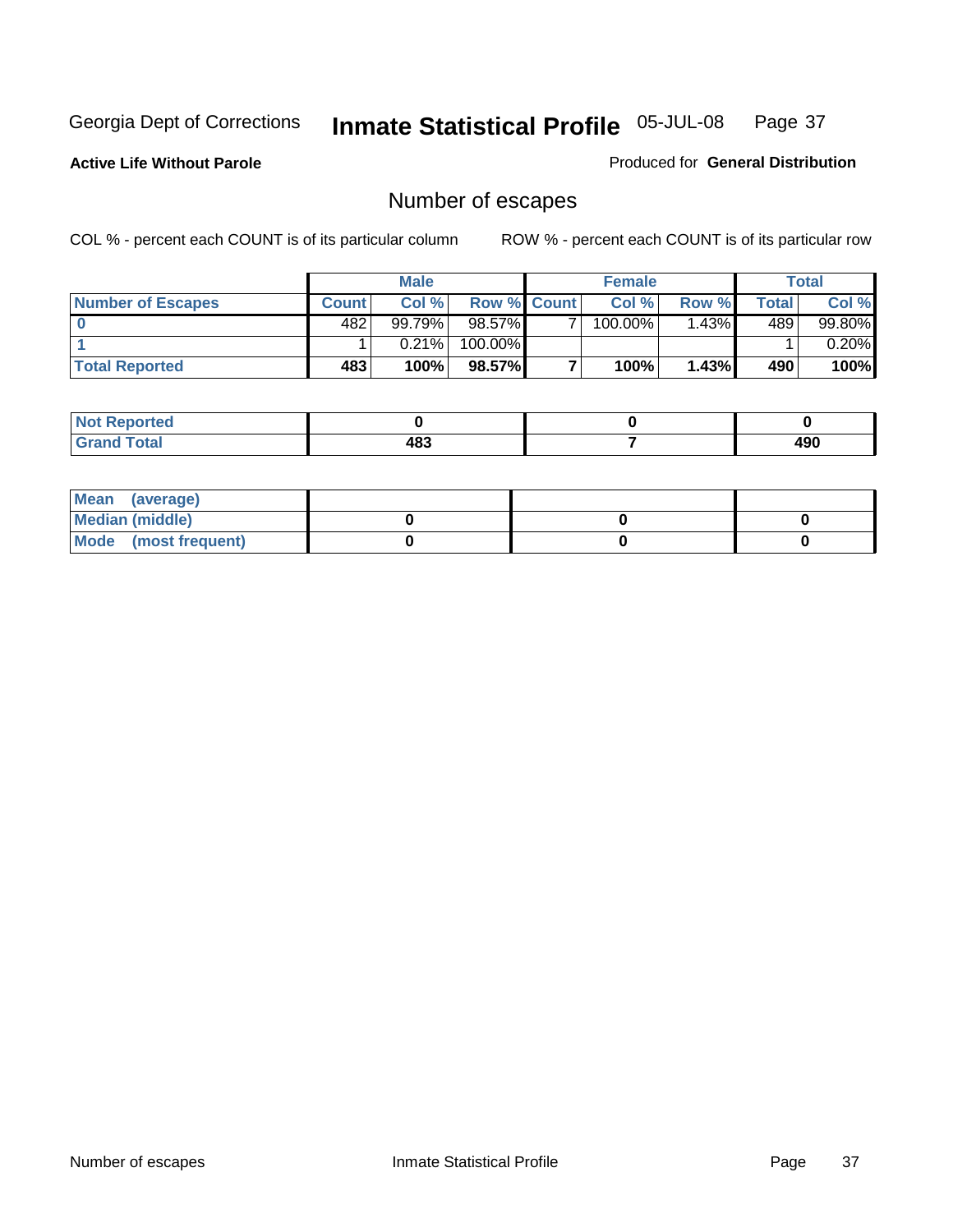**Active Life Without Parole** 

Produced for **General Distribution**

# Probable future release type

|                                         |              | <b>Male</b> |                    | <b>Female</b> |         | Total        |        |
|-----------------------------------------|--------------|-------------|--------------------|---------------|---------|--------------|--------|
| <b>Probable Future Release Type</b>     | <b>Count</b> | Col%        | <b>Row % Count</b> | Col%          | Row %   | <b>Total</b> | Col %  |
| <b>Paroled with probation to follow</b> |              | $.21\%$     | 100.00%            | $.00\%$       | $.00\%$ |              | .20%   |
| Paroled w/o probation to follow         |              | 1.24%       | $100.00\%$         | $.00\%$       | $.00\%$ |              | 1.22%  |
| Life, LWOP or death sentence            | 476          | $98.55\%$   | 98.55%             | 100.00%       | 1.45%   | 483          | 98.57% |
| <b>Total Reported</b>                   | 483          | 100%        | 98.57%             | 100%          | 1.43%   | 490          | 100%   |

| .ec         |                    |            |                 |
|-------------|--------------------|------------|-----------------|
| $- - - - -$ | י הי<br>40J<br>- - | ^۹۵<br>ŀυ. | . .<br>.<br>ャンひ |

| Mode (most frequent) | Life, LWOP or death | Life, LWOP or death | Life, LWOP or death |
|----------------------|---------------------|---------------------|---------------------|
|----------------------|---------------------|---------------------|---------------------|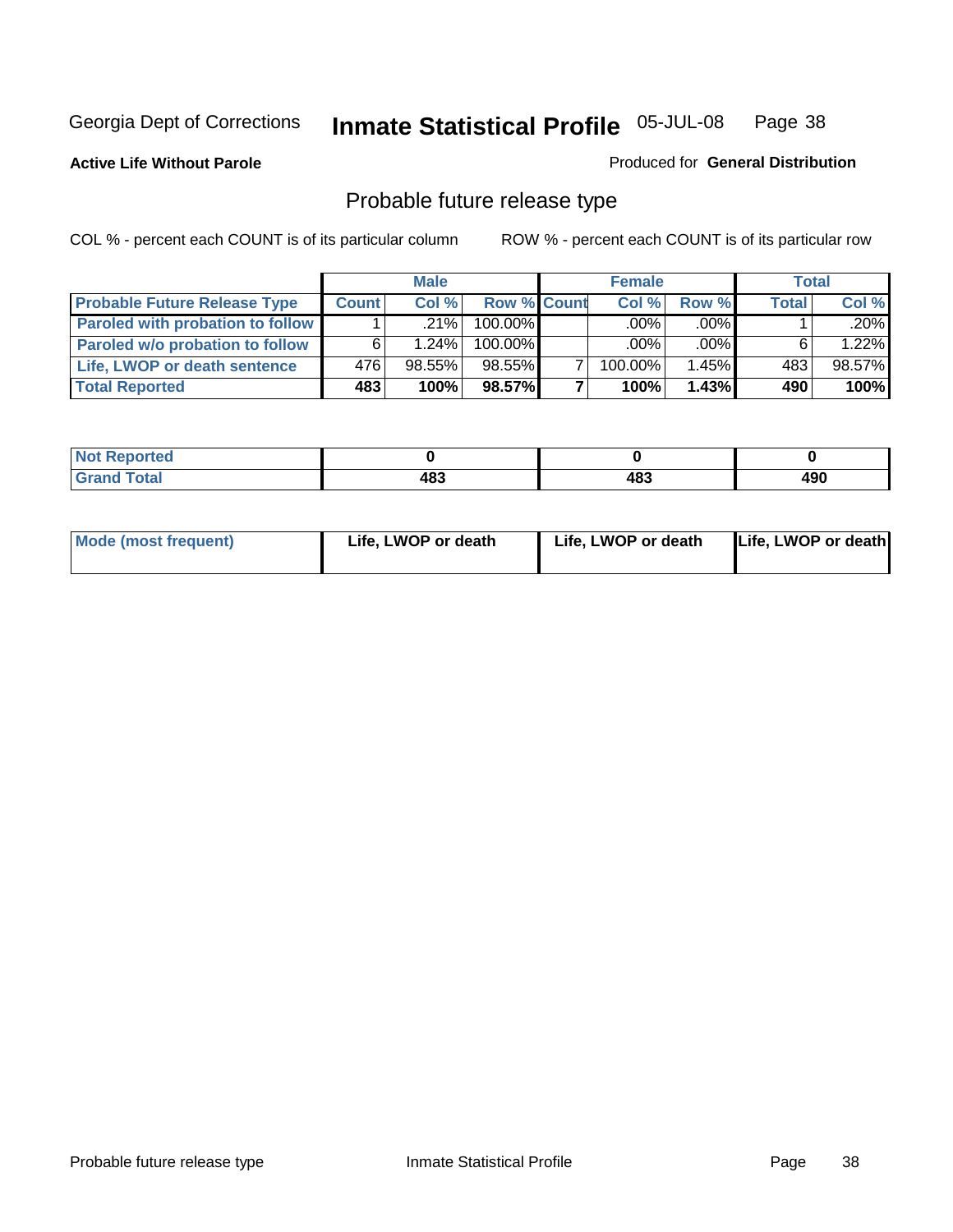**Active Life Without Parole** 

Produced for **General Distribution**

### Actual release type

|                            |              | <b>Male</b> |                    | <b>Female</b> |        |       | $\tau$ otal |
|----------------------------|--------------|-------------|--------------------|---------------|--------|-------|-------------|
| <b>Actual Release Type</b> | <b>Count</b> | Col %       | <b>Row % Count</b> | Col %         | Row %I | Total | Col %       |
| <b>Total Reported</b>      |              | $\%$        | %                  | %             | %      |       | %           |

| <b>Still Active</b> | 483 | 490 |
|---------------------|-----|-----|
| <b>Not Reported</b> |     |     |
| <b>Grand Total</b>  | 483 | 490 |

| M<br>_____<br>_____ | NI | Null | $\cdots$ |
|---------------------|----|------|----------|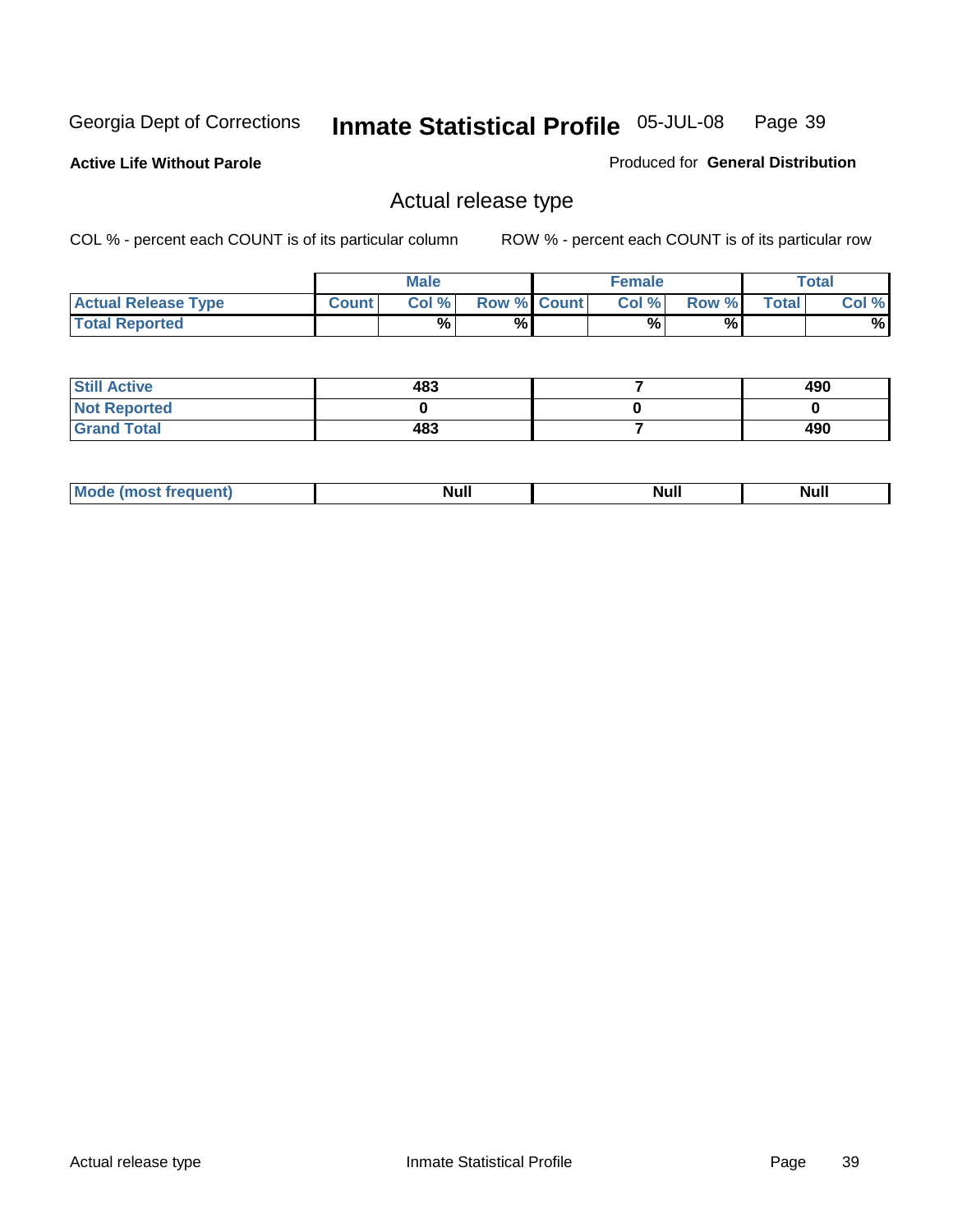### **Active Life Without Parole**

### Produced for **General Distribution**

### Time served in current (or last) institution

|                            |              | <b>Male</b> |         |              | <b>Female</b> |       |                | <b>Total</b> |
|----------------------------|--------------|-------------|---------|--------------|---------------|-------|----------------|--------------|
| <b>Time In Institution</b> | <b>Count</b> | Col %       | Row %   | <b>Count</b> | Col %         | Row % | <b>Total</b>   | Col %        |
| 0 to 3 months              | 48           | 9.94%       | 100.00% |              |               |       | 48             | 9.80%        |
| 3.01 to 6 months           | 54           | 11.18%      | 100.00% |              |               |       | 54             | 11.02%       |
| 6.01 to 9 months           | 37           | 7.66%       | 100.00% |              |               |       | 37             | 7.55%        |
| 9.01 to 12 months          | 29           | 6.00%       | 100.00% |              |               |       | 29             | 5.92%        |
| 12.01 to 18 months         | 50           | 10.35%      | 100.00% |              |               |       | 50             | 10.20%       |
| 18.01 to 24 months         | 34           | 7.04%       | 97.14%  | 1            | 14.29%        | 2.86% | 35             | 7.14%        |
| 2.01 to 3 years            | 70           | 14.49%      | 98.59%  | 1            | 14.29%        | 1.41% | 71             | 14.49%       |
| $3.01$ to 4 years          | 43           | 8.90%       | 91.49%  | 4            | 57.14%        | 8.51% | 47             | 9.59%        |
| 4.01 to 5 years            | 20           | 4.14%       | 100.00% |              |               |       | 20             | 4.08%        |
| 5.01 to 6 years            | 36           | 7.45%       | 100.00% |              |               |       | 36             | 7.35%        |
| 6.01 to 7 years            | 22           | 4.55%       | 100.00% |              |               |       | 22             | 4.49%        |
| $7.01$ to 8 years          | 12           | 2.48%       | 100.00% |              |               |       | 12             | 2.45%        |
| 8.01 to 9 years            | 11           | 2.28%       | 100.00% |              |               |       | 11             | 2.24%        |
| 9.01 to 10 years           | 7            | 1.45%       | 100.00% |              |               |       | $\overline{7}$ | 1.43%        |
| Over 10 years              | 10           | 2.07%       | 90.91%  | 1            | 14.29%        | 9.09% | 11             | 2.24%        |
| <b>Total Reported</b>      | 483          | 100%        | 98.57%  | 7            | 100%          | 1.43% | 490            | 100%         |

| <b>Reported</b><br><b>Not</b> |            |             |
|-------------------------------|------------|-------------|
| <b>Total</b>                  | 122<br>10J | anr<br>4J U |

| <b>Mean</b><br>(average) | 33 months | 48 months | 33 months |  |
|--------------------------|-----------|-----------|-----------|--|
| Median (middle)          | 22 months | 39 months | 23 months |  |
| Mode (most frequent)     | 3 months  | 2 months  | months    |  |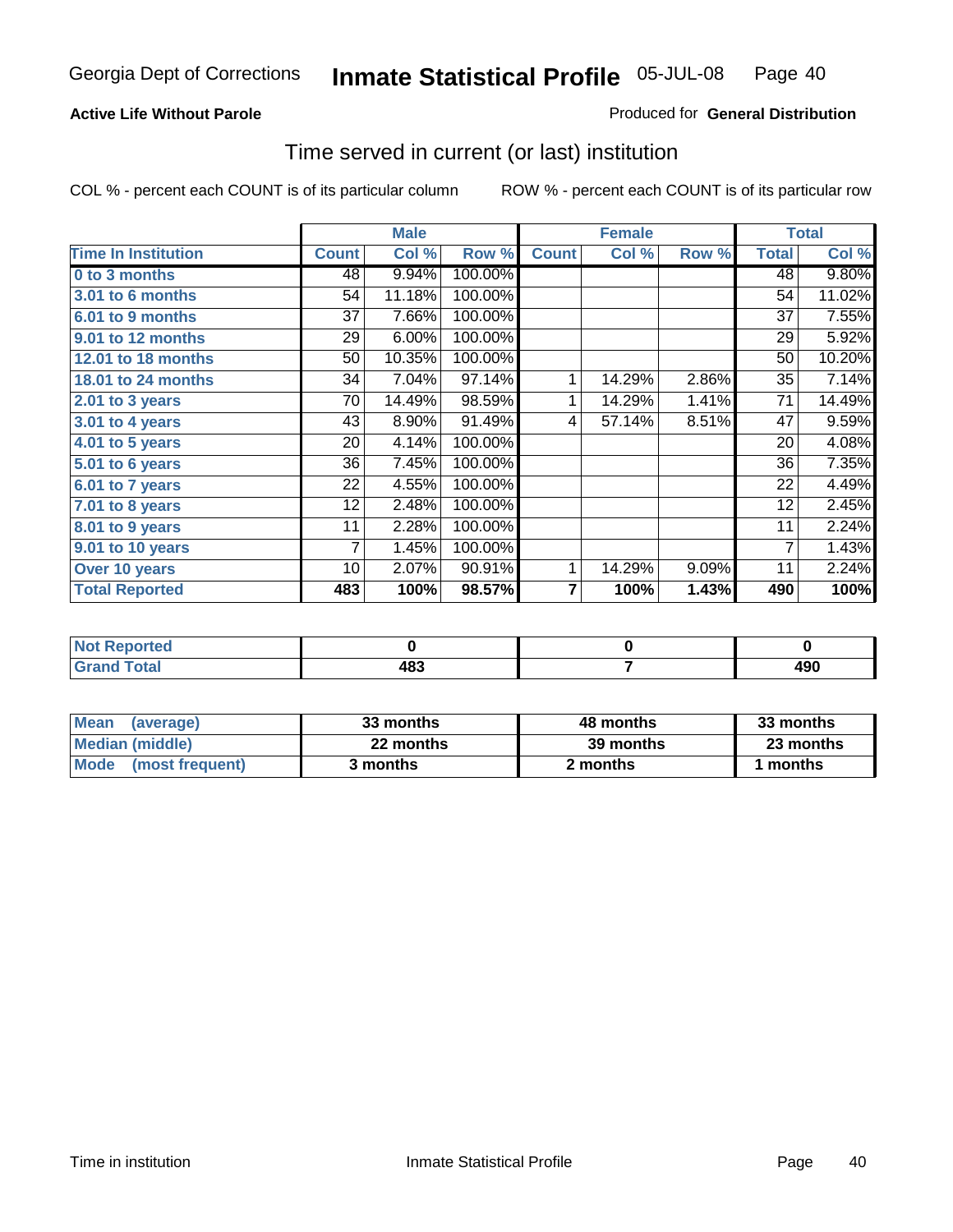**Active Life Without Parole** 

Produced for **General Distribution**

### Highest grade level attained

|                              |                 | <b>Male</b> |         |                | <b>Female</b> |        |                 | <b>Total</b> |
|------------------------------|-----------------|-------------|---------|----------------|---------------|--------|-----------------|--------------|
| <b>Grade Level</b>           | <b>Count</b>    | Col %       | Row %   | <b>Count</b>   | Col %         | Row %  | <b>Total</b>    | Col %        |
| <b>Grade 1</b>               | 1               | 0.21%       | 100.00% |                |               |        | 1               | 0.21%        |
| <b>Grade 4</b>               | 3               | 0.64%       | 100.00% |                |               |        | $\overline{3}$  | 0.63%        |
| Grade 5                      | 4               | 0.85%       | 100.00% |                |               |        | 4               | 0.84%        |
| Grade 6                      | 7               | 1.49%       | 100.00% |                |               |        | $\overline{7}$  | 1.47%        |
| <b>Grade 7</b>               | 18              | 3.84%       | 100.00% |                |               |        | $\overline{18}$ | 3.78%        |
| <b>Grade 8</b>               | 46              | 9.81%       | 100.00% |                |               |        | 46              | $9.66\%$     |
| <b>Grade 9</b>               | 64              | 13.65%      | 98.46%  | 1              | 14.29%        | 1.54%  | 65              | 13.66%       |
| Grade 10                     | $\overline{96}$ | 20.47%      | 98.97%  | 1              | 14.29%        | 1.03%  | $\overline{97}$ | 20.38%       |
| Grade 11                     | 68              | 14.50%      | 97.14%  | $\overline{2}$ | 28.57%        | 2.86%  | 70              | 14.71%       |
| <b>Grade 12 or GED</b>       | 79              | 16.84%      | 98.75%  | 1              | 14.29%        | 1.25%  | 80              | 16.81%       |
| <b>Some tech school</b>      | 12              | 2.56%       | 100.00% |                |               |        | 12              | 2.52%        |
| <b>Completed tech school</b> | 13              | 2.77%       | 100.00% |                |               |        | 13              | 2.73%        |
| College, 1 year              | 16              | 3.41%       | 100.00% |                |               |        | 16              | 3.36%        |
| College, 2 year              | 18              | 3.84%       | 90.00%  | $\overline{2}$ | 28.57%        | 10.00% | 20              | 4.20%        |
| College, 3 year              | 8               | 1.71%       | 100.00% |                |               |        | 8               | 1.68%        |
| <b>Bachelor's degree</b>     | 10              | 2.13%       | 100.00% |                |               |        | 10              | 2.10%        |
| <b>Master's degree</b>       | 3               | 0.64%       | 100.00% |                |               |        | 3               | 0.63%        |
| Ph.D. degree                 | 1               | 0.21%       | 100.00% |                |               |        | 1               | 0.21%        |
| Law degree                   | $\overline{2}$  | 0.43%       | 100.00% |                |               |        | $\overline{2}$  | 0.42%        |
| <b>Total Reported</b>        | 469             | 100%        | 98.53%  | $\overline{7}$ | 100.0%        | 1.47%  | 476             | 100%         |

| 15 March<br><b>Constitution and</b><br>τeα<br>N0 | 4   |            |
|--------------------------------------------------|-----|------------|
| $T = 4 - T$<br><b>C.A.A</b>                      | 483 | ,,,<br>4JU |

| <b>Mean</b><br>(average)       | 10.65    | 11.57    | 10.66    |
|--------------------------------|----------|----------|----------|
| Median (middle)                | Grade 10 | Grade 11 | Grade 10 |
| <b>Mode</b><br>(most frequent) | Grade 10 | Grade 11 | Grade 10 |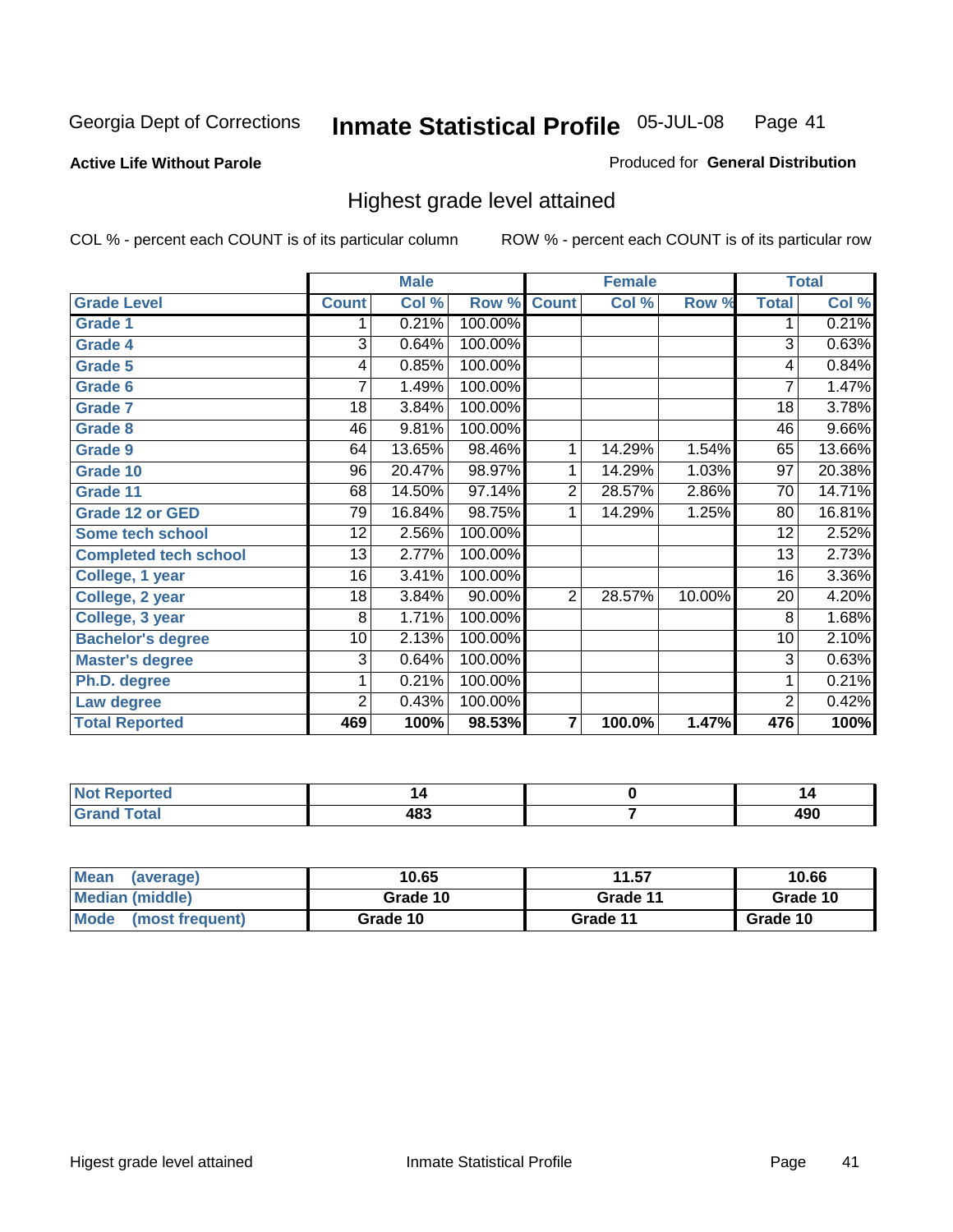#### **Active Life Without Parole**

#### Produced for **General Distribution**

### Culture fair IQ scores

|                       |              | <b>Male</b> |             |   | <b>Female</b> |         |              | <b>Total</b> |
|-----------------------|--------------|-------------|-------------|---|---------------|---------|--------------|--------------|
| <b>IQ Scores</b>      | <b>Count</b> | Col %       | Row % Count |   | Col %         | Row %   | <b>Total</b> | Col %        |
| $60 - 69$             | 19           | 4.45%       | 100.00%     |   |               |         | 19           | 4.38%        |
| $70 - 79$             | 31           | 7.26%       | 100.00%     |   |               |         | 31           | 7.14%        |
| $80 - 89$             | 68           | 15.93%      | 98.55%      |   | 14.29%        | 1.45%   | 69           | 15.90%       |
| $90 - 99$             | 72           | 16.86%      | 97.30%      | 2 | 28.57%        | 2.70%   | 74           | 17.05%       |
| $100 - 109$           | 119          | 27.87%      | 99.17%      |   | 14.29%        | 0.83%   | 120          | 27.65%       |
| $110 - 119$           | 97           | 22.72%      | 98.98%      |   | 14.29%        | 1.02%   | 98           | 22.58%       |
| $120 - 129$           | 21           | 4.92%       | 95.45%      |   | 14.29%        | 4.55%   | 22           | 5.07%        |
| $130 - 139$           |              |             |             | 1 | 14.29%        | 100.00% |              | 0.23%        |
| <b>Total Reported</b> | 427          | 100%        | 98.39%      | 7 | 100.0%        | 1.61%   | 434          | 100%         |

| <b>Not Reported</b>  | -0<br>აა | 53  |
|----------------------|----------|-----|
| Not Valid (under 60) |          |     |
| <b>Grand Total</b>   | 483      | 490 |

| <b>Mean</b><br>(average) | 99  | 109 | 99  |
|--------------------------|-----|-----|-----|
| <b>Median (middle)</b>   | 101 | 102 | 101 |
| Mode<br>(most frequent)  | 110 | 96  | 110 |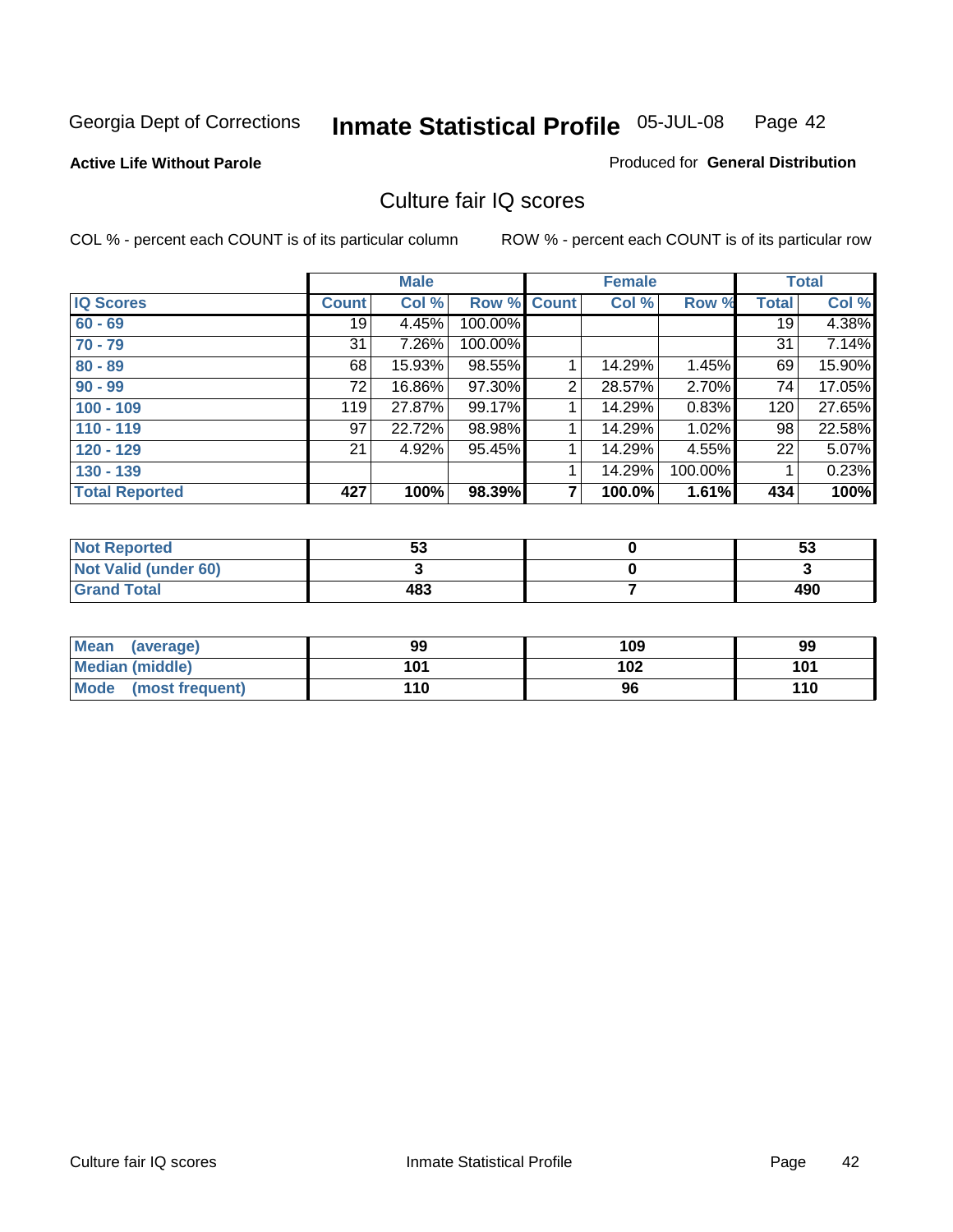#### **Active Life Without Parole**

#### Produced for **General Distribution**

# Wide Range Achievement Test (WRAT) reading score

|                           |              | <b>Male</b> |         |                         | <b>Female</b> |       |              | <b>Total</b>    |
|---------------------------|--------------|-------------|---------|-------------------------|---------------|-------|--------------|-----------------|
| <b>WRAT Reading Score</b> | <b>Count</b> | Col %       | Row %   | <b>Count</b>            | Col %         | Row % | <b>Total</b> | Col %           |
| 0.1 to 0.9                | 9            | 2.07%       | 100.00% |                         |               |       | 9            | 2.04%           |
| 1.0 to 1.9                | 13           | 2.99%       | 100.00% |                         |               |       | 13           | 2.94%           |
| 2.0 to 2.9                | 26           | 5.98%       | 96.30%  | 1                       | 14.29%        | 3.70% | 27           | 6.11%           |
| 3.0 to 3.9                | 23           | 5.29%       | 100.00% |                         |               |       | 23           | 5.20%           |
| 4.0 to 4.9                | 36           | 8.28%       | 100.00% |                         |               |       | 36           | 8.14%           |
| 5.0 to 5.9                | 45           | 10.34%      | 97.83%  | 1                       | 14.29%        | 2.17% | 46           | 10.41%          |
| 6.0 to 6.9                | 36           | 8.28%       | 100.00% |                         |               |       | 36           | 8.14%           |
| 7.0 to 7.9                | 17           | 3.91%       | 100.00% |                         |               |       | 17           | 3.85%           |
| 8.0 to 8.9                | 30           | 6.90%       | 100.00% |                         |               |       | 30           | 6.79%           |
| 9.0 to 9.9                | 38           | 8.74%       | 97.44%  | 1                       | 14.29%        | 2.56% | 39           | 8.82%           |
| 10.0 to 10.9              | 11           | 2.53%       | 100.00% |                         |               |       | 11           | 2.49%           |
| 11.0 to 11.9              | 26           | 5.98%       | 100.00% |                         |               |       | 26           | 5.88%           |
| 12.0 to 12.9              | 74           | 17.01%      | 100.00% |                         |               |       | 74           | 16.74%          |
| 13                        | 51           | 11.72%      | 92.73%  | 4                       | 57.14%        | 7.27% | 55           | 12.44%          |
| <b>Total Reported</b>     | 435          | 100%        | 98.42%  | $\overline{\mathbf{r}}$ | 100.0%        | 1.58% | 442          | 100%            |
|                           |              |             |         |                         |               |       |              |                 |
| Not Penerted              |              | A Q         |         |                         | $\mathbf{r}$  |       |              | $\overline{AB}$ |

| 70  | - 6   |
|-----|-------|
| 483 | A O O |
|     |       |

| Mean (average)         | 8.19       | 9.87 | 8.22 |
|------------------------|------------|------|------|
| <b>Median (middle)</b> | י ה<br>o.z |      | 8.35 |
| Mode (most frequent)   | 12.8       | . .  | 13   |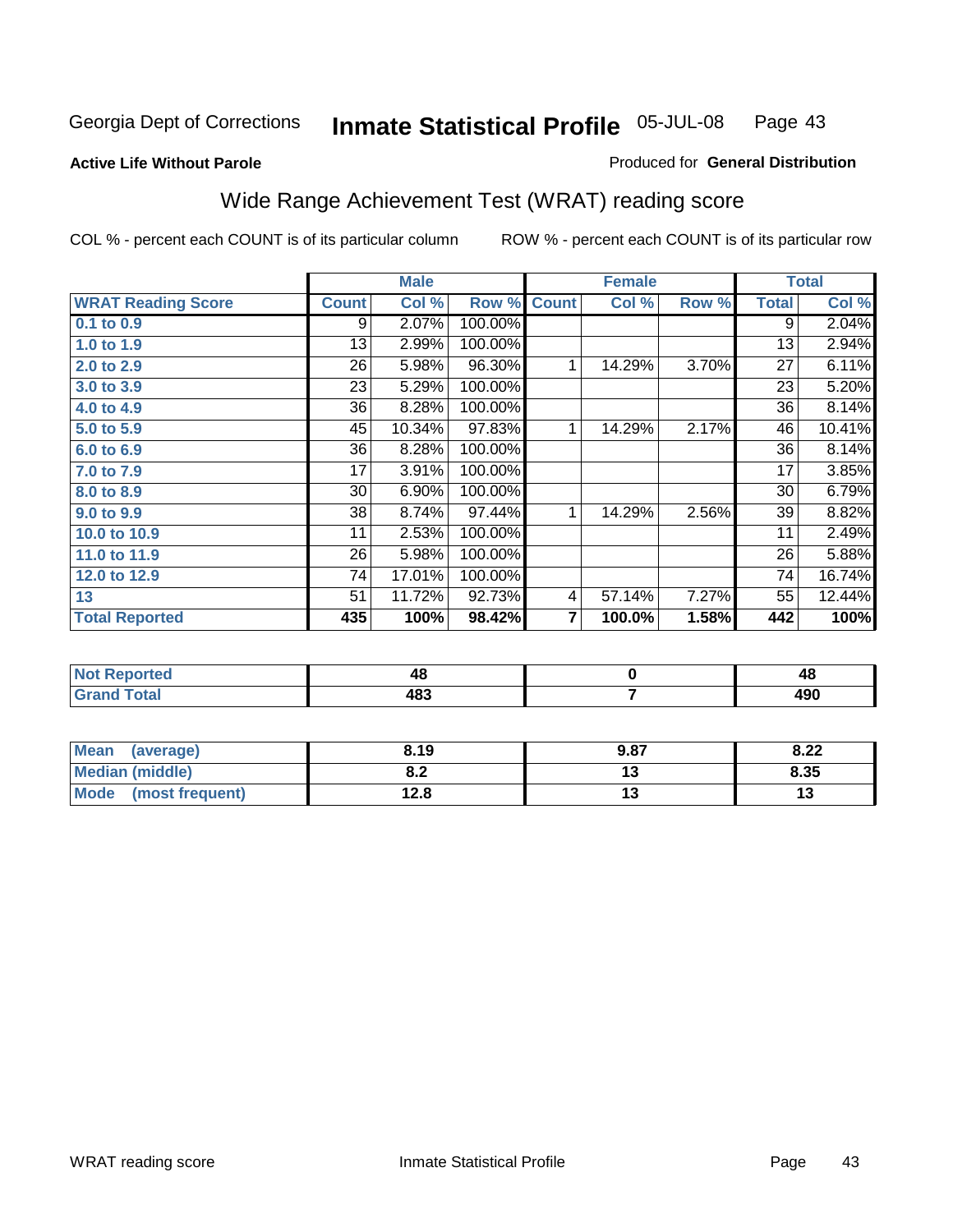#### **Active Life Without Parole**

### Produced for **General Distribution**

# Wide Range Achievement Test (WRAT) math score

|                              |              | <b>Male</b> |         |                | <b>Female</b> |        |              | <b>Total</b> |
|------------------------------|--------------|-------------|---------|----------------|---------------|--------|--------------|--------------|
| <b>WRAT Mathematic Score</b> | <b>Count</b> | Col %       | Row %   | <b>Count</b>   | Col %         | Row %  | <b>Total</b> | Col %        |
| $0.1$ to 0.9                 | 2            | 0.46%       | 100.00% |                |               |        | 2            | 0.45%        |
| 1.0 to 1.9                   | 4            | 0.92%       | 100.00% |                |               |        | 4            | 0.90%        |
| 2.0 to 2.9                   | 16           | 3.68%       | 100.00% |                |               |        | 16           | 3.62%        |
| 3.0 to 3.9                   | 32           | 7.36%       | 100.00% |                |               |        | 32           | 7.24%        |
| 4.0 to 4.9                   | 44           | 10.11%      | 97.78%  | 1              | 14.29%        | 2.22%  | 45           | 10.18%       |
| 5.0 to 5.9                   | 55           | 12.64%      | 100.00% |                |               |        | 55           | 12.44%       |
| 6.0 to 6.9                   | 96           | 22.07%      | 100.00% |                |               |        | 96           | 21.72%       |
| 7.0 to 7.9                   | 57           | 13.10%      | 98.28%  | 1              | 14.29%        | 1.72%  | 58           | 13.12%       |
| 8.0 to 8.9                   | 27           | 6.21%       | 96.43%  | 1              | 14.29%        | 3.57%  | 28           | 6.33%        |
| 9.0 to 9.9                   | 44           | 10.11%      | 95.65%  | 2              | 28.57%        | 4.35%  | 46           | 10.41%       |
| 10.0 to 10.9                 | 26           | 5.98%       | 96.30%  | 1              | 14.29%        | 3.70%  | 27           | 6.11%        |
| 11.0 to 11.9                 | 14           | 3.22%       | 100.00% |                |               |        | 14           | 3.17%        |
| 12.0 to 12.9                 | 10           | 2.30%       | 100.00% |                |               |        | 10           | 2.26%        |
| 13                           | 8            | 1.84%       | 88.89%  | 1              | 14.29%        | 11.11% | 9            | 2.04%        |
| <b>Total Reported</b>        | 435          | 100%        | 98.42%  | $\overline{7}$ | 100.0%        | 1.58%  | 442          | 100%         |

| <b>Not Reported</b> | 40  | 4c         |
|---------------------|-----|------------|
| <b>Grand Total</b>  | 483 | חחו<br>49U |

| Mean (average)         | 6.98 | 9.01 | 7.01 |
|------------------------|------|------|------|
| <b>Median (middle)</b> | 6.9  | J.Z  | 6.9  |
| Mode (most frequent)   | 6.9  | 7.a  | 6.9  |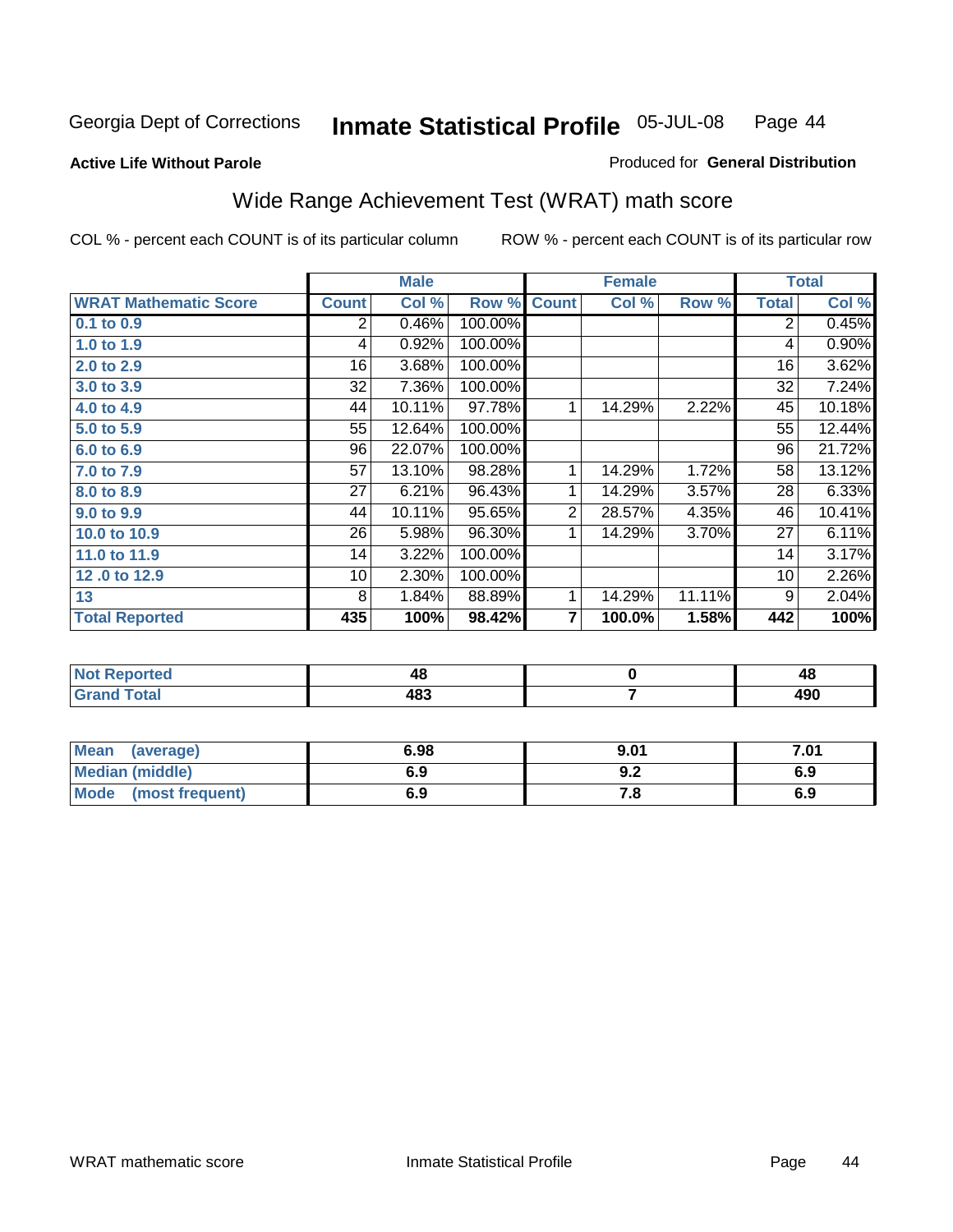Page 45

#### **Active Life Without Parole**

#### Produced for **General Distribution**

# Wide Range Achievement Test (WRAT) spelling score

|                            |              | <b>Male</b> |         |                | <b>Female</b> |       |              | <b>Total</b> |
|----------------------------|--------------|-------------|---------|----------------|---------------|-------|--------------|--------------|
| <b>WRAT Spelling Score</b> | <b>Count</b> | Col %       | Row %   | <b>Count</b>   | Col %         | Row % | <b>Total</b> | Col %        |
| $0.1$ to $0.9$             | 4            | 0.92%       | 100.00% |                |               |       | 4            | 0.91%        |
| 1.0 to 1.9                 | 18           | 4.15%       | 100.00% |                |               |       | 18           | 4.08%        |
| 2.0 to 2.9                 | 37           | 8.53%       | 100.00% |                |               |       | 37           | 8.39%        |
| 3.0 to 3.9                 | 25           | 5.76%       | 100.00% |                |               |       | 25           | 5.67%        |
| 4.0 to 4.9                 | 39           | 8.99%       | 97.50%  | 1              | 14.29%        | 2.50% | 40           | 9.07%        |
| 5.0 to 5.9                 | 41           | 9.45%       | 100.00% |                |               |       | 41           | 9.30%        |
| 6.0 to 6.9                 | 49           | 11.29%      | 98.00%  | 1              | 14.29%        | 2.00% | 50           | 11.34%       |
| 7.0 to 7.9                 | 35           | 8.06%       | 100.00% |                |               |       | 35           | 7.94%        |
| 8.0 to 8.9                 | 35           | 8.06%       | 100.00% |                |               |       | 35           | 7.94%        |
| 9.0 to 9.9                 | 37           | 8.53%       | 100.00% |                |               |       | 37           | 8.39%        |
| 10.0 to 10.9               | 27           | 6.22%       | 96.43%  | 1              | 14.29%        | 3.57% | 28           | 6.35%        |
| 11.0 to 11.9               | 25           | 5.76%       | 96.15%  | 1              | 14.29%        | 3.85% | 26           | 5.90%        |
| 12.0 to 12.9               | 36           | 8.29%       | 94.74%  | $\overline{2}$ | 28.57%        | 5.26% | 38           | 8.62%        |
| 13                         | 26           | 5.99%       | 96.30%  | 1              | 14.29%        | 3.70% | 27           | 6.12%        |
| <b>Total Reported</b>      | 434          | 100%        | 98.41%  | 7              | 100.0%        | 1.59% | 441          | 100.0%       |

| <b>Not Reported</b> | 43  | - - |
|---------------------|-----|-----|
| <b>Grand Total</b>  | 483 | 490 |

| Mean (average)         | 7.35 | 9.99 | 7.39  |
|------------------------|------|------|-------|
| <b>Median (middle)</b> | ن. ا | 11.3 | . . J |
| Mode (most frequent)   | 8.5  | 12.3 | 8.5   |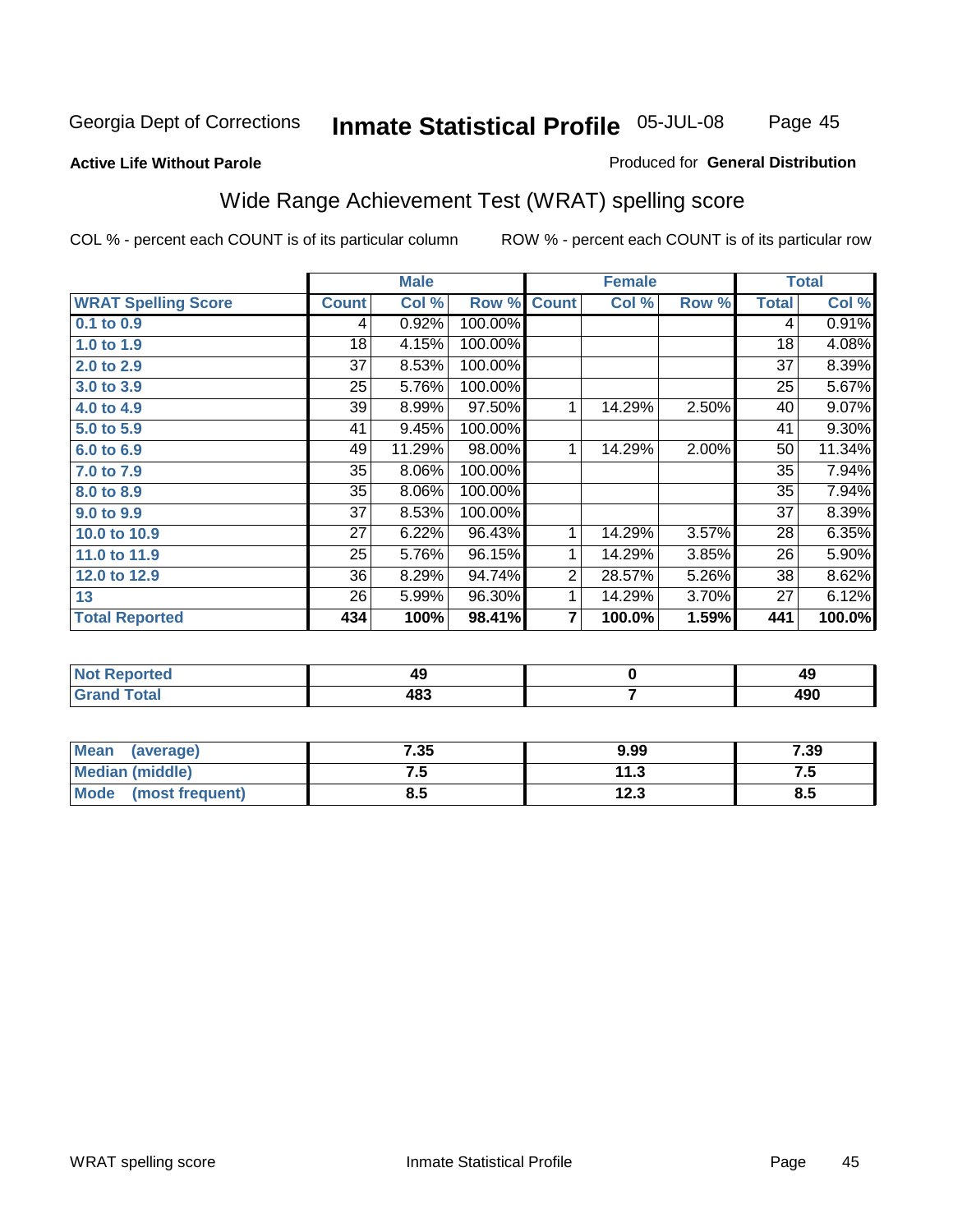### **Active Life Without Parole**

#### Produced for **General Distribution**

### Scope of substance abuse - summary

|                        |              | <b>Male</b> |            |              | <b>Female</b> |          |              | <b>Total</b> |
|------------------------|--------------|-------------|------------|--------------|---------------|----------|--------------|--------------|
| <b>Substance Abuse</b> | <b>Count</b> | Col %       | Row %      | <b>Count</b> | Col %         | Row %    | <b>Total</b> | Col %        |
| <b>None</b>            | 156          | 32.30%      | 97.50%     |              | $57.14\%$     | $2.50\%$ | 160          | 32.65%       |
| Drugs only             | 187          | 38.72%      | $99.47\%$  |              | 14.29%        | 0.53%    | 188          | 38.37%       |
| <b>Alcohol only</b>    | 33           | 6.83%       | $100.00\%$ |              |               |          | 33           | $6.73\%$     |
| Drugs and alcohol      | 107          | 22.15%      | 98.17%     | າ            | 28.57%        | 1.83%    | 109          | 22.24%       |
| <b>Total Reported</b>  | 483          | 100%        | 98.57%     |              | 100%          | 1.43%    | 490          | 100%         |

| <b>Not</b><br><b>Reported</b> |     |      |
|-------------------------------|-----|------|
| <b>Total</b>                  | 120 | Anc  |
| ' Gran⊾                       | TU. | 4J U |

|  | Mode<br>ונוצוווי | Druas onlv | None | only<br>Pruas . |
|--|------------------|------------|------|-----------------|
|--|------------------|------------|------|-----------------|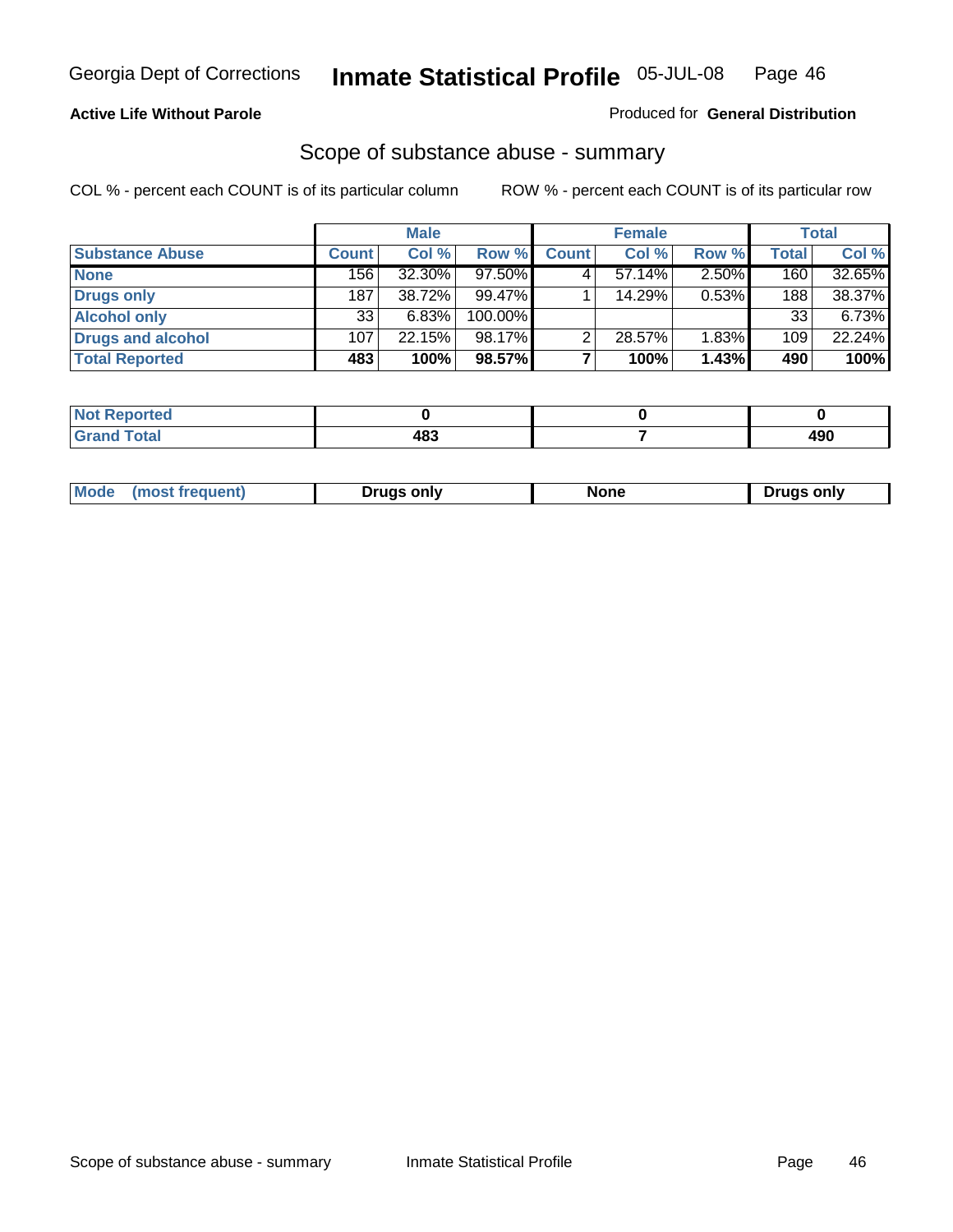### **Active Life Without Parole**

#### Produced for **General Distribution**

### Scope of substance abuse - detail

|                                         |              | <b>Male</b> |         |              | <b>Female</b> |       |              | <b>Total</b> |
|-----------------------------------------|--------------|-------------|---------|--------------|---------------|-------|--------------|--------------|
| <b>Substance Abuse</b>                  | <b>Count</b> | Col %       | Row %   | <b>Count</b> | Col %         | Row % | <b>Total</b> | Col %        |
| No drug or alcohol problems             | 156          | 32.30%      | 97.50%  | 4            | 57.14%        | 2.50% | 160          | 32.65%       |
| Drug addiction but no alcohol           | 3            | 0.62%       | 100.00% |              |               |       | 3            | 0.61%        |
| <b>Drug addiction and alcohol</b>       | 4            | 0.83%       | 100.00% |              |               |       | 4            | 0.82%        |
| abuse                                   |              |             |         |              |               |       |              |              |
| <b>Drug addiction and alcoholism</b>    | 2            | 0.41%       | 100.00% |              |               |       | 2            | 0.41%        |
| No drug problem but alcohol             | 27           | 5.59%       | 100.00% |              |               |       | 27           | 5.51%        |
| abuse                                   |              |             |         |              |               |       |              |              |
| No drug problem but alcoholism          | 6            | 1.24%       | 100.00% |              |               |       | 6            | 1.22%        |
| Drug experiment but no alcohol          | 111          | 22.98%      | 99.11%  |              | 14.29%        | 0.89% | 112          | 22.86%       |
| <b>Drug experiment &amp; alcohol</b>    | 14           | 2.90%       | 100.00% |              |               |       | 14           | 2.86%        |
| abuse                                   |              |             |         |              |               |       |              |              |
| <b>Drug experiment &amp; alcoholism</b> | 8            | 1.66%       | 100.00% |              |               |       | 8            | 1.63%        |
| Drug abuse but no alcohol               | 73           | 15.11%      | 100.00% |              |               |       | 73           | 14.90%       |
| Drug abuse and alcohol abuse            | 65           | 13.46%      | 98.48%  |              | 14.29%        | 1.52% | 66           | 13.47%       |
| Drug abuse and alcoholism               | 14           | 2.90%       | 93.33%  |              | 14.29%        | 6.67% | 15           | 3.06%        |
| <b>Total Reported</b>                   | 483          | 100%        | 98.57%  |              | 100%          | 1.43% | 490          | 100%         |

| <b>Not Reported</b>          |     |     |
|------------------------------|-----|-----|
| <b>Total</b><br><b>Grano</b> | 483 | 490 |

| Mode (most frequent) | No drug or alcohol problems No drug or alcohol problems No drug or alcohol |          |
|----------------------|----------------------------------------------------------------------------|----------|
|                      |                                                                            | problems |
|                      |                                                                            |          |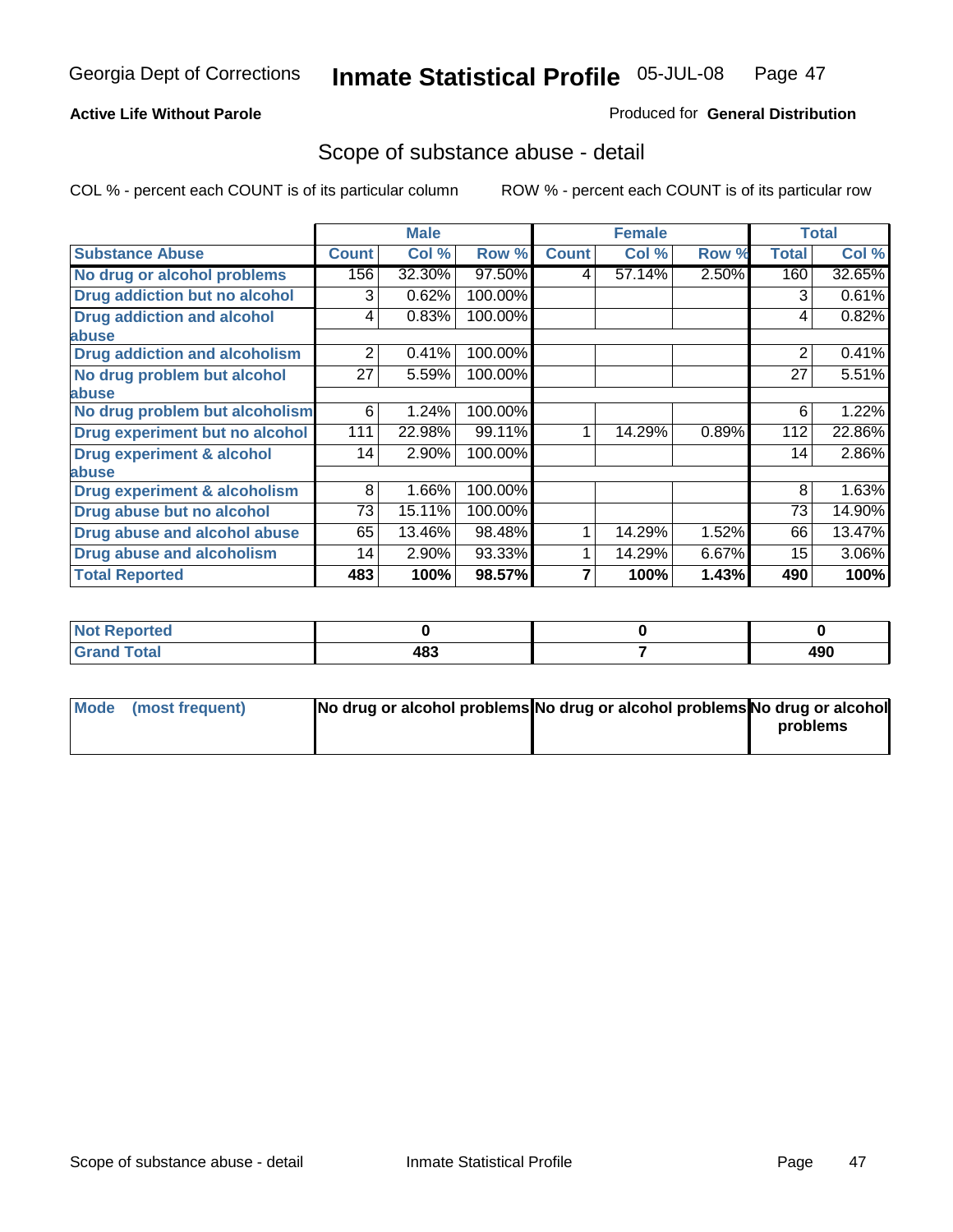#### **Active Life Without Parole**

#### Produced for **General Distribution**

### Current / last mental health treatment level

|                                    |       | <b>Male</b> |         |              | <b>Female</b> |       |              | <b>Total</b> |
|------------------------------------|-------|-------------|---------|--------------|---------------|-------|--------------|--------------|
| <b>Mental Health Treatment Lev</b> | Count | Col %       | Row %   | <b>Count</b> | Col %         | Row % | <b>Total</b> | Col %        |
| 1 No problem at current time       | 71    | 39.23%      | 98.61%  |              | 20.00%        | 1.39% | 72           | 38.71%       |
| 2 Receiving outpatient             | 78    | 43.09%      | 95.12%  | 4            | 80.00%        | 4.88% | 82           | 44.09%       |
| treatment                          |       |             |         |              |               |       |              |              |
| 3 Inpatient, moderate              | 27    | 14.92%      | 100.00% |              |               |       | 27           | 14.52%       |
| treatment                          |       |             |         |              |               |       |              |              |
| 4 Inpatient, intensive             | 5     | 2.76%       | 100.00% |              |               |       | 5            | 2.69%        |
| treatment                          |       |             |         |              |               |       |              |              |
| <b>Total Evaluated</b>             | 181   | 100%        | 97.31%  | 5            | 100%          | 2.69% | 186          | 100.0%       |

| Never had MH evaluation | 302 | 304         |
|-------------------------|-----|-------------|
| $T \wedge t \wedge$     | 483 | ۸00<br>43 U |

| <b>Median (middle)</b>         | <b>Receiving outpatient</b><br>treatment | <b>Receiving outpatient</b><br>treatment | <b>Receiving</b><br>outpatient<br>treatment |
|--------------------------------|------------------------------------------|------------------------------------------|---------------------------------------------|
| <b>Mode</b><br>(most frequent) | <b>Receiving outpatient</b><br>treatment | <b>Receiving outpatient</b><br>treatment | Receiving<br>outpatient<br>treatment        |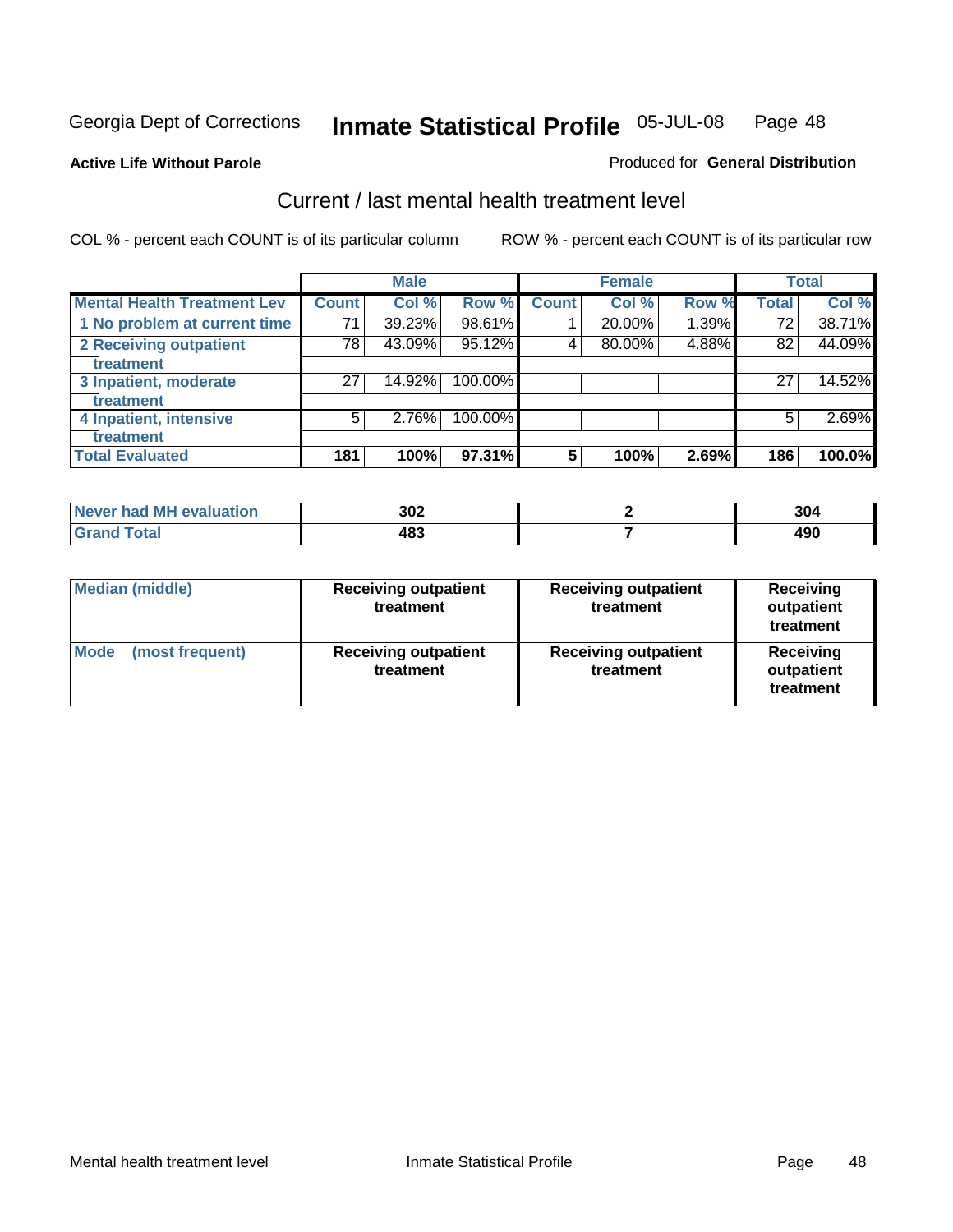### **Active Life Without Parole**

### Produced for **General Distribution**

# PULHESDWIT medical scale - 'P' overall condition ('P'hysical)

|                                   |         | <b>Male</b> |             | <b>Female</b> |       |              | <b>Total</b> |
|-----------------------------------|---------|-------------|-------------|---------------|-------|--------------|--------------|
| 'P' Overall Condition             | Count l | Col %       | Row % Count | Col %         | Row % | <b>Total</b> | Col %        |
| 1 No medical illness              | 325     | 67.57%      | 99.09%      | 42.86%        | 0.91% | 328          | 67.21%       |
| 2 Well-controlled chronic illness | 96      | 19.96%      | 96.00%      | 57.14%        | 4.00% | 100          | 20.49%       |
| 3 Poorly-controlled chronic       | 59      | $12.27\%$   | 100.00%     |               |       | 59           | 12.09%       |
| <b>illness</b>                    |         |             |             |               |       |              |              |
| 4 Significant problems requiring  |         | $0.21\%$    | 100.00%     |               |       |              | 0.20%        |
| special housing                   |         |             |             |               |       |              |              |
| <b>Total Reported</b>             | 481     | 100%        | 98.57%      | 100%          | 1.43% | 488          | 100%         |

| Not Reported |               |            |
|--------------|---------------|------------|
| <b>otal</b>  | $AB^2$<br>10. | 0۵۸<br>4JU |

| Mode | (most frequent) | 'No medical illness | 2 Well-controlled chronic<br>illness | 1 No medical<br>illness |
|------|-----------------|---------------------|--------------------------------------|-------------------------|
|------|-----------------|---------------------|--------------------------------------|-------------------------|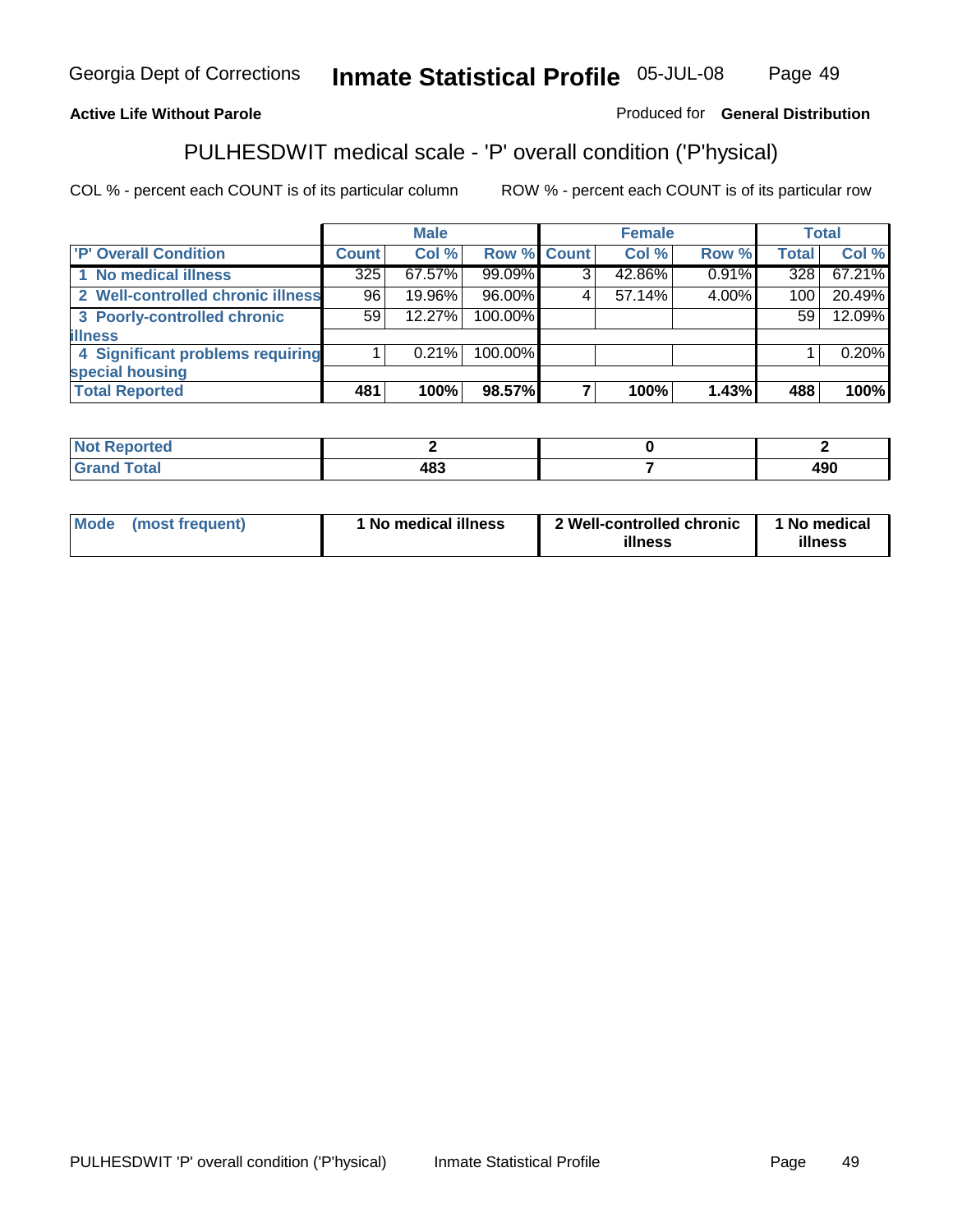### **Active Life Without Parole**

#### Produced for **General Distribution**

### PULHESDWIT medical scale - 'U' upper body

|                              |                    | <b>Male</b> |         |              | <b>Female</b> |       |              | <b>Total</b> |
|------------------------------|--------------------|-------------|---------|--------------|---------------|-------|--------------|--------------|
| <b>TU' Upper Body</b>        | Count <sup>1</sup> | Col %       | Row %   | <b>Count</b> | Col %         | Row % | <b>Total</b> | Col %        |
| 1 Upper bones, joints,       | 463                | 96.26%      | 98.51%  |              | 100.00%       | 1.49% | 470          | 96.31%       |
| muscles all OK               |                    |             |         |              |               |       |              |              |
| 2 One or both arms minimally | 11                 | 2.29%       | 100.00% |              |               |       | 11           | 2.25%        |
| limited                      |                    |             |         |              |               |       |              |              |
| 3 One or both arms           | 6                  | 1.25%       | 100.00% |              |               |       | 6            | 1.23%        |
| moderately limited           |                    |             |         |              |               |       |              |              |
| 4 One arm disabled,          |                    | 0.21%       | 100.00% |              |               |       |              | 0.20%        |
| paralyzed, or amputated      |                    |             |         |              |               |       |              |              |
| <b>Total Reported</b>        | 481                | 100%        | 98.57%  |              | 100%          | 1.43% | 488          | 100%         |

| المتصافين للمراد<br>rreol<br>NG      |            |            |
|--------------------------------------|------------|------------|
| $f$ ntn'<br>υιαι<br>$\mathbf{v}$ and | ៱៰៰<br>TUJ | 100<br>4JU |

| <b>Mode</b> | (most frequent) | 1 Upper bones, joints,<br>muscles all OK | 1 Upper bones, joints,<br>muscles all OK | 1 Upper bones,<br>joints, muscles all<br>OK |
|-------------|-----------------|------------------------------------------|------------------------------------------|---------------------------------------------|
|-------------|-----------------|------------------------------------------|------------------------------------------|---------------------------------------------|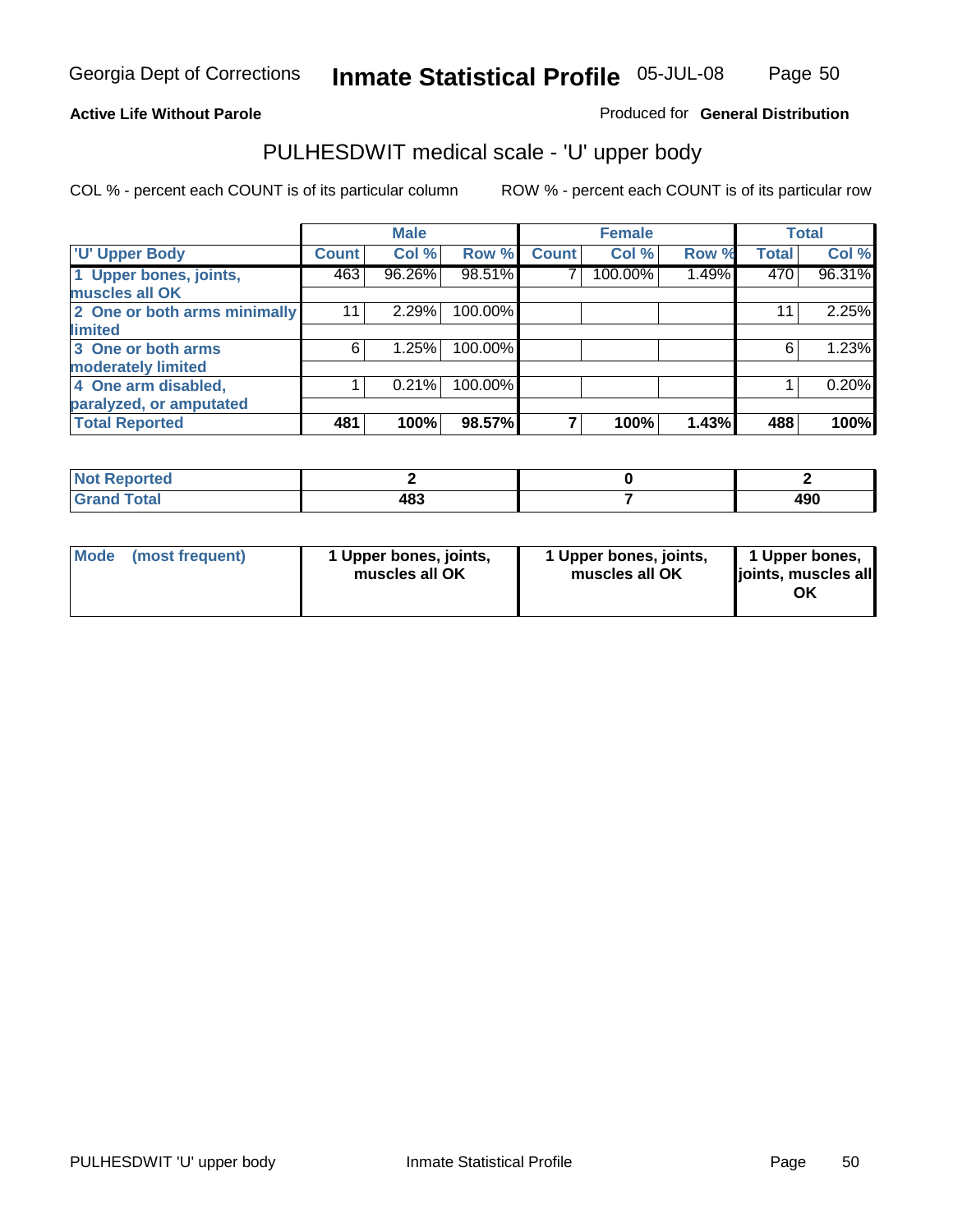### **Active Life Without Parole**

### Produced for **General Distribution**

## PULHESDWIT medical scale - 'L' lower body

|                                |              | <b>Male</b> |         |              | <b>Female</b> |       |              | <b>Total</b> |
|--------------------------------|--------------|-------------|---------|--------------|---------------|-------|--------------|--------------|
| <b>L' Lower Body</b>           | <b>Count</b> | Col %       | Row %   | <b>Count</b> | Col %         | Row % | <b>Total</b> | Col %        |
| 1 Lower bones, joints,         | 434          | 90.23%      | 98.64%  | 6            | 85.71%        | 1.36% | 440          | 90.16%       |
| muscles all OK                 |              |             |         |              |               |       |              |              |
| 2 One or both legs minimally   | 38           | 7.90%       | 97.44%  |              | 14.29%        | 2.56% | 39           | 7.99%        |
| limited                        |              |             |         |              |               |       |              |              |
| 3 One or both legs             | 8            | 1.66%       | 100.00% |              |               |       | 8            | 1.64%        |
| moderately limited             |              |             |         |              |               |       |              |              |
| 4 One leg disabled, paralyzed, |              | 0.21%       | 100.00% |              |               |       |              | 0.20%        |
| or amputated                   |              |             |         |              |               |       |              |              |
| <b>Total Reported</b>          | 481          | 100%        | 98.57%  |              | 100%          | 1.43% | 488          | 100%         |

| <b>Continued in the Continued Inc.</b><br>τeα<br>NG<br>. |     |                   |
|----------------------------------------------------------|-----|-------------------|
| $T0$ tol<br><b>C</b> <sub>ro</sub><br>υιαι               | 483 | $\sqrt{2}$<br>4JU |

|  | Mode (most frequent) | 1 Lower bones, joints,<br>muscles all OK | 1 Lower bones, joints,<br>muscles all OK | 1 Lower bones,<br>joints, muscles all<br>OK |
|--|----------------------|------------------------------------------|------------------------------------------|---------------------------------------------|
|--|----------------------|------------------------------------------|------------------------------------------|---------------------------------------------|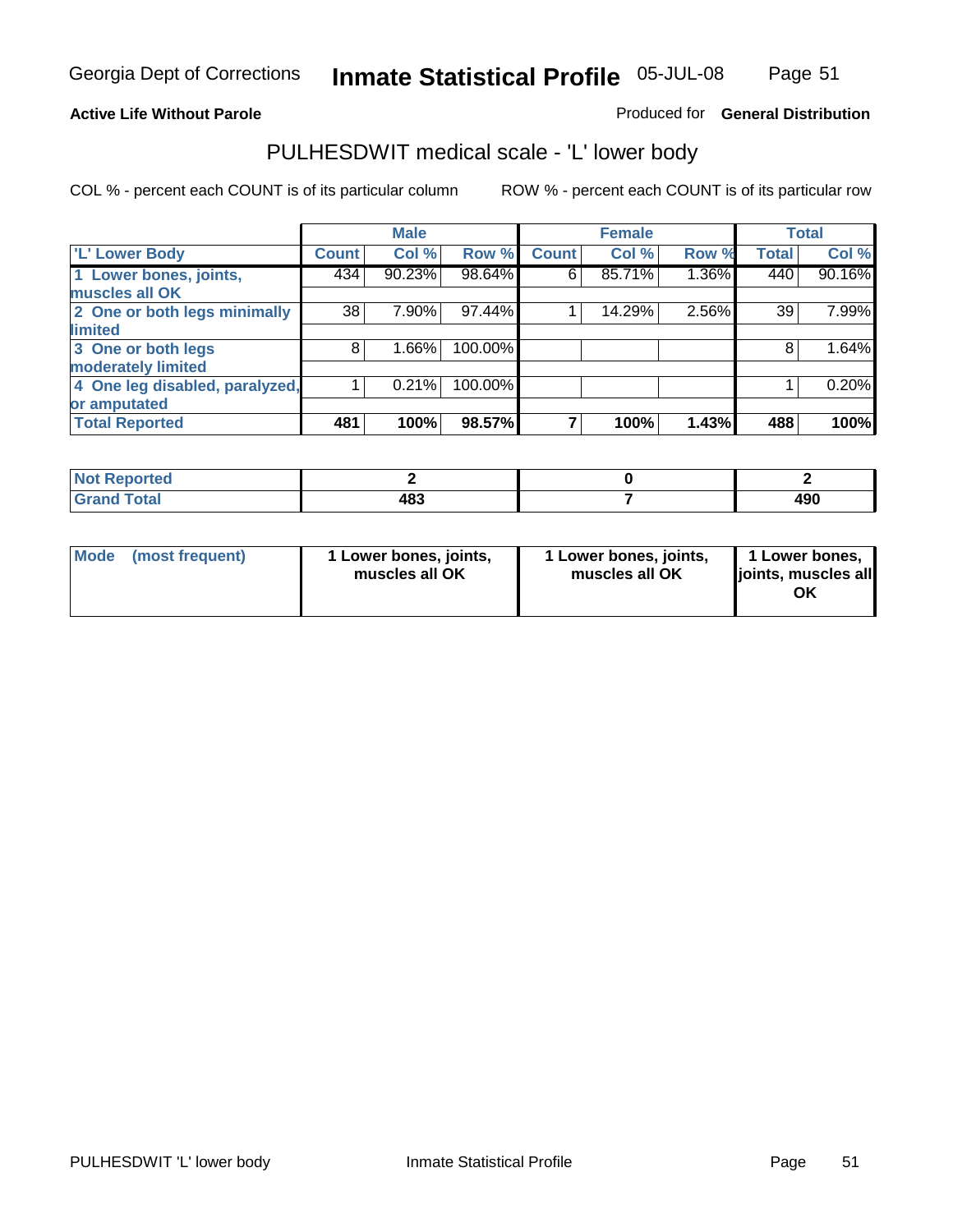Page 52

#### **Active Life Without Parole**

Produced for **General Distribution**

### PULHESDWIT medical scale - 'H' hearing

|                                |              | <b>Male</b> |             | <b>Female</b> |          | <b>Total</b> |        |
|--------------------------------|--------------|-------------|-------------|---------------|----------|--------------|--------|
| 'H' Hearing                    | <b>Count</b> | Col%        | Row % Count | Col%          | Row %    | <b>Total</b> | Col %  |
| 1 Normal hearing both ears     | 480          | $99.79\%$   | 98.56%      | 100.00%       | $1.44\%$ | 487          | 99.80% |
| 2 Some loss in one ear with    |              | $0.21\%$    | 100.00%     |               |          |              | 0.20%  |
| other OK, or mild loss in both |              |             |             |               |          |              |        |
| <b>Total Reported</b>          | 481          | 100%        | 98.57%I     | 100%          | 1.43%    | 488          | 100%   |

| тео<br>N |    |      |
|----------|----|------|
| ------   | .  | 00 א |
|          | __ | 4JU  |

| Mode (most frequent) | 1 Normal hearing both ears 1 Normal hearing both ears 1 Normal hearing | both ears |
|----------------------|------------------------------------------------------------------------|-----------|
|                      |                                                                        |           |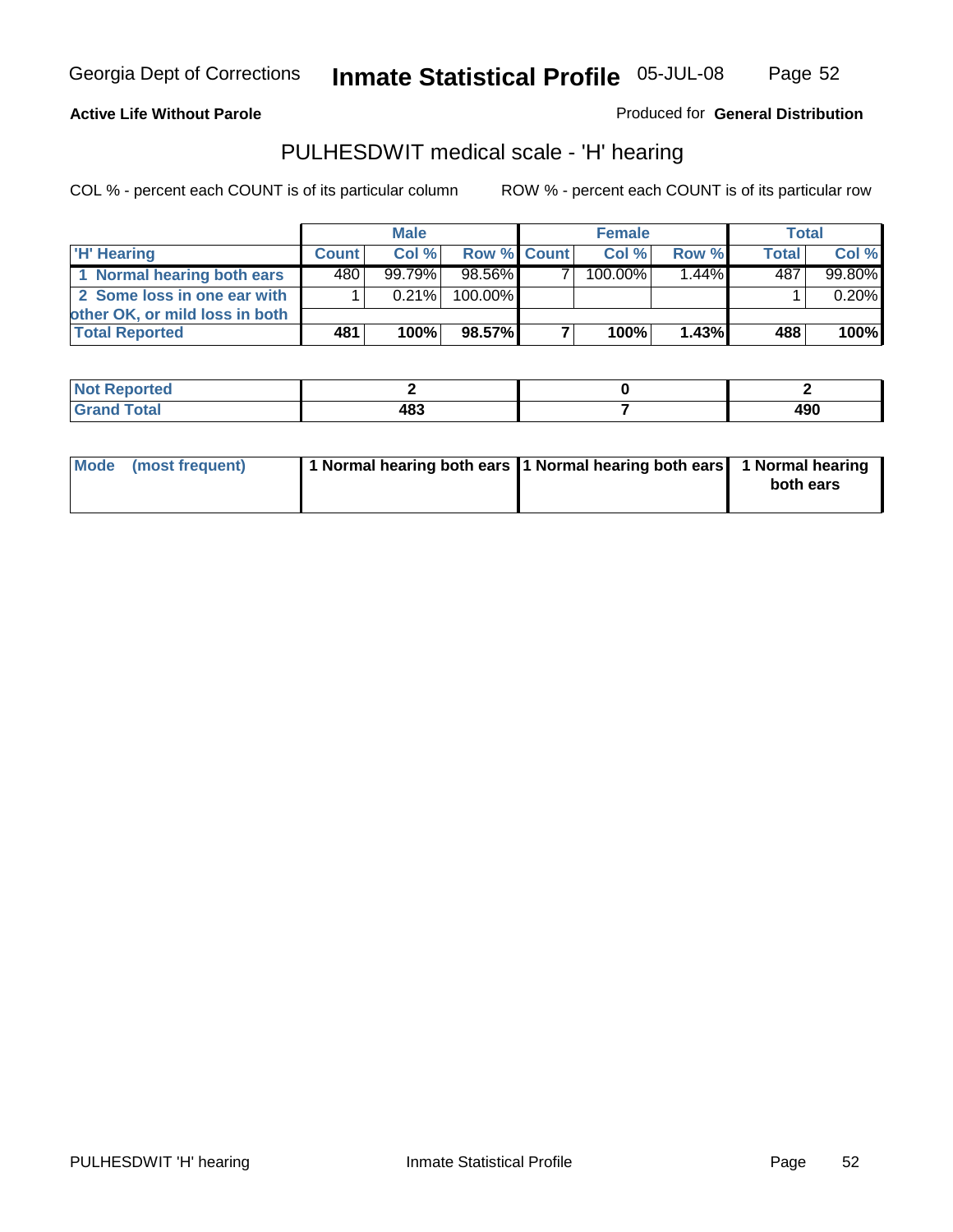Page 53

#### **Active Life Without Parole**

### Produced for **General Distribution**

### PULHESDWIT medical scale - 'E' vision

|                                 |              | <b>Male</b> |                    |   | <b>Female</b> |       |              | <b>Total</b> |
|---------------------------------|--------------|-------------|--------------------|---|---------------|-------|--------------|--------------|
| 'E' Vision                      | <b>Count</b> | Col %       | <b>Row % Count</b> |   | Col %         | Row % | <b>Total</b> | Col %        |
| 1 Correctable to 20/40 in both  | 403          | 83.78%      | 98.77%             | 5 | 71.43%        | 1.23% | 408          | 83.61%       |
| eyes                            |              |             |                    |   |               |       |              |              |
| 2 Correctable to 20/70 in one   | 71           | 14.76%      | 97.26%             | 2 | 28.57%        | 2.74% | 73           | 14.96%       |
| eye, may be blind in other      |              |             |                    |   |               |       |              |              |
| 3 Correctable to 20/200 in one  | 5            | $1.04\%$    | 100.00%            |   |               |       | 5            | 1.02%        |
| eye, may be blind in other      |              |             |                    |   |               |       |              |              |
| 4 One eye not correctable to    |              | 0.21%       | 100.00%            |   |               |       |              | 0.20%        |
| 20/200, other may be blind      |              |             |                    |   |               |       |              |              |
| 5 Blind in both eyes, requiring |              | 0.21%       | 100.00%            |   |               |       |              | 0.20%        |
| special housing                 |              |             |                    |   |               |       |              |              |
| <b>Total Reported</b>           | 481          | 100%        | 98.57%             |   | 100%          | 1.43% | 488          | 100%         |

| ∩rteu i |     |     |
|---------|-----|-----|
| int     | 100 | 10c |
| ------  | 403 | 4JU |

| Mode | (most frequent) | 1 Correctable to 20/40 in<br>both eves | 1 Correctable to 20/40 in   1 Correctable to<br>both eves | 20/40 in both eyes |
|------|-----------------|----------------------------------------|-----------------------------------------------------------|--------------------|
|------|-----------------|----------------------------------------|-----------------------------------------------------------|--------------------|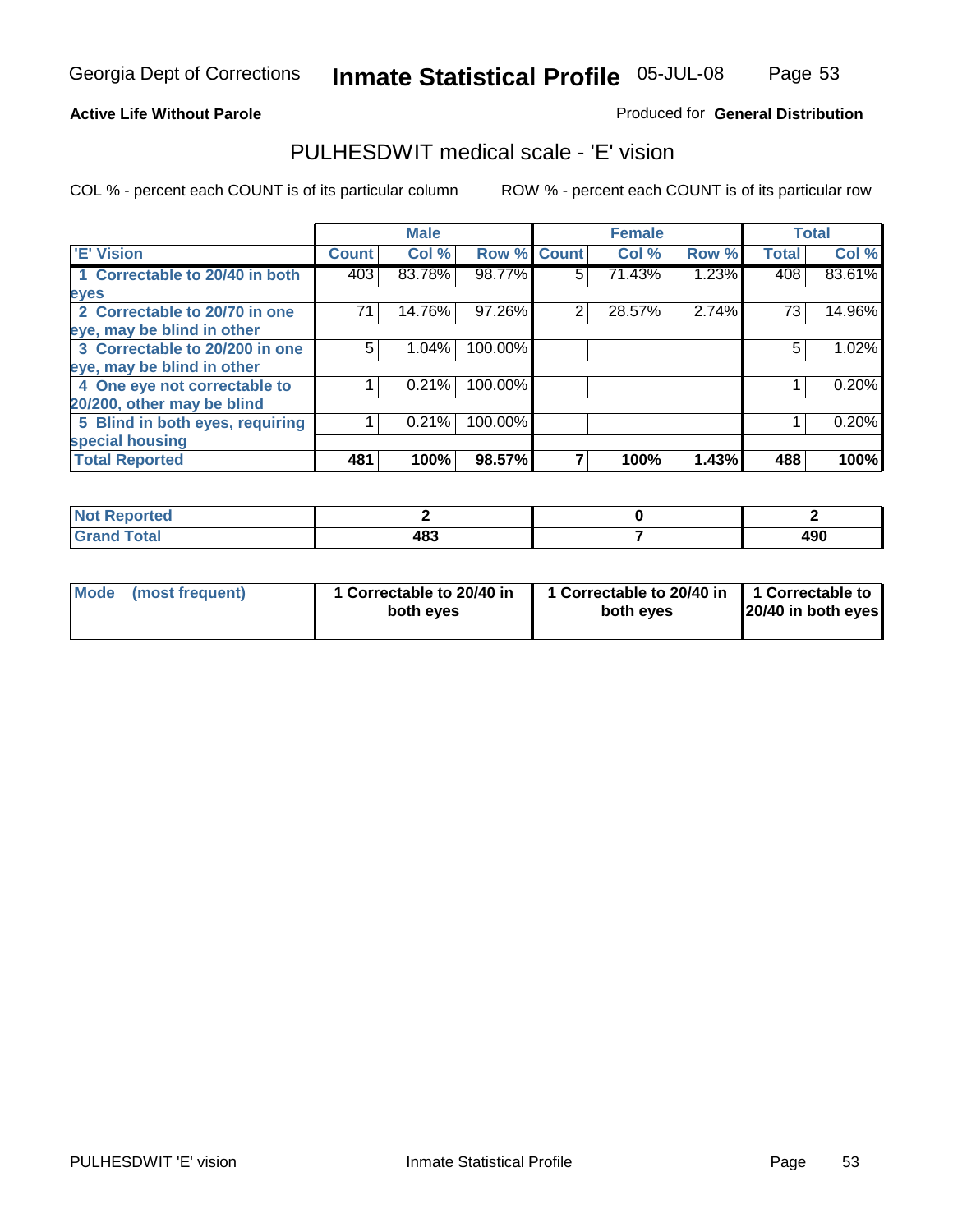#### **Active Life Without Parole**

#### Produced for **General Distribution**

### PULHESDWIT medical scale - 'S' pSychiatric

|                                |              | <b>Male</b> |             |   | <b>Female</b> |       |                  | <b>Total</b> |
|--------------------------------|--------------|-------------|-------------|---|---------------|-------|------------------|--------------|
| 'S' pSychiatric                | <b>Count</b> | Col %       | Row % Count |   | Col %         | Row % | <b>Total</b>     | Col %        |
| 1 No impairment or disorders   | 372          | 78.98%      | 99.20%      | 2 | 42.86%        | 0.80% | $\overline{375}$ | 78.45%       |
| 2 Stable, or in remission, or  | 82           | 17.41%      | 95.35%      | 4 | 57.14%        | 4.65% | 86               | 17.99%       |
| mild impairment or retardation |              |             |             |   |               |       |                  |              |
| 3 Requires moderate inpatient  | 14           | 2.97%       | 100.00%     |   |               |       | 14 <sub>1</sub>  | 2.93%        |
| treatment                      |              |             |             |   |               |       |                  |              |
| 4 Requires intensive inpatient | 3            | 0.64%       | 100.00%     |   |               |       | 3                | 0.63%        |
| treatment                      |              |             |             |   |               |       |                  |              |
| <b>Total Reported</b>          | 471          | 100%        | 98.54%      |   | 100%          | 1.46% | 478              | 100%         |

| المتحدقين<br>onteo |            | $\overline{\phantom{0}}$ |
|--------------------|------------|--------------------------|
| <b>otal</b>        | 10O<br>40ა | 490                      |

| Mode (most frequent) | 1 No impairment or disorders 2 Stable, or in remission,  1 No impairment or |                       |           |
|----------------------|-----------------------------------------------------------------------------|-----------------------|-----------|
|                      |                                                                             | or mild impairment or | disorders |
|                      |                                                                             | retardation           |           |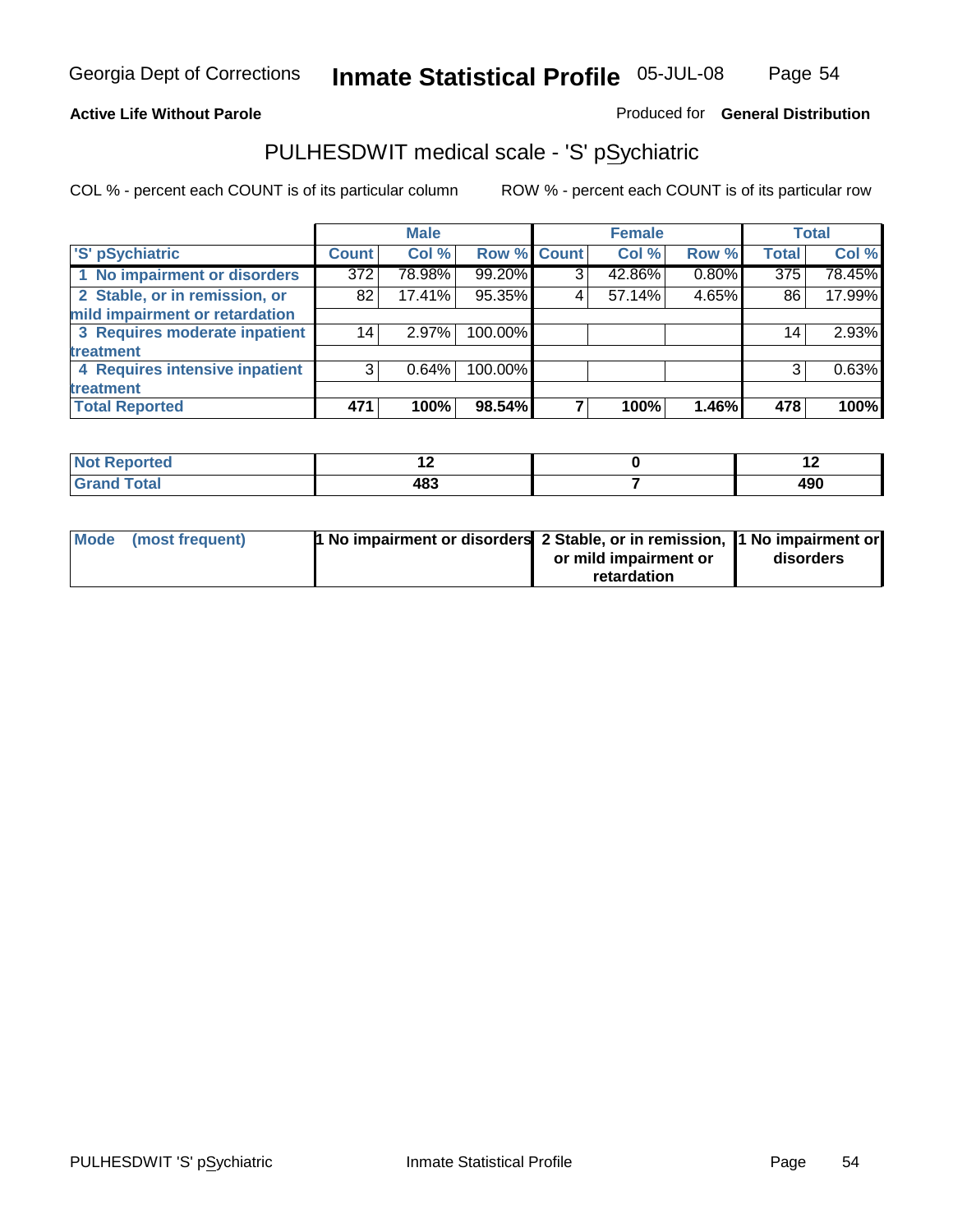Page 55

### **Active Life Without Parole**

### Produced for **General Distribution**

### PULHESDWIT medical scale - 'D' dental

|                                 |              | <b>Male</b> |             | <b>Female</b> |          |              | <b>Total</b> |
|---------------------------------|--------------|-------------|-------------|---------------|----------|--------------|--------------|
| <b>D' Dental</b>                | <b>Count</b> | Col %       | Row % Count | Col %         | Row %    | <b>Total</b> | Col %        |
| 1 Minimal routine dental health | 216          | 46.15%      | 97.74%      | 71.43%        | 2.26%    | 221          | 46.53%       |
| <b>needs</b>                    |              |             |             |               |          |              |              |
| 2 Moderate cavities and/or      | 211          | 45.09%      | 99.06%      | 28.57%        | $0.94\%$ | 213          | 44.84%       |
| gum disease                     |              |             |             |               |          |              |              |
| 3 Extensive gum disease         | 41           | $8.76\%$    | 100.00%     |               |          | 41           | 8.63%        |
| and/or widespread decay         |              |             |             |               |          |              |              |
| <b>Total Reported</b>           | 468          | 100%        | 98.53%      | 100%          | 1.47%    | 475          | 100%         |

| and an additional con-<br>тео<br>N | . .<br>$-$       |            |
|------------------------------------|------------------|------------|
| ______                             | 10 D<br>™∾<br>__ | ۸۵۴<br>4JU |

| Mode (most frequent) | <b>Minimal routine dental</b><br>health needs | 1 Minimal routine dental<br>health needs | 1 Minimal routine<br>dental health<br>needs |
|----------------------|-----------------------------------------------|------------------------------------------|---------------------------------------------|
|----------------------|-----------------------------------------------|------------------------------------------|---------------------------------------------|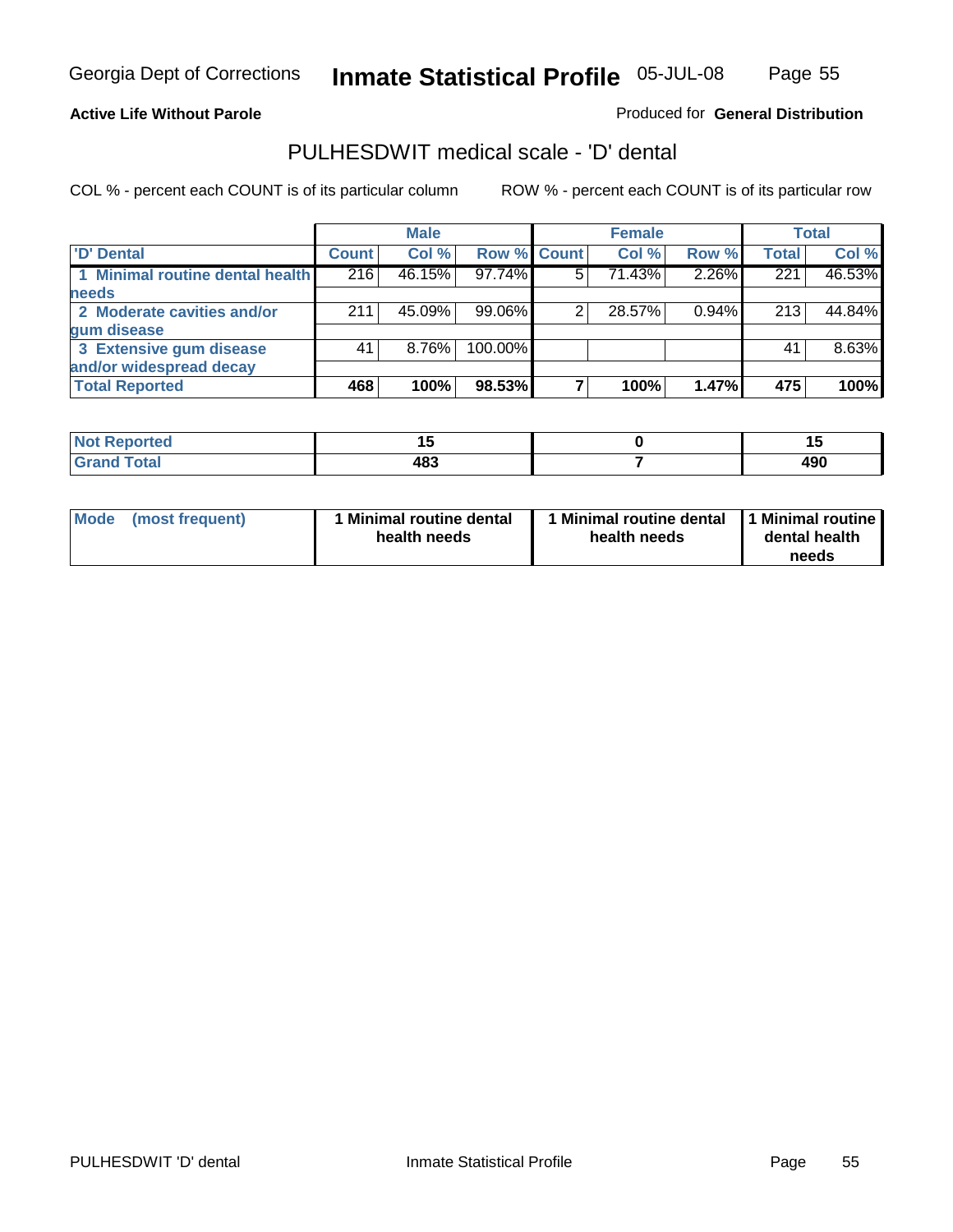### **Active Life Without Parole**

### Produced for **General Distribution**

### PULHESDWIT medical scale - 'W' work ability

|                                 |              | <b>Male</b> |             |   | <b>Female</b> |       |                 | <b>Total</b> |
|---------------------------------|--------------|-------------|-------------|---|---------------|-------|-----------------|--------------|
| <b>W' work ability</b>          | <b>Count</b> | Col %       | Row % Count |   | Col %         | Row % | <b>Total</b>    | Col %        |
| 1 Unrestricted work or activity | 380          | 79.00%      | 98.45%      | 6 | 85.71%        | 1.55% | 386             | 79.10%       |
| 2 Minor restrictions on type of | 78           | 16.22%      | 98.73%      |   | 14.29%        | 1.27% | 79              | 16.19%       |
| <b>work</b>                     |              |             |             |   |               |       |                 |              |
| 3 Moderate restrictions on type | 14           | 2.91%       | 100.00%     |   |               |       | 14 <sub>1</sub> | 2.87%        |
| of work                         |              |             |             |   |               |       |                 |              |
| 4 Major restrictions on type of | 9            | $1.87\%$    | 100.00%     |   |               |       | 9               | 1.84%        |
| <b>work</b>                     |              |             |             |   |               |       |                 |              |
| <b>Total Reported</b>           | 481          | 100%        | 98.57%      |   | 100%          | 1.43% | 488             | 100%         |

| <b>orted</b><br>NOT    |     |            |
|------------------------|-----|------------|
| <b>Total</b><br>------ | 483 | 10C<br>49U |

| Mode | (most frequent) | 1 Unrestricted work or<br>activity | 1 Unrestricted work or<br>activity | 1 Unrestricted<br>work or activity |  |
|------|-----------------|------------------------------------|------------------------------------|------------------------------------|--|
|      |                 |                                    |                                    |                                    |  |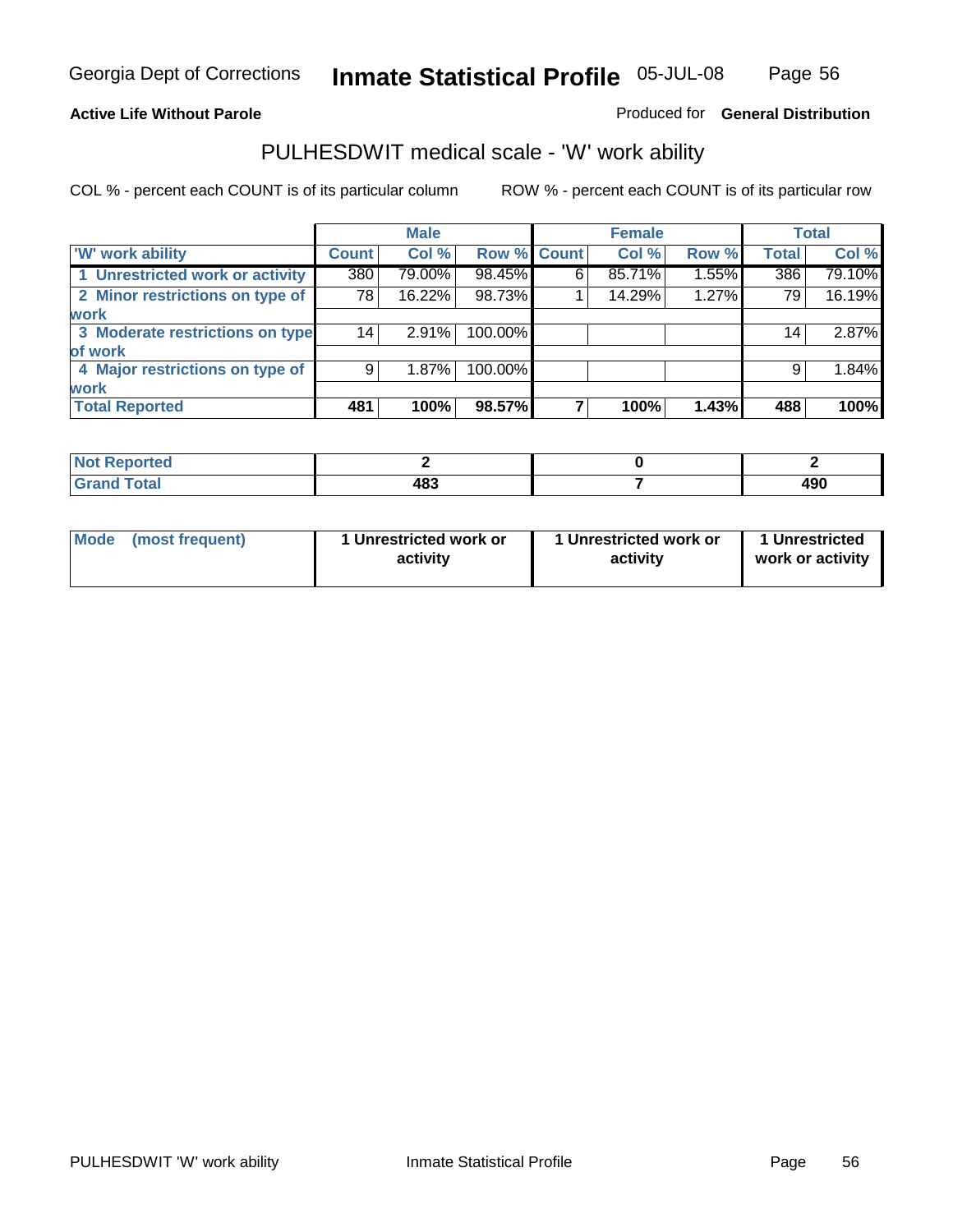### Page 57

#### **Active Life Without Parole**

### Produced for **General Distribution**

### PULHESDWIT medical scale - 'I' impairment

|                                 |              | <b>Male</b> |                    |   | <b>Female</b> |       |              | <b>Total</b> |
|---------------------------------|--------------|-------------|--------------------|---|---------------|-------|--------------|--------------|
| <b>T' Impairment</b>            | <b>Count</b> | Col %       | <b>Row % Count</b> |   | Col %         | Row % | <b>Total</b> | Col %        |
| 1 No impairments or             | 477          | 99.17%      | 98.55%             |   | 100.00%       | 1.45% | 484          | 99.18%       |
| <b>disabilities</b>             |              |             |                    |   |               |       |              |              |
| 2 Wheelchair-bound but          |              | 0.21%       | 100.00%            |   |               |       |              | 0.20%        |
| otherwise OK                    |              |             |                    |   |               |       |              |              |
| 4 Needs moderate Assisted       |              | 0.21%       | 100.00%            |   |               |       |              | 0.20%        |
| Living (level II)               |              |             |                    |   |               |       |              |              |
| <b>5 Needs maximal Assisted</b> | ⌒            | 0.42%       | 100.00%            |   |               |       |              | 0.41%        |
| <b>Living (level III)</b>       |              |             |                    |   |               |       |              |              |
| <b>Total Reported</b>           | 481          | 100%        | 98.57%             | 7 | 100%          | 1.43% | 488          | 100%         |

| <b>Not Reported</b>          |     |     |
|------------------------------|-----|-----|
| <b>Total</b><br><b>Grand</b> | 483 | 490 |

| <b>Mode</b> | (most frequent) | 1 No impairments or<br>disabilities | 1 No impairments or<br>disabilities | 1 No impairments  <br>or disabilities |
|-------------|-----------------|-------------------------------------|-------------------------------------|---------------------------------------|
|-------------|-----------------|-------------------------------------|-------------------------------------|---------------------------------------|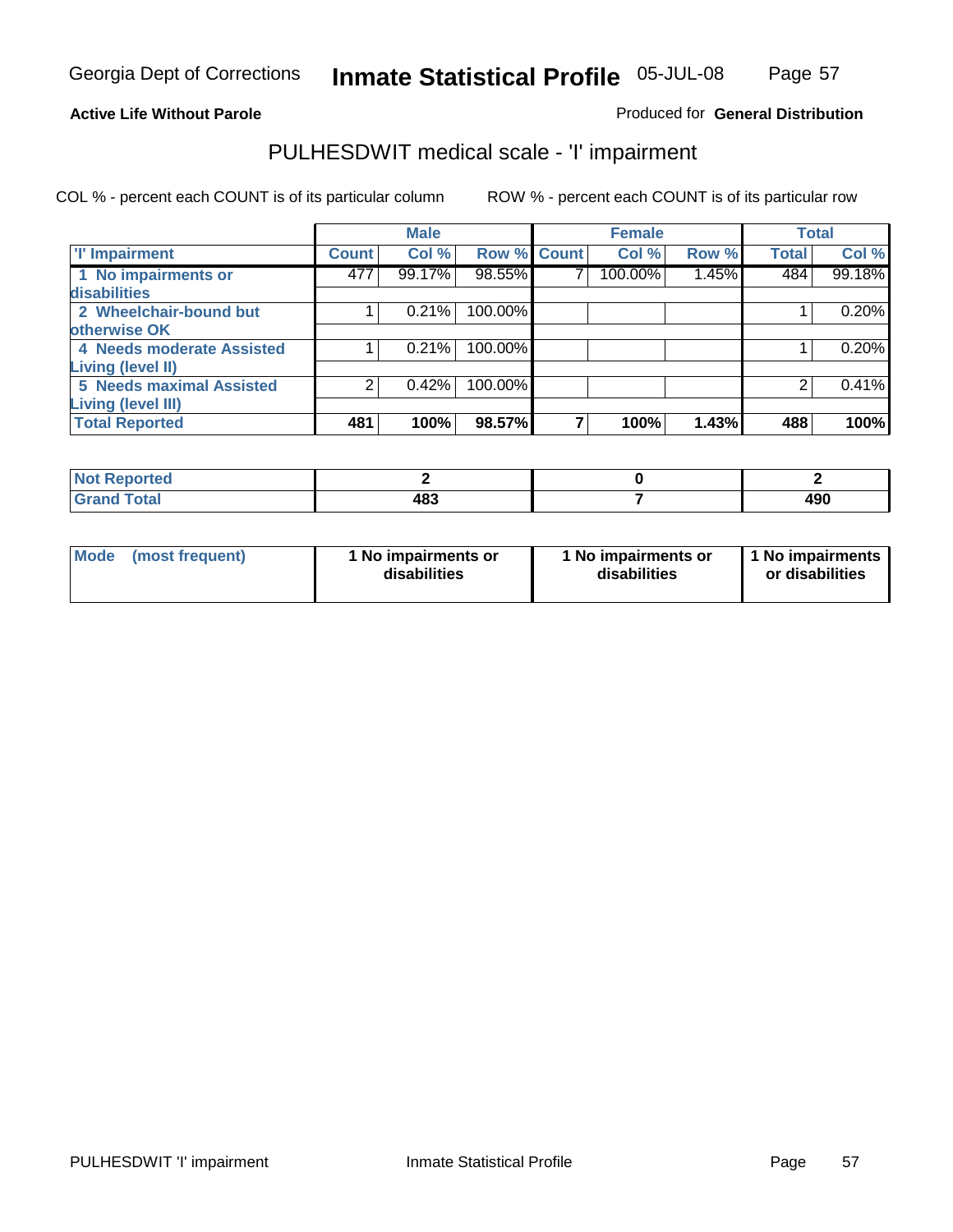#### **Inmate Statistical Profile** 05-JUL-08 Page Page 58

### **Active Life Without Parole Produced fo Seneral Distribution**

## PULHESDWIT medical scale - 'T' transportability

|                              |              | <b>Male</b> |             | <b>Female</b> |       |              | <b>Total</b> |
|------------------------------|--------------|-------------|-------------|---------------|-------|--------------|--------------|
| <b>T' Transportability</b>   | <b>Count</b> | Col %       | Row % Count | Col %         | Row % | <b>Total</b> | Col %        |
| 1 Can be transported in any  | 479          | 99.58%      | 98.56%      | 100.00%       | 1.44% | 486          | 99.59%       |
| ordinary approved vehicle    |              |             |             |               |       |              |              |
| 2 Wheelchair-bound, not      |              | 0.21%       | 100.00%     |               |       |              | 0.20%        |
| needing special vehicle      |              |             |             |               |       |              |              |
| 3 Wheelchair-bound, requires |              | 0.21%       | 100.00%     |               |       |              | 0.20%        |
| special vehicle              |              |             |             |               |       |              |              |
| <b>Total Reported</b>        | 481          | 100%        | 98.57%      | 100%          | 1.43% | 488          | 100%         |

| <b>Reported</b><br><b>NOT</b> |             |     |
|-------------------------------|-------------|-----|
| <b>Fotal</b>                  | 483<br>$ -$ | 490 |

| Mode (most frequent) | 1 Can be transported in any 1 Can be transported in any | ordinary approved vehicle   ordinary approved vehicle   transported in any | 1 Can be<br>  ordinary approved  <br>vehicle |
|----------------------|---------------------------------------------------------|----------------------------------------------------------------------------|----------------------------------------------|
|----------------------|---------------------------------------------------------|----------------------------------------------------------------------------|----------------------------------------------|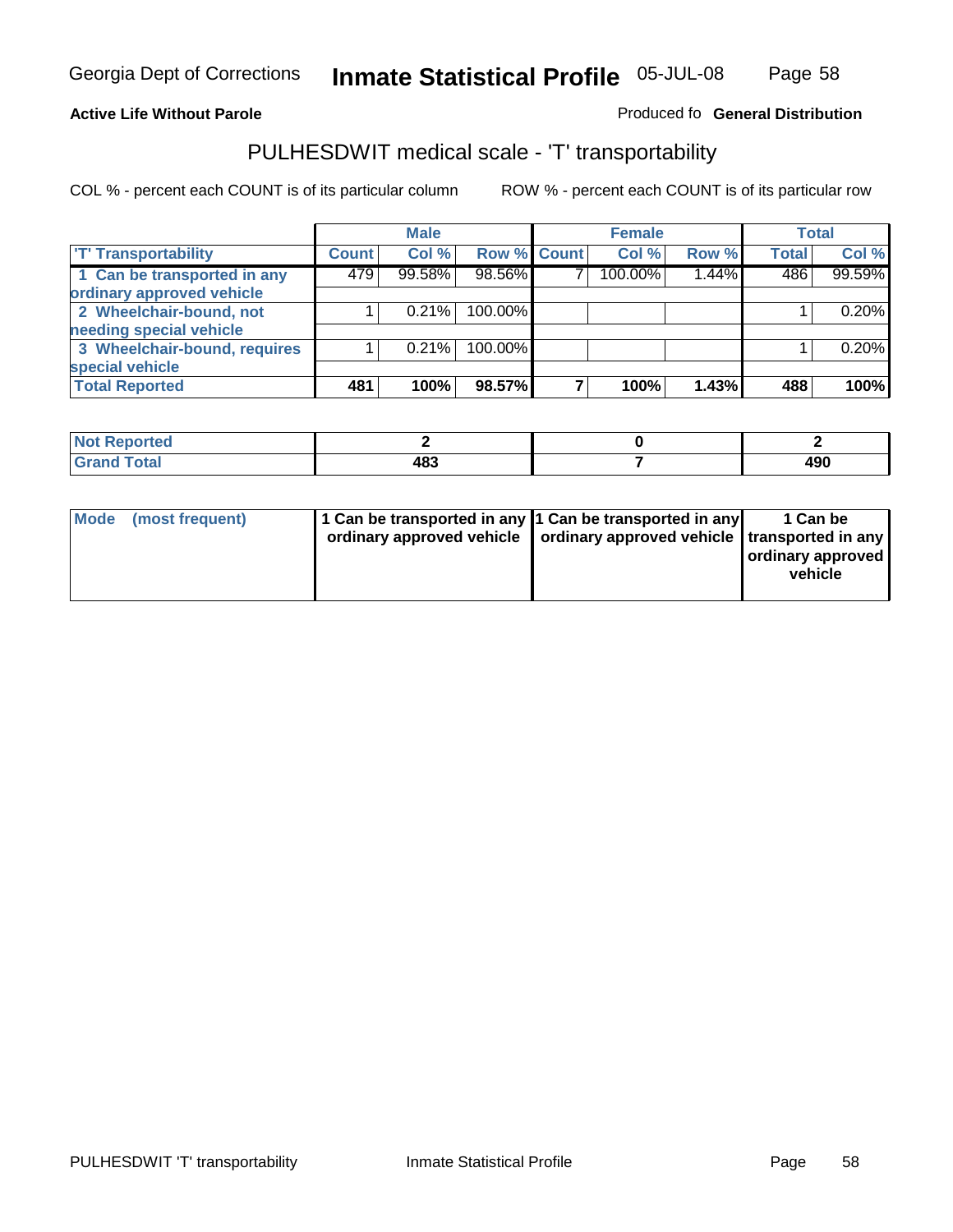### **Active Life Without Parole**

### Produced for **General Distribution**

### Criminality in family, self-reported

|                              |              | <b>Male</b> |        |              | <b>Female</b> |          |              | Total     |
|------------------------------|--------------|-------------|--------|--------------|---------------|----------|--------------|-----------|
| <b>Criminality In Family</b> | <b>Count</b> | Col %       | Row %  | <b>Count</b> | Col %         | Row %    | <b>Total</b> | Col %     |
| Yes, criminality in family   | 147          | 30.75%      | 98.00% |              | 42.86%        | $2.00\%$ | 150          | $30.93\%$ |
| No criminality in family     | 331          | 69.25%      | 98.81% | 4            | 57.14%        | 1.19%    | 335          | 69.07%    |
| <b>Total Reported</b>        | 478          | 100%        | 98.56% |              | 100%          | $1.44\%$ | 485          | 100%      |

| ported<br><b>NOT</b><br>* IZAR |            |     |
|--------------------------------|------------|-----|
| $\sim$<br>Grar<br>$\sim$       | ៱៰៰<br>100 | 490 |

| Mode (most frequent) |  | No criminality in family | No criminality in family | No criminality in<br>family |
|----------------------|--|--------------------------|--------------------------|-----------------------------|
|----------------------|--|--------------------------|--------------------------|-----------------------------|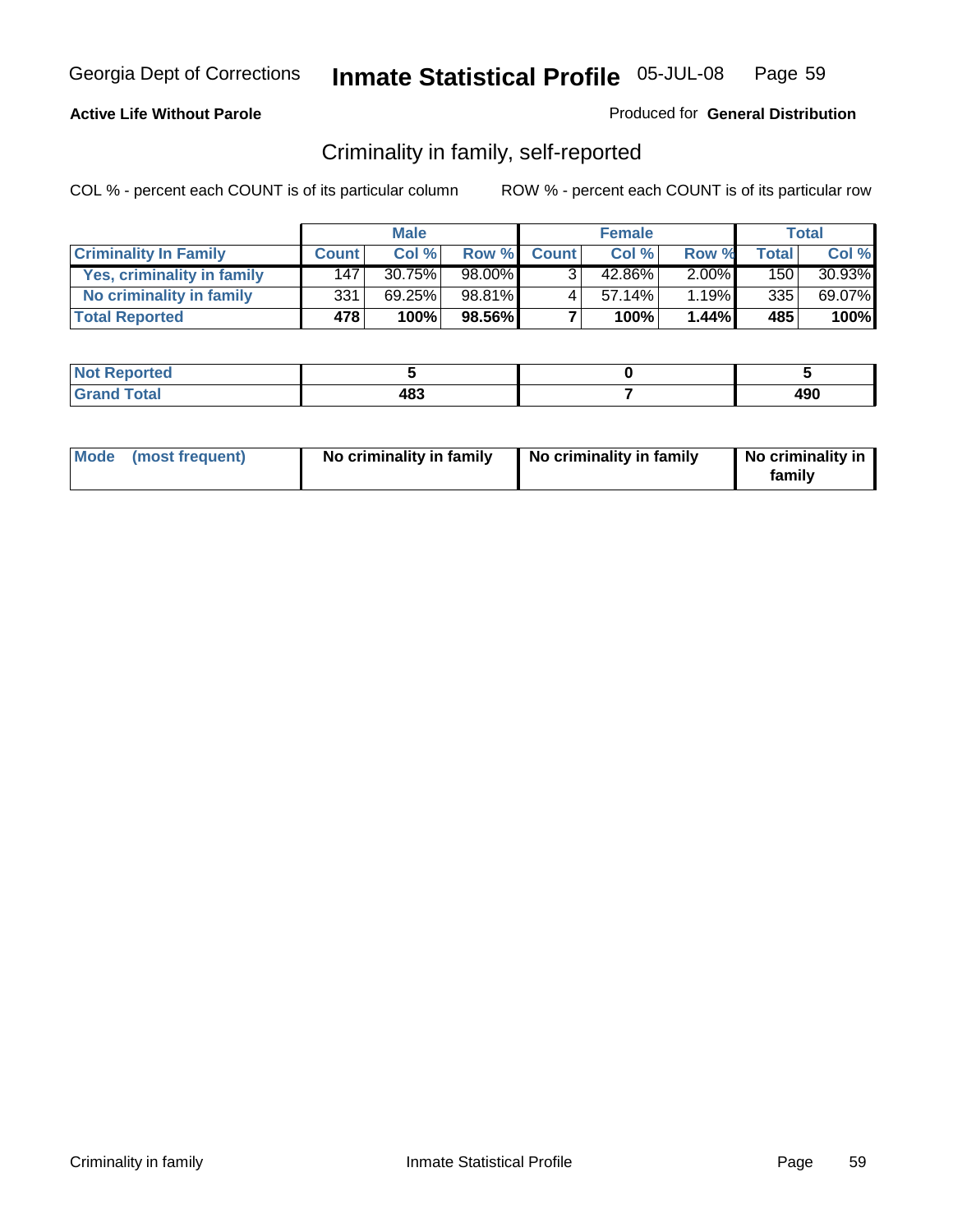### **Active Life Without Parole**

#### Produced for **General Distribution**

### Alcoholism in family, self-reported

|                             |              | <b>Male</b> |        |              | <b>Female</b> |          |                 | Total  |
|-----------------------------|--------------|-------------|--------|--------------|---------------|----------|-----------------|--------|
| <b>Alcoholism In Family</b> | <b>Count</b> | Col %       | Row %  | <b>Count</b> | Col %         | Row %    | Total           | Col %  |
| Yes, alcoholism in family   | 97           | 20.29%      | 98.98% |              | 14.29%        | $1.02\%$ | 98 <sub>1</sub> | 20.21% |
| No alcoholism in family     | 381          | 79.71%      | 98.45% | 6            | 85.71%        | $1.55\%$ | 387             | 79.79% |
| <b>Total Reported</b>       | 478          | 100%        | 98.56% |              | 100%          | $1.44\%$ | 485             | 100%   |

| ported<br><b>NOT</b><br><b>NGP</b> |     |               |
|------------------------------------|-----|---------------|
| <b>Total</b><br>Gran<br>$\sim$     | 483 | 1 M C<br>4J U |

|  | Mode (most frequent) | No alcoholism in family | No alcoholism in family | No alcoholism in<br>familv |
|--|----------------------|-------------------------|-------------------------|----------------------------|
|--|----------------------|-------------------------|-------------------------|----------------------------|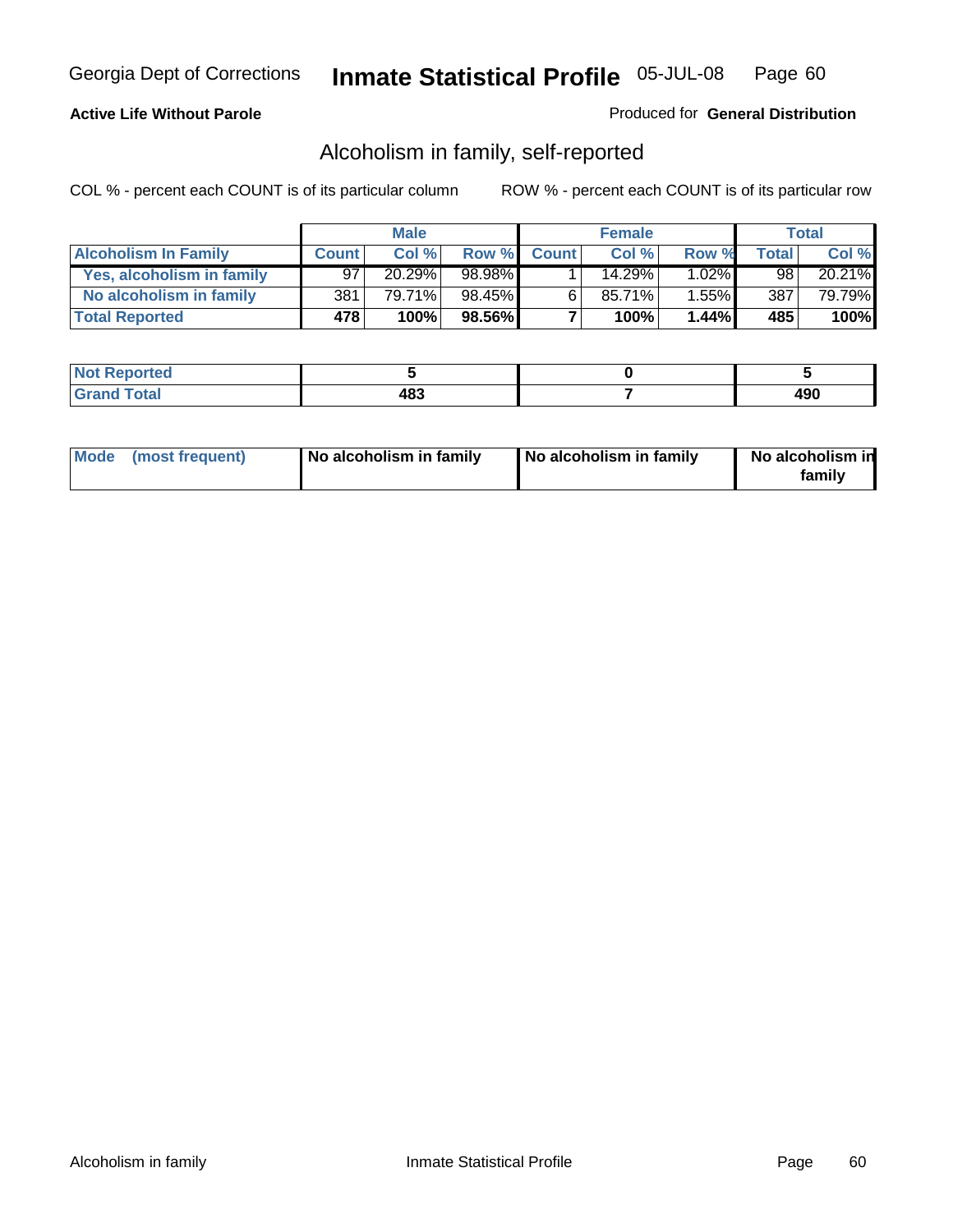### **Active Life Without Parole**

Produced for **General Distribution**

### Drug abuse in family, self-reported

|                           |              | <b>Male</b> |        |              | <b>Female</b> |          |       | Total  |
|---------------------------|--------------|-------------|--------|--------------|---------------|----------|-------|--------|
| Drug Abuse In Family      | <b>Count</b> | Col %       | Row %  | <b>Count</b> | Col %         | Row %    | Total | Col %  |
| Yes, drug abuse in family | 57           | $11.92\%$   | 96.61% | ົ            | 28.57%        | $3.39\%$ | 59    | 12.16% |
| No drug abuse in family   | 421          | 88.08%      | 98.83% | 5            | 71.43%        | $1.17\%$ | 426   | 87.84% |
| <b>Total Reported</b>     | 478          | 100%        | 98.56% |              | 100%          | 1.44%    | 485   | 100%   |

| ported<br><b>NOT</b><br><b>NGP</b> |     |               |
|------------------------------------|-----|---------------|
| <b>Total</b><br>Gran<br>$\sim$     | 483 | 1 M C<br>4J U |

|  | Mode (most frequent) | No drug abuse in family | No drug abuse in family | No drug abuse in<br>family |
|--|----------------------|-------------------------|-------------------------|----------------------------|
|--|----------------------|-------------------------|-------------------------|----------------------------|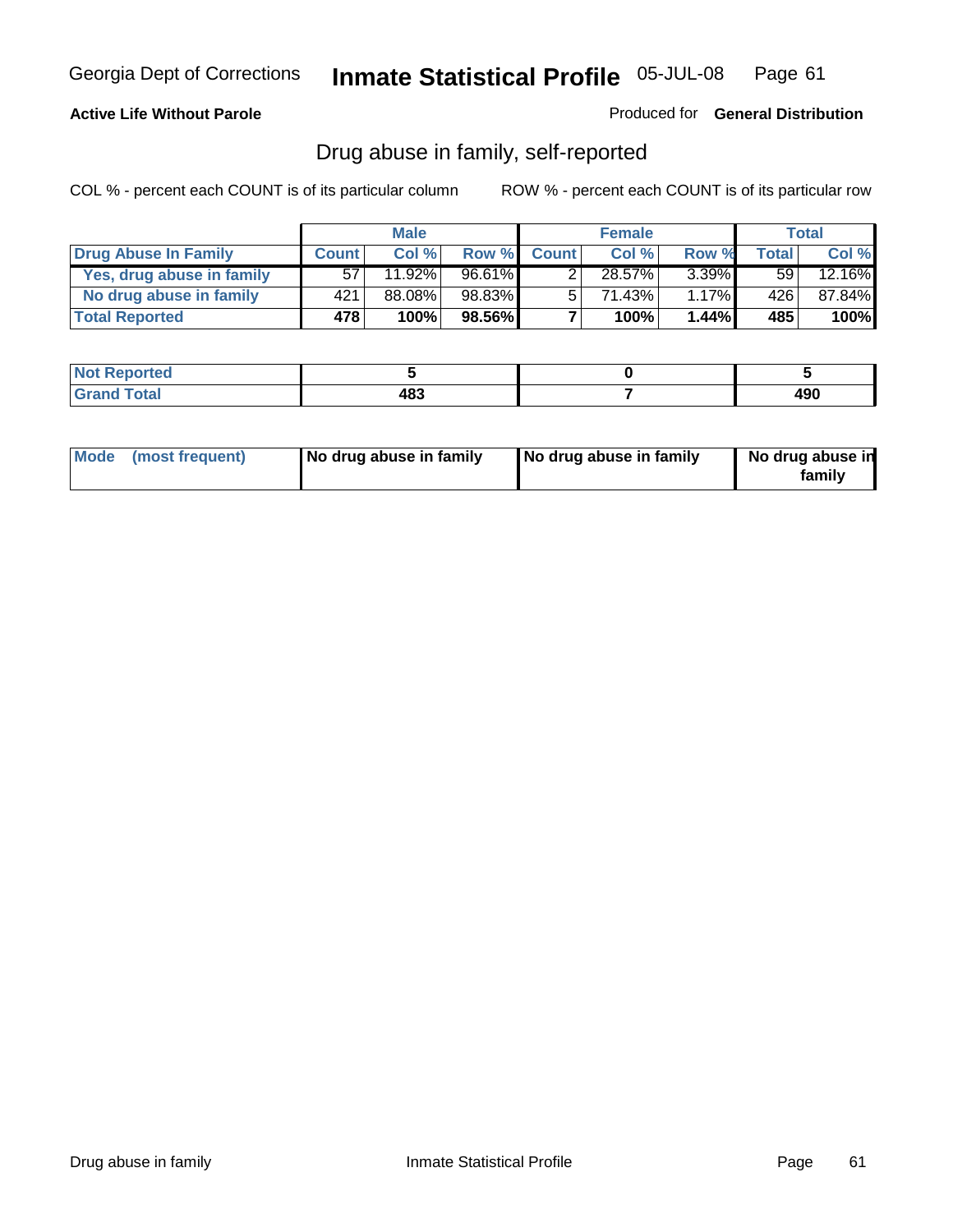### **Active Life Without Parole**

#### Produced for **General Distribution**

### Subjected to frequent beatings, self-reported

|                            |              | <b>Male</b> |        |              | <b>Female</b> |          |              | Total  |
|----------------------------|--------------|-------------|--------|--------------|---------------|----------|--------------|--------|
| <b>Frequent beatings</b>   | <b>Count</b> | Col %       | Row %  | <b>Count</b> | Col%          | Row %    | <b>Total</b> | Col %  |
| Yes, subjected to frequent | 29           | $6.07\%$    | 96.67% |              | 14.29%        | $3.33\%$ | 30           | 6.19%  |
| <b>beatings</b>            |              |             |        |              |               |          |              |        |
| Not subjected to frequent  | 449          | 93.93%      | 98.68% | 6            | 85.71%        | $1.32\%$ | 455          | 93.81% |
| beatings                   |              |             |        |              |               |          |              |        |
| <b>Total Reported</b>      | 478          | 100%        | 98.56% |              | 100%          | 1.44%    | 485          | 100%   |

| <b>Not Reported</b> |     |            |
|---------------------|-----|------------|
| <b>Crond Total</b>  | 483 | חחו<br>4JL |

| Mode<br>(most frequent) | beatings | Not subjected to frequent | Not subjected to frequent<br>beatings | Not subjected to<br><b>frequent beatings</b> |
|-------------------------|----------|---------------------------|---------------------------------------|----------------------------------------------|
|                         |          |                           |                                       |                                              |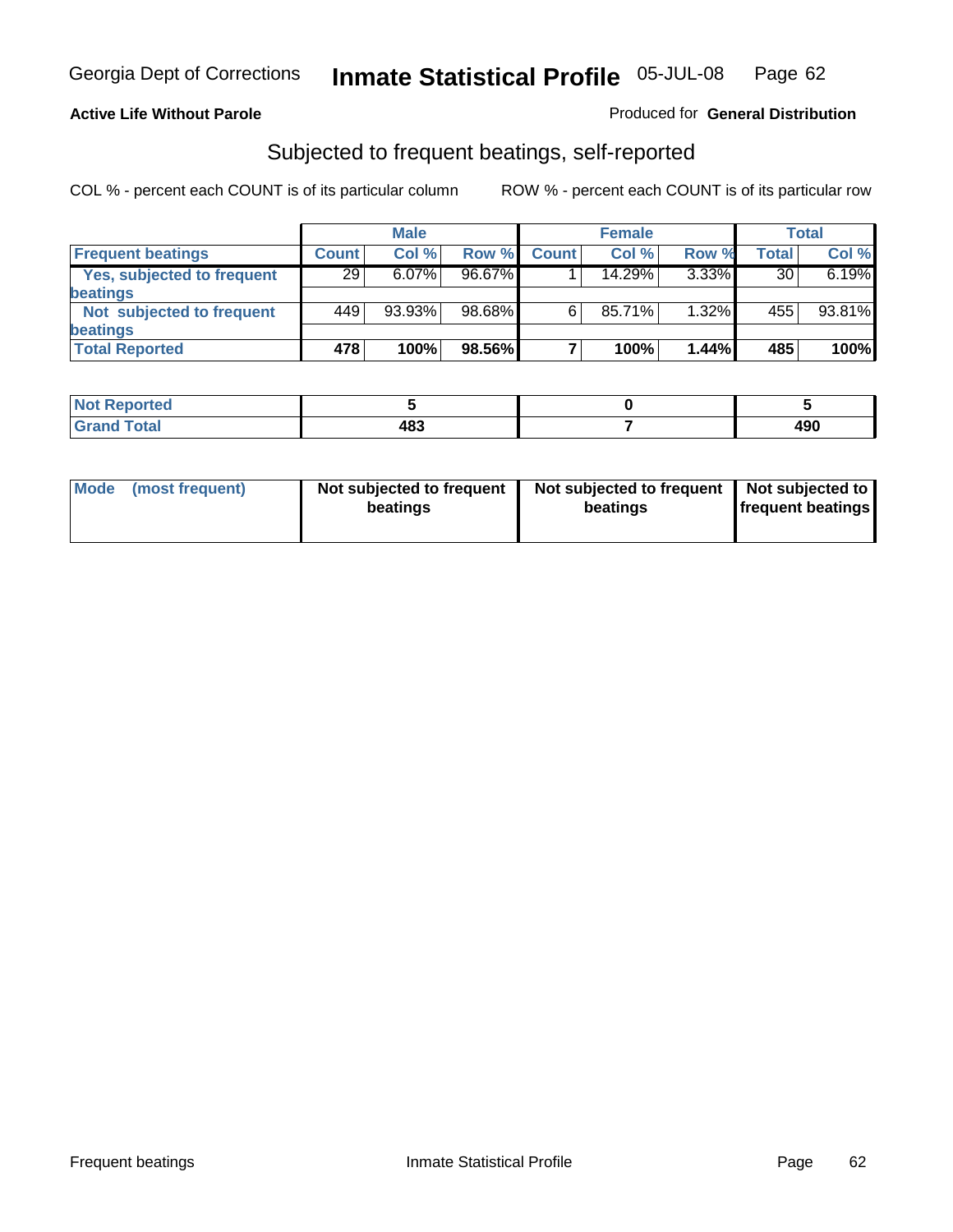### **Active Life Without Parole**

### Produced for **General Distribution**

### Father absent during inmate's childhood

|                           |              | <b>Male</b> |        |              | <b>Female</b> |          |       | Total  |
|---------------------------|--------------|-------------|--------|--------------|---------------|----------|-------|--------|
| <b>Father Absent</b>      | <b>Count</b> | Col %       | Row %  | <b>Count</b> | Col %         | Row %    | Total | Col %  |
| Yes, father was absent    | 241          | $50.42\%$   | 98.77% | $\mathbf{R}$ | 42.86%        | $1.23\%$ | 244   | 50.31% |
| No, father was not absent | 237          | 49.58%      | 98.34% |              | 57.14%        | $1.66\%$ | 241   | 49.69% |
| <b>Total Reported</b>     | 478          | 100%        | 98.56% |              | 100%          | $1.44\%$ | 485   | 100%   |

| <b>Not Reported</b>   |     |            |
|-----------------------|-----|------------|
| <b>Total</b><br>Grand | 483 | 106<br>ーコし |

|  | Mode (most frequent) | Yes, father was absent | No, father was not absent | <b>Yes, father was</b><br>absent |
|--|----------------------|------------------------|---------------------------|----------------------------------|
|--|----------------------|------------------------|---------------------------|----------------------------------|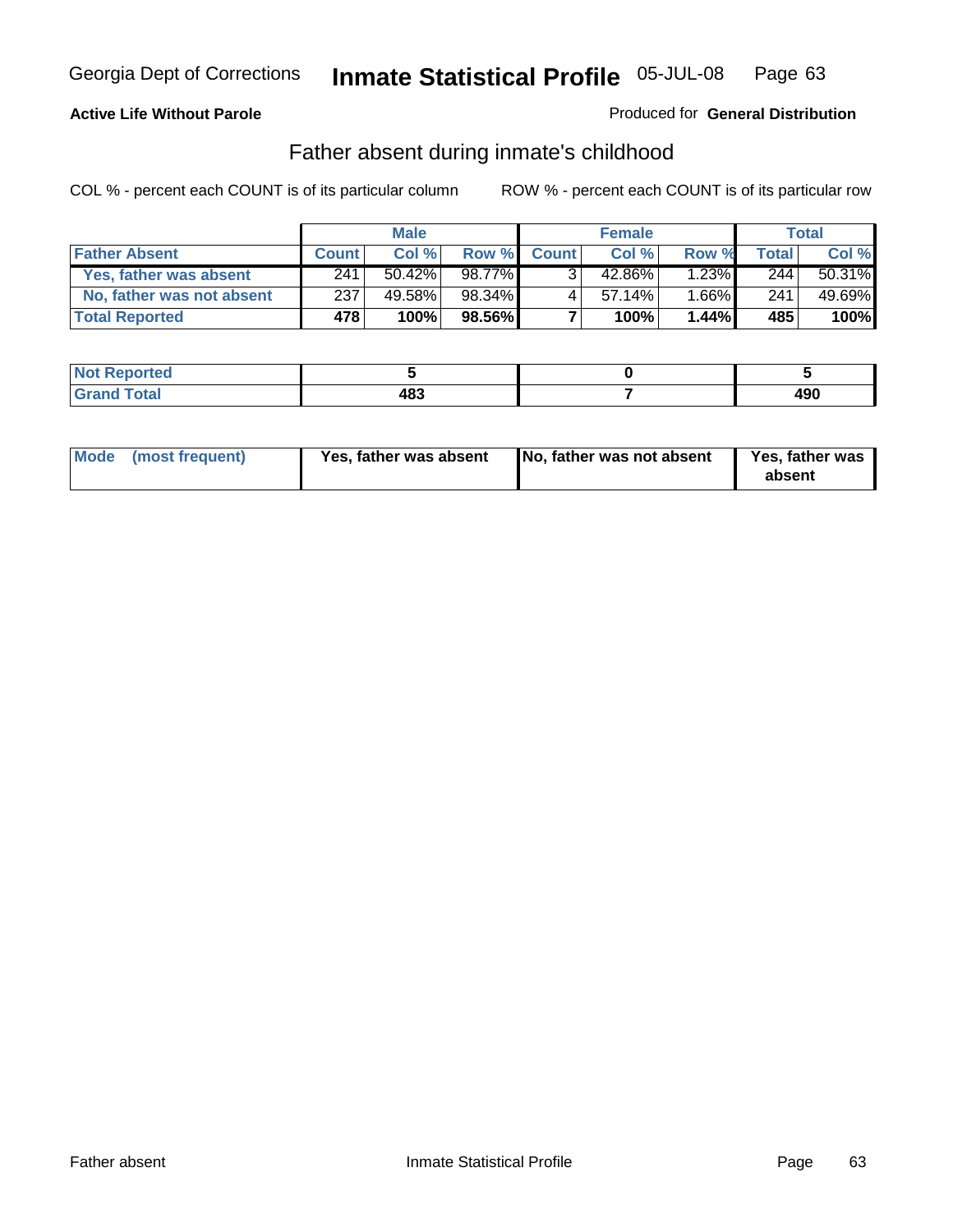### **Active Life Without Parole**

### Produced for **General Distribution**

# Mother absent during inmate's childhood

|                           |              | <b>Male</b> |         |              | <b>Female</b> |          |       | Total  |
|---------------------------|--------------|-------------|---------|--------------|---------------|----------|-------|--------|
| <b>Mother Absent</b>      | <b>Count</b> | Col %       | Row %   | <b>Count</b> | Col %         | Row %    | Total | Col %  |
| Yes, mother was absent    |              | 14.85%      | 98.61%  |              | 14.29%        | $1.39\%$ | 72    | 14.85% |
| No, mother was not absent | 407          | 85.15%      | 98.55%  | 6            | 85.71%        | $1.45\%$ | 413   | 85.15% |
| <b>Total Reported</b>     | 478          | 100%        | 98.56%I |              | 100%          | $1.44\%$ | 485   | 100%   |

| <b>Not Reported</b>        |             |     |
|----------------------------|-------------|-----|
| Γotal<br>Cran <sub>o</sub> | 483<br>$ -$ | 490 |

| Mode (most frequent) | No, mother was not absent $\vert$ No, mother was not absent $\vert$ No, mother was | not absent |
|----------------------|------------------------------------------------------------------------------------|------------|
|                      |                                                                                    |            |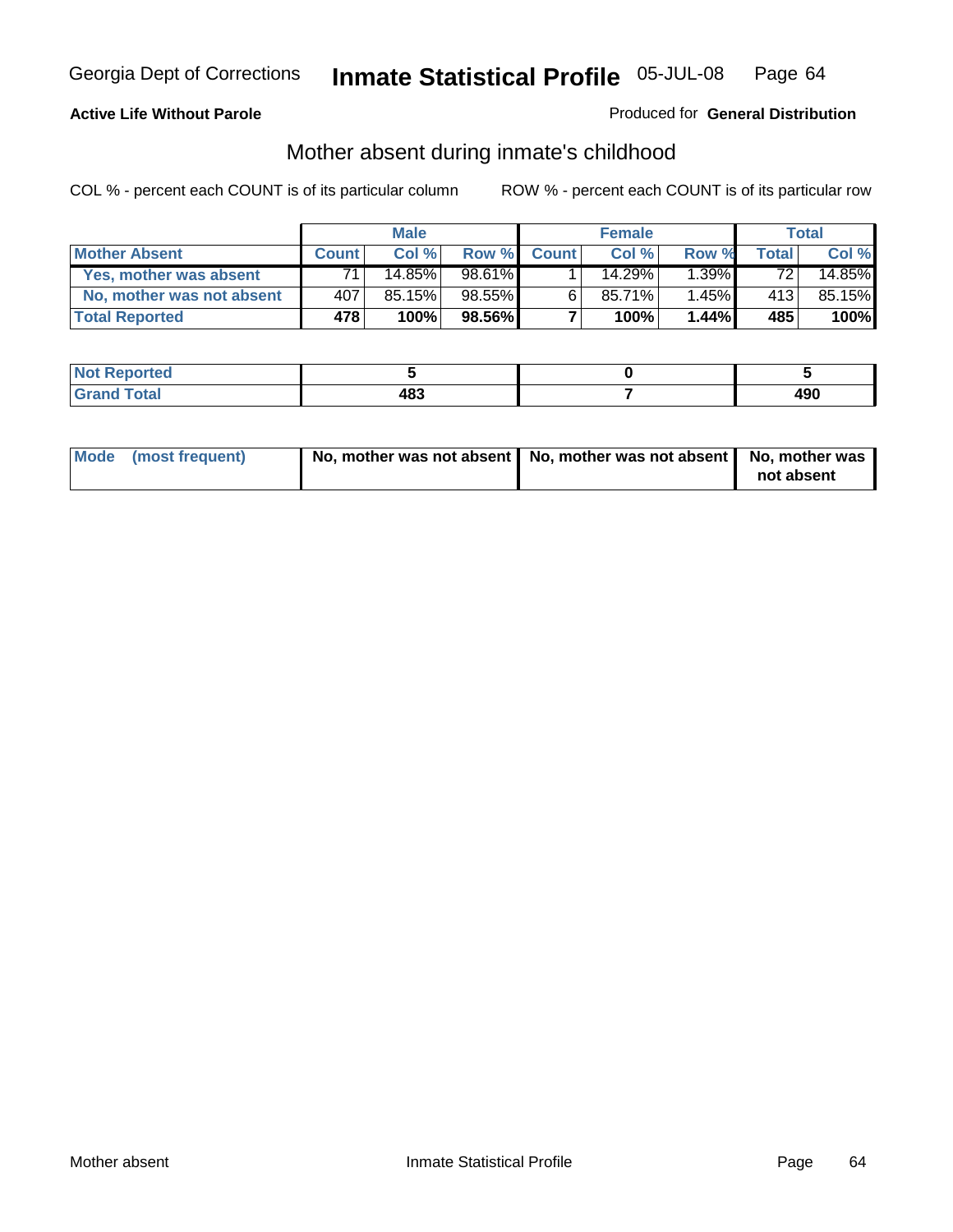**Active Life Without Parole** 

#### Produced for **General Distribution**

# Number of prior Georgia incarcerations

|                                       |              | <b>Male</b> |         |              | <b>Female</b> |          |       | <b>Total</b> |
|---------------------------------------|--------------|-------------|---------|--------------|---------------|----------|-------|--------------|
| <b>Num of Prior GA Incarcerations</b> | <b>Count</b> | Col %       | Row %   | <b>Count</b> | Col %         | Row %    | Total | Col %        |
|                                       | 226          | 46.79%      | 97.00%  |              | 100.00%       | $3.00\%$ | 233   | 47.55%       |
|                                       | 98           | 20.29%      | 100.00% |              |               |          | 98    | 20.00%       |
|                                       | 61           | 12.63%      | 100.00% |              |               |          | 61    | 12.45%       |
|                                       | 48           | 9.94%       | 100.00% |              |               |          | 48    | 9.80%        |
|                                       | 25           | 5.18%       | 100.00% |              |               |          | 25    | 5.10%        |
|                                       | 12           | 2.48%       | 100.00% |              |               |          | 12    | 2.45%        |
| <b>More Than 5</b>                    | 13           | 2.69%       | 100.00% |              |               |          | 13    | 2.65%        |
| <b>Total Reported</b>                 | 483          | 100%        | 98.57%  |              | 100%          | 1.43%    | 490   | 100%         |

| .<br>тео<br>N |      |     |
|---------------|------|-----|
| ota.          | ^^^  | 100 |
|               | $ -$ | 4JU |

| Mean (average)       | - 27 | .25 |
|----------------------|------|-----|
| Median (middle)      |      |     |
| Mode (most frequent) |      |     |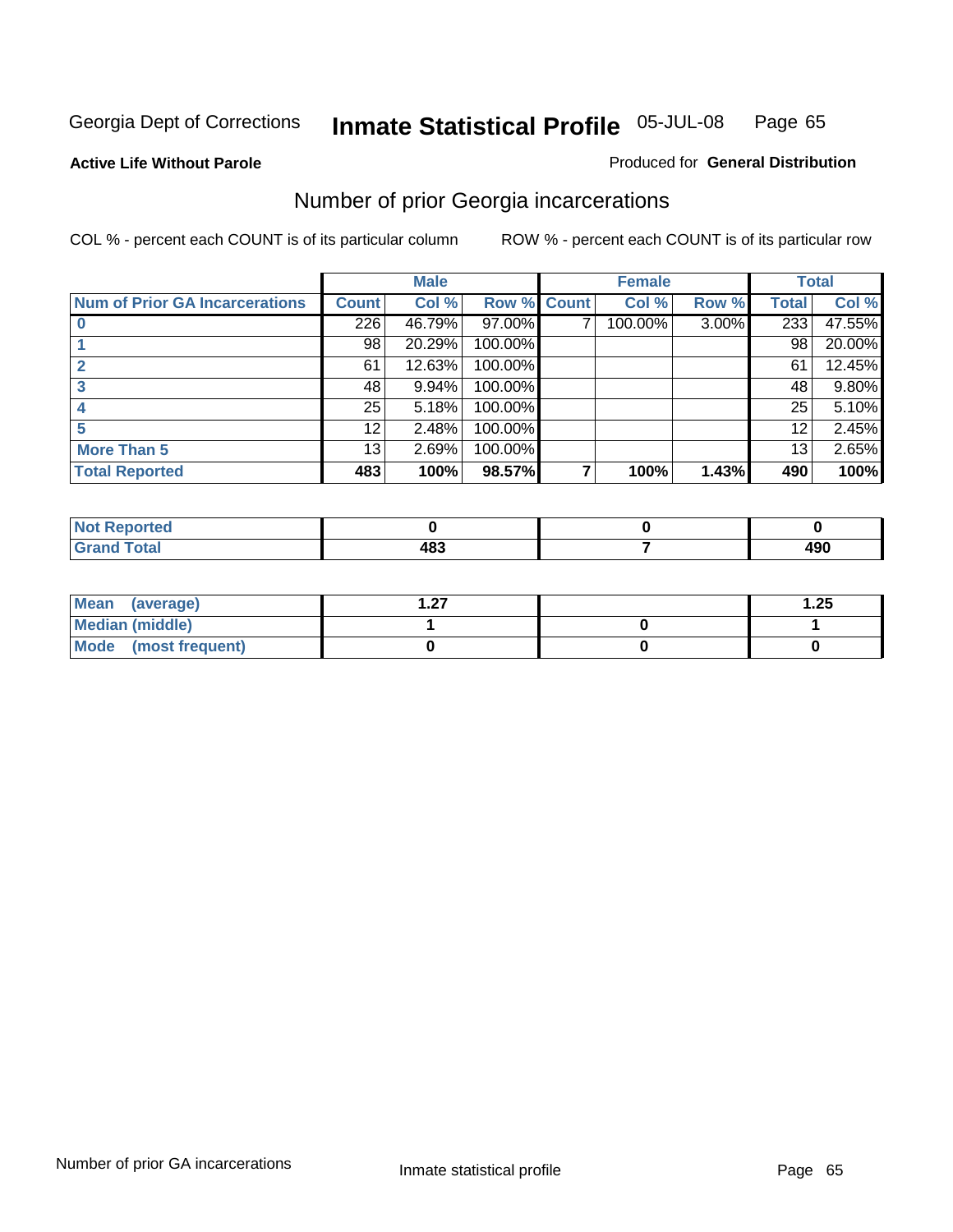**Active Life Without Parole** 

Produced for **General Distribution**

### Prison sentence in years

COL % - percent each COUNT is of its particular column ROW % - percent each COUNT is of its particular row

|                                 |         | Male    |                    | <b>Female</b> |       |             | $\tau$ otal |
|---------------------------------|---------|---------|--------------------|---------------|-------|-------------|-------------|
| <b>Prison Sentence In Years</b> | Count l | Col %   | <b>Row % Count</b> | Col %         | Row % | $\tau$ otal | Col %       |
| <b>Life Without Parole</b>      | 483     | 100.00% | 98.57%             | $100.00\%$    | .43%  | 490         | 100.00%     |
| <b>Total Reported</b>           | 483'    | 100%    | 98.57%             | 100%          | 1.43% | 490         | 100%        |

| <b>eported</b>   |     |     |
|------------------|-----|-----|
| <b>Total</b>     | י ה | ۸۵۴ |
| $\mathsf{C}$ and | 10J | 491 |

#### **Determinate (numeric) sentences only**

| <b>Mean</b> | (average) |  |  |
|-------------|-----------|--|--|

**All sentences (including determinate), with life, life without parole, and death sentences figured at 45 years**

| Me           |             |        |              |
|--------------|-------------|--------|--------------|
| mе<br>.<br>. | ᠇<br>$\sim$ | $\sim$ | т.<br>$\sim$ |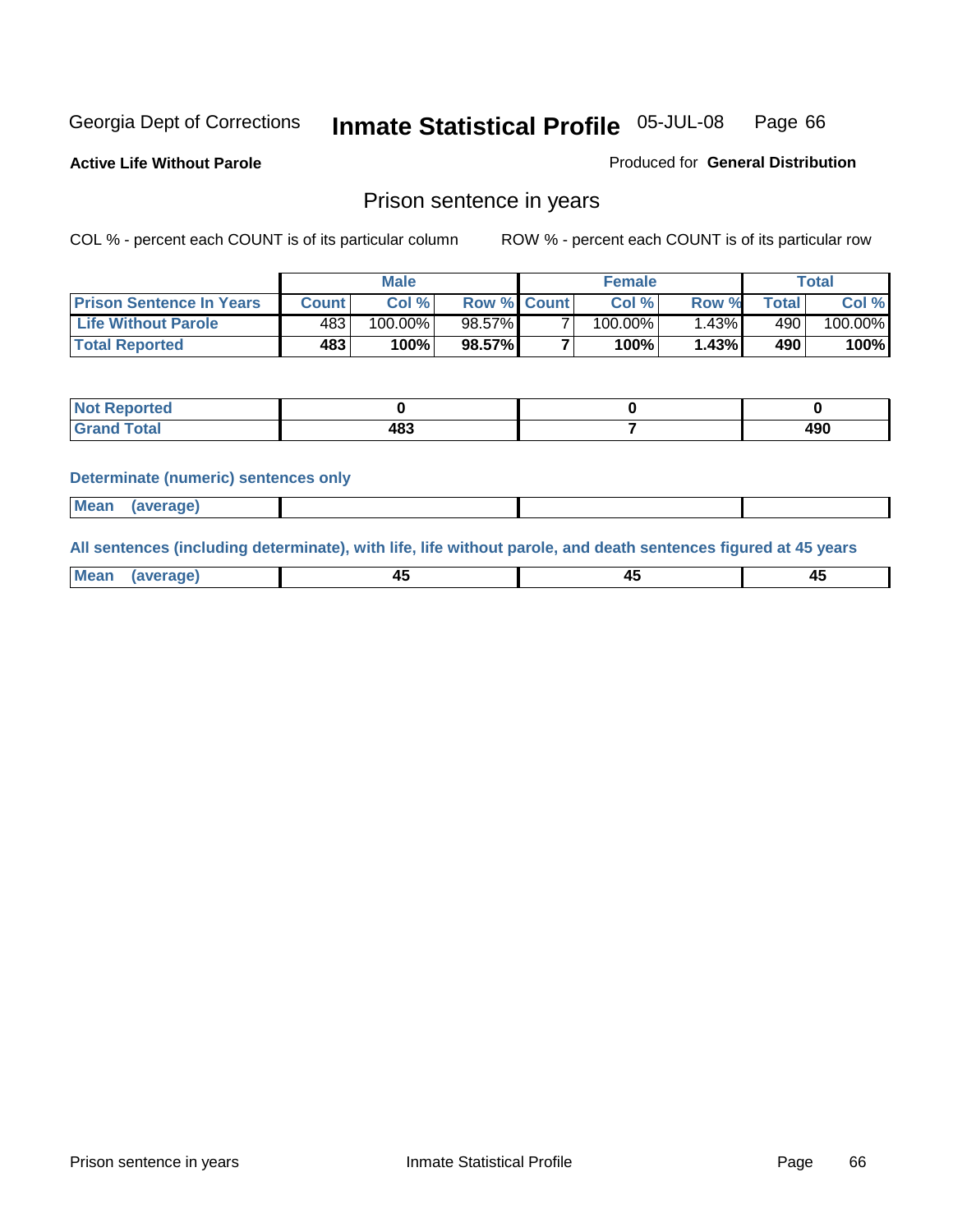### **Active Life Without Parole**

#### Produced for **General Distribution**

# Primary offense, broken out into felonies vs misdemeanors

|                                  |         | <b>Male</b> |                    | <b>Female</b> |          |              | Total   |
|----------------------------------|---------|-------------|--------------------|---------------|----------|--------------|---------|
| <b>Felonies and Misdemeanors</b> | Count l | Col %       | <b>Row % Count</b> | Col%          | Row %    | <b>Total</b> | Col %   |
| <b>Felonies</b>                  | 483     | 100.00%     | 98.57% <b>I</b>    | 100.00%       | $1.43\%$ | 490          | 100.00% |
| <b>Total Reported</b>            | 483     | 100%        | 98.57%I            | 100%          | .43%     | 490          | 100%    |

| <b>Not Reported</b> |      |     |     |
|---------------------|------|-----|-----|
| <b>Total</b>        | . הי | 12? | 490 |
| Grand               | .uJ  | 10. |     |

| M <sub>0</sub><br>. | צאור<br>. | . |
|---------------------|-----------|---|
|---------------------|-----------|---|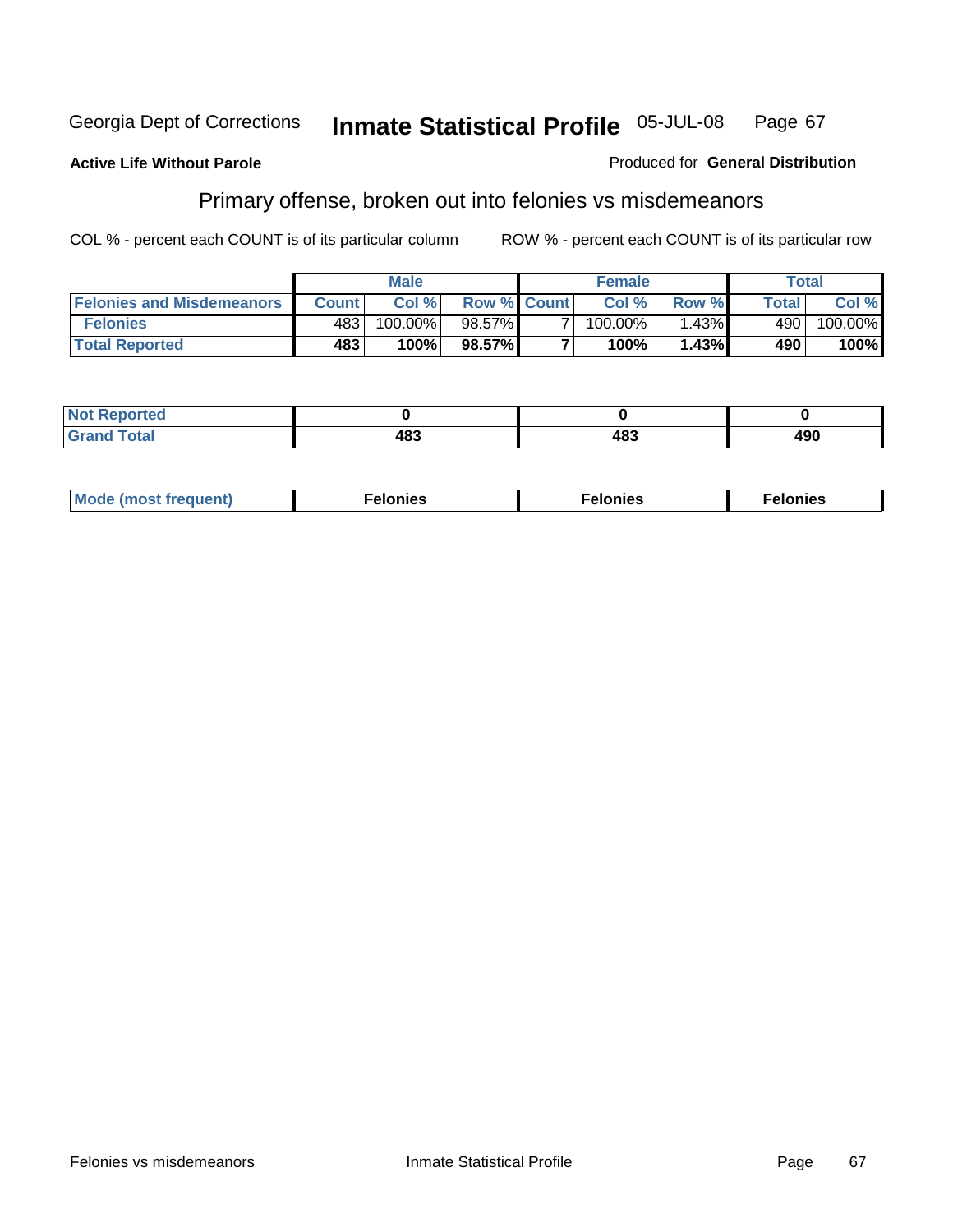**Active Life Without Parole** 

#### Produced for **General Distribution**

### Primary offense, broken out into six broad crime categories

|                         |              | <b>Male</b> |             | <b>Female</b> |       |              | <b>Total</b> |
|-------------------------|--------------|-------------|-------------|---------------|-------|--------------|--------------|
| <b>Crime Categories</b> | <b>Count</b> | Col %       | Row % Count | Col %         | Row % | <b>Total</b> | Col %        |
| <b>Violent</b>          | 402          | 83.23%      | 98.29%      | 100.00%       | 1.71% | 409          | 83.47%       |
| <b>Sex Crime</b><br>2   | 68           | 14.08%      | 100.00%     | $.00\%$ $ $   |       | 68           | 13.88%       |
| <b>Property</b><br>3    | 2            | $.41\%$     | 100.00%     | .00%          |       | 2            | .41%         |
| <b>Drug</b><br>4        | 10           | $2.07\%$    | 100.00%     | .00%          |       | 10           | 2.04%        |
| <b>Other</b><br>6       |              | .21%        | 100.00%     | .00%          |       |              | .20%         |
| <b>Total Reported</b>   | 483          | 100%        | 98.57%      | 100%          | 1.43% | 490          | 100%         |

| Reported<br><b>Not</b><br>$\sim$ |     |     |
|----------------------------------|-----|-----|
| <b>Total</b><br>Grand            | 483 | 490 |

| Mo | n n | winlor" | ılen' |
|----|-----|---------|-------|
|    |     |         |       |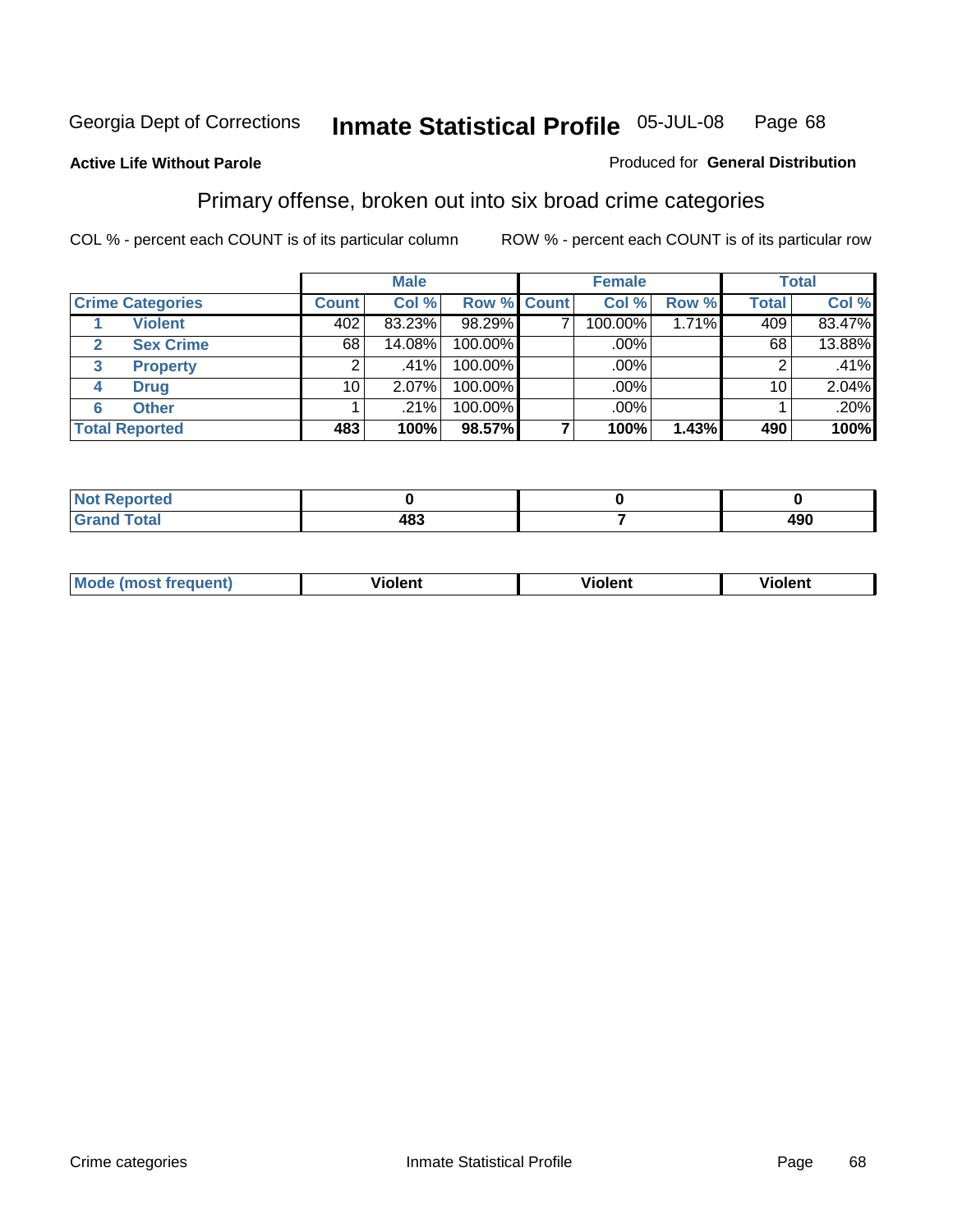**Active Life Without Parole** 

Produced for **General Distribution**

# Primary offense, detailed offense code

|      |                                 |                  | <b>Male</b> |             |   | <b>Female</b> |       |              | <b>Total</b> |
|------|---------------------------------|------------------|-------------|-------------|---|---------------|-------|--------------|--------------|
|      | <b>Primary Offense</b>          | <b>Count</b>     | Col %       | Row % Count |   | Col %         | Row % | <b>Total</b> | Col %        |
| 1101 | <b>Murder</b>                   | $\overline{277}$ | 57.35%      | 97.54%      |   | 100.00%       | 2.46% | 284          | 57.96%       |
| 1311 | <b>Kidnapping</b>               | 57               | 11.80%      | 100.00%     |   |               |       | 57           | 11.63%       |
| 1601 | <b>Burglary</b>                 | 2                | .41%        | 100.00%     |   |               |       | 2            | .41%         |
| 1902 | <b>Armed Robbery</b>            | 67               | 13.87%      | 100.00%     |   |               |       | 67           | 13.67%       |
| 1911 | <b>Hijacking Motor Vehicle</b>  |                  | .21%        | 100.00%     |   |               |       |              | .20%         |
| 2001 | <b>Rape</b>                     | 48               | 9.94%       | 100.00%     |   |               |       | 48           | 9.80%        |
| 2003 | <b>Aggrav Sodomy</b>            | 3                | .62%        | 100.00%     |   |               |       | 3            | .61%         |
| 2009 | <b>Aggrav Sexual Battery</b>    | 5                | 1.04%       | 100.00%     |   |               |       | 5            | 1.02%        |
| 2019 | <b>Child Molestation</b>        | 3                | .62%        | 100.00%     |   |               |       | 3            | .61%         |
| 2021 | <b>Aggrav Child Molestation</b> | 9                | 1.86%       | 100.00%     |   |               |       | 9            | 1.84%        |
| 2912 | <b>Poss Of Certain</b>          |                  | .21%        | 100.00%     |   |               |       |              | .20%         |
|      | <b>Weapons</b>                  |                  |             |             |   |               |       |              |              |
| 4012 | <b>Viol Ga Cntrl Sbst Act</b>   |                  | .21%        | 100.00%     |   |               |       |              | .20%         |
| 4018 | <b>S/D Cont Sub School</b>      |                  | .21%        | 100.00%     |   |               |       |              | .20%         |
| 4021 | <b>S/D Cocaine</b>              | 3                | .62%        | 100.00%     |   |               |       | 3            | .61%         |
| 4022 | <b>Poss Of Cocaine</b>          | 4                | .83%        | 100.00%     |   |               |       | 4            | .82%         |
| 4134 | <b>Att/Consprcy Commt</b>       | 1                | .21%        | 100.00%     |   |               |       |              | .20%         |
|      | C/S/Of                          |                  |             |             |   |               |       |              |              |
|      | <b>Total Rported</b>            | 483              | 100%        | 98.57%      | 7 | 100%          | 1.43% | 490          | 100%         |

| <b>Not Reported</b> |           |             |
|---------------------|-----------|-------------|
| <b>Grand Total</b>  | 00<br>403 | 100<br>4J U |

| Mode (most frequent) | 1101 Murder | 1101 Murder | 1101 Murder |
|----------------------|-------------|-------------|-------------|
|----------------------|-------------|-------------|-------------|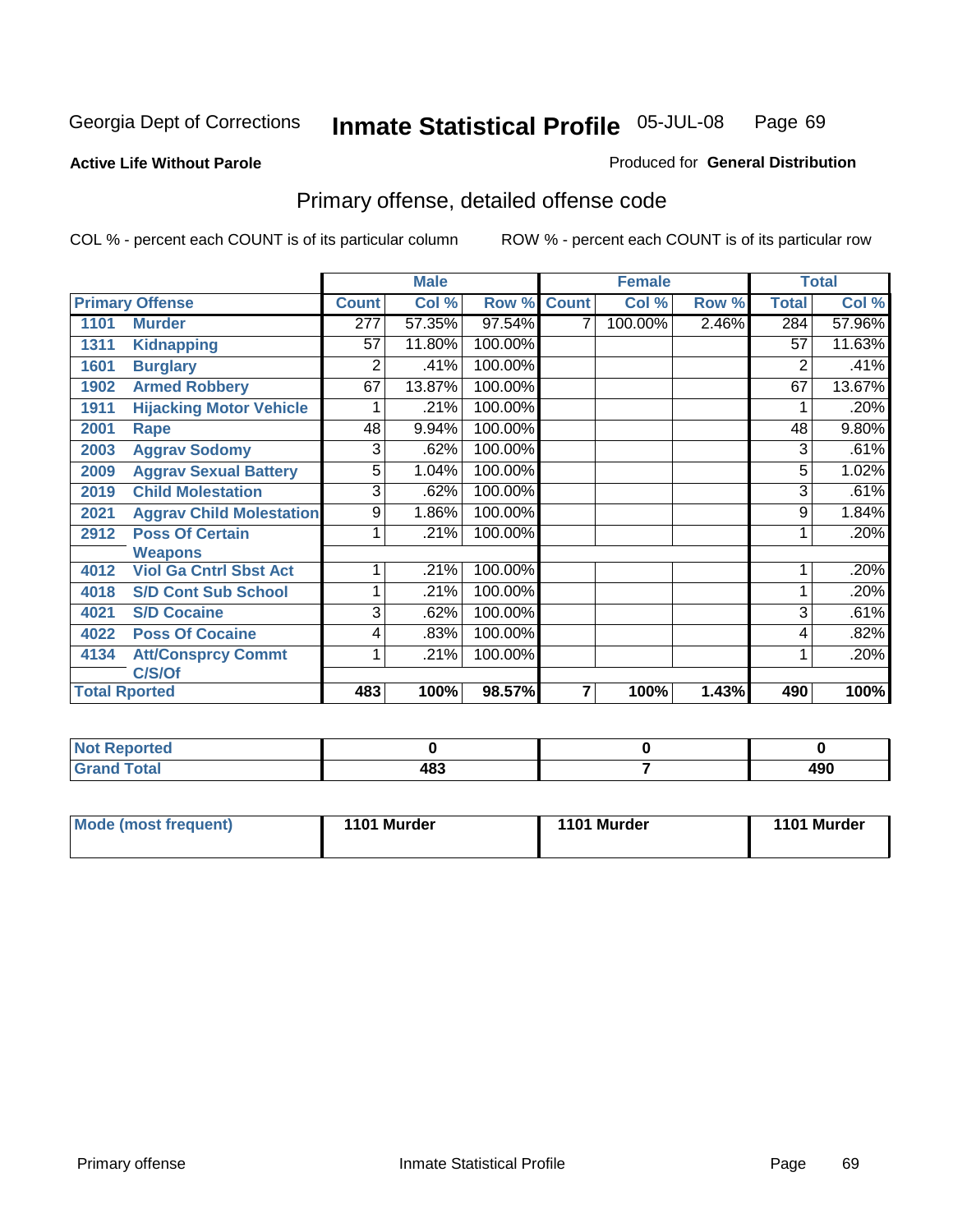### **Active Life Without Parole**

### Produced for **General Distribution**

# County of conviction of primary offense

|                         |                             |                 | <b>Male</b> |         |              | <b>Female</b> |       |                 | <b>Total</b> |
|-------------------------|-----------------------------|-----------------|-------------|---------|--------------|---------------|-------|-----------------|--------------|
|                         | <b>County of Conviction</b> | <b>Count</b>    | Col %       | Row %   | <b>Count</b> | Col %         | Row % | <b>Total</b>    | Col %        |
| 1                       | <b>Appling</b>              | $\overline{2}$  | .41%        | 100.00% |              |               |       | $\overline{2}$  | .41%         |
| $\overline{2}$          | <b>Atkinson</b>             | 1               | .21%        | 100.00% |              |               |       | 1               | .20%         |
| $\overline{\mathbf{3}}$ | <b>Bacon</b>                | 1               | .21%        | 100.00% |              |               |       | 1               | .20%         |
| 5                       | <b>Baldwin</b>              | $\overline{5}$  | 1.04%       | 100.00% |              |               |       | 5               | 1.02%        |
| 6                       | <b>Banks</b>                | 1               | .21%        | 100.00% |              |               |       | 1               | .20%         |
| $\overline{\mathbf{7}}$ | <b>Barrow</b>               | $\overline{3}$  | .62%        | 100.00% |              |               |       | $\overline{3}$  | .61%         |
| 8                       | <b>Bartow</b>               | $\overline{2}$  | .41%        | 100.00% |              |               |       | $\overline{2}$  | .41%         |
| 9                       | <b>Ben Hill</b>             | 4               | .83%        | 100.00% |              |               |       | 4               | .82%         |
| 10                      | <b>Berrien</b>              | 1               | .21%        | 100.00% |              |               |       | 1               | .20%         |
| 11                      | <b>Bibb</b>                 | $\overline{15}$ | 3.11%       | 100.00% |              |               |       | $\overline{15}$ | 3.06%        |
| 12                      | <b>Bleckley</b>             | 1               | .21%        | 100.00% |              |               |       | 1               | .20%         |
| 13                      | <b>Brantley</b>             | 1               | .21%        | 100.00% |              |               |       | 1               | .20%         |
| 14                      | <b>Brooks</b>               | 1               | .21%        | 100.00% |              |               |       | 1               | .20%         |
| 16                      | <b>Bulloch</b>              | $\overline{3}$  | .62%        | 100.00% |              |               |       | $\overline{3}$  | .61%         |
| 17                      | <b>Burke</b>                | $\overline{5}$  | 1.04%       | 100.00% |              |               |       | $\overline{5}$  | 1.02%        |
| 18                      | <b>Butts</b>                | $\overline{3}$  | .62%        | 100.00% |              |               |       | $\overline{3}$  | .61%         |
| 20                      | <b>Camden</b>               | $\overline{2}$  | .41%        | 100.00% |              |               |       | $\overline{2}$  | .41%         |
| 22                      | <b>Carroll</b>              | $\overline{2}$  | .41%        | 100.00% |              |               |       | $\overline{2}$  | .41%         |
| 23                      | <b>Catoosa</b>              | 1               | .21%        | 100.00% |              |               |       | 1               | .20%         |
| 24                      | <b>Charlton</b>             | 1               | .21%        | 100.00% |              |               |       | 1               | .20%         |
| 25                      | <b>Chatham</b>              | $\overline{23}$ | 4.76%       | 100.00% |              |               |       | $\overline{23}$ | 4.69%        |
| 28                      | <b>Cherokee</b>             | $\overline{2}$  | .41%        | 100.00% |              |               |       | $\overline{2}$  | .41%         |
| 29                      | <b>Clarke</b>               | $\overline{11}$ | 2.28%       | 100.00% |              |               |       | $\overline{11}$ | 2.24%        |
| 31                      | <b>Clayton</b>              | $\overline{16}$ | 3.31%       | 100.00% |              |               |       | $\overline{16}$ | 3.27%        |
| 33                      | <b>Cobb</b>                 | 14              | 2.90%       | 93.33%  | 1            | 14.29%        | 6.67% | $\overline{15}$ | 3.06%        |
| 34                      | <b>Coffee</b>               | 4               | .83%        | 100.00% |              |               |       | 4               | .82%         |
| 35                      | <b>Colquitt</b>             | $\overline{3}$  | .62%        | 100.00% |              |               |       | $\overline{3}$  | .61%         |
| 36                      | <b>Columbia</b>             | $\overline{5}$  | 1.04%       | 100.00% |              |               |       | $\overline{5}$  | 1.02%        |
| 37                      | <b>Cook</b>                 | $\overline{3}$  | .62%        | 100.00% |              |               |       | $\overline{3}$  | .61%         |
| 38                      | <b>Coweta</b>               | $\overline{2}$  | .41%        | 100.00% |              |               |       | $\overline{2}$  | .41%         |
| 40                      | <b>Crisp</b>                | 1               | .21%        | 100.00% |              |               |       | 1               | .20%         |
| 41                      | <b>Dade</b>                 | 1               | .21%        | 100.00% |              |               |       | 1               | .20%         |
| 43                      | <b>Decatur</b>              | $\overline{2}$  | .41%        | 100.00% |              |               |       | $\overline{2}$  | .41%         |
| 44                      | <b>Dekalb</b>               | 41              | 8.49%       | 97.62%  | 1            | 14.29%        | 2.38% | $\overline{42}$ | 8.57%        |
| 45                      | <b>Dodge</b>                | 1               | .21%        | 100.00% |              |               |       | 1               | .20%         |
| 46                      | <b>Dooly</b>                | $\overline{2}$  | .41%        | 100.00% |              |               |       | $\overline{2}$  | .41%         |
| 47                      | <b>Dougherty</b>            | $\overline{16}$ | 3.31%       | 100.00% |              |               |       | 16              | 3.27%        |
| 48                      | <b>Douglas</b>              | $\overline{12}$ | 2.48%       | 92.31%  | 1            | 14.29%        | 7.69% | $\overline{13}$ | 2.65%        |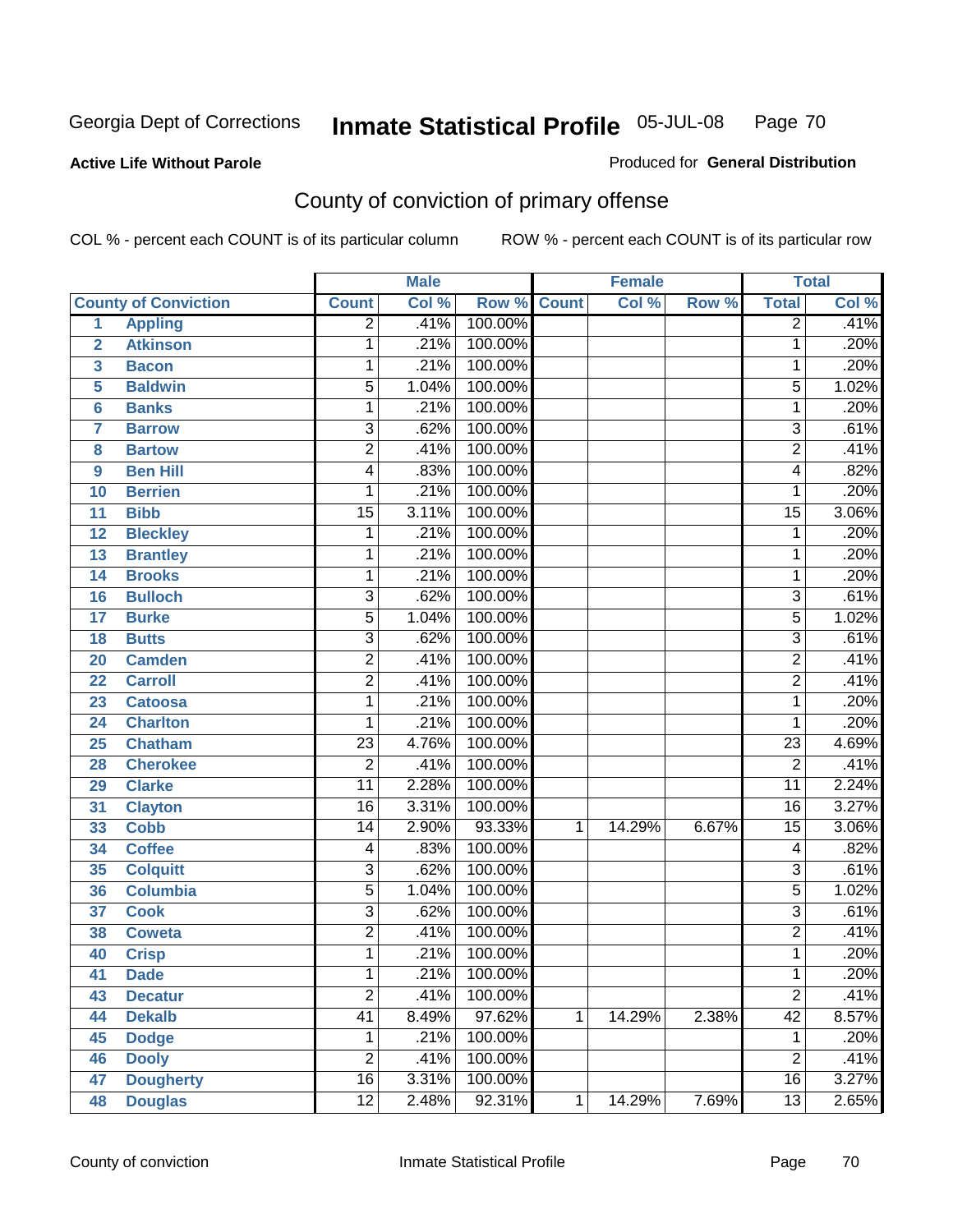### **Active Life Without Parole**

### Produced for **General Distribution**

# County of conviction of primary offense

|     |                             |                 | <b>Male</b> |                    |   | <b>Female</b> |        |                 | <b>Total</b> |
|-----|-----------------------------|-----------------|-------------|--------------------|---|---------------|--------|-----------------|--------------|
|     | <b>County of Conviction</b> | <b>Count</b>    | Col %       | <b>Row % Count</b> |   | Col %         | Row %  | <b>Total</b>    | Col %        |
| 49  | <b>Early</b>                | 1               | .21%        | 100.00%            |   |               |        | 1               | .20%         |
| 51  | <b>Effingham</b>            | $\overline{c}$  | .41%        | 100.00%            |   |               |        | $\overline{2}$  | .41%         |
| 52  | <b>Elbert</b>               | $\overline{2}$  | .41%        | 100.00%            |   |               |        | $\overline{2}$  | .41%         |
| 53  | <b>Emanuel</b>              | 1               | .21%        | 100.00%            |   |               |        | 1               | .20%         |
| 56  | <b>Fayette</b>              | 4               | .83%        | 100.00%            |   |               |        | 4               | .82%         |
| 57  | <b>Floyd</b>                | 4               | .83%        | 100.00%            |   |               |        | 4               | .82%         |
| 58  | <b>Forsyth</b>              | 1               | .21%        | 100.00%            |   |               |        | 1               | .20%         |
| 59  | <b>Franklin</b>             | 1               | .21%        | 100.00%            |   |               |        | 1               | .20%         |
| 60  | <b>Fulton</b>               | 49              | 10.14%      | 100.00%            |   |               |        | 49              | 10.00%       |
| 61  | <b>Gilmer</b>               | 1               | .21%        | 100.00%            |   |               |        | 1               | .20%         |
| 63  | <b>Glynn</b>                | $\overline{12}$ | 2.48%       | 100.00%            |   |               |        | $\overline{12}$ | 2.45%        |
| 66  | <b>Greene</b>               | 1               | .21%        | 100.00%            |   |               |        | 1               | .20%         |
| 67  | <b>Gwinnett</b>             | 7               | 1.45%       | 100.00%            |   |               |        | $\overline{7}$  | 1.43%        |
| 68  | <b>Habersham</b>            | $\overline{c}$  | .41%        | 100.00%            |   |               |        | $\overline{2}$  | .41%         |
| 69  | <b>Hall</b>                 | 7               | 1.45%       | 100.00%            |   |               |        | $\overline{7}$  | 1.43%        |
| 71  | <b>Haralson</b>             | 1               | .21%        | 100.00%            |   |               |        | 1               | .20%         |
| 72  | <b>Harris</b>               | 1               | .21%        | 100.00%            |   |               |        | 1               | .20%         |
| 73  | <b>Hart</b>                 | 4               | .83%        | 100.00%            |   |               |        | 4               | .82%         |
| 75  | <b>Henry</b>                | $\overline{10}$ | 2.07%       | 100.00%            |   |               |        | $\overline{10}$ | 2.04%        |
| 76  | <b>Houston</b>              | 6               | 1.24%       | 100.00%            |   |               |        | 6               | 1.22%        |
| 78  | <b>Jackson</b>              | 8               | 1.66%       | 100.00%            |   |               |        | 8               | 1.63%        |
| 79  | <b>Jasper</b>               | 1               | .21%        | 100.00%            |   |               |        | 1               | .20%         |
| 80  | <b>Jeff Davis</b>           | 1               | .21%        | 100.00%            |   |               |        | 1               | .20%         |
| 81  | <b>Jefferson</b>            | 1               | .21%        | 100.00%            |   |               |        | 1               | .20%         |
| 84  | <b>Jones</b>                | 1               | .21%        | 100.00%            |   |               |        | 1               | .20%         |
| 87  | <b>Laurens</b>              | $\overline{3}$  | .62%        | 100.00%            |   |               |        | 3               | .61%         |
| 88  | Lee                         | 1               | .21%        | 100.00%            |   |               |        | 1               | .20%         |
| 89  | <b>Liberty</b>              | $\overline{5}$  | 1.04%       | 100.00%            |   |               |        | 5               | 1.02%        |
| 91  | Long                        | 3               | .62%        | 100.00%            |   |               |        | $\overline{3}$  | .61%         |
| 92  | <b>Lowndes</b>              | 4               | .83%        | 100.00%            |   |               |        | 4               | .82%         |
| 95  | <b>Madison</b>              | 1               | .21%        | 100.00%            |   |               |        | 1               | .20%         |
| 96  | <b>Marion</b>               | 1               | .21%        | 100.00%            |   |               |        | 1               | .20%         |
| 98  | <b>Mcintosh</b>             | 1               | .21%        | 100.00%            |   |               |        | 1               | .20%         |
| 100 | <b>Miller</b>               | 1               | .21%        | 100.00%            |   |               |        | 1               | .20%         |
| 102 | <b>Monroe</b>               | $\overline{2}$  | .41%        | 100.00%            |   |               |        | $\overline{2}$  | .41%         |
| 106 | <b>Muscogee</b>             | $\overline{17}$ | 3.52%       | 100.00%            |   |               |        | $\overline{17}$ | 3.47%        |
| 107 | <b>Newton</b>               | 4               | .83%        | 80.00%             | 1 | 14.29%        | 20.00% | $\overline{5}$  | 1.02%        |
| 109 | <b>Oglethorpe</b>           | 1               | .21%        | 100.00%            |   |               |        | 1               | .20%         |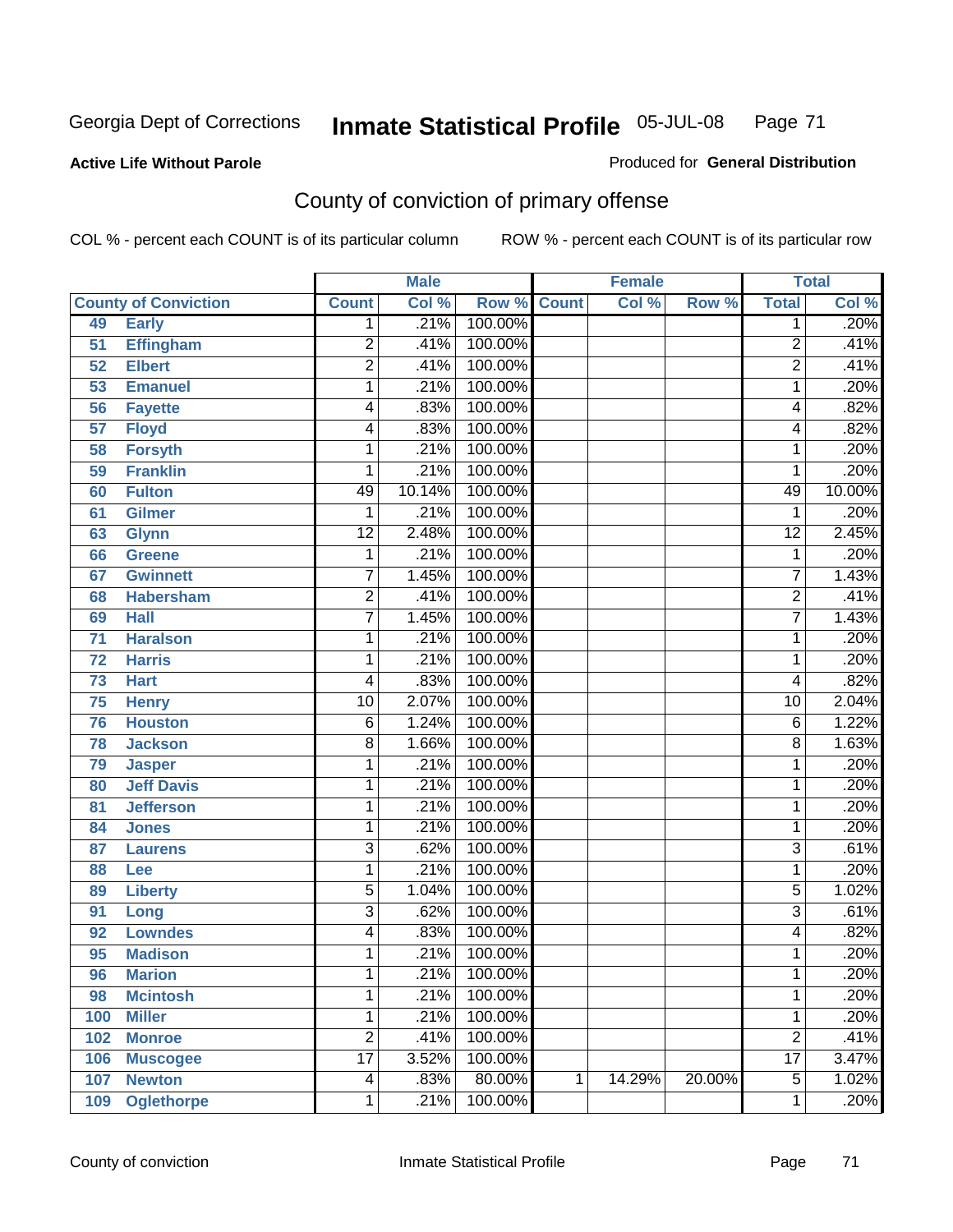#### **Active Life Without Parole**

#### Produced for **General Distribution**

# County of conviction of primary offense

|                                     |                          | <b>Male</b> |         |                | <b>Female</b> |        |                 | <b>Total</b> |
|-------------------------------------|--------------------------|-------------|---------|----------------|---------------|--------|-----------------|--------------|
| <b>County of Conviction</b>         | <b>Count</b>             | Col %       | Row %   | <b>Count</b>   | Col %         | Row %  | <b>Total</b>    | Col %        |
| <b>Paulding</b><br>110              | 1                        | .21%        | 100.00% |                |               |        | 1               | .20%         |
| $\overline{113}$<br><b>Pierce</b>   | 3                        | .62%        | 100.00% |                |               |        | $\overline{3}$  | .61%         |
| <b>Pike</b><br>$\frac{114}{114}$    | $\overline{\mathbf{3}}$  | .62%        | 75.00%  | 1              | 14.29%        | 25.00% | 4               | .82%         |
| $\overline{115}$<br><b>Polk</b>     | 1                        | .21%        | 100.00% |                |               |        | 1               | .20%         |
| 116<br><b>Pulaski</b>               | 1                        | .21%        | 100.00% |                |               |        | 1               | .20%         |
| 117<br><b>Putnam</b>                | 4                        | .83%        | 100.00% |                |               |        | 4               | .82%         |
| 119<br><b>Rabun</b>                 | 1                        | .21%        | 100.00% |                |               |        | 1               | .20%         |
| <b>Randolph</b><br>120              | 1                        | .21%        | 100.00% |                |               |        | 1               | .20%         |
| <b>Richmond</b><br>121              | $\overline{23}$          | 4.76%       | 95.83%  | $\mathbf{1}$   | 14.29%        | 4.17%  | $\overline{24}$ | 4.90%        |
| <b>Rockdale</b><br>122              | $\overline{\mathcal{A}}$ | .83%        | 100.00% |                |               |        | 4               | .82%         |
| <b>Spalding</b><br>126              | 5                        | 1.04%       | 100.00% |                |               |        | 5               | 1.02%        |
| $\overline{127}$<br><b>Stephens</b> | $\overline{2}$           | .41%        | 100.00% |                |               |        | $\overline{2}$  | .41%         |
| 129<br><b>Sumter</b>                | 1                        | .21%        | 100.00% |                |               |        | 1               | .20%         |
| <b>Tattnall</b><br>132              | 1                        | .21%        | 100.00% |                |               |        | 1               | .20%         |
| <b>Terrell</b><br>135               | 1                        | .21%        | 100.00% |                |               |        | 1               | .20%         |
| 136<br><b>Thomas</b>                | $\overline{3}$           | .62%        | 100.00% |                |               |        | $\overline{3}$  | .61%         |
| <b>Tift</b><br>137                  | 4                        | .83%        | 100.00% |                |               |        | 4               | .82%         |
| <b>Toombs</b><br>$138$              | $\overline{\mathbf{3}}$  | .62%        | 100.00% |                |               |        | $\overline{3}$  | .61%         |
| <b>Towns</b><br>139                 | 1                        | .21%        | 100.00% |                |               |        | $\mathbf{1}$    | .20%         |
| 141<br><b>Troup</b>                 | 1                        | .21%        | 100.00% |                |               |        | 1               | .20%         |
| 142<br><b>Turner</b>                | 1                        | .21%        | 100.00% |                |               |        | 1               | .20%         |
| <b>Union</b><br>144                 | 1                        | .21%        | 100.00% |                |               |        | 1               | .20%         |
| 145<br><b>Upson</b>                 | $\overline{2}$           | .41%        | 100.00% |                |               |        | $\overline{2}$  | .41%         |
| <b>Walker</b><br>146                | $\overline{3}$           | .62%        | 75.00%  | 1              | 14.29%        | 25.00% | 4               | .82%         |
| <b>Walton</b><br>147                | $\overline{3}$           | .62%        | 100.00% |                |               |        | $\overline{3}$  | .61%         |
| <b>Ware</b><br>148                  | 9                        | 1.86%       | 100.00% |                |               |        | 9               | 1.84%        |
| 150<br><b>Washington</b>            | $\overline{3}$           | .62%        | 100.00% |                |               |        | $\overline{3}$  | .61%         |
| 151<br><b>Wayne</b>                 | $\overline{2}$           | .41%        | 100.00% |                |               |        | $\overline{2}$  | .41%         |
| <b>Whitfield</b><br>155             | $\overline{6}$           | 1.24%       | 100.00% |                |               |        | $\overline{6}$  | 1.22%        |
| <b>Wilkes</b><br>157                | 1                        | .21%        | 100.00% |                |               |        | 1               | .20%         |
| 159<br><b>Worth</b>                 | 1                        | .21%        | 100.00% |                |               |        | 1               | .20%         |
| <b>Total Rported</b>                | 483                      | 100%        | 98.57%  | $\overline{7}$ | 100%          | 1.43%  | 490             | 100%         |

| Reported<br><b>NOT</b> |     |            |
|------------------------|-----|------------|
| <b>Total</b><br>anu iv | 483 | 100<br>4JU |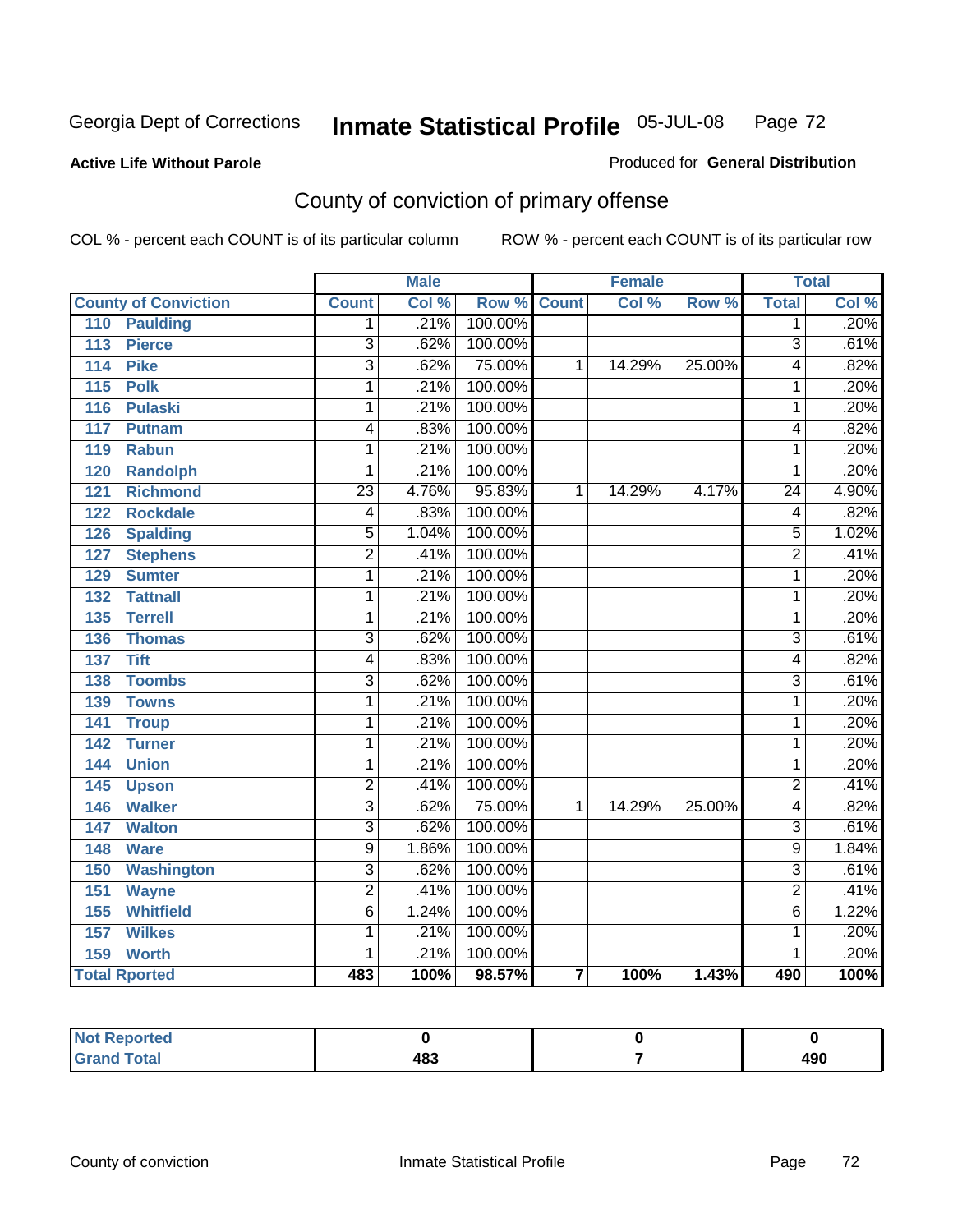**Active Life Without Parole** 

Produced for **General Distribution**

# County of conviction of primary offense

|                             | <b>Male</b>        | <b>SPACE</b> | Total         |
|-----------------------------|--------------------|--------------|---------------|
| Mode<br>`frequent)<br>lmost | ulton <sup>-</sup> | Walker       | <b>≂ulton</b> |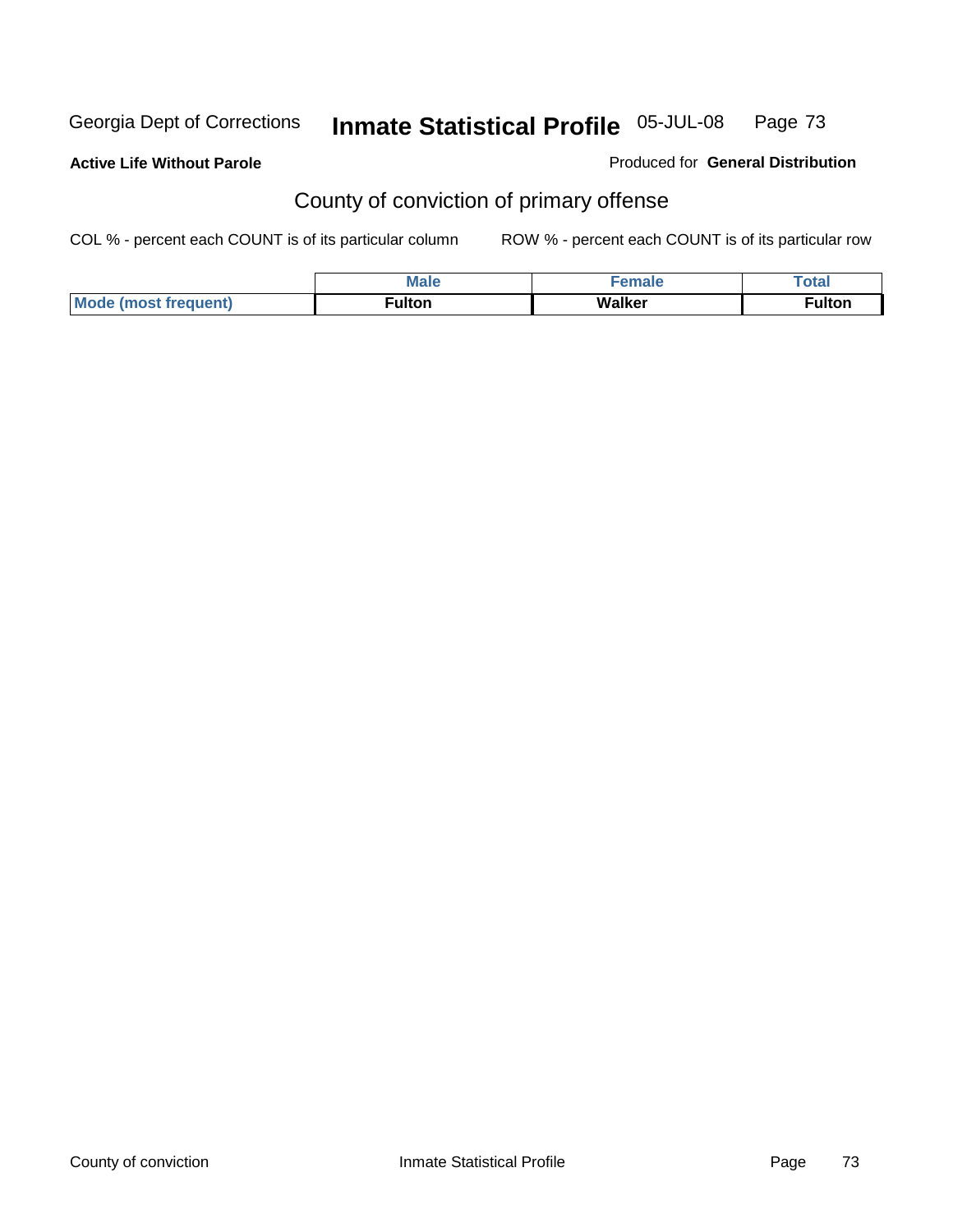**Active Life Without Parole** 

Produced for **General Distribution**

# Circuit of conviction of primary offense

|                         |                                 |                 | <b>Male</b> |             |   | <b>Female</b> |        |                 | <b>Total</b> |
|-------------------------|---------------------------------|-----------------|-------------|-------------|---|---------------|--------|-----------------|--------------|
|                         | <b>Circuit of Conviction</b>    | <b>Count</b>    | Col %       | Row % Count |   | Col %         | Row %  | <b>Total</b>    | Col %        |
| 1                       | <b>Alapaha Circuit</b>          | 5               | 1.04%       | 100.00%     |   |               |        | 5               | 1.02%        |
| $\overline{2}$          | <b>Alcovy Circuit</b>           | $\overline{7}$  | 1.45%       | 87.50%      | 1 | 14.29%        | 12.50% | $\overline{8}$  | 1.63%        |
| $\overline{\mathbf{3}}$ | <b>Atlanta Circuit</b>          | 49              | 10.14%      | 100.00%     |   |               |        | 49              | 10.00%       |
| 4                       | <b>Atlantic Circuit</b>         | 10              | 2.07%       | 100.00%     |   |               |        | 10              | 2.04%        |
| 5                       | <b>Augusta Circuit</b>          | $\overline{33}$ | 6.83%       | 97.06%      | 1 | 14.29%        | 2.94%  | 34              | 6.94%        |
| 6                       | <b>Blue Ridge Circuit</b>       | $\overline{2}$  | .41%        | 100.00%     |   |               |        | $\overline{2}$  | .41%         |
| 7                       | <b>Brunswick Circuit</b>        | $\overline{19}$ | 3.93%       | 100.00%     |   |               |        | $\overline{19}$ | 3.88%        |
| 8                       | <b>Chattahoochee Circuit</b>    | 19              | 3.93%       | 100.00%     |   |               |        | 19              | 3.88%        |
| 9                       | <b>Cherokee Circuit</b>         | $\overline{2}$  | .41%        | 100.00%     |   |               |        | $\overline{2}$  | .41%         |
| 10                      | <b>Clayton Circuit</b>          | $\overline{16}$ | 3.31%       | 100.00%     |   |               |        | $\overline{16}$ | 3.27%        |
| 11                      | <b>Cobb Circuit</b>             | $\overline{14}$ | 2.90%       | 93.33%      | 1 | 14.29%        | 6.67%  | $\overline{15}$ | 3.06%        |
| 12                      | <b>Conasauga Circuit</b>        | 6               | 1.24%       | 100.00%     |   |               |        | $\,6$           | 1.22%        |
| 13                      | <b>Cordele Circuit</b>          | $\overline{7}$  | 1.45%       | 100.00%     |   |               |        | $\overline{7}$  | 1.43%        |
| 14                      | <b>Coweta Circuit</b>           | $\overline{5}$  | 1.04%       | 100.00%     |   |               |        | $\overline{5}$  | 1.02%        |
| 15                      | <b>Dougherty Circuit</b>        | $\overline{16}$ | 3.31%       | 100.00%     |   |               |        | $\overline{16}$ | 3.27%        |
| 16                      | <b>Dublin Circuit</b>           | $\overline{3}$  | .62%        | 100.00%     |   |               |        | $\overline{3}$  | .61%         |
| 17                      | <b>Eastern Circuit</b>          | $\overline{23}$ | 4.76%       | 100.00%     |   |               |        | $\overline{23}$ | 4.69%        |
| 18                      | <b>Flint Circuit</b>            | $\overline{10}$ | 2.07%       | 100.00%     |   |               |        | 10              | 2.04%        |
| 19                      | <b>Griffin Circuit</b>          | 14              | 2.90%       | 93.33%      | 1 | 14.29%        | 6.67%  | 15              | 3.06%        |
| 20                      | <b>Gwinnett Circuit</b>         | 7               | 1.45%       | 100.00%     |   |               |        | 7               | 1.43%        |
| 21                      | <b>Houston Circuit</b>          | 6               | 1.24%       | 100.00%     |   |               |        | 6               | 1.22%        |
| 22                      | <b>Lookout Mountain Circuit</b> | $\overline{5}$  | 1.04%       | 83.33%      | 1 | 14.29%        | 16.67% | 6               | 1.22%        |
| 23                      | <b>Macon Circuit</b>            | $\overline{15}$ | 3.11%       | 100.00%     |   |               |        | $\overline{15}$ | 3.06%        |
| 24                      | <b>Middle Circuit</b>           | 8               | 1.66%       | 100.00%     |   |               |        | 8               | 1.63%        |
| 25                      | <b>Mountain Circuit</b>         | 5               | 1.04%       | 100.00%     |   |               |        | 5               | 1.02%        |
| 26                      | <b>Northeastern Circuit</b>     | $\overline{7}$  | 1.45%       | 100.00%     |   |               |        | $\overline{7}$  | 1.43%        |
| 27                      | <b>Northern Circuit</b>         | $\overline{9}$  | 1.86%       | 100.00%     |   |               |        | 9               | 1.84%        |
| 28                      | <b>Ocmulgee Circuit</b>         | $\overline{12}$ | 2.48%       | 100.00%     |   |               |        | $\overline{12}$ | 2.45%        |
| 29                      | <b>Oconee Circuit</b>           | $\overline{3}$  | .62%        | 100.00%     |   |               |        | $\overline{3}$  | .61%         |
| 30                      | <b>Ogeechee Circuit</b>         | 5               | 1.04%       | 100.00%     |   |               |        | 5               | 1.02%        |
| 31                      | <b>Pataula Circuit</b>          | 4               | .83%        | 100.00%     |   |               |        | 4               | .82%         |
| 32                      | <b>Piedmont Circuit</b>         | 12              | 2.48%       | 100.00%     |   |               |        | 12              | 2.45%        |
| 33                      | <b>Rome Circuit</b>             | 4               | .83%        | 100.00%     |   |               |        | 4               | .82%         |
| 34                      | <b>South Georgia Circuit</b>    | $\overline{2}$  | .41%        | 100.00%     |   |               |        | $\overline{2}$  | .41%         |
| 35                      | <b>Southern Circuit</b>         | $\overline{11}$ | 2.28%       | 100.00%     |   |               |        | $\overline{11}$ | 2.24%        |
| 36                      | <b>Southwestern Circuit</b>     | $\overline{2}$  | .41%        | 100.00%     |   |               |        | $\overline{2}$  | .41%         |
| 37                      | <b>Stone Mountain Circuit</b>   | 41              | 8.49%       | 97.62%      | 1 | 14.29%        | 2.38%  | $\overline{42}$ | 8.57%        |
| 38                      | <b>Tallapoosa Circuit</b>       | $\overline{2}$  | .41%        | 100.00%     |   |               |        | $\overline{2}$  | .41%         |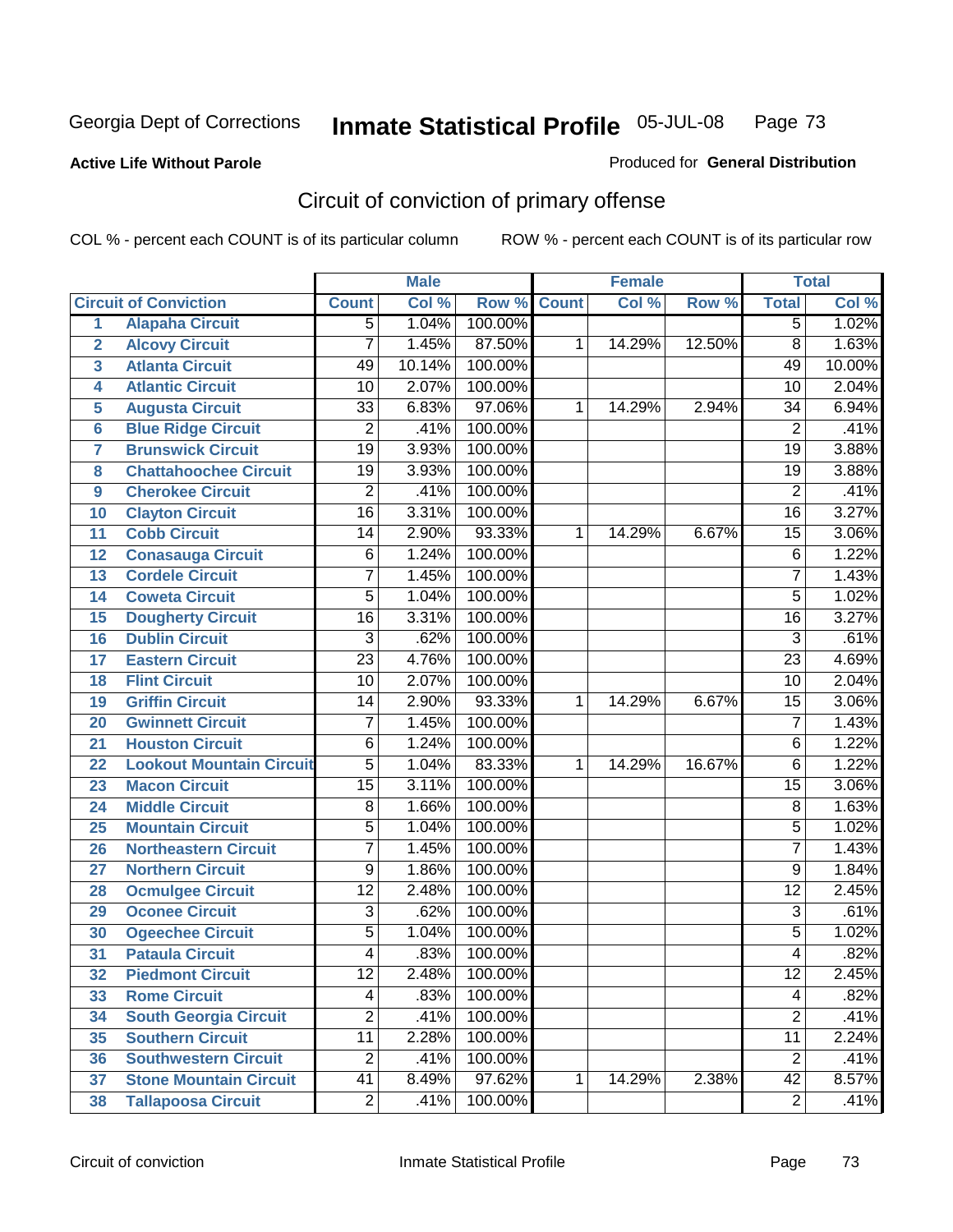**Active Life Without Parole** 

#### Produced for **General Distribution**

# Circuit of conviction of primary offense

|    |                              |              | <b>Male</b> |                    | <b>Female</b> |       |                | <b>Total</b> |
|----|------------------------------|--------------|-------------|--------------------|---------------|-------|----------------|--------------|
|    | <b>Circuit of Conviction</b> | <b>Count</b> | Col %       | <b>Row % Count</b> | Col %         | Row % | <b>Total</b>   | Col %        |
| 39 | <b>Tifton Circuit</b>        | 6            | 1.24%       | 100.00%            |               |       | 6              | 1.22%        |
| 40 | <b>Toombs Circuit</b>        |              | .21%        | 100.00%            |               |       |                | .20%         |
| 41 | <b>Waycross Circuit</b>      | 19           | 3.93%       | 100.00%            |               |       | 19             | 3.88%        |
| 42 | <b>Western Circuit</b>       | 11           | 2.28%       | 100.00%            |               |       | 11             | 2.24%        |
| 43 | <b>Rockdale Circuit</b>      | 4            | .83%        | 100.00%            |               |       | 4              | .82%         |
| 44 | <b>Douglas Circuit</b>       | 12           | 2.48%       | 92.31%             | 14.29%        | 7.69% | 13             | 2.65%        |
| 45 | <b>Appalachian Circuit</b>   |              | .21%        | 100.00%            |               |       |                | .20%         |
| 46 | <b>Enotah Circuit</b>        | 2            | .41%        | 100.00%            |               |       | $\overline{2}$ | .41%         |
| 47 | <b>Bell-Forsyth Circuit</b>  |              | .21%        | 100.00%            |               |       |                | .20%         |
| 48 | <b>Towaliga Circuit</b>      | 5            | 1.04%       | 100.00%            |               |       | 5              | 1.02%        |
| 49 | <b>Paulding Circuit</b>      |              | .21%        | 100.00%            |               |       |                | .20%         |
|    | <b>Total Rported</b>         | 483          | 100%        | 98.57%             | 100%          | 1.43% | 490            | 100%         |

| Reported<br><b>NOT</b>          |     |            |
|---------------------------------|-----|------------|
| <b>otal</b><br>$\mathbf{v}$ and | 483 | ۸ΩΩ<br>4JU |

| M | *****<br>лш.<br>71 I C | Stone<br>Mountain | .<br>ulo |
|---|------------------------|-------------------|----------|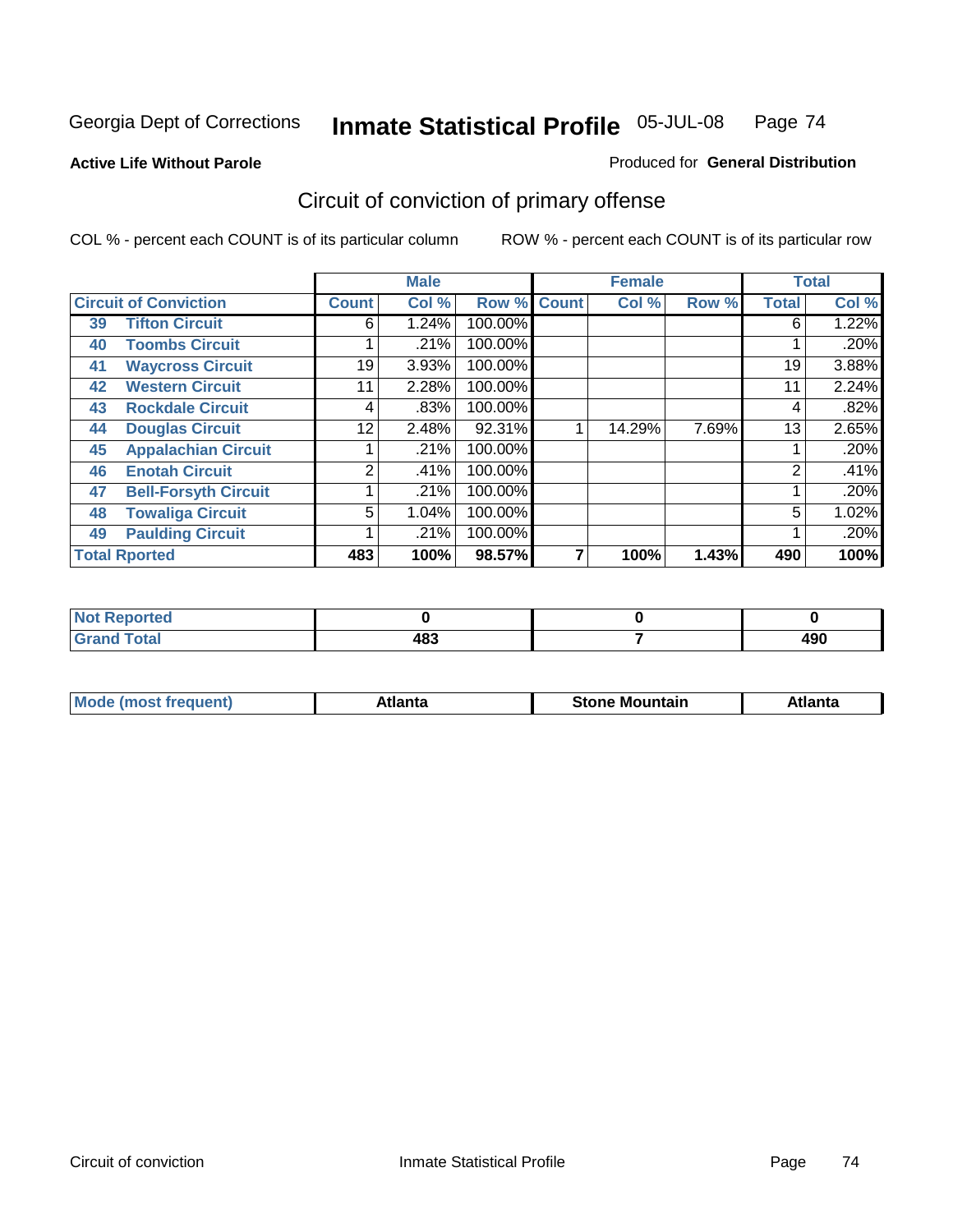#### **Active Life Without Parole**

#### Produced for **General Distribution**

### Years served (jail + prison) in this incarceration

|                              |                 | <b>Male</b> |         |                         | <b>Female</b> |       |                 | <b>Total</b> |
|------------------------------|-----------------|-------------|---------|-------------------------|---------------|-------|-----------------|--------------|
| <b>Years Served</b>          | <b>Count</b>    | Col %       | Row %   | <b>Count</b>            | Col %         | Row % | <b>Total</b>    | Col %        |
| Less than one year           | 9               | 1.88%       | 100.00% |                         |               |       | 9               | 1.85%        |
| 1 to 1.99 years              | $\overline{14}$ | 2.92%       | 100.00% |                         |               |       | $\overline{14}$ | 2.87%        |
| 2 to 2.99 years              | $\overline{17}$ | 3.54%       | 100.00% |                         |               |       | $\overline{17}$ | 3.49%        |
| 3 to 3.99 years              | $\overline{26}$ | 5.42%       | 100.00% |                         |               |       | 26              | 5.34%        |
| 4 to 4.99 years              | $\overline{29}$ | 6.04%       | 96.67%  | 1                       | 14.29%        | 3.33% | 30              | 6.16%        |
| $\overline{5}$ to 5.99 years | $\overline{34}$ | 7.08%       | 91.89%  | $\overline{3}$          | 42.86%        | 8.11% | $\overline{37}$ | 7.60%        |
| $6$ to $6.99$ years          | $\overline{36}$ | 7.50%       | 97.30%  | 1                       | 14.29%        | 2.70% | $\overline{37}$ | 7.60%        |
| $7$ to $7.99$ years          | 41              | 8.54%       | 100.00% |                         |               |       | 41              | 8.42%        |
| <b>8 to 8.99 years</b>       | 48              | 10.00%      | 100.00% |                         |               |       | 48              | 9.86%        |
| 9 to 9.99 years              | 29              | 6.04%       | 96.67%  | $\mathbf{1}$            | 14.29%        | 3.33% | $\overline{30}$ | 6.16%        |
| 10 to 10.99 years            | 43              | 8.96%       | 100.00% |                         |               |       | 43              | 8.83%        |
| 11 to 11.99 years            | 46              | 9.58%       | 97.87%  | 1                       | 14.29%        | 2.13% | 47              | 9.65%        |
| 12 to 12.99 years            | 33              | 6.88%       | 100.00% |                         |               |       | 33              | 6.78%        |
| 13 to 13.99 years            | $\overline{23}$ | 4.79%       | 100.00% |                         |               |       | $\overline{23}$ | 4.72%        |
| 14 to 14.99 years            | 17              | 3.54%       | 100.00% |                         |               |       | $\overline{17}$ | 3.49%        |
| 15 to 15.99 years            | 11              | 2.29%       | 100.00% |                         |               |       | 11              | 2.26%        |
| 16 to 16.99 years            | 4               | 0.83%       | 100.00% |                         |               |       | 4               | 0.82%        |
| 17 to 17.99 years            | $\overline{5}$  | 1.04%       | 100.00% |                         |               |       | $\overline{5}$  | 1.03%        |
| 18 to 18.99 years            | $\overline{2}$  | 0.42%       | 100.00% |                         |               |       | $\overline{2}$  | 0.41%        |
| 19 to 19.99 years            | 4               | 0.83%       | 100.00% |                         |               |       | 4               | 0.82%        |
| 21 to 21.99 years            | 3               | 0.63%       | 100.00% |                         |               |       | $\overline{3}$  | 0.62%        |
| 24 to 24.99 years            | 1               | 0.21%       | 100.00% |                         |               |       | 1               | 0.21%        |
| 27 to 27.99 years            | 1               | 0.21%       | 100.00% |                         |               |       | $\mathbf{1}$    | 0.21%        |
| Thirty + years               | 4               | 0.83%       | 100.00% |                         |               |       | 4               | 0.82%        |
| <b>Total Reported</b>        | 480             | 100%        | 98.56%  | $\overline{\mathbf{7}}$ | 100%          | 1.44% | 487             | 100.0%       |

| المراجع المنعور<br>arreo |                  |            |
|--------------------------|------------------|------------|
|                          | 122<br>-07<br>__ | 1ar<br>4JU |

| <b>Mean</b><br>(average) | 9.02              | 6.9             | 8.99            |  |  |
|--------------------------|-------------------|-----------------|-----------------|--|--|
| Median (middle)          | 8.665             | 5.85            | 8.66            |  |  |
| Mode (most frequent)     | 12 to 12.99 years | 5 to 5.99 years | 5 to 5.99 years |  |  |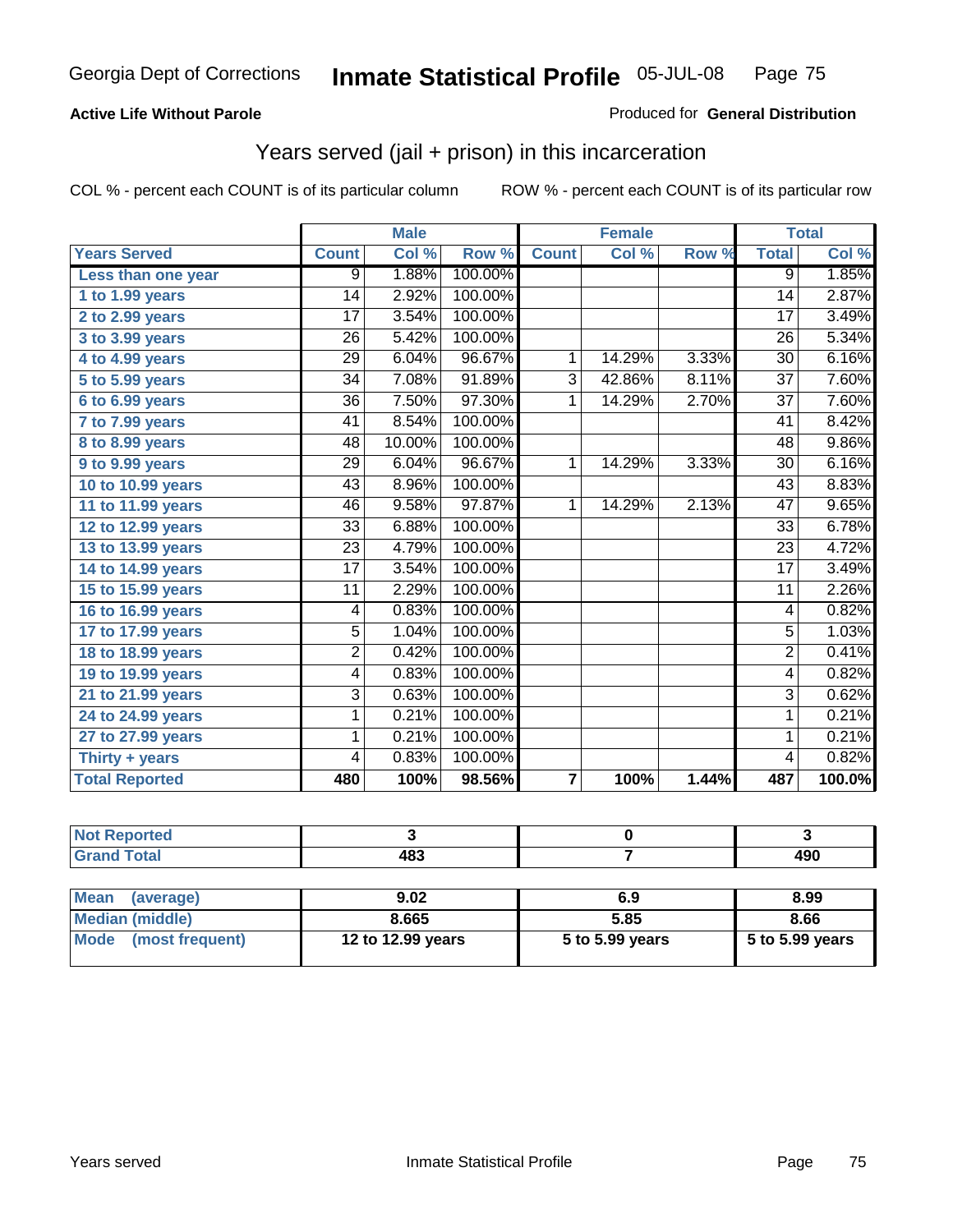#### **Active Life Without Parole**

Produced for **General Distribution**

### Results of most recent HIV tests

|                         |              | <b>Male</b> |         |              | <b>Female</b> |       |       | Total    |
|-------------------------|--------------|-------------|---------|--------------|---------------|-------|-------|----------|
| <b>HIV Test Results</b> | <b>Count</b> | Col %       | Row %   | <b>Count</b> | Col %         | Row % | Total | Col %    |
| <b>Positive</b>         | 4            | 0.83%       | 100.00% |              |               |       |       | $0.82\%$ |
| <b>Negative</b>         | 477          | 99.17%      | 98.55%  |              | 100.00%       | 1.45% | 484   | 99.18%   |
| <b>Total Reported</b>   | 481          | 100%        | 98.57%  |              | 100%          | 1.43% | 488   | 100%     |

| <b>Not Reported</b>          |     |               |
|------------------------------|-----|---------------|
| <b>Total</b><br><b>Grand</b> | 483 | A O O<br>- 90 |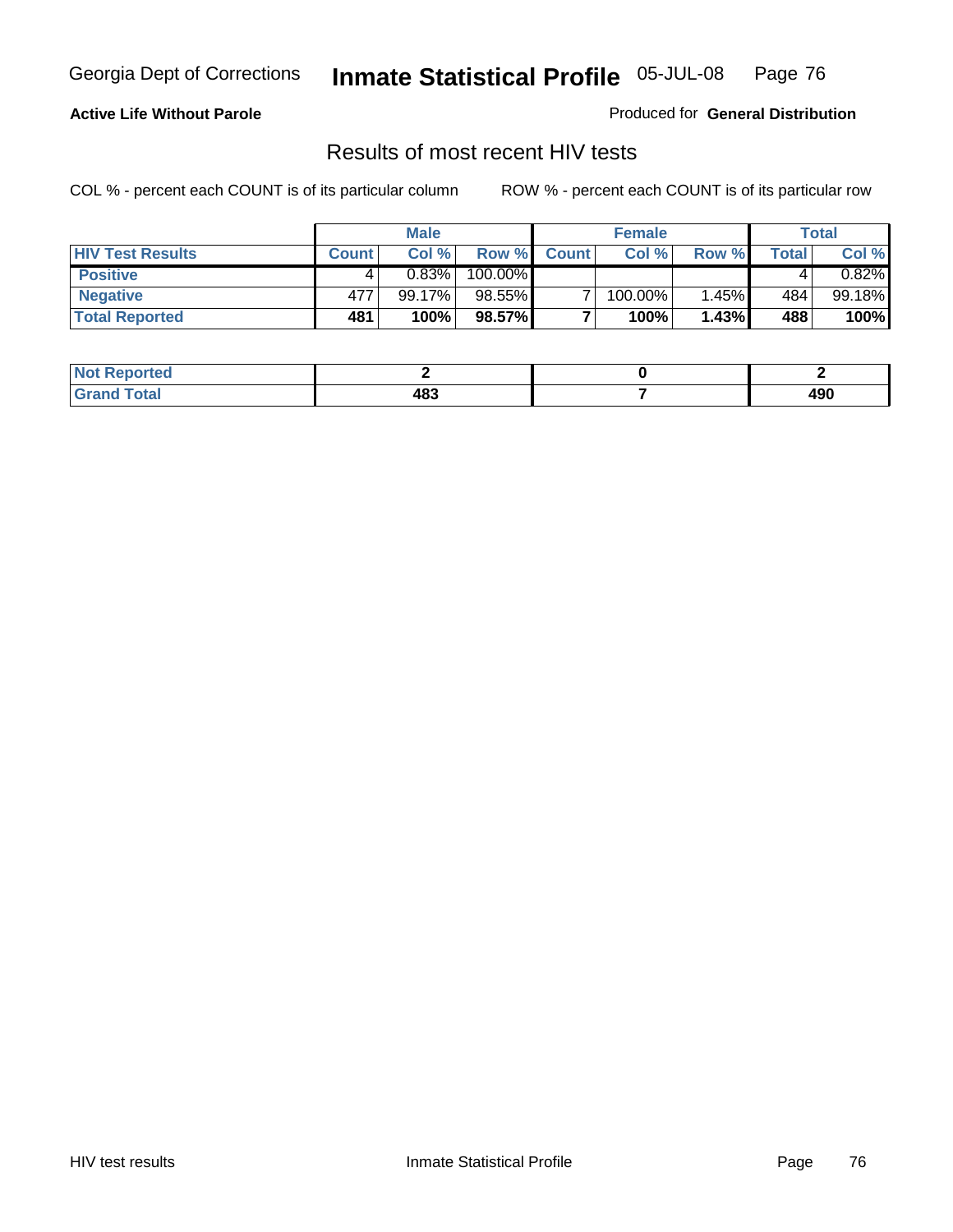#### **Active Life Without Parole**

#### Produced for **General Distribution**

### Results of most recent tuberculosis test

|                                  |              | <b>Male</b> |         |              | <b>Female</b> |       |       | <b>Total</b> |
|----------------------------------|--------------|-------------|---------|--------------|---------------|-------|-------|--------------|
| <b>Tuberculosis Test Results</b> | <b>Count</b> | Col %       | Row %   | <b>Count</b> | Col %         | Row % | Total | Col %        |
| <b>Positive on current test</b>  | 22           | 4.59%       | 100.00% |              |               |       | 22    | 4.53%        |
| <b>Positive on previous test</b> | 91           | 19.00%      | 100.00% |              |               |       | 91    | 18.72%       |
| <b>Negative</b>                  | 366          | 76.41%      | 98.12%  |              | 100.00%       | 1.88% | 373   | 76.75%       |
| <b>Total Reported</b>            | 479          | 100%        | 98.56%  |              | 100%          | 1.44% | 486   | 100%         |

| <b>Reported</b> |     |             |
|-----------------|-----|-------------|
| <b>Total</b>    | 483 | 0۵۸<br>4J U |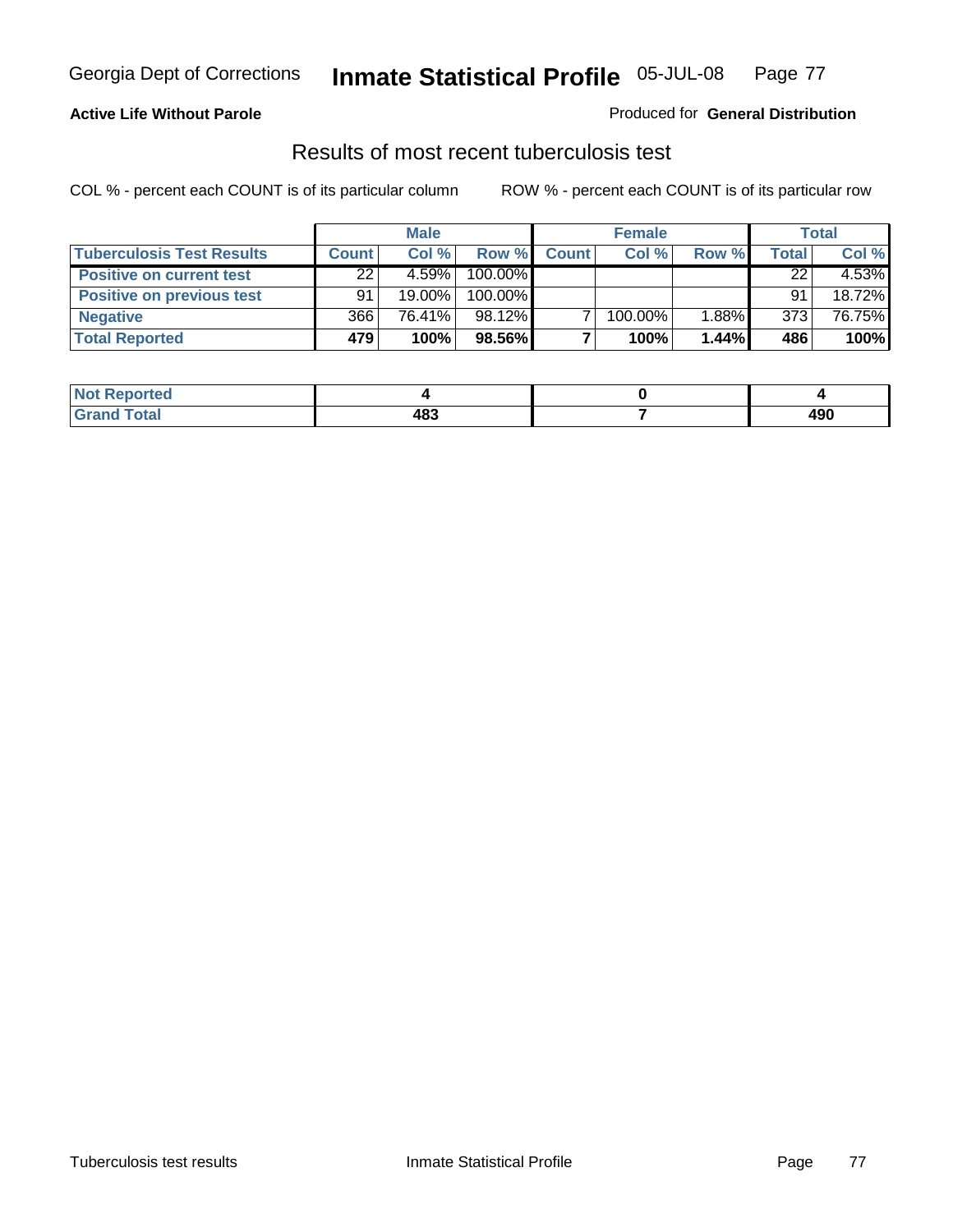#### **Active Life Without Parole**

Produced for **General Distribution**

### Results of most recent syphilis test

|                                 |              | <b>Male</b> |         |              | <b>Female</b> |       |       | Total     |
|---------------------------------|--------------|-------------|---------|--------------|---------------|-------|-------|-----------|
| <b>Syphilis Test Results</b>    | <b>Count</b> | Col%        | Row %   | <b>Count</b> | Col%          | Row % | Total | Col %     |
| <b>Positive on current test</b> | 14           | $2.94\%$    | 100.00% |              |               |       | 14    | $2.90\%$  |
| <b>Negative</b>                 | 462          | 97.06%      | 98.51%  |              | 100.00%       | 1.49% | 469   | $97.10\%$ |
| <b>Total Reported</b>           | 476          | 100%        | 98.55%  |              | 100%          | 1.45% | 483   | 100%      |

| <b>Not Reported</b> |     |     |
|---------------------|-----|-----|
| <b>Grand Total</b>  | 483 | 490 |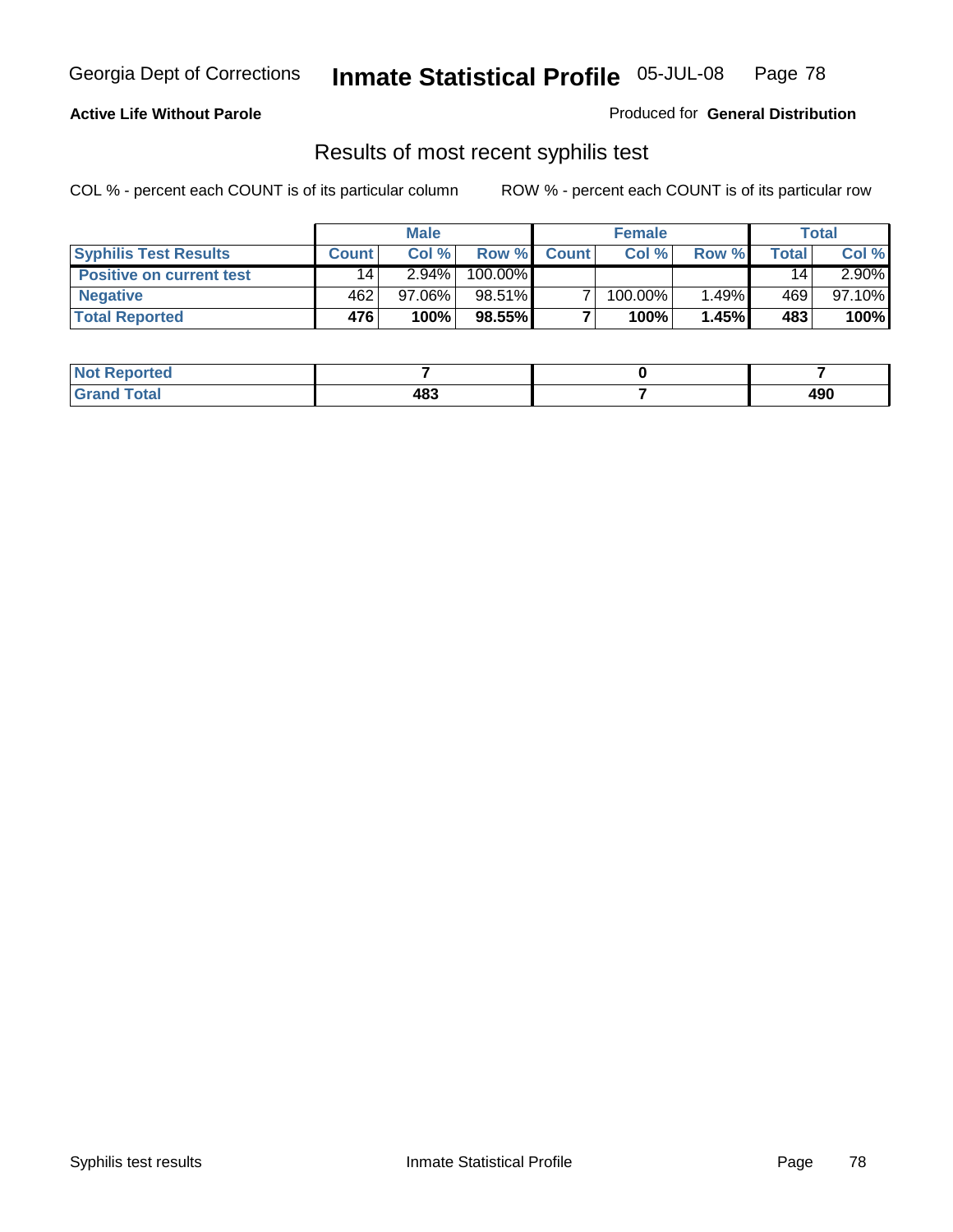#### **Active Life Without Parole**

Produced for **General Distribution**

### Results of most recent Hepatitis-C test

|                                 |              | <b>Male</b> |         |              | <b>Female</b> |           |       | Total  |
|---------------------------------|--------------|-------------|---------|--------------|---------------|-----------|-------|--------|
| <b>Hepatitis-C Test Results</b> | <b>Count</b> | Col %       | Row %   | <b>Count</b> | Col %         | Row %     | Total | Col %  |
| <b>Positive on current test</b> |              | 28.57%      | 100.00% |              |               |           |       | 25.00% |
| <b>Negative</b>                 |              | ا 1.43%.    | 83.33%  |              | 100.00%       | 16.67%    |       | 75.00% |
| <b>Total Reported</b>           |              | 100%        | 87.50%I |              | 100%          | $12.50\%$ |       | 100%   |

| <b>Not</b><br><b>Reported</b> | --<br>΄ Τ<br>TI. | 482        |
|-------------------------------|------------------|------------|
| <b>Total</b>                  | 483              | ៱៱៱<br>49U |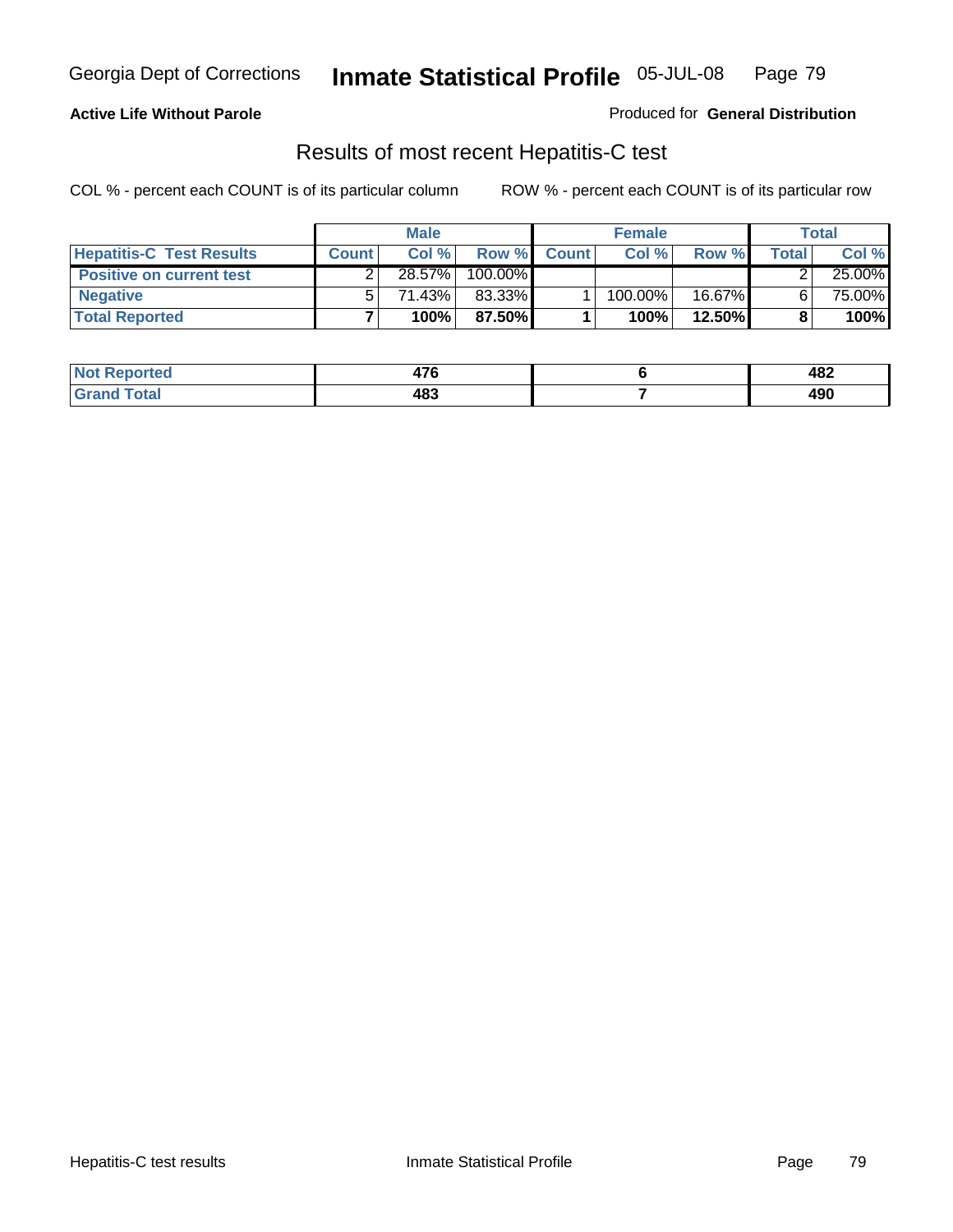#### **Active Life Without Parole**

Produced for **General Distribution**

### Results of most recent pregnancy test

|                               |              | <b>Male</b> |          |                | <b>Female</b> |         |                | <b>Total</b> |
|-------------------------------|--------------|-------------|----------|----------------|---------------|---------|----------------|--------------|
| <b>Pregnancy Test Results</b> | <b>Count</b> | Col%        | Row %    | <b>Count</b> Ⅰ | Col %         | Row %   | <b>Total</b> I | Col %        |
| <b>Negative</b>               |              |             |          |                | $100.00\%$    | 100.00% |                | 100.00%      |
| <b>Total Reported</b>         |              | %           | $0.00\%$ |                | 100%          | 100.00% |                | 100%         |

| Reported<br><b>NOT</b> | 483 | 483        |
|------------------------|-----|------------|
| <b>Fotal</b><br>____   | 483 | 100<br>47U |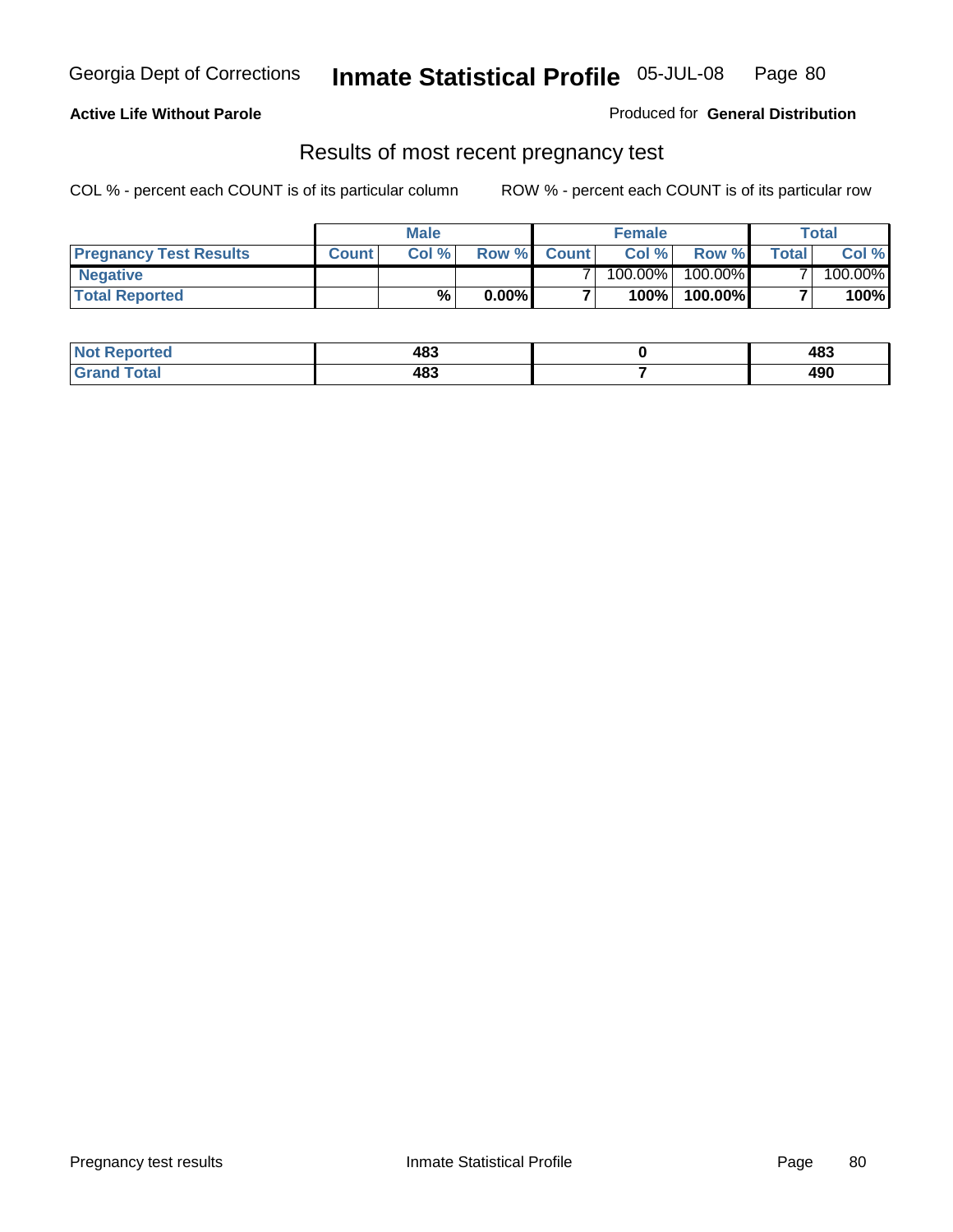#### **Active Life Without Parole**

#### Produced for **General Distribution**

### Results of most recent diabetes test

|                                 |              | Male    |            |              | <b>Female</b> |          |              | Total   |
|---------------------------------|--------------|---------|------------|--------------|---------------|----------|--------------|---------|
| Diabetes Test Results           | <b>Count</b> | Col %   | Row %      | <b>Count</b> | Col %         | Row %I   | <b>Total</b> | Col %   |
| <b>Positive on current test</b> |              | 100.00% | $100.00\%$ |              |               |          |              | 100.00% |
| <b>Total Reported</b>           |              | 100%    | 100.00%    |              | %             | $0.00\%$ |              | 100%    |

| Reported<br><b>NOT</b> | ⁄48<br>TV. | 488        |
|------------------------|------------|------------|
| <b>Fotal</b><br>____   | 483        | 100<br>47U |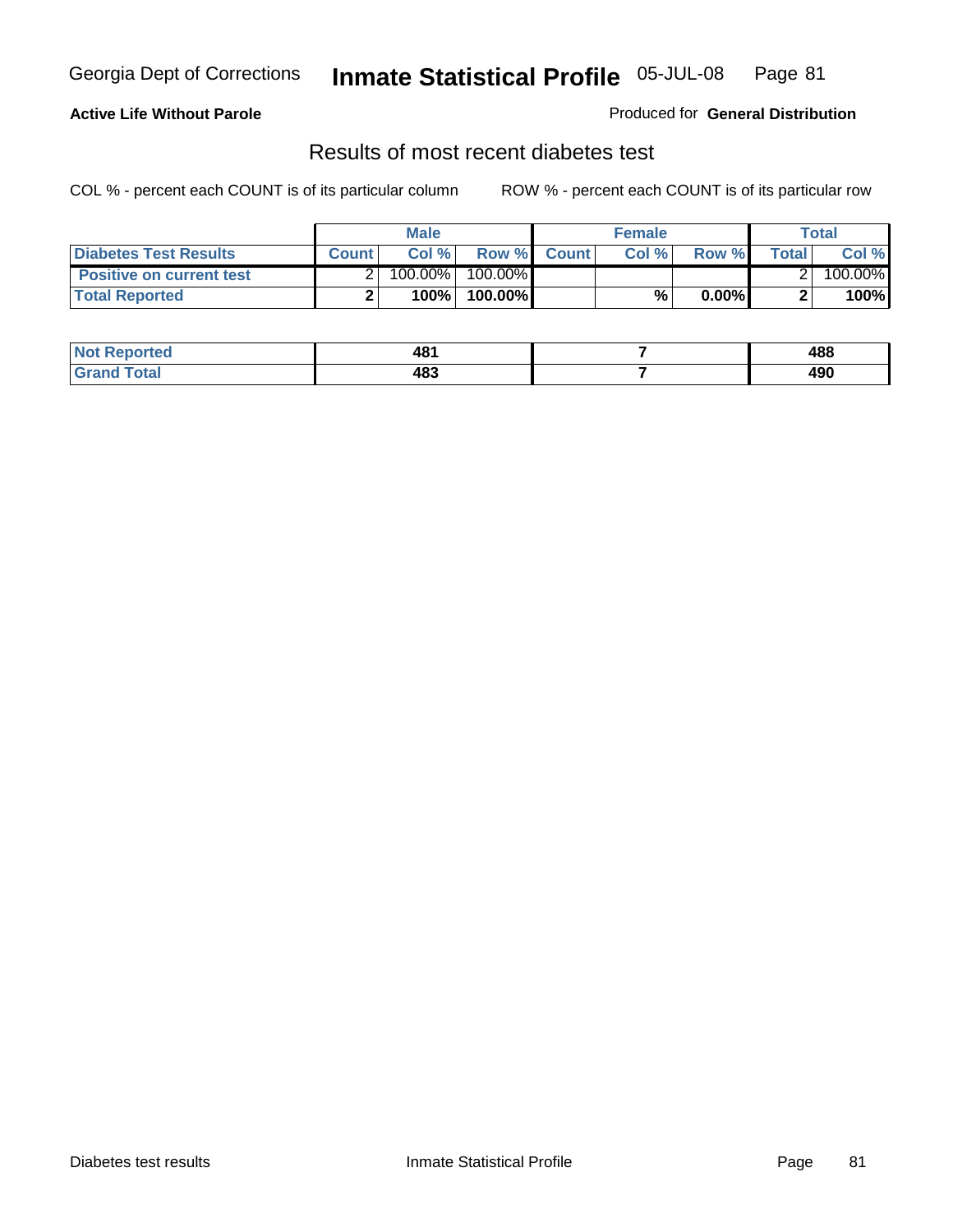#### **Active Life Without Parole**

#### Produced for **General Distribution**

### Results of most recent hypertension test

|                                  |              | <b>Male</b> |            |             | <b>Female</b> |          |        | <b>Total</b> |
|----------------------------------|--------------|-------------|------------|-------------|---------------|----------|--------|--------------|
| <b>Hypertension Test Results</b> | <b>Count</b> | Col %       |            | Row % Count | Col%          | Row %    | Totall | Col %        |
| <b>Positive on current test</b>  |              | 100.00%     | $100.00\%$ |             |               |          |        | 100.00%      |
| <b>Total Reported</b>            |              | 100%        | 100.00%    |             | %             | $0.00\%$ |        | 100%         |

| Reported<br><b>NOT</b> | --<br>47 V | 483        |
|------------------------|------------|------------|
| <b>Total</b><br>.      | 483        | 100<br>47U |